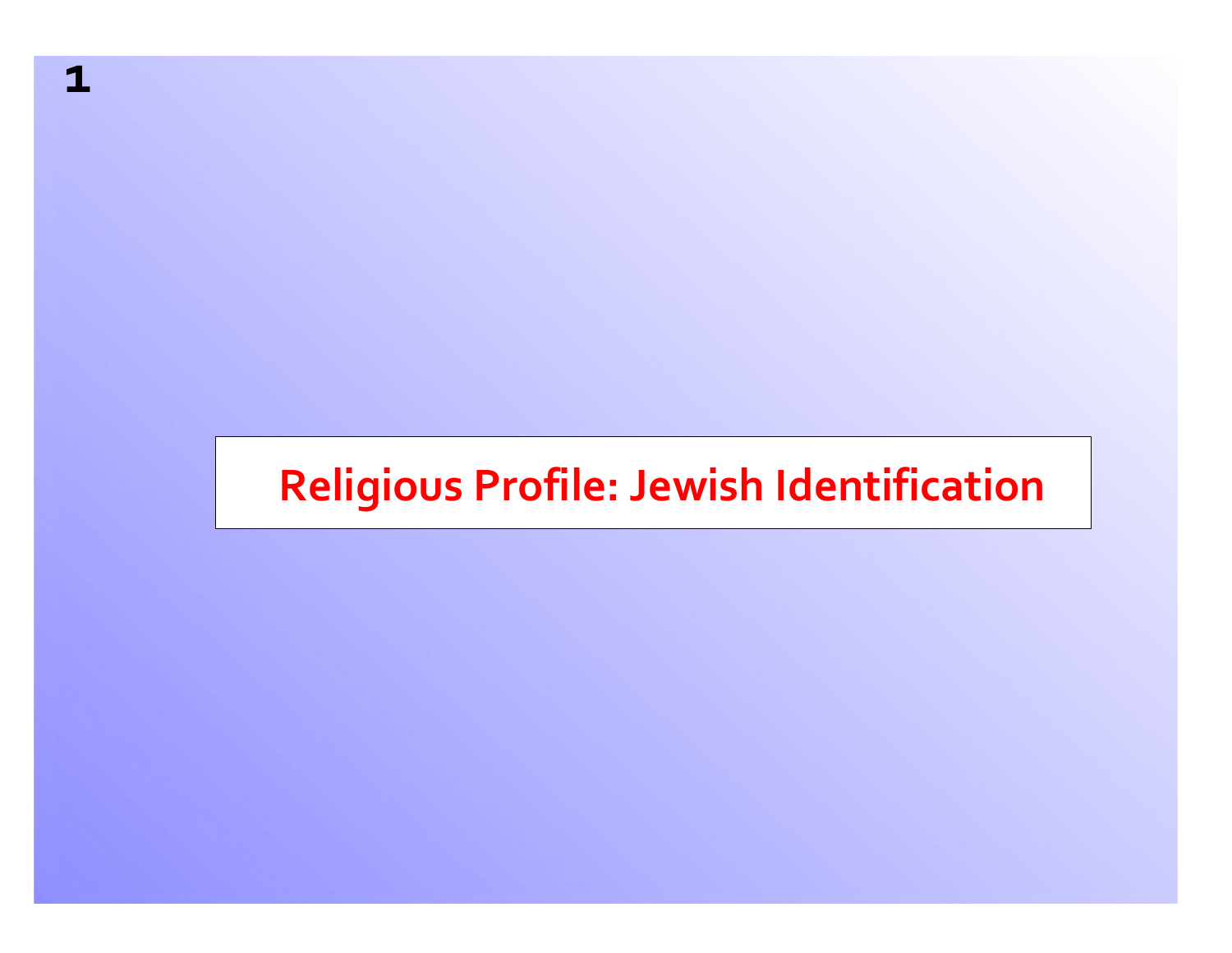

**2**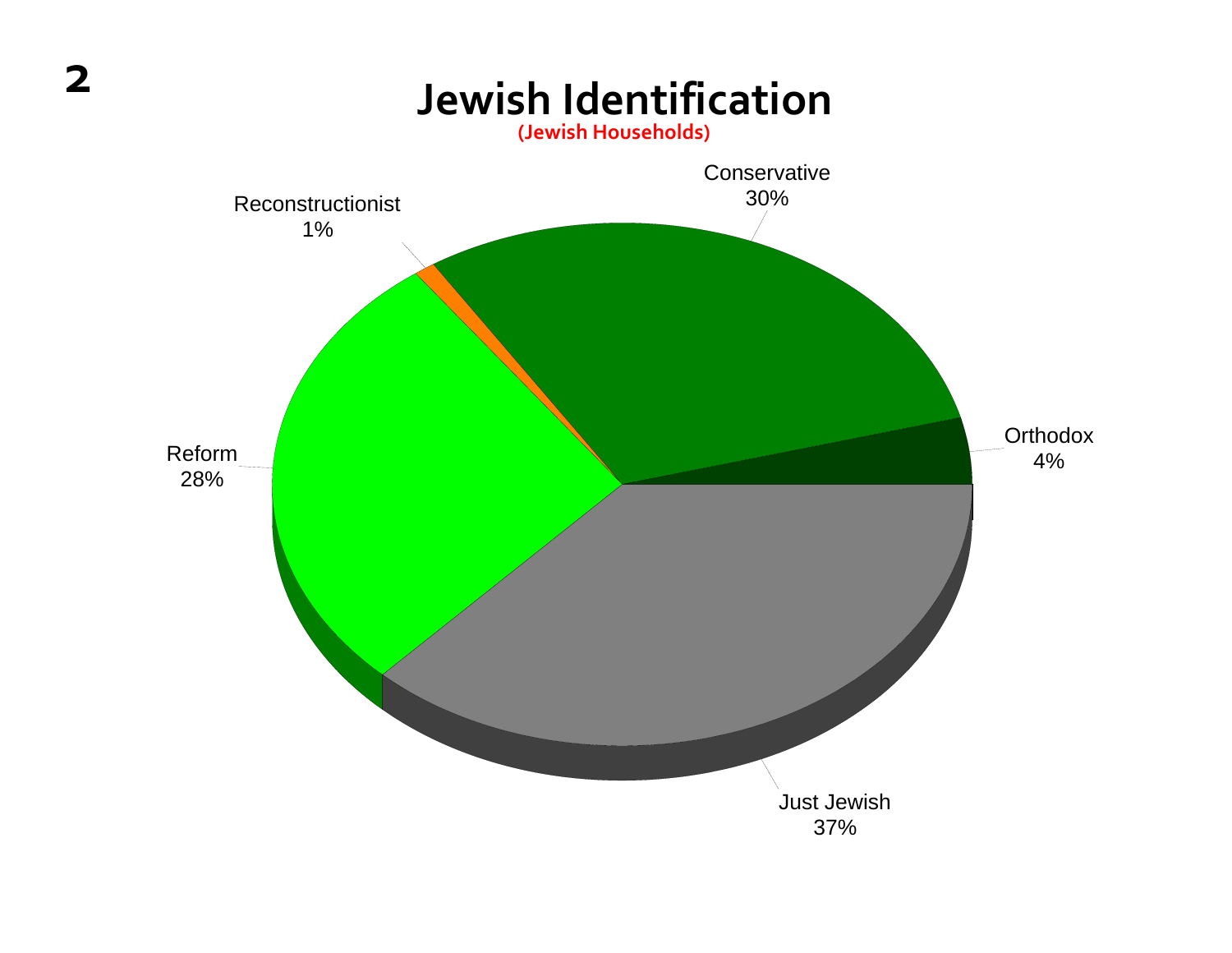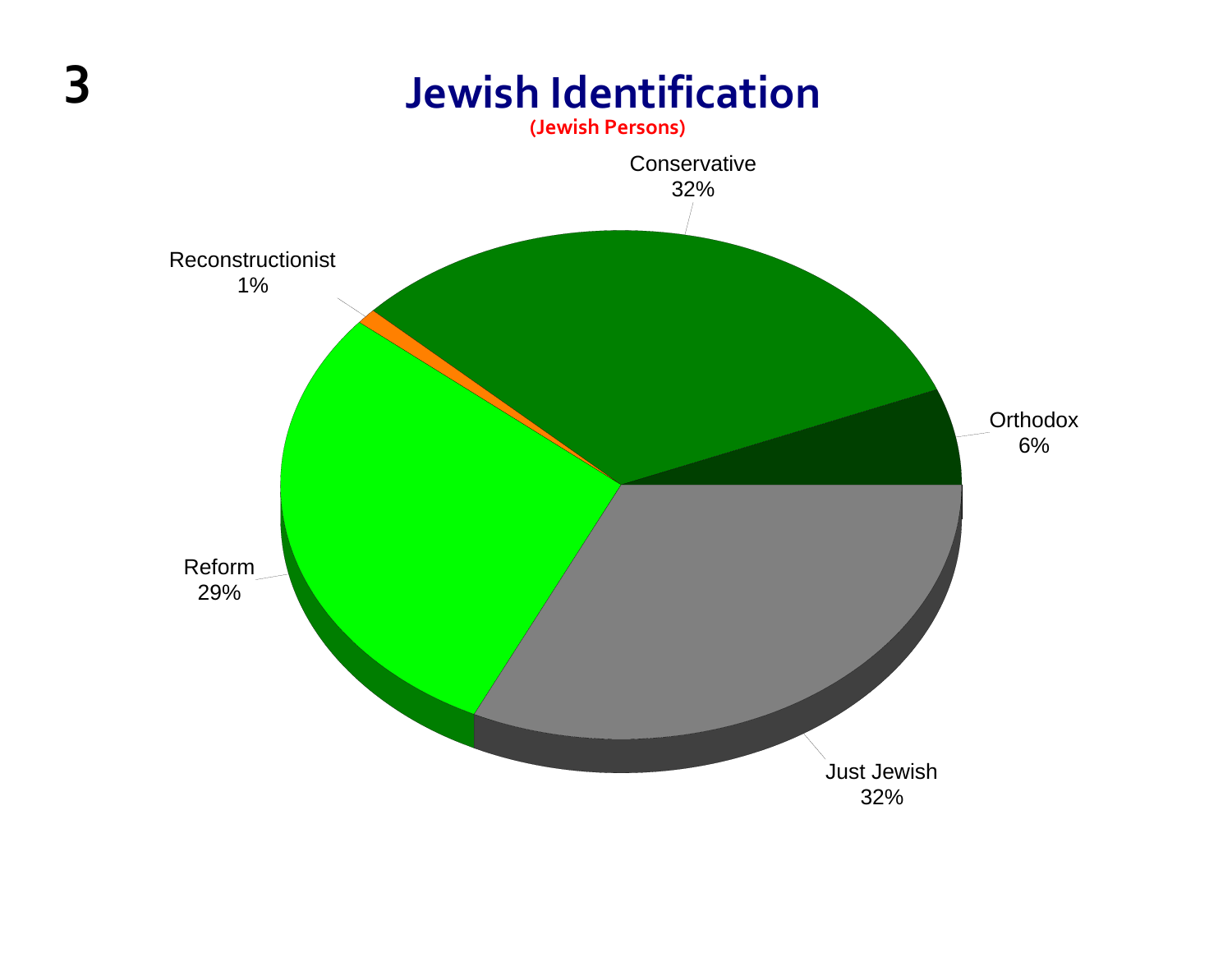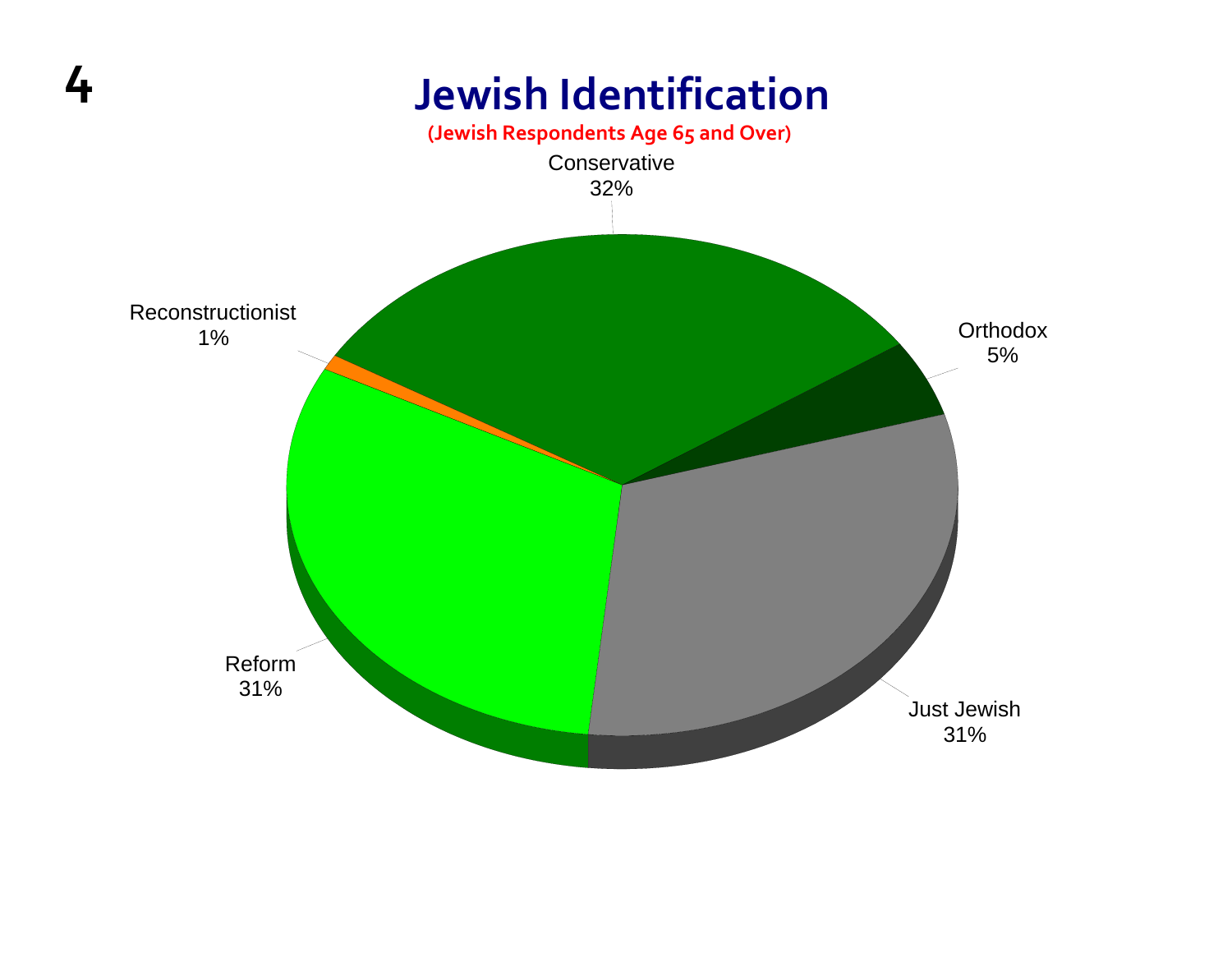#### **<sup>5</sup> Changes in Jewish Identification, <sup>1997</sup>‐<sup>2016</sup> (Jewish Households)** 4%37%1%24%34%4%30% 1%28%37%Orthodox Conservative ReconstructionistReformJust Jewish 0% 20% 40% 60% 80% 100%100%  $1997$  2016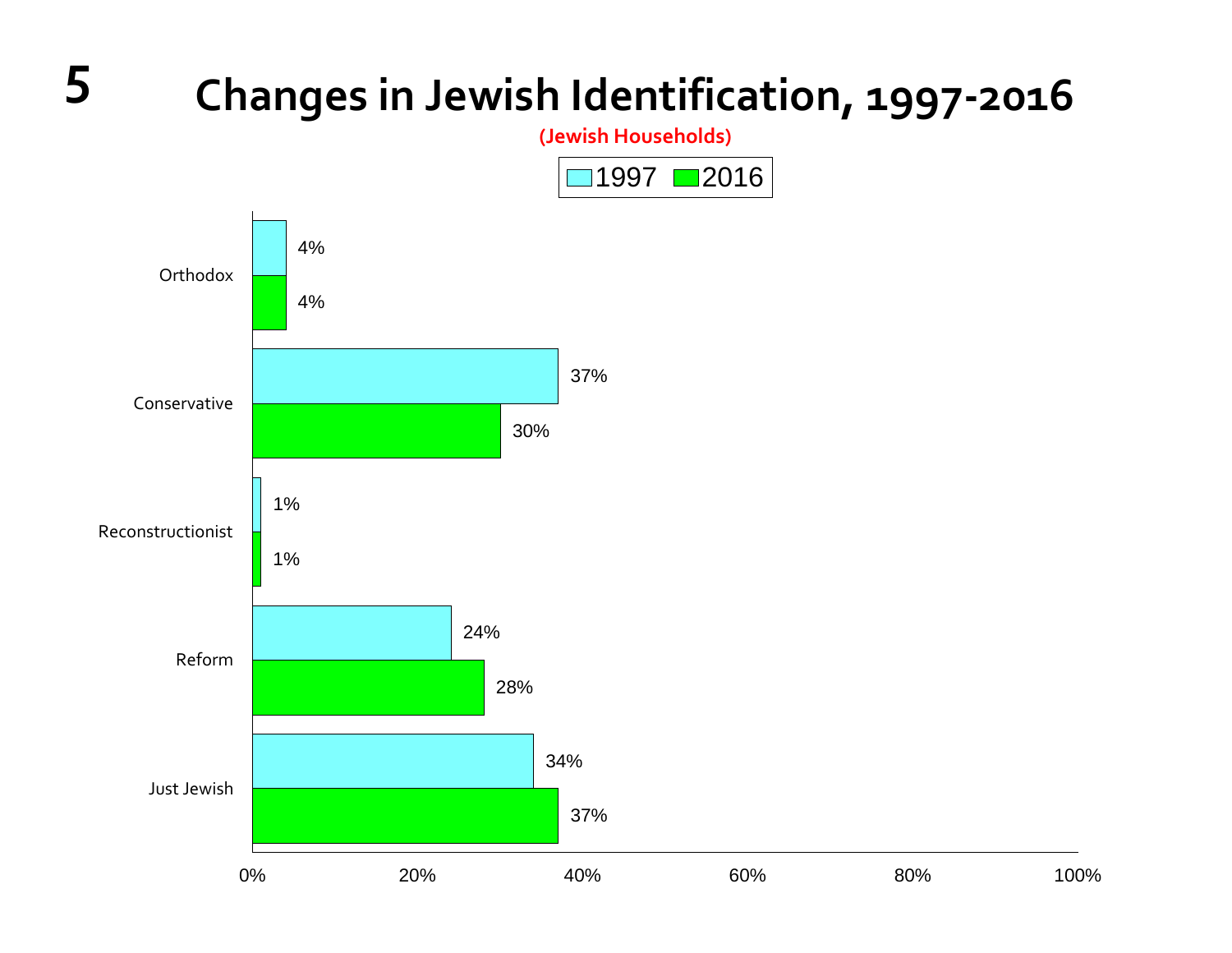#### **Orthodox Identification**

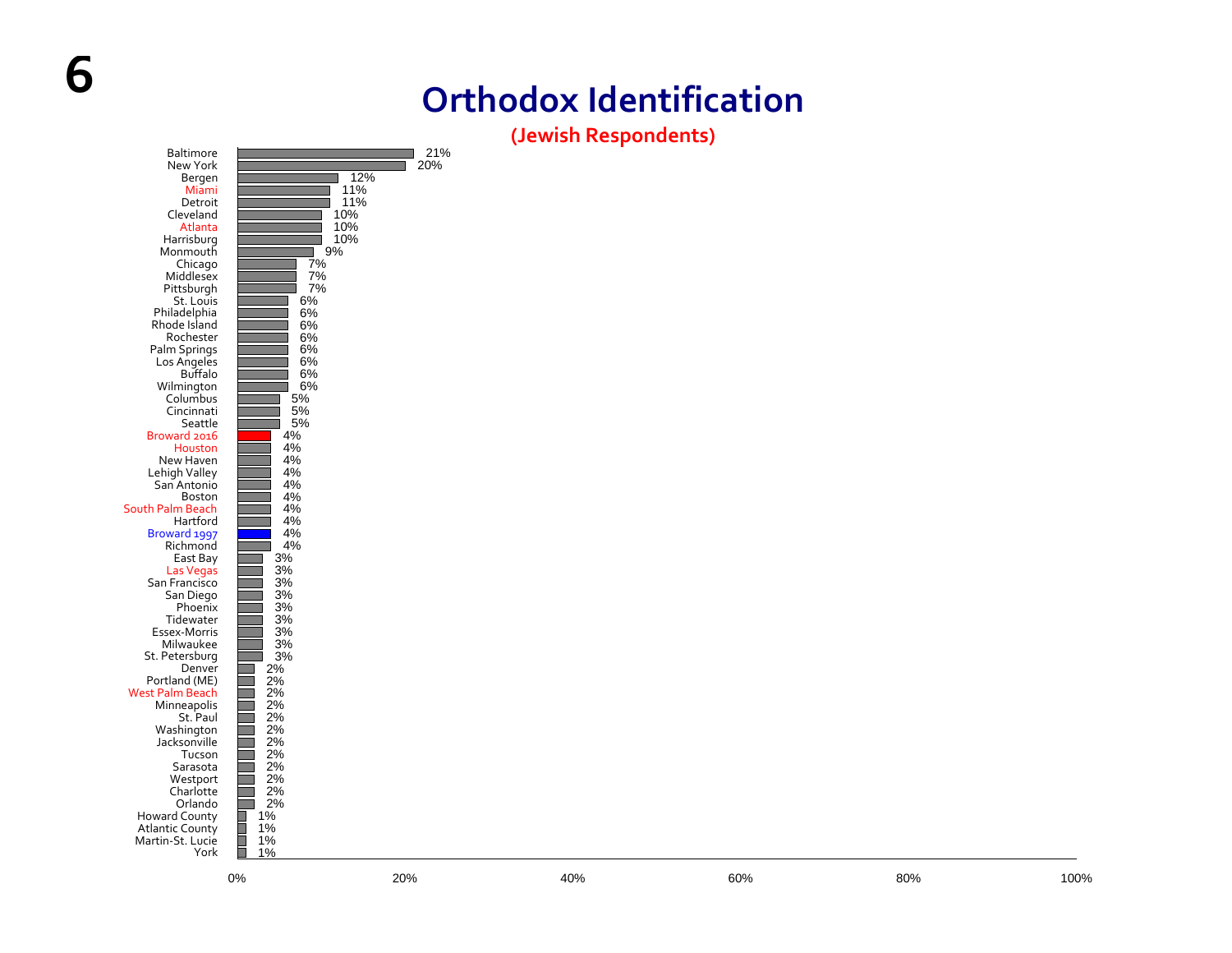## **7 Conservative Identification**

#### **(Jewish Respondents)** 39%

 38% 37% 37% 37%35%35%

 15% 14%Tidewater Jacksonville Broward 1997 Monmouth Richmond Middlesex South Palm Beach Lehigh Valley Harrisburg Orlando West Palm Beach Atlantic County St. Paul Pittsburgh Philadelphia Boston Minneapolis Bergen Hartford Palm Springs Buffalo Broward 2016 Howard County New Haven Washington Rhode Island Los Angeles **Columbus**  Detroit Wilmington Cincinnati Atlanta Essex‐Morris Miami Charlotte Cleveland Baltimore San Antonio Houston Phoenix Rochester York Milwaukee Las Vegas St. Petersburg **Chicago** San Diego Sarasota Westport Martin‐St. Lucie Tucson St. Louis New York Seattle San Francisco Denver East Bay Portland (ME)

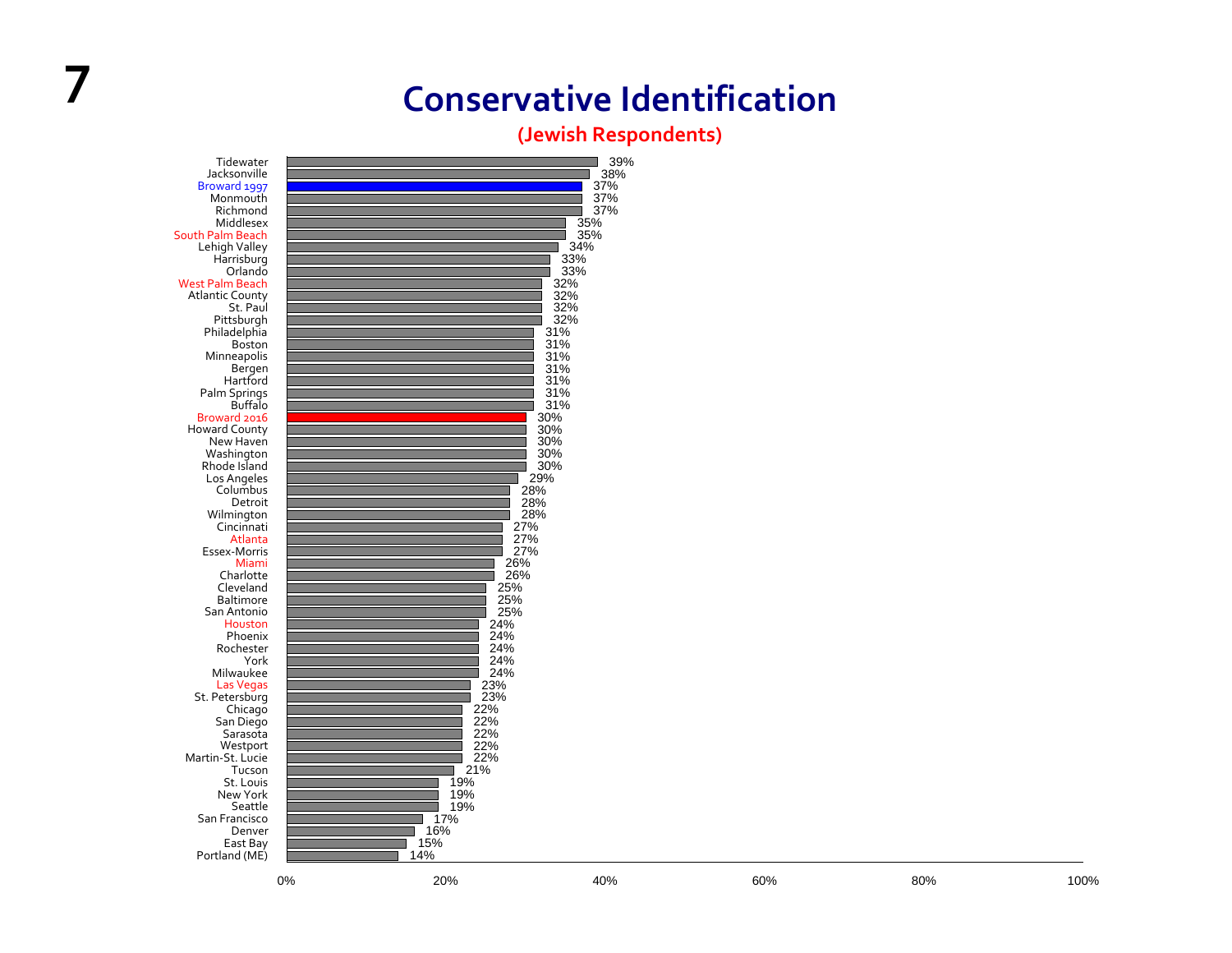**8**

#### **Reform Identification**

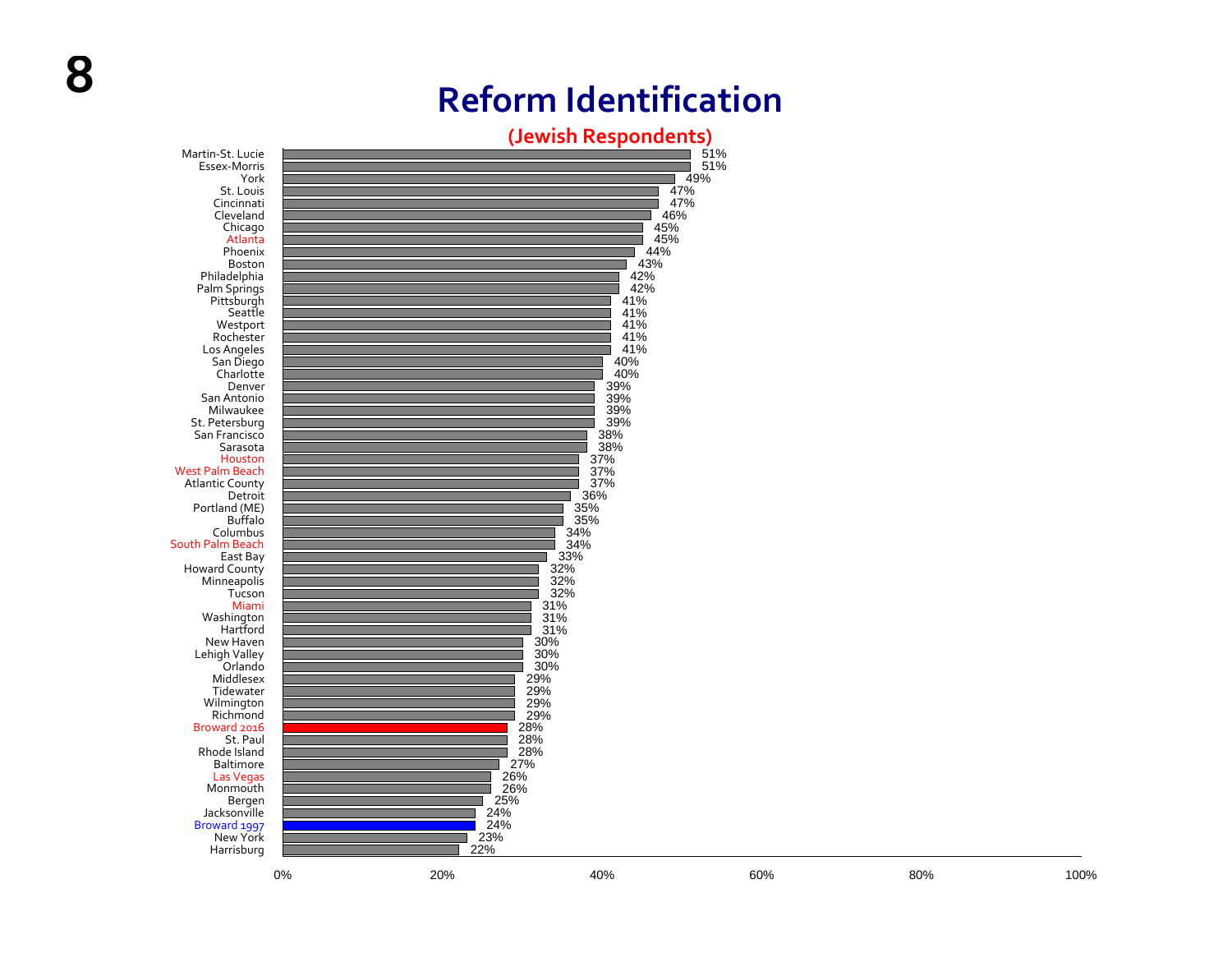#### **9 JustJewish Identification**

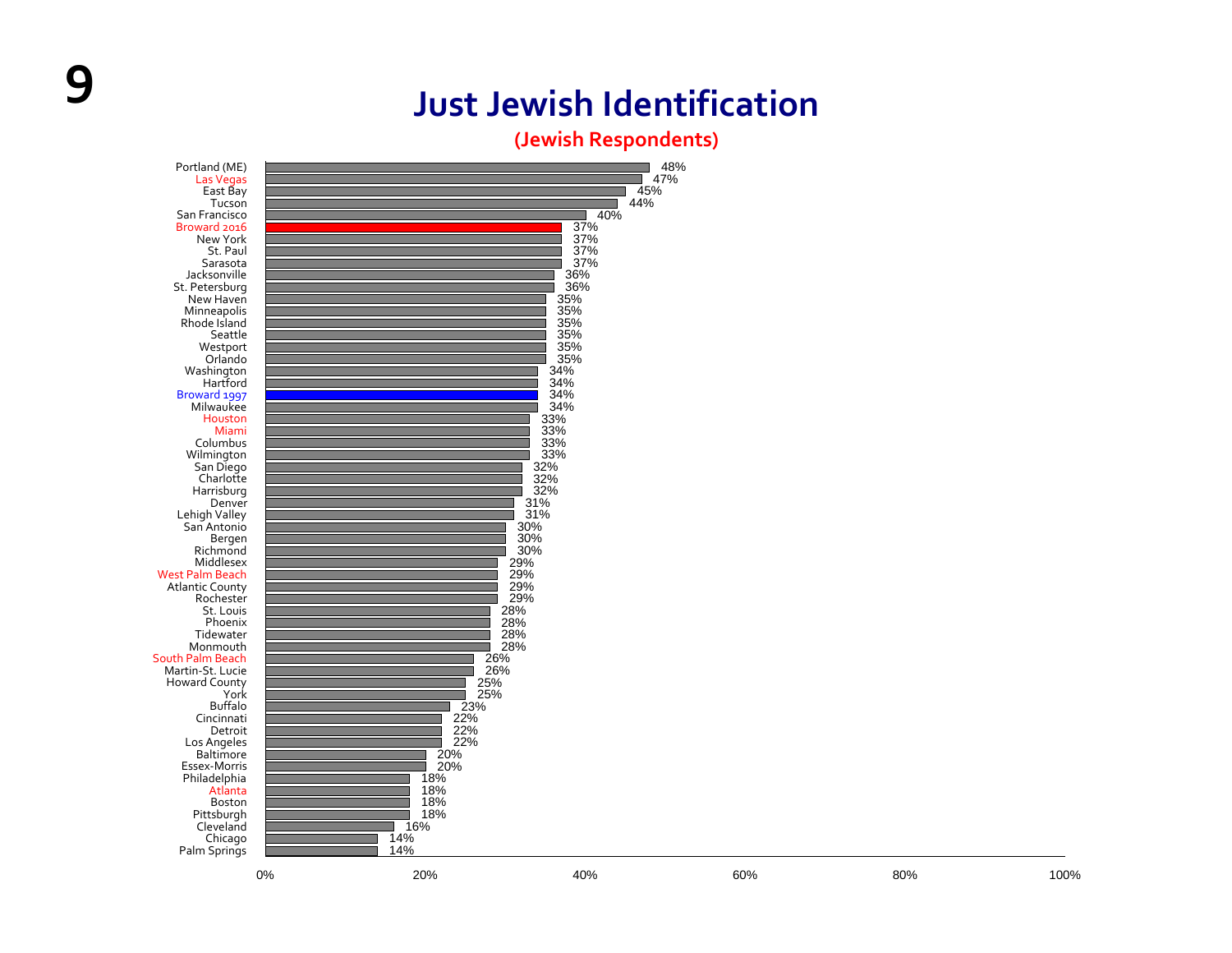## **Jewish Identification by Geographic Area**

**(Jewish Households)**

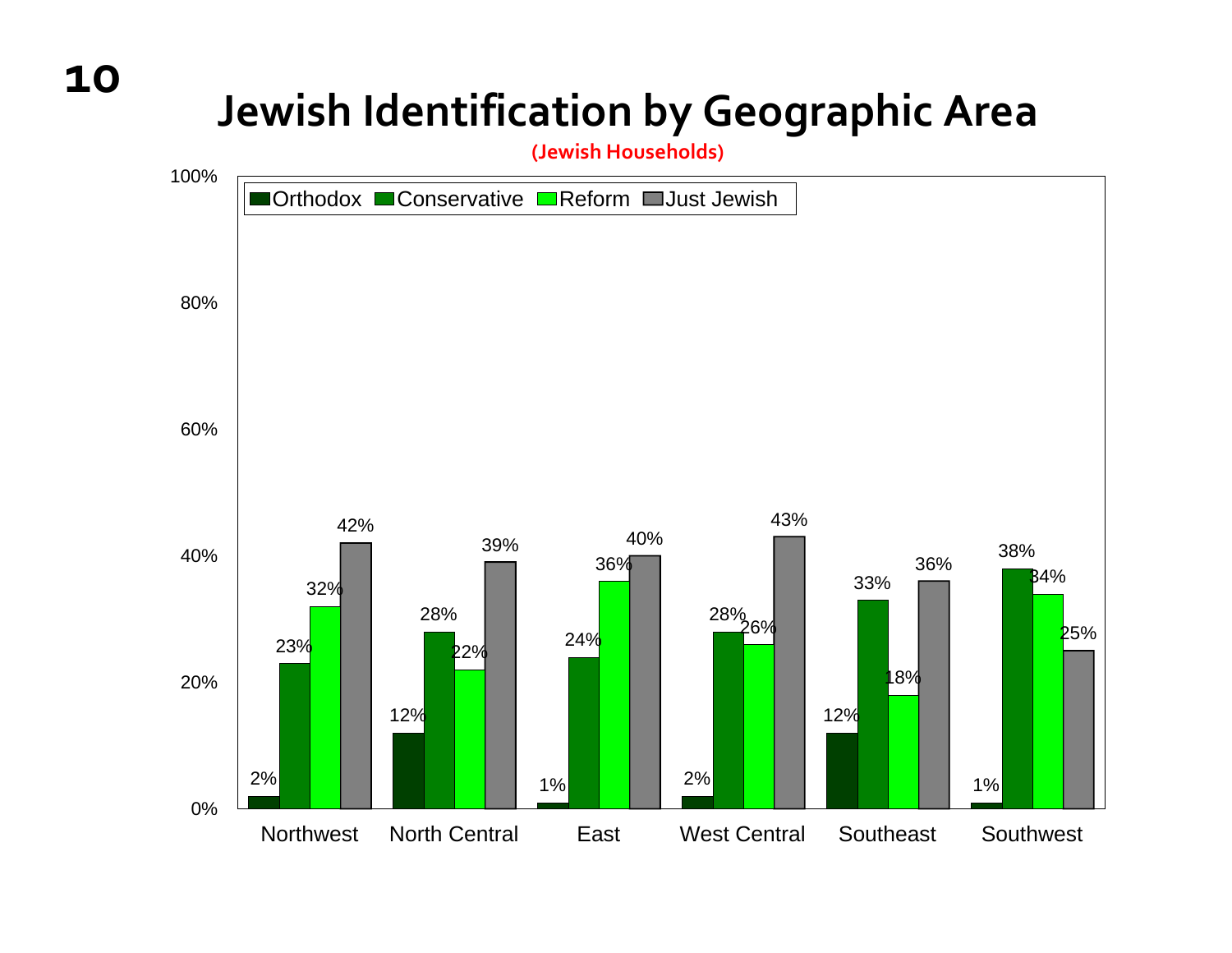#### **11Jewish Identification by Age of Respondent**

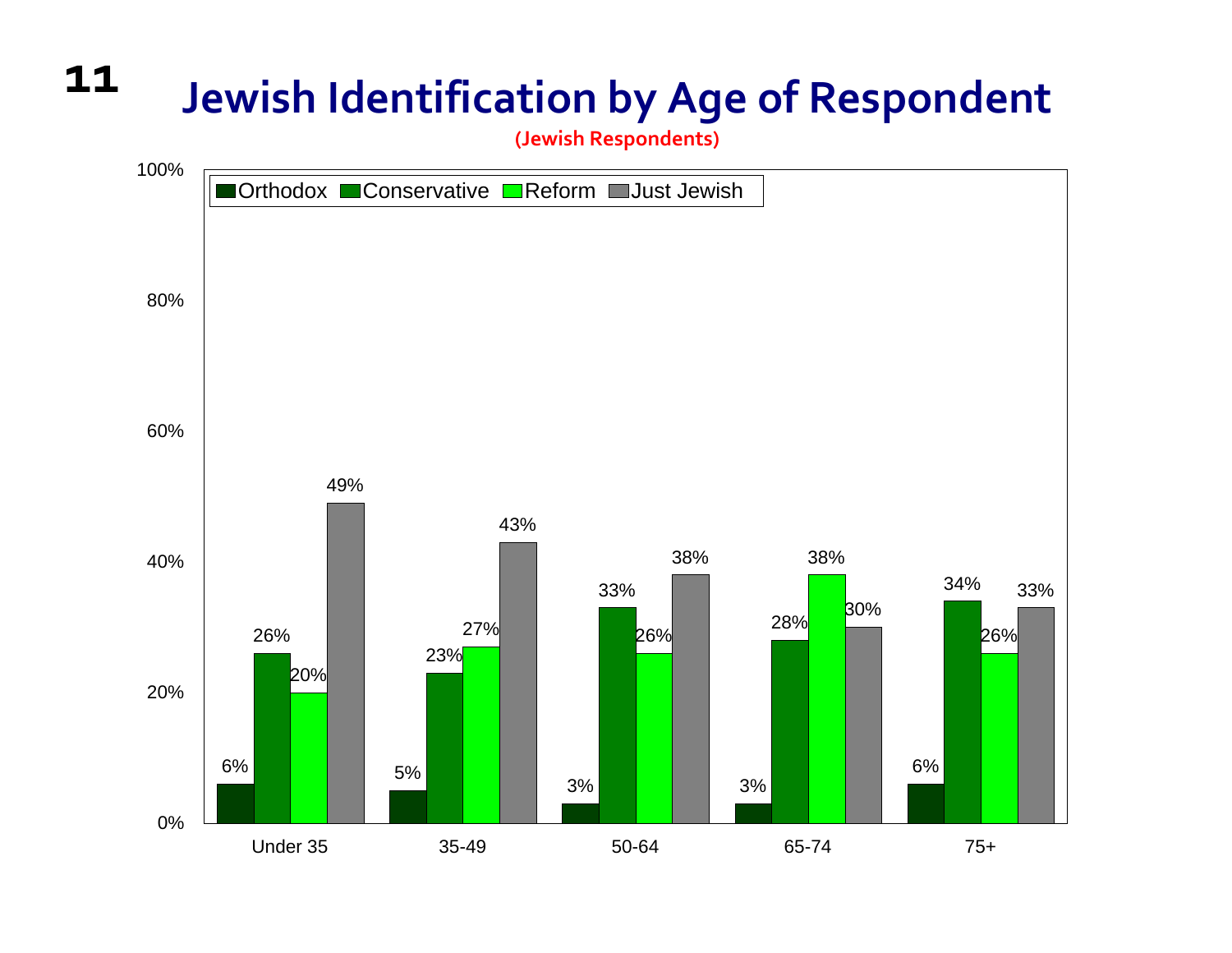#### **12 Jewish Identification by Synagogue Membership**

**(Jewish Respondents)**



**Synagogue Member Non-Member**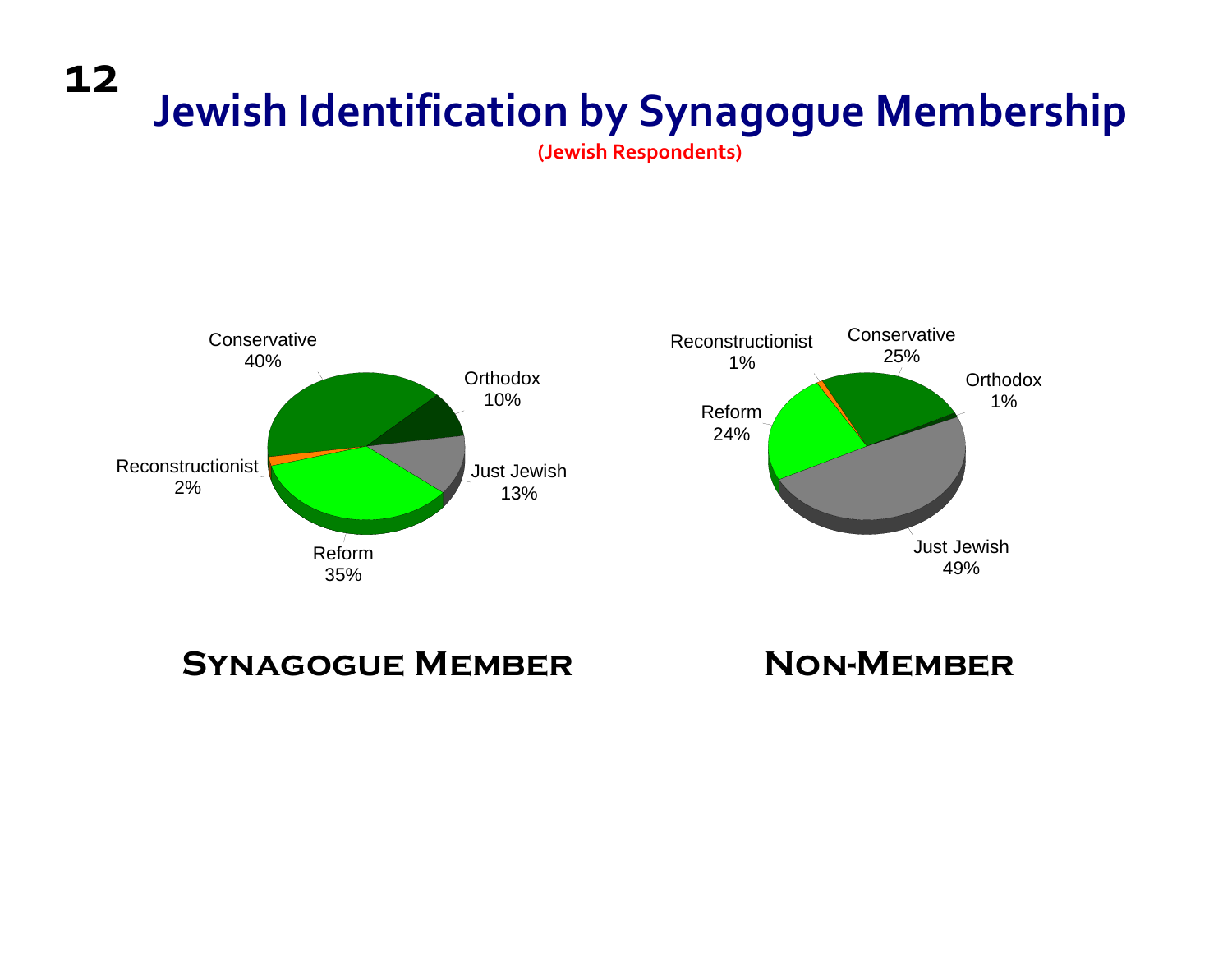**13 Jewish Identification by Chabad Attendance**

**(Jewish Respondents)**



**Attended Chabad Did Not Attend**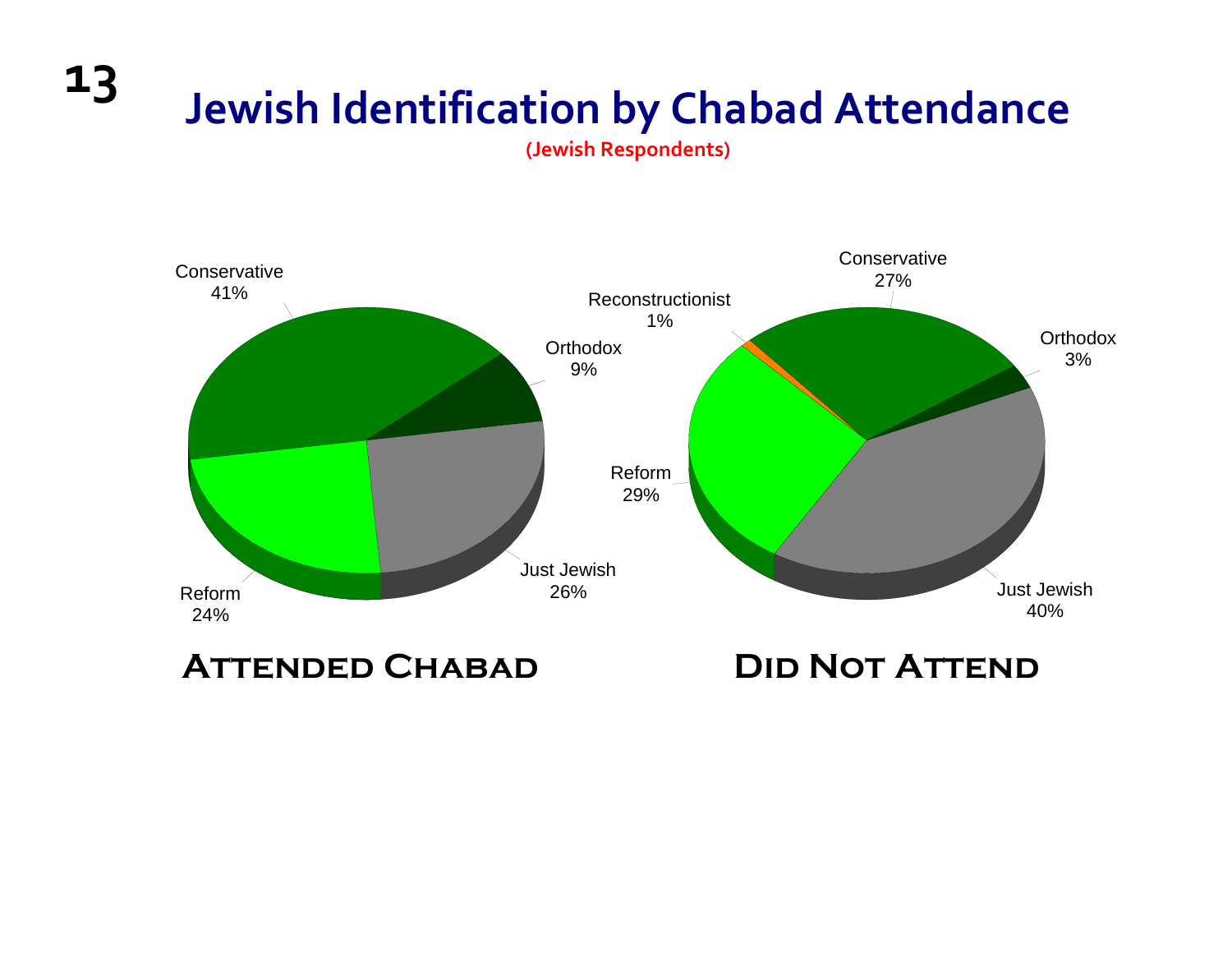## **Jewish Identification by JCC Membership**

**(Jewish Respondents)**



**JCC Member Non-Member**

**14**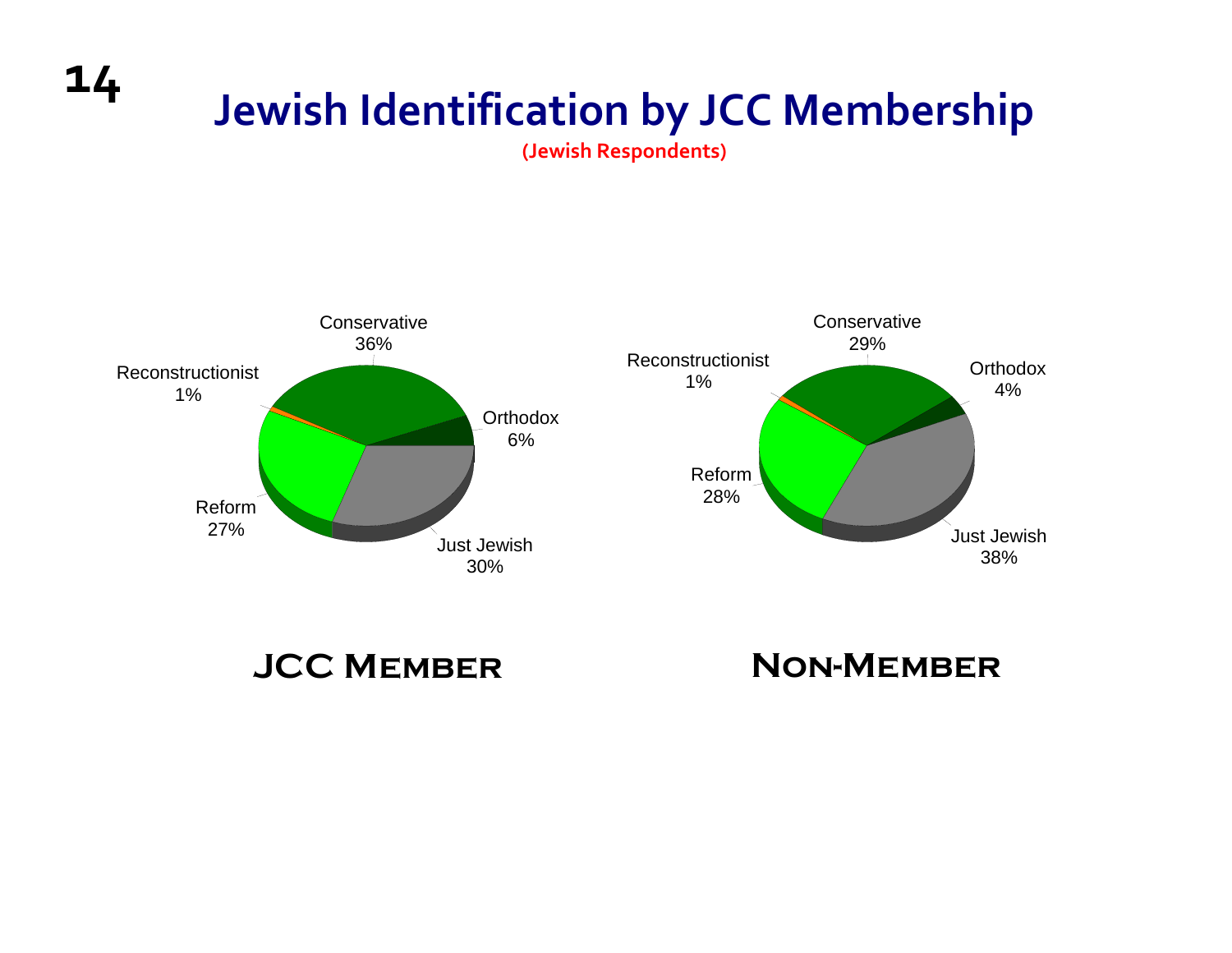## **Jewish Identification by Jewish Organization Membership**

**(Jewish Respondents)**



**Jewish Organization Member**

**15**

**Non-Member**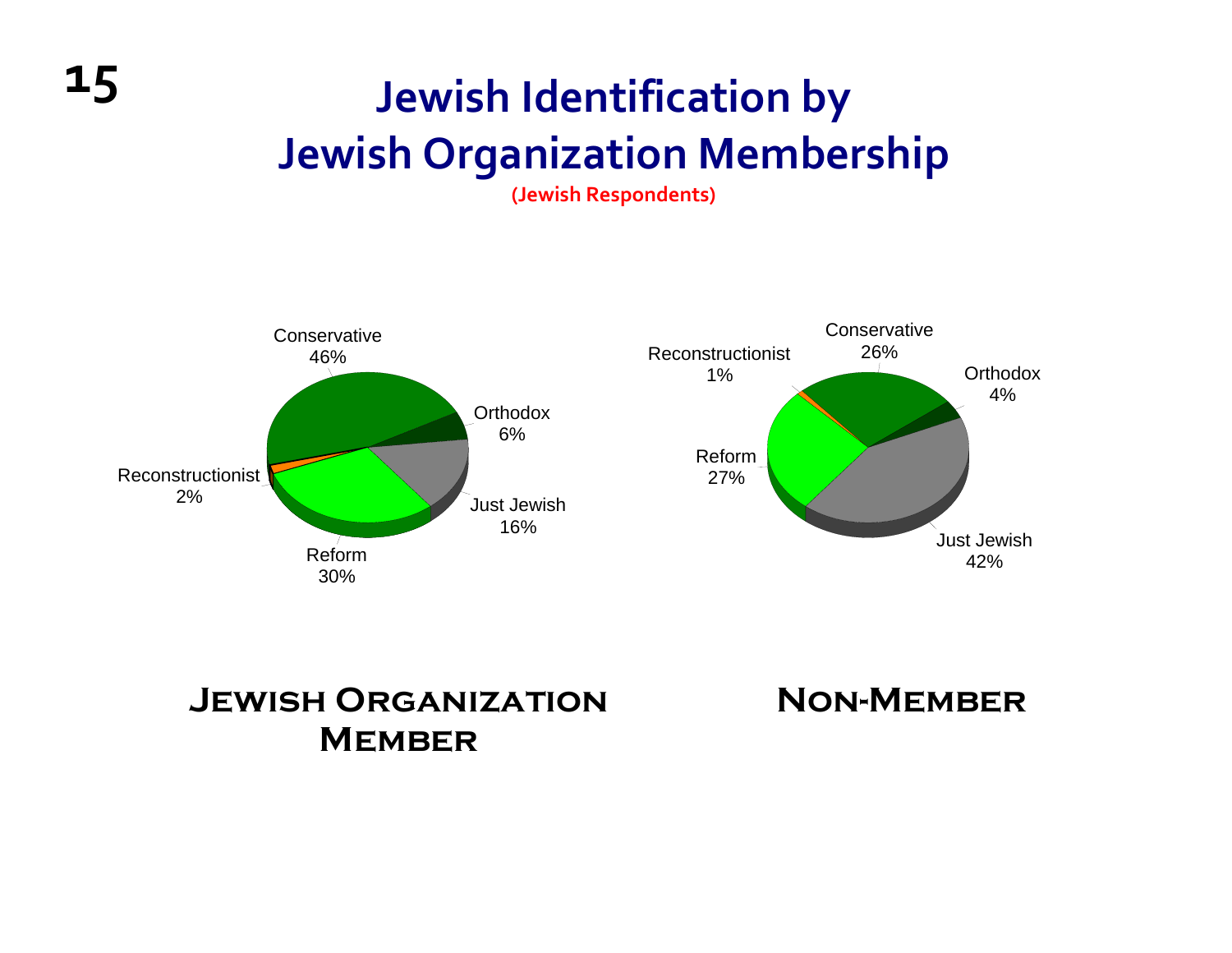**16**

## **Religious Profile: Attitudes Toward Being Jewish**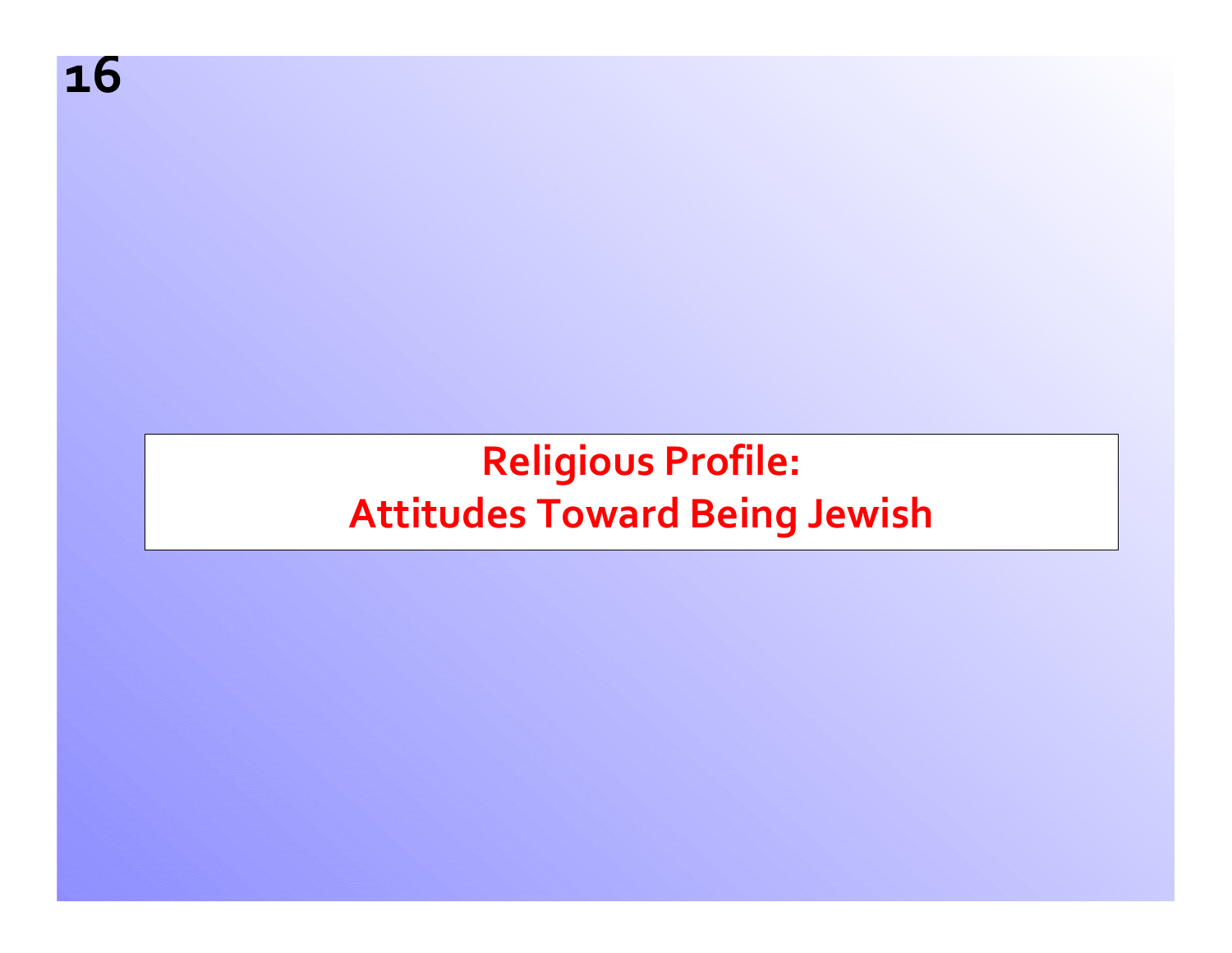# **<sup>17</sup> Importance of Being Jewish**

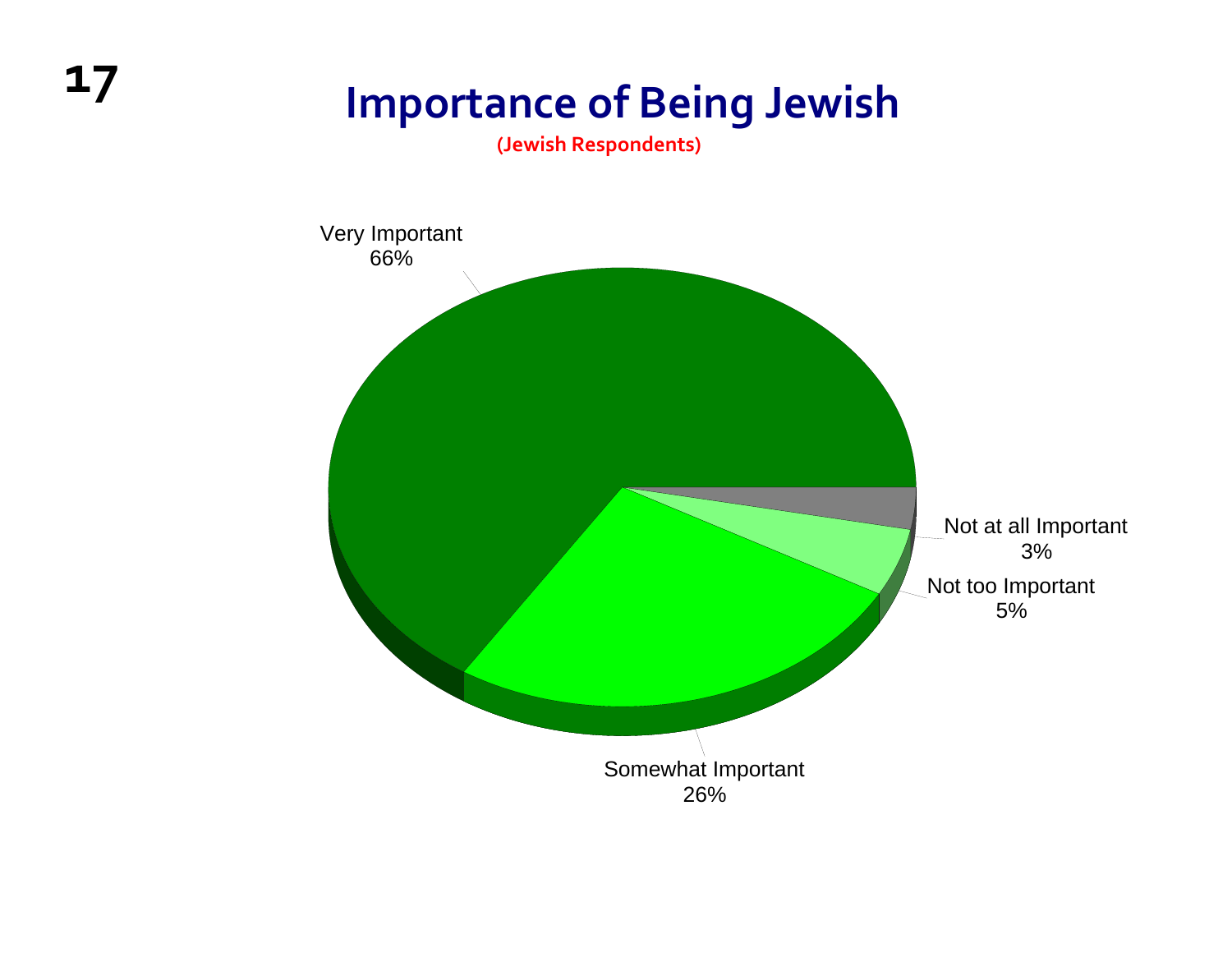#### **Importance of Being Jewish**

**% Very Important**



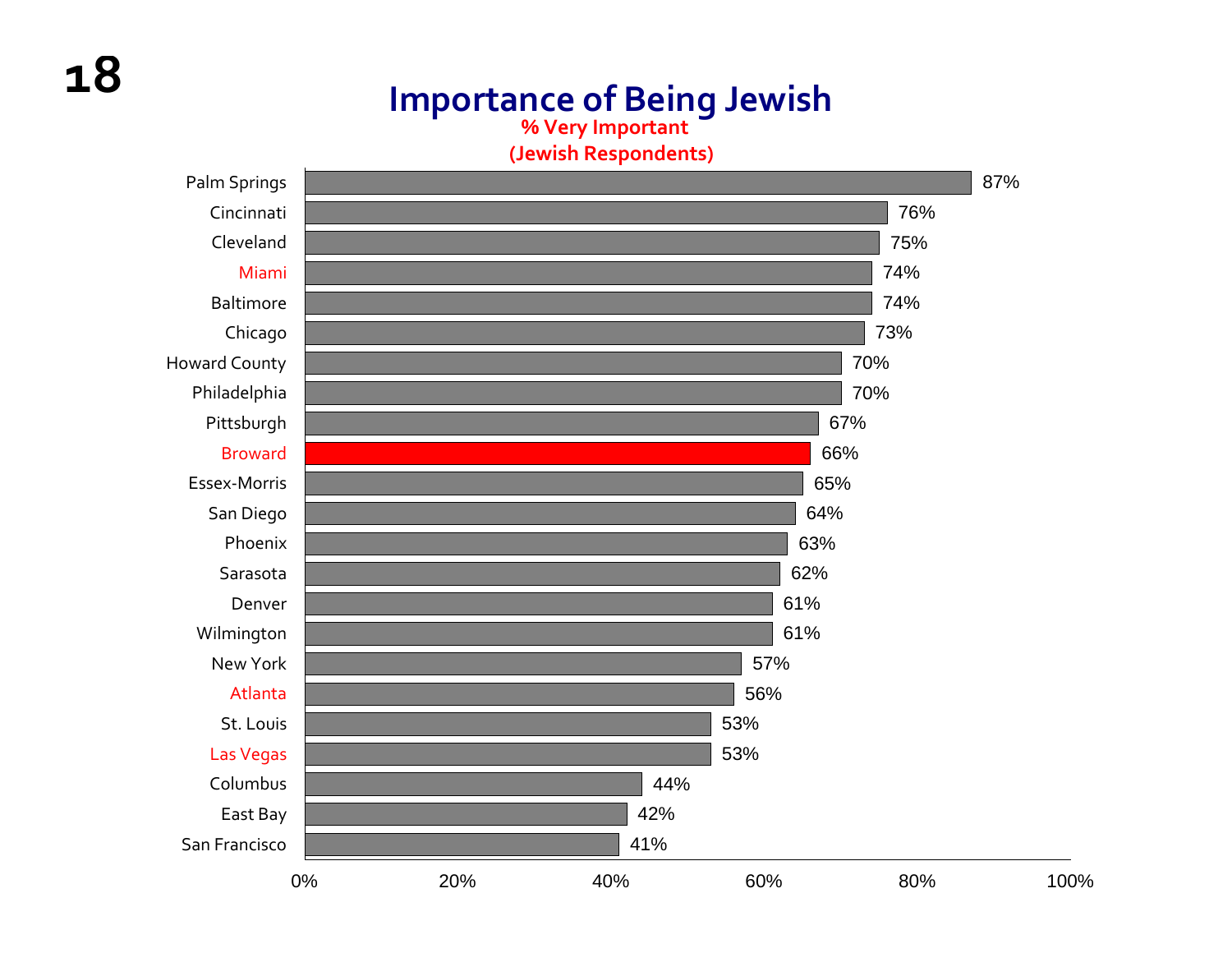#### **Comparisons with Pew**



Source: Pew 2013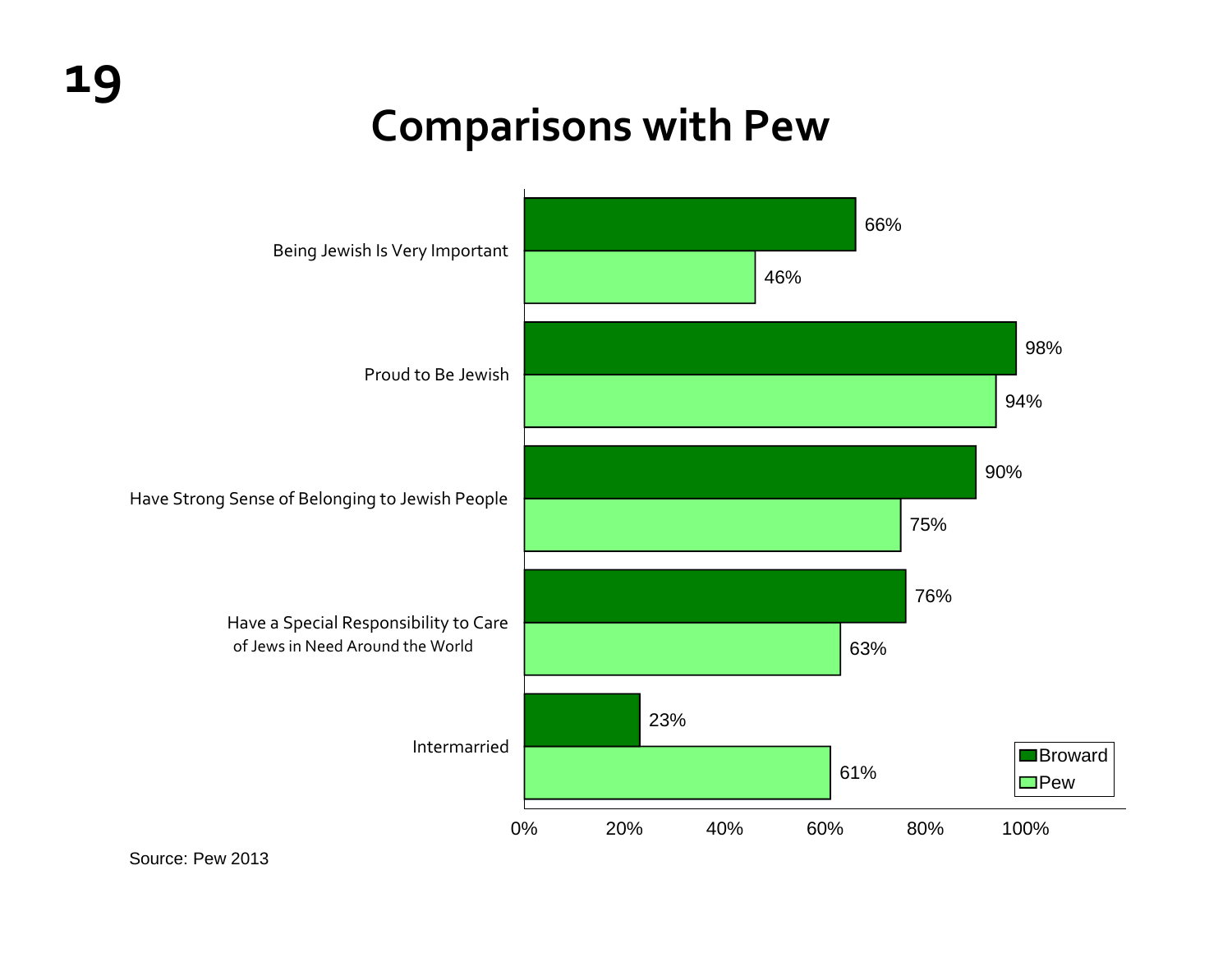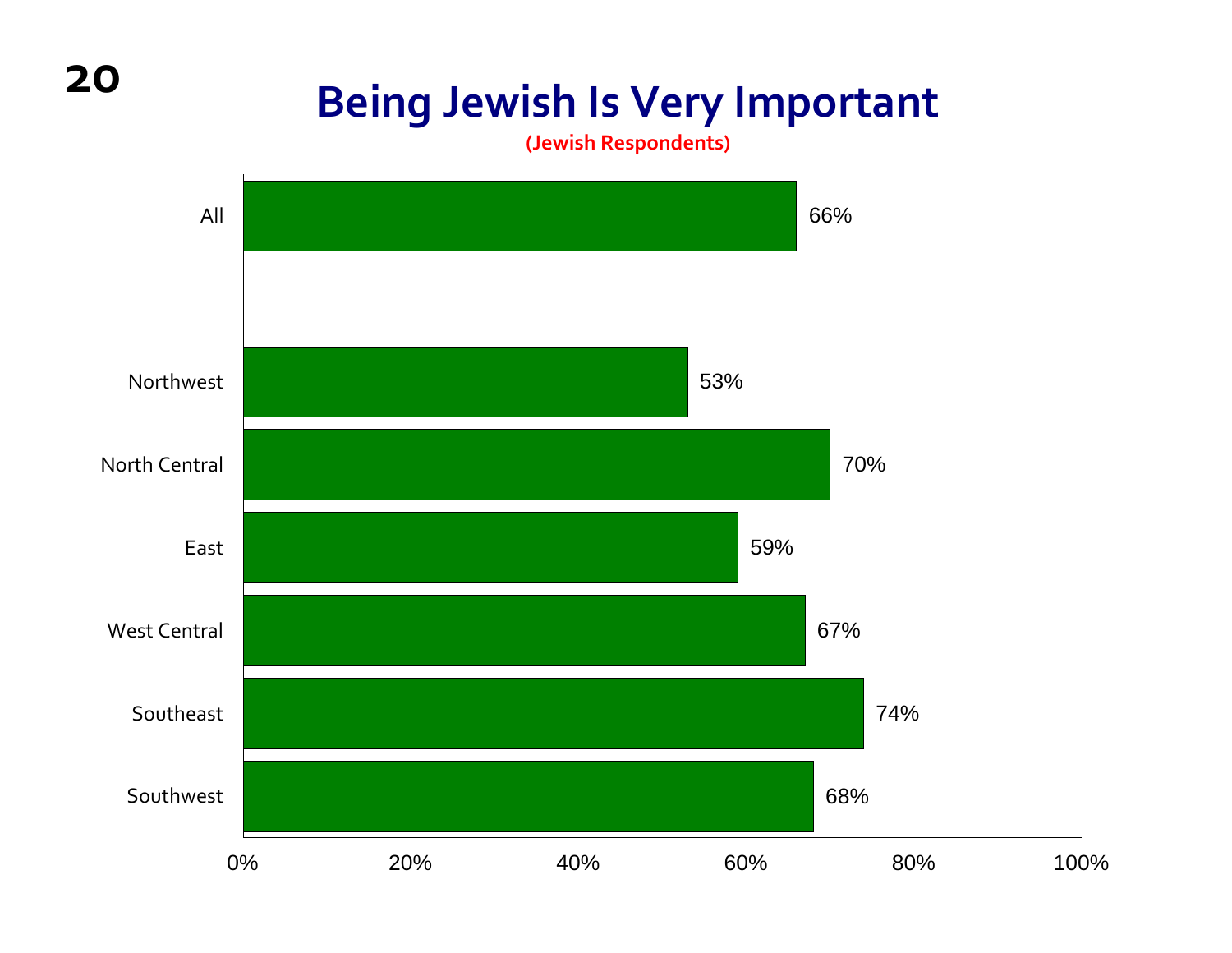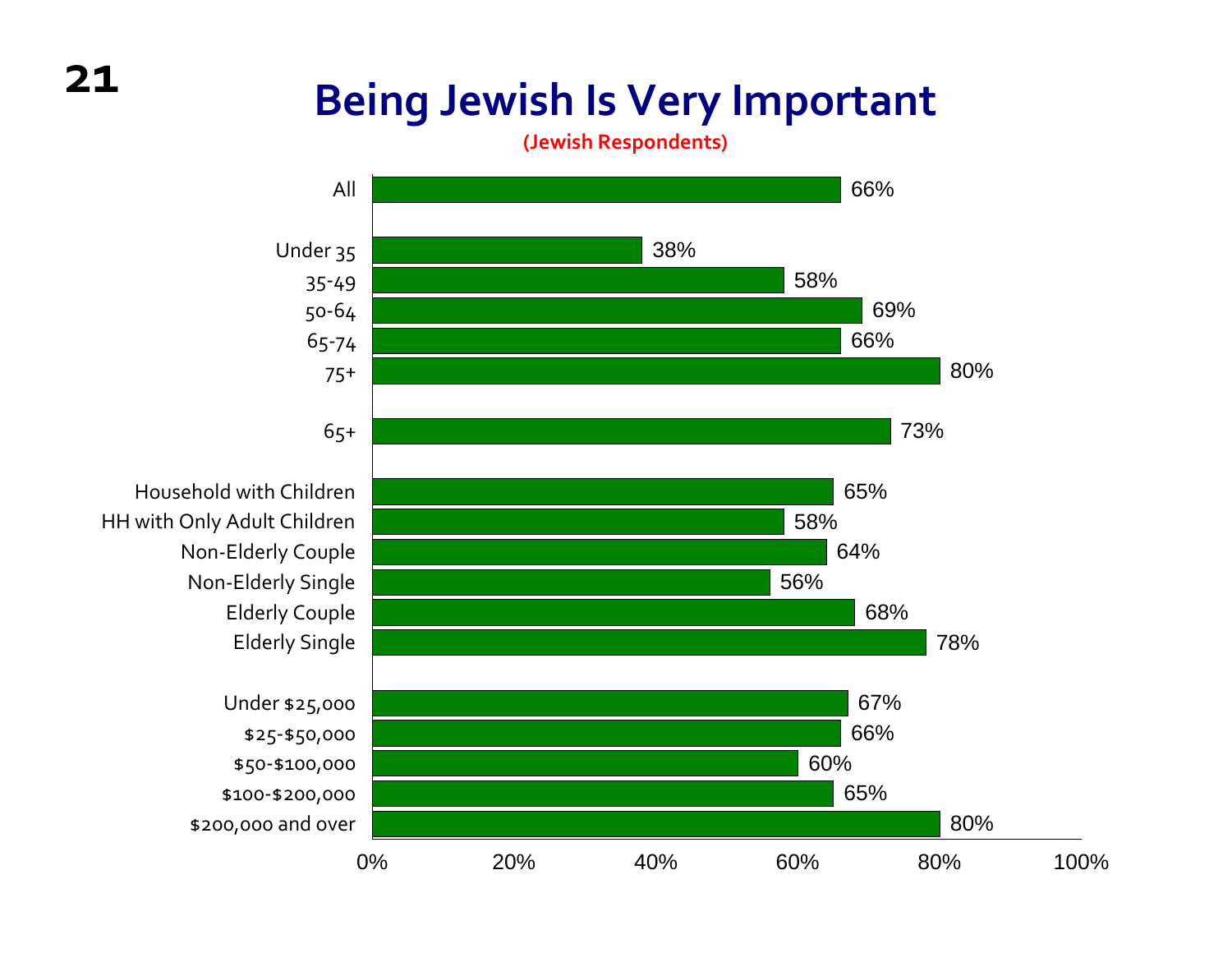

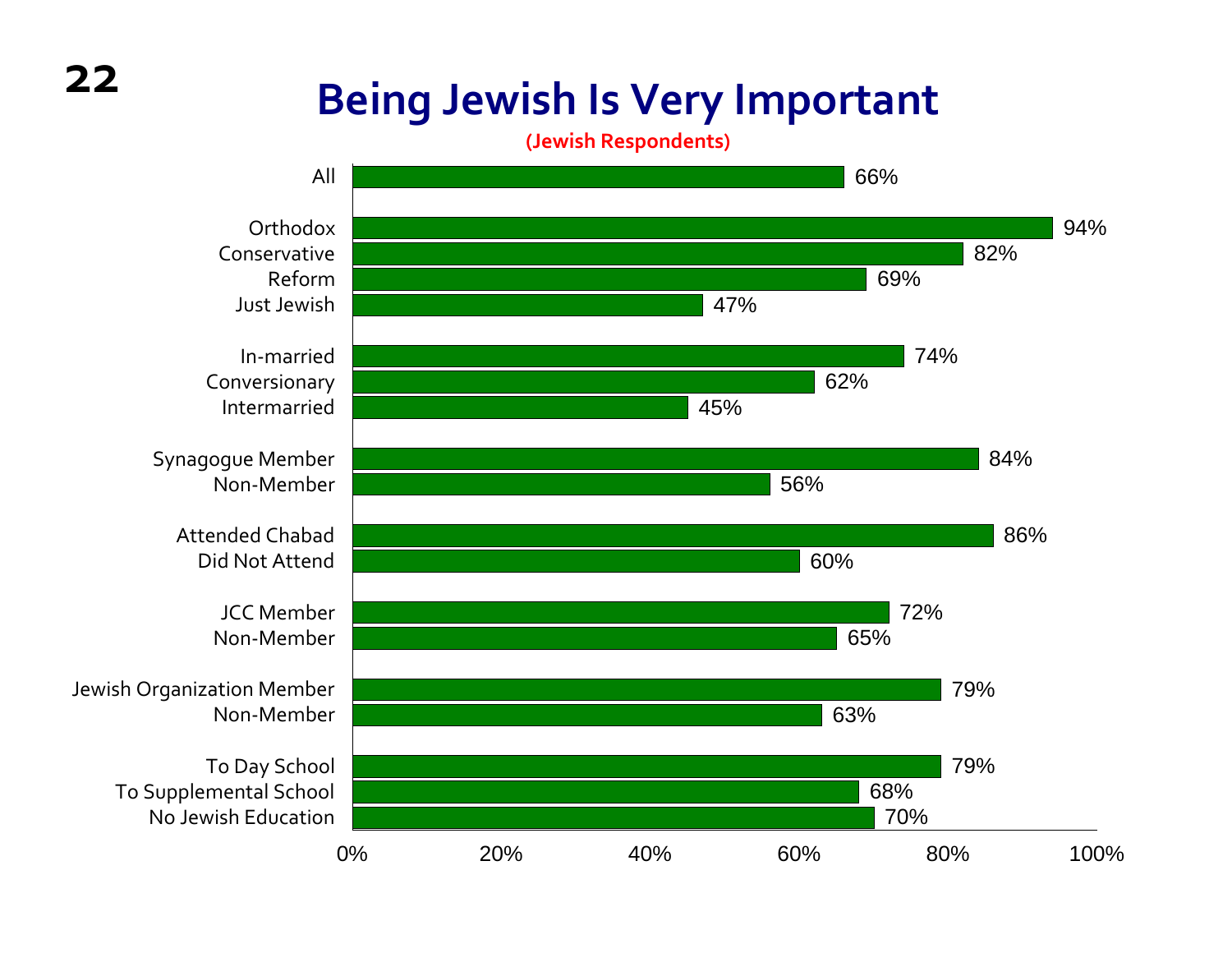**(Jewish Respondents)**



To Overnight Camp Not to Overnight Camp

Youth Group Participant Not Youth Group Participant

Hillel/Chabad Participant Not Hillel/Chabad Participant

> Jewish Trip to Israel General Trip to Israel

Donated to Federation Asked, Did Not Donate

Federation Non‐Donor Donated under \$100 Donated \$100‐\$500 Donated \$500‐\$1,000 Donated \$1,000+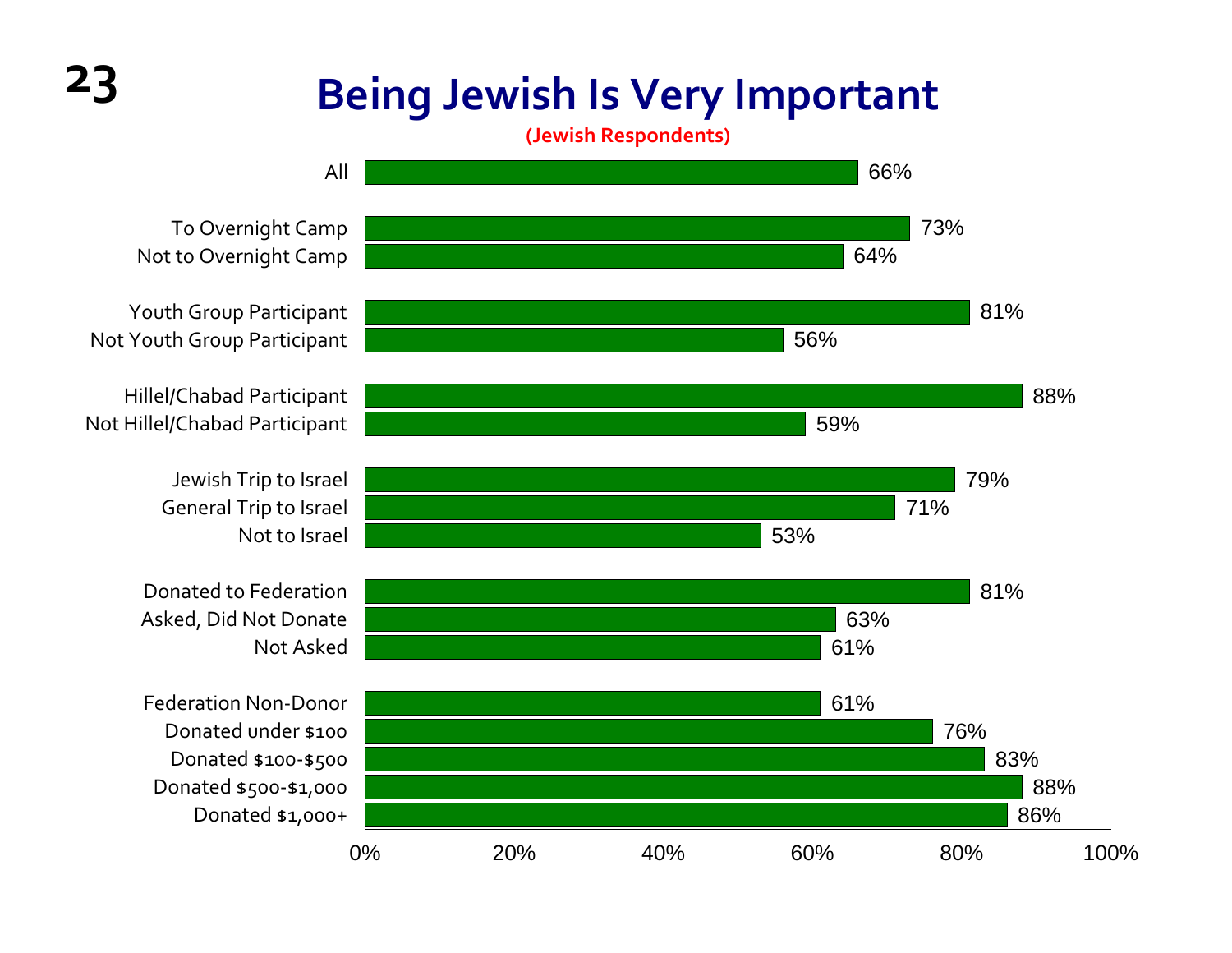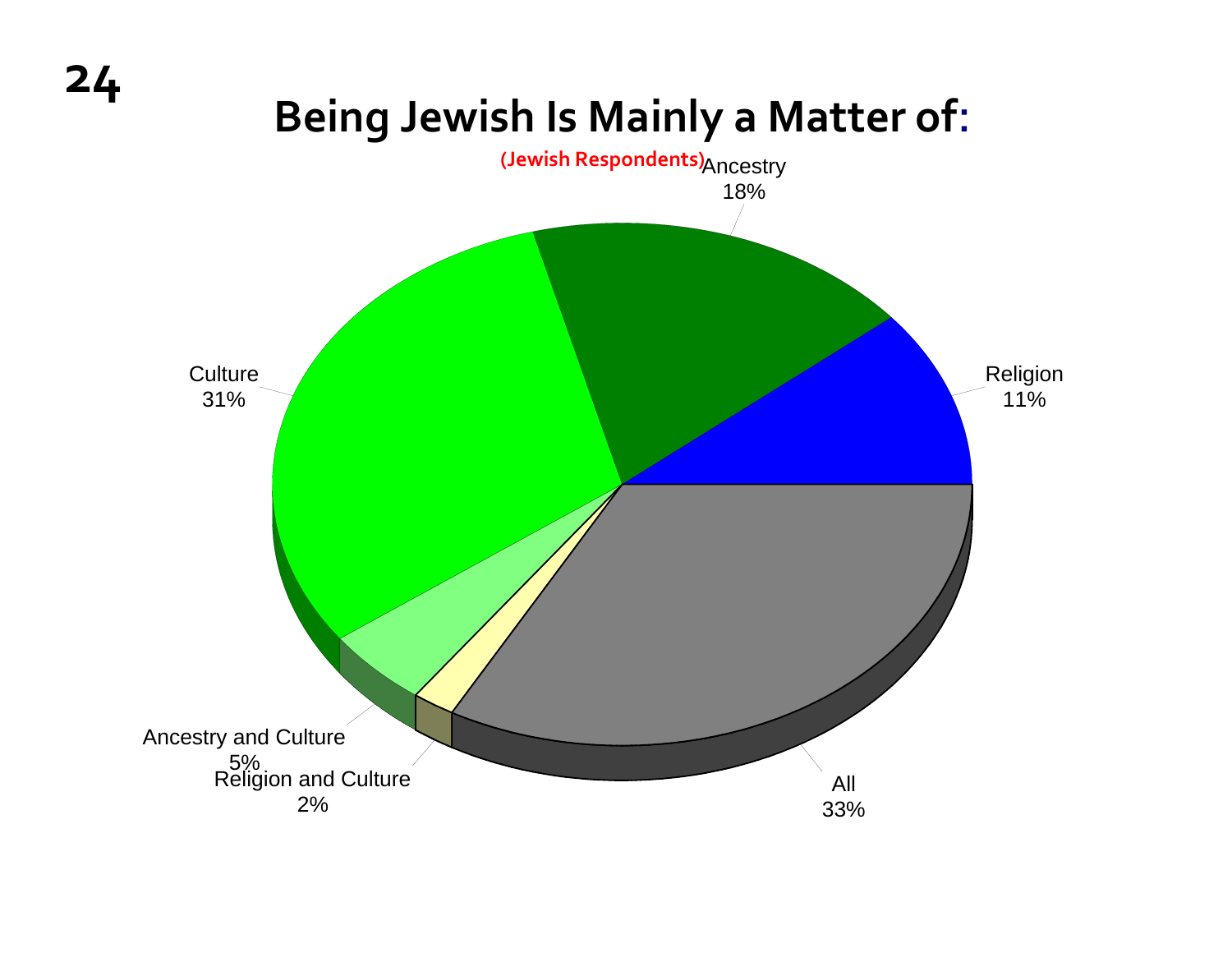## **Being Jewish Is <sup>a</sup> Matter of:**



Note:"Ancestry/Culture" includes ancestry <sup>+</sup> culture <sup>+</sup> ancestry and culture Note:"Religion" includes religion <sup>+</sup> religion and ancestry <sup>+</sup> religion and culture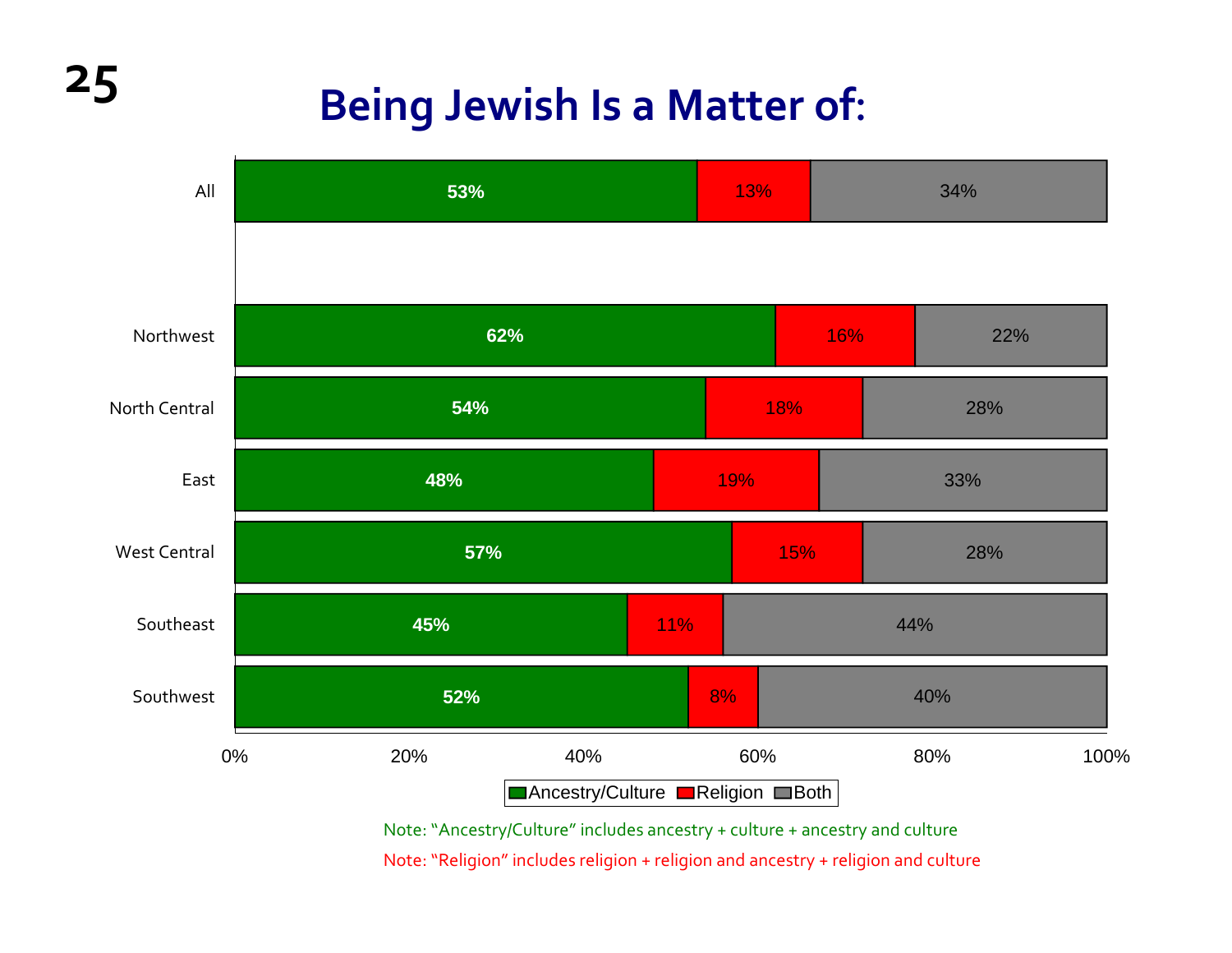## **Being Jewish Is <sup>a</sup> Matter of:**



Note:"Ancestry/Culture" includes ancestry <sup>+</sup> culture <sup>+</sup> ancestry and culture Note:"Religion" includes religion <sup>+</sup> religion and ancestry <sup>+</sup> religion and culture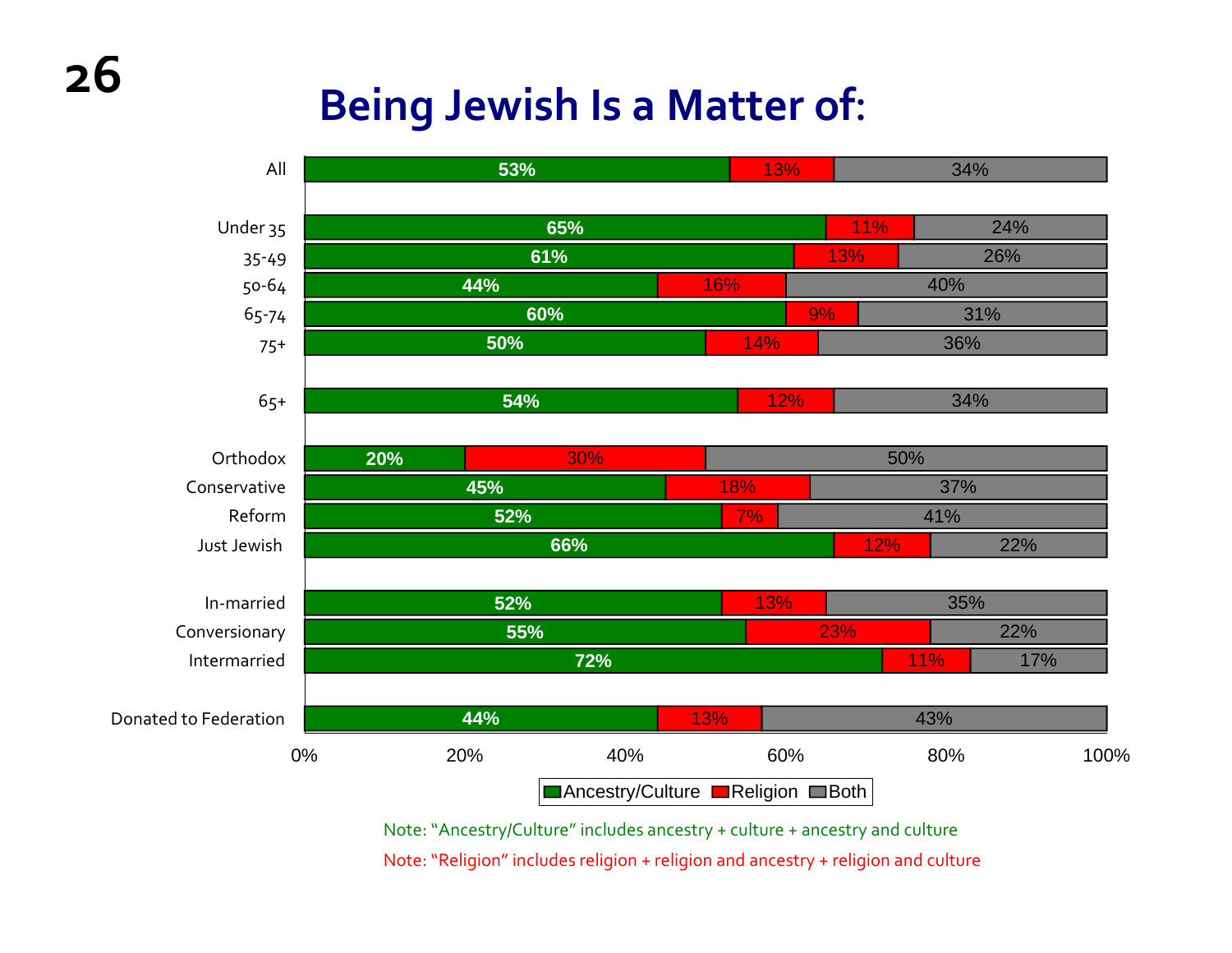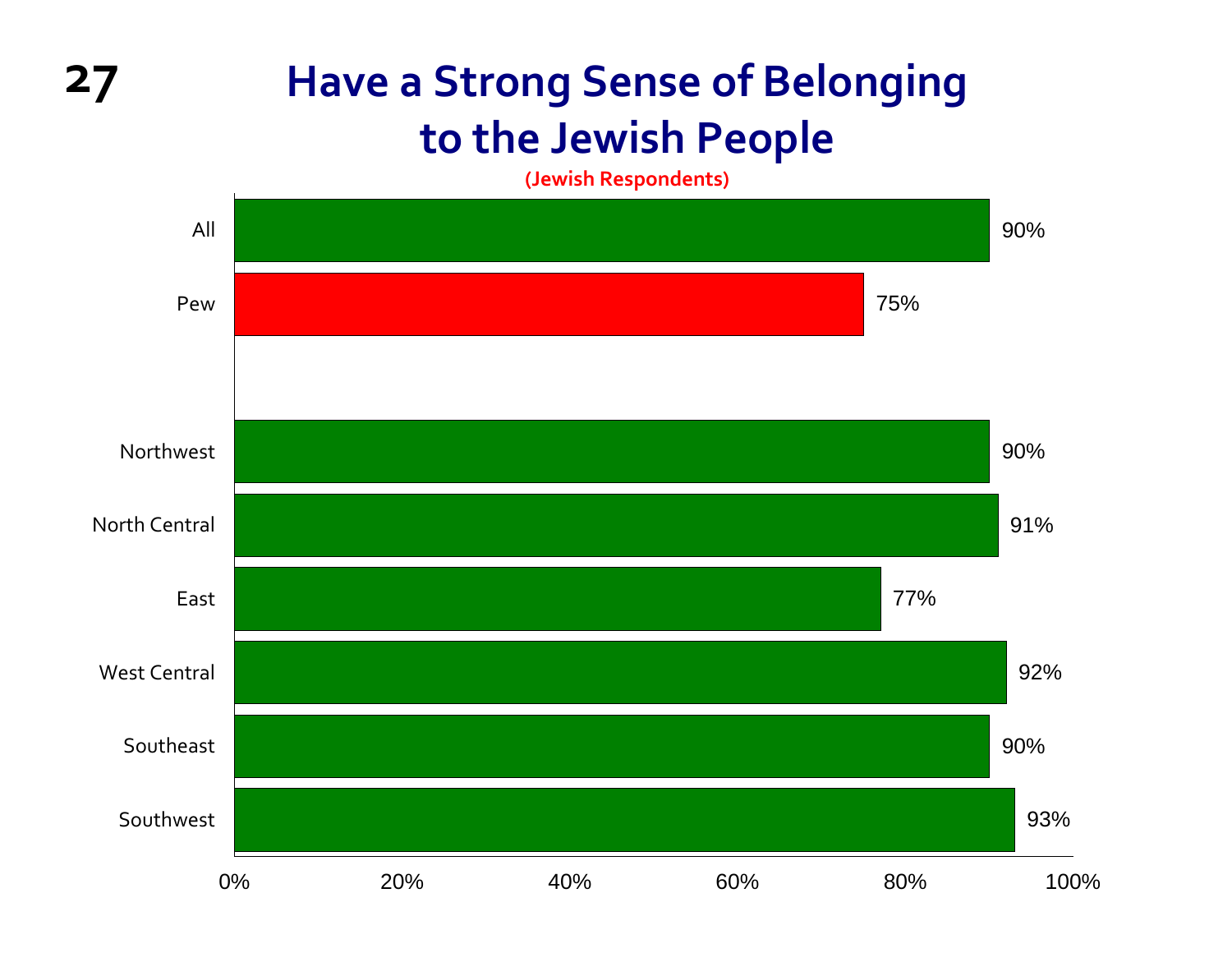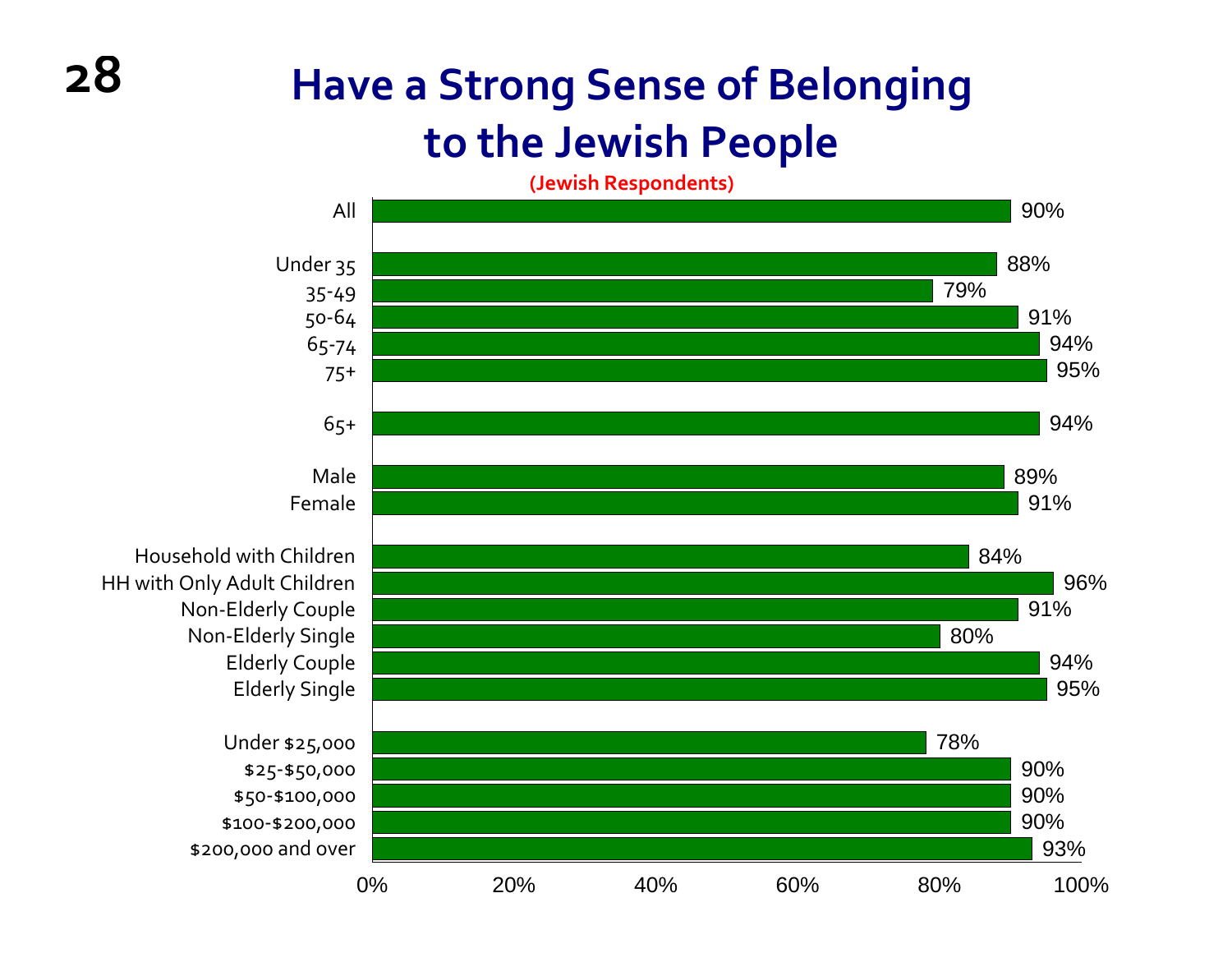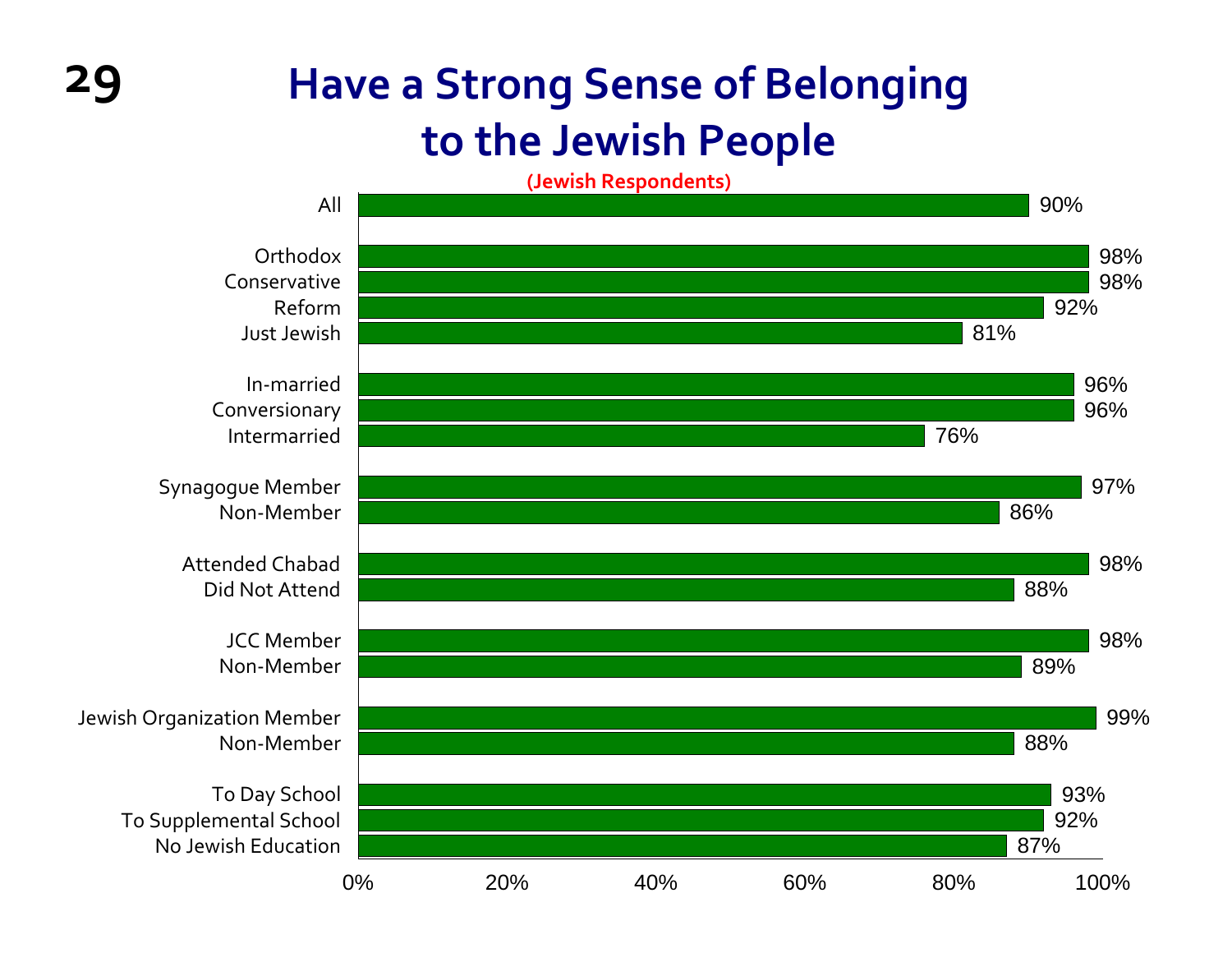

To Overnight Camp Not to Overnight Camp

Youth Group Participant Not Youth Group Participant

Hillel/Chabad Participant Not Hillel/Chabad Participant

> Jewish Trip to Israel General Trip to Israel Not to Israel

Donated to Federation Asked, Did Not Donate Not Asked

Federation Non‐Donor Donated under \$100 Donated \$100‐\$500 Donated \$500‐\$1,000 Donated \$1,000+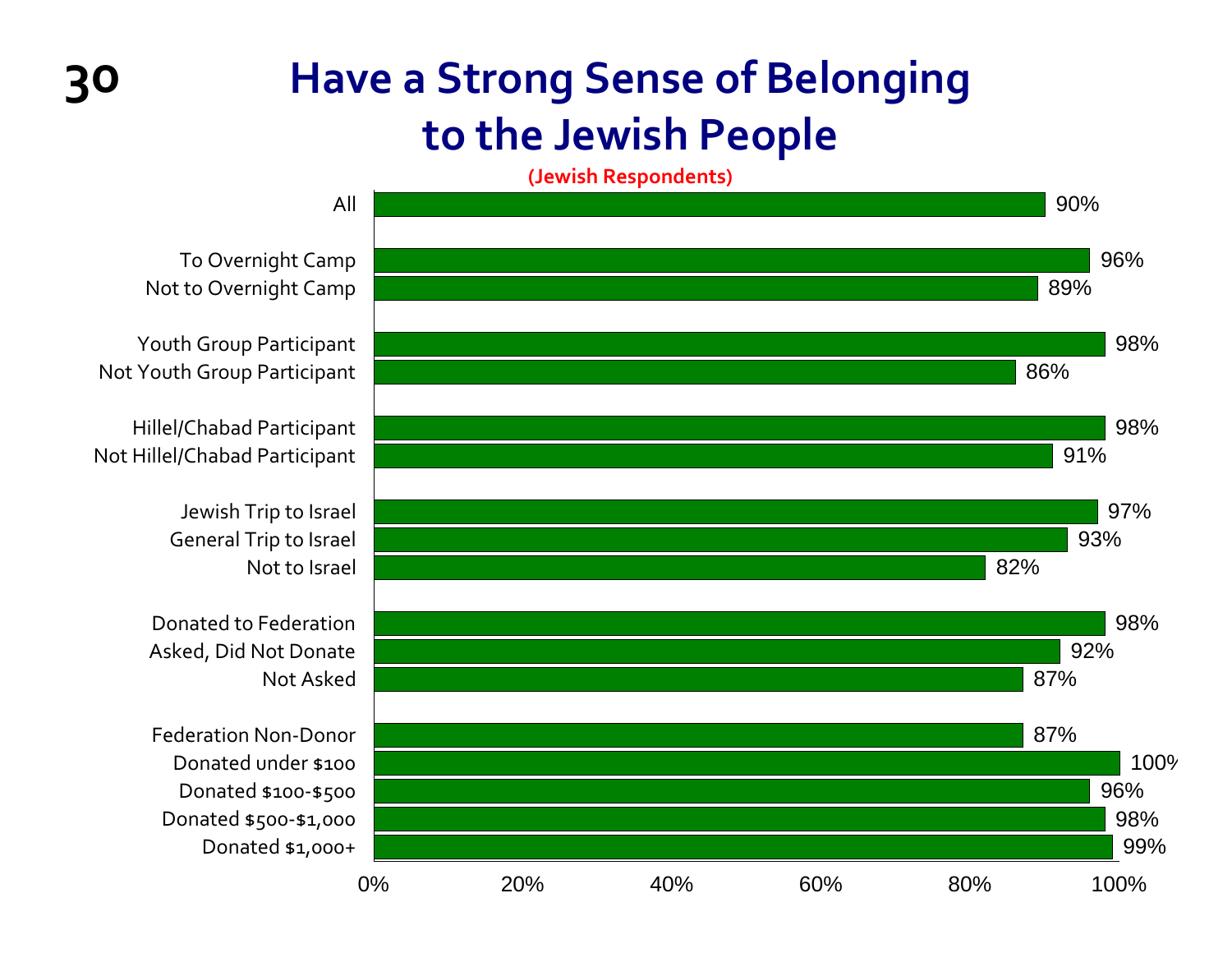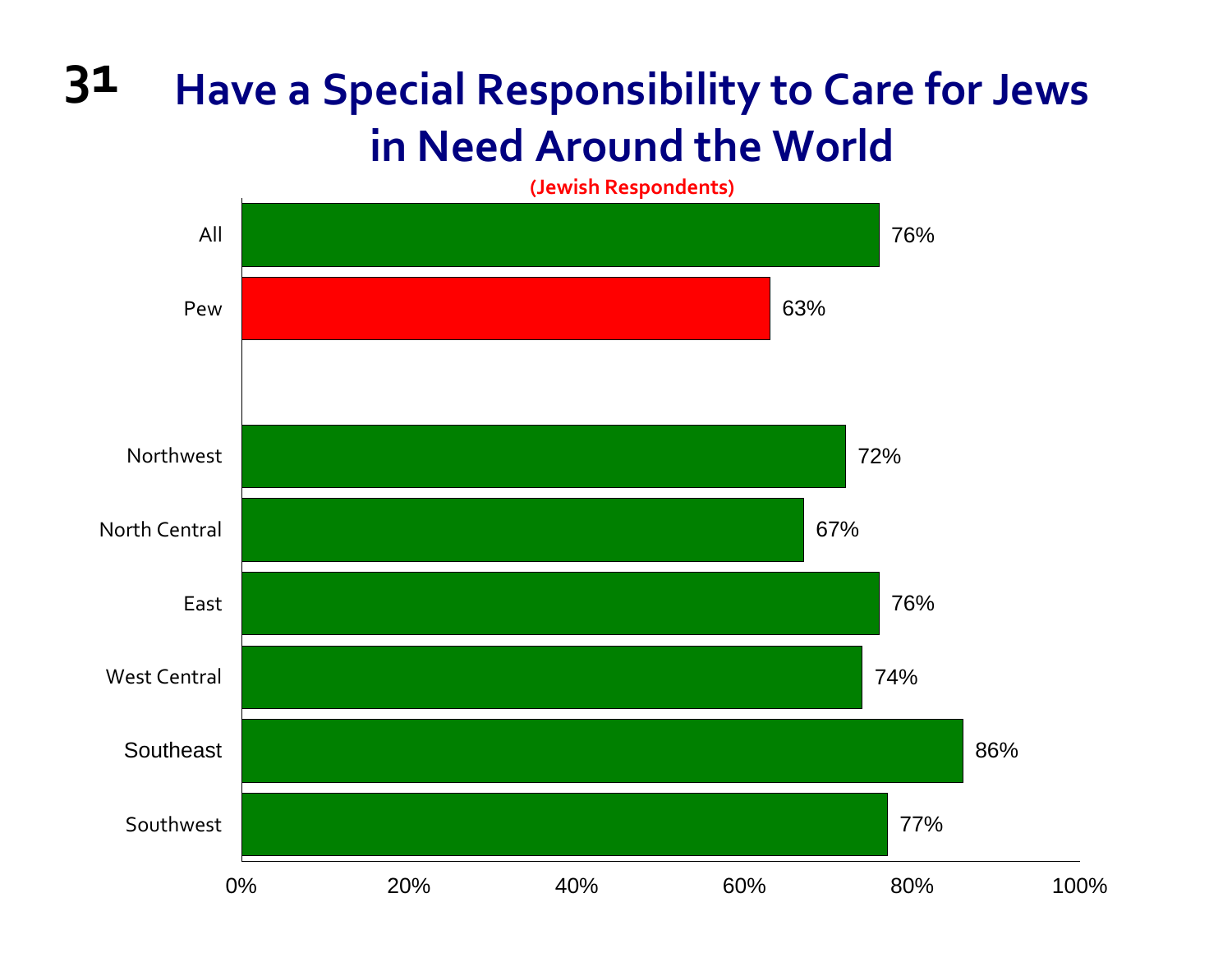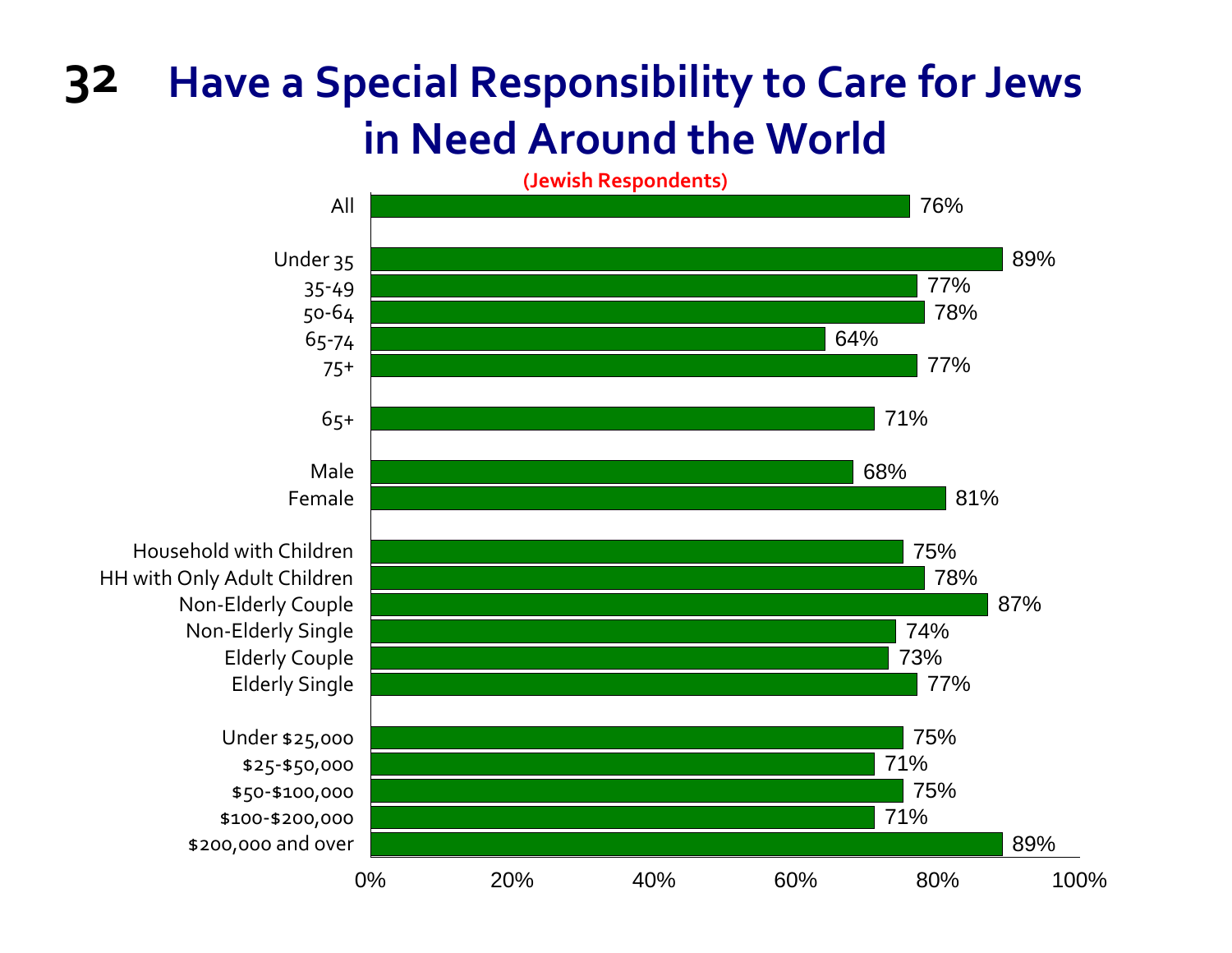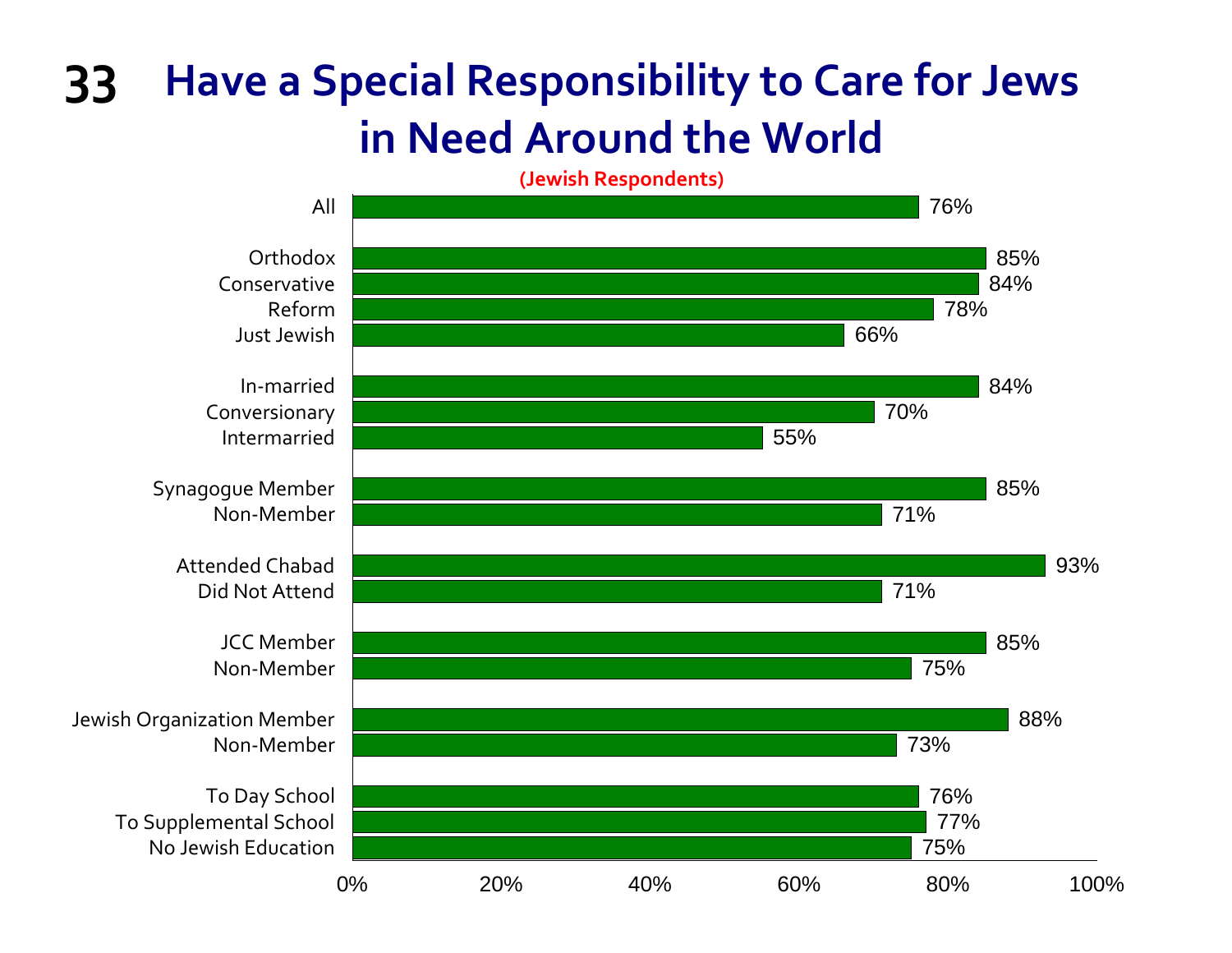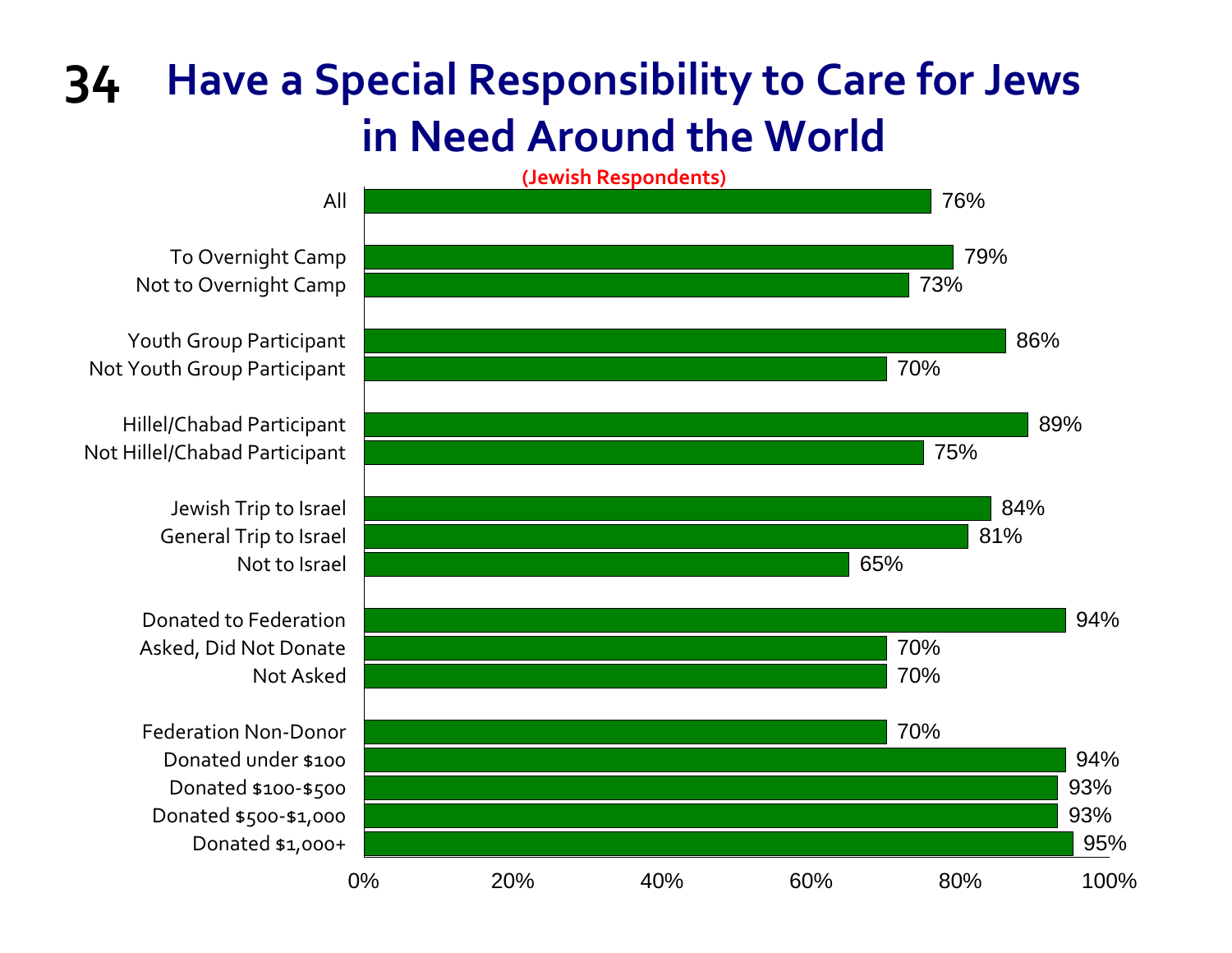## **Religious Profile: Religious Practices**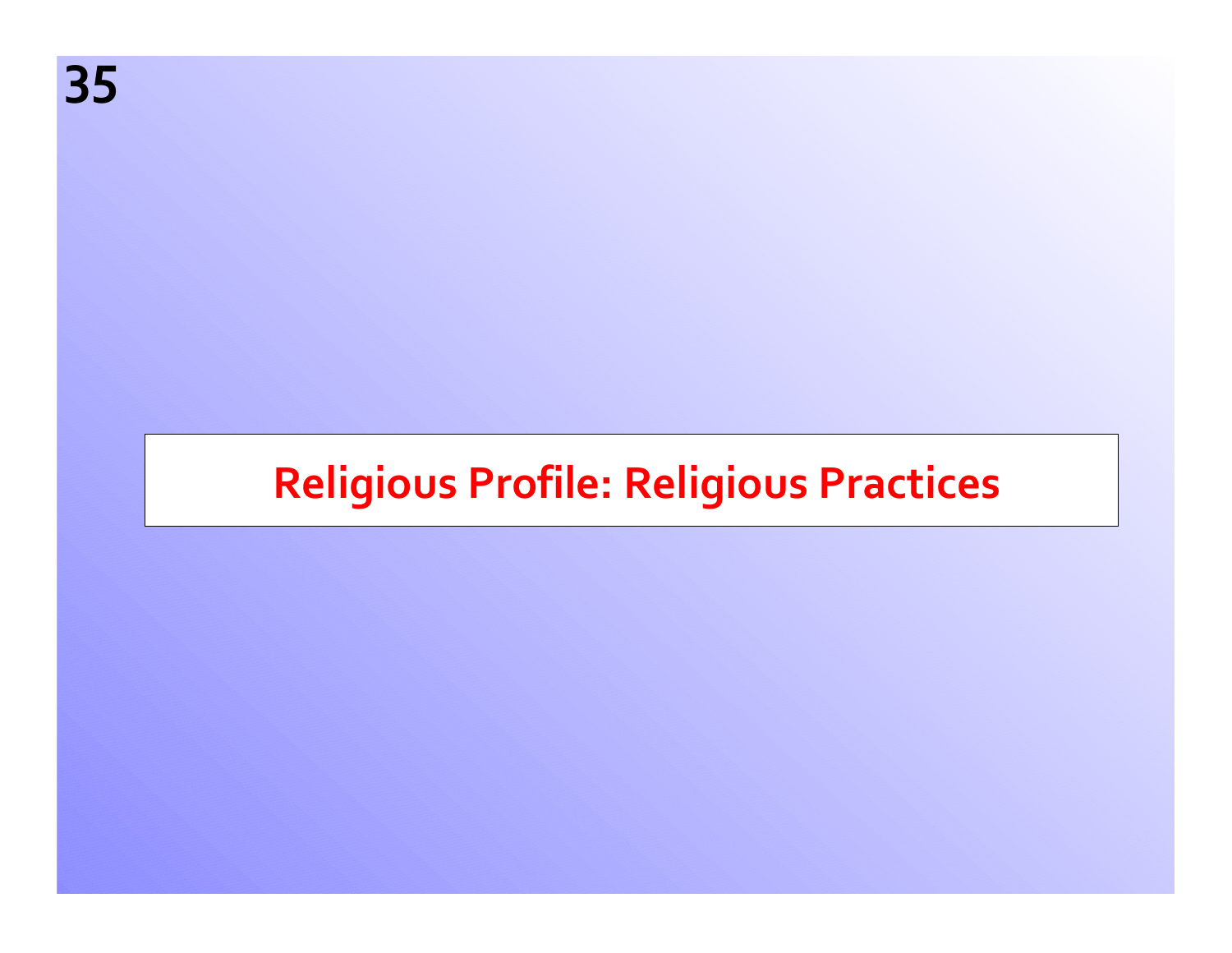# **<sup>36</sup> Religious Practices**

**(Jewish Households)**

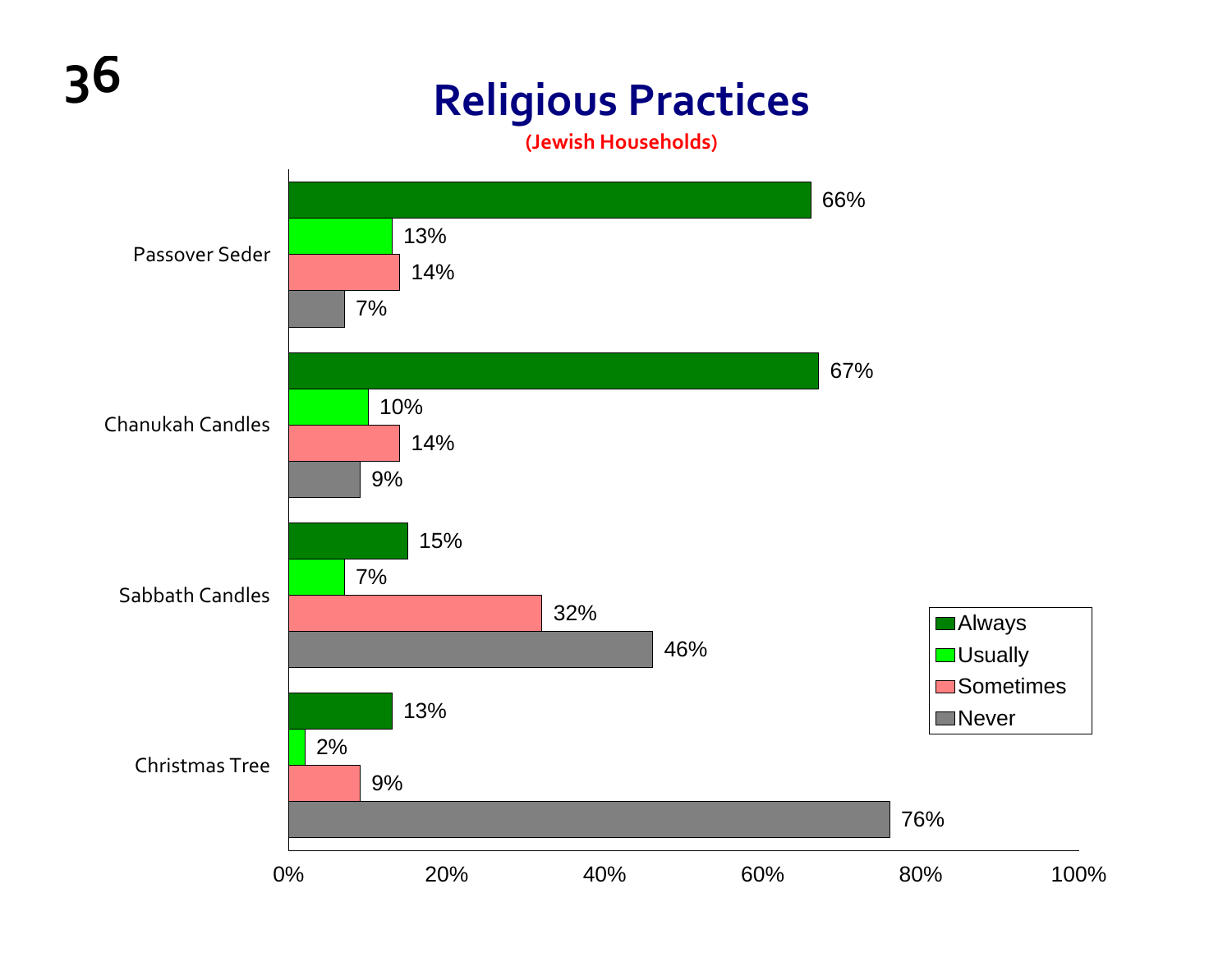## **<sup>37</sup> Religious Practices**

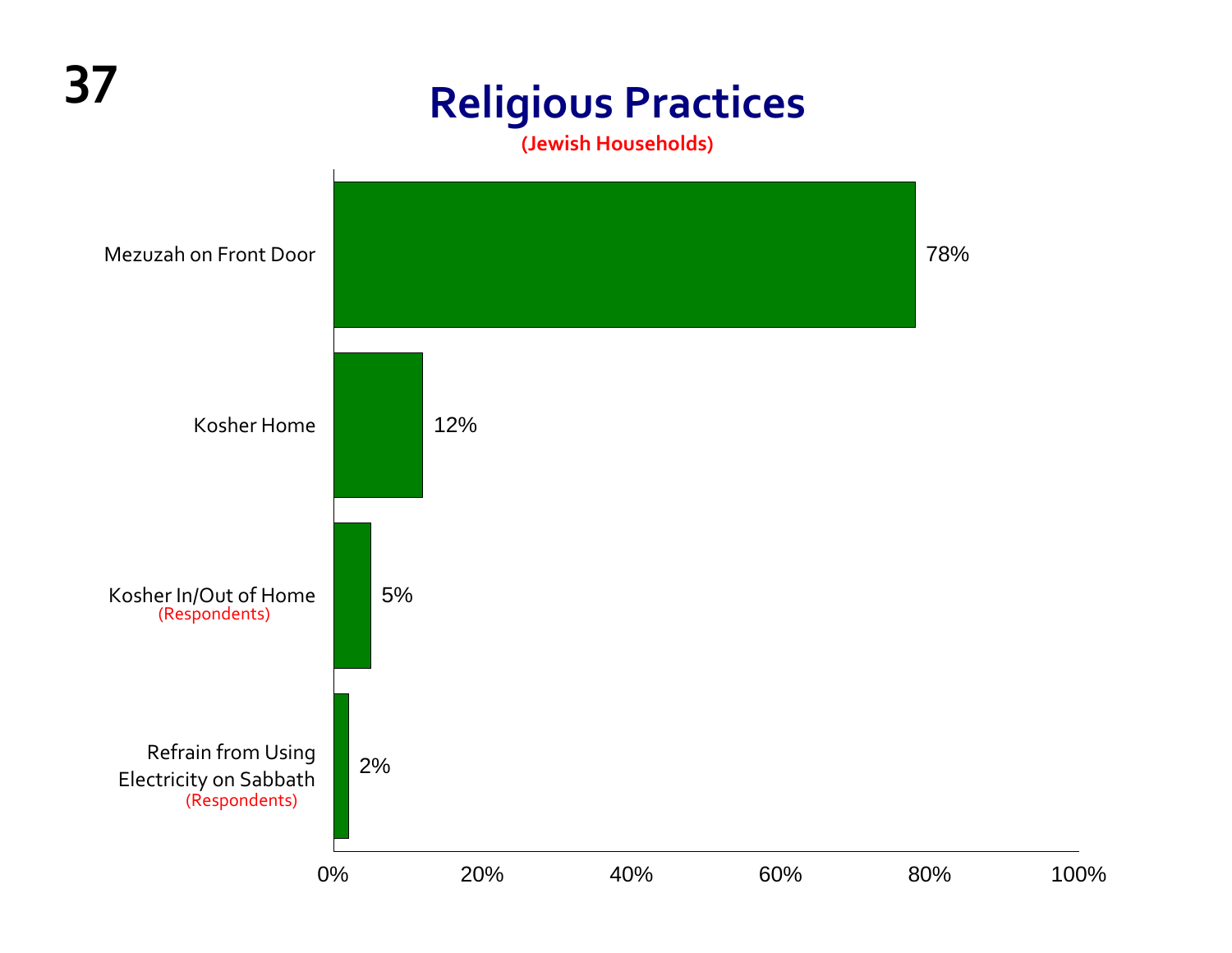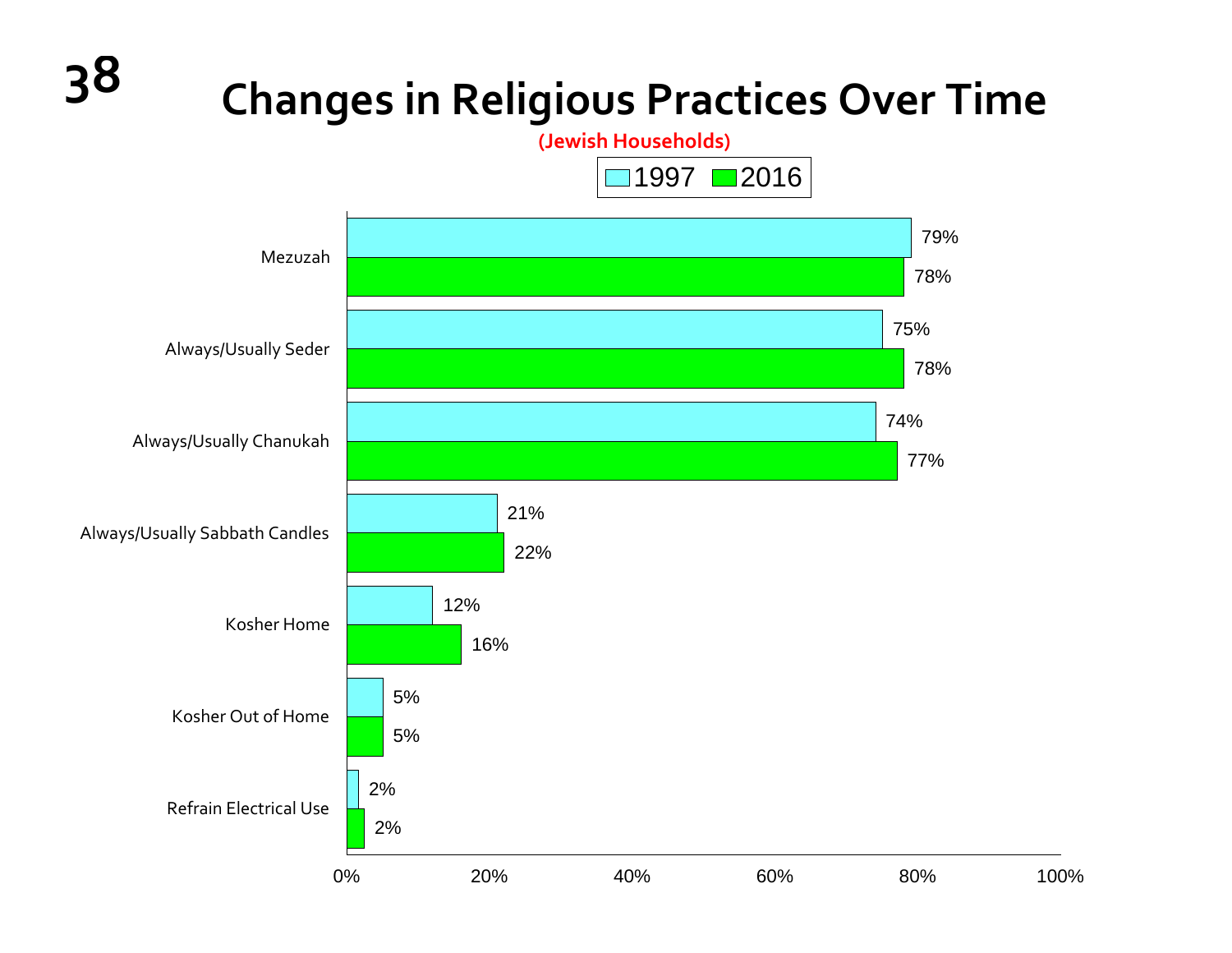#### **39 Practice**

**(Always/Usually Do One or More of the Following: Passover Seder, Chanukah Candles, Sabbath Candles, or Kosher Home) (Jewish Households)**

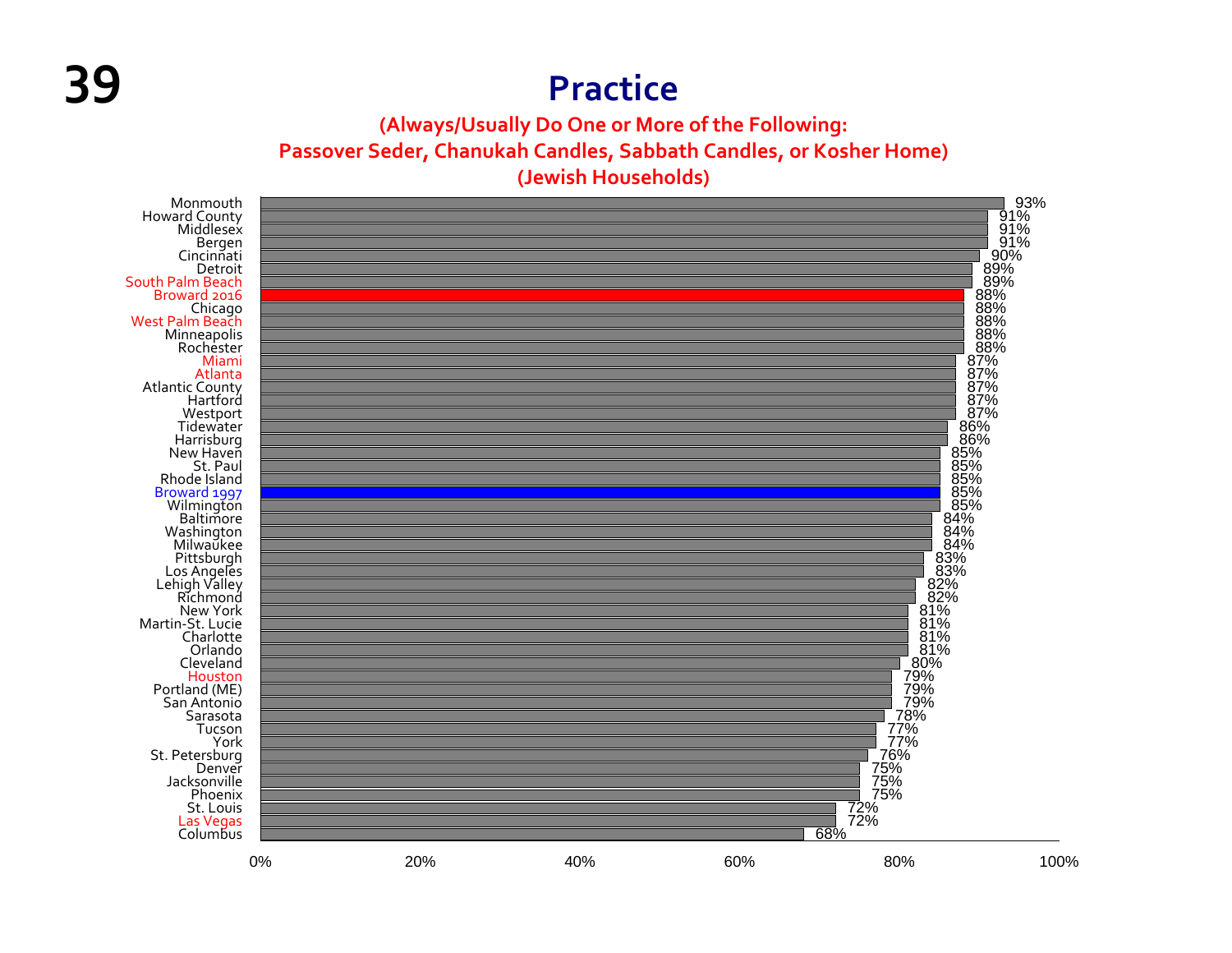**40 Practice (Jewish Households)**

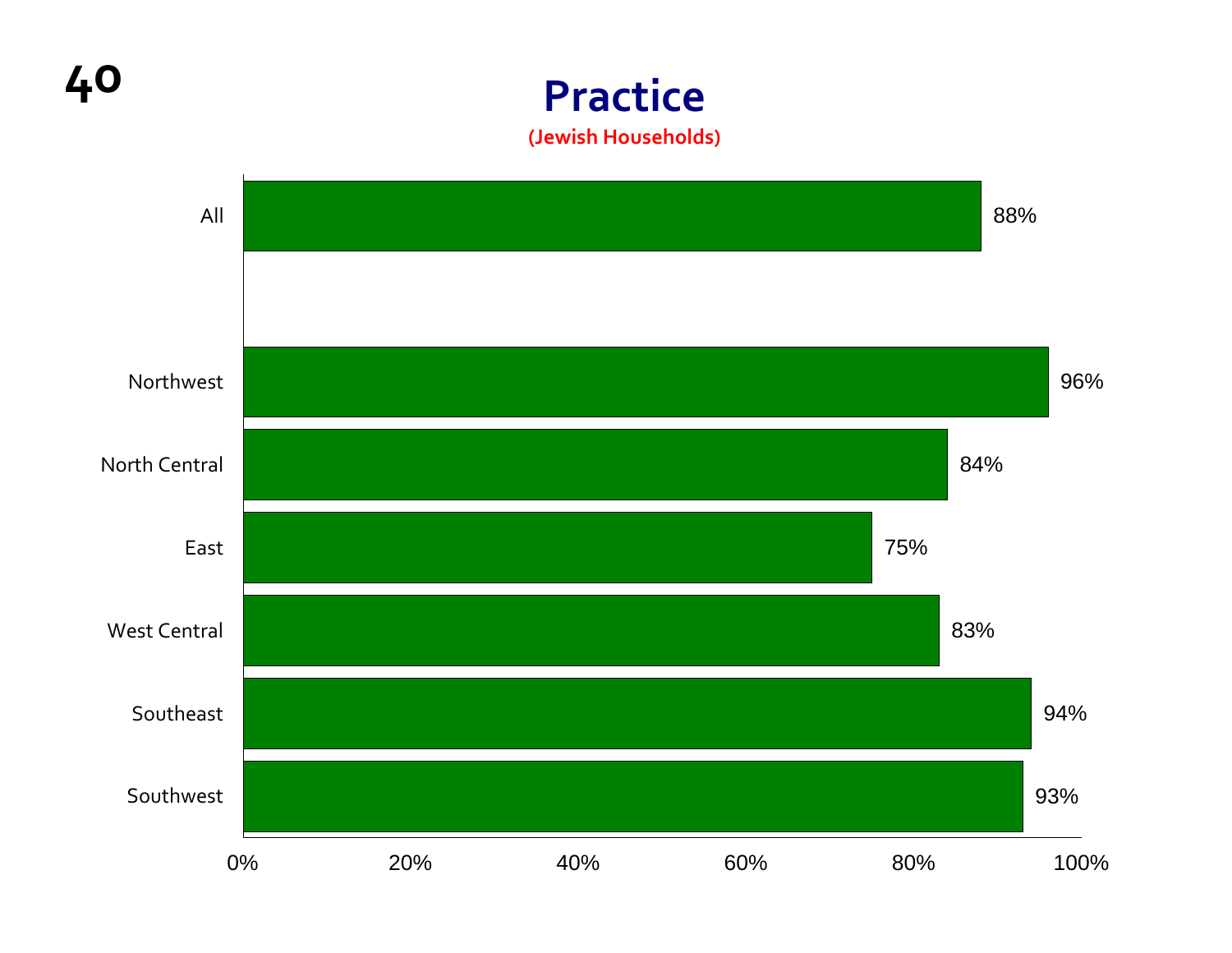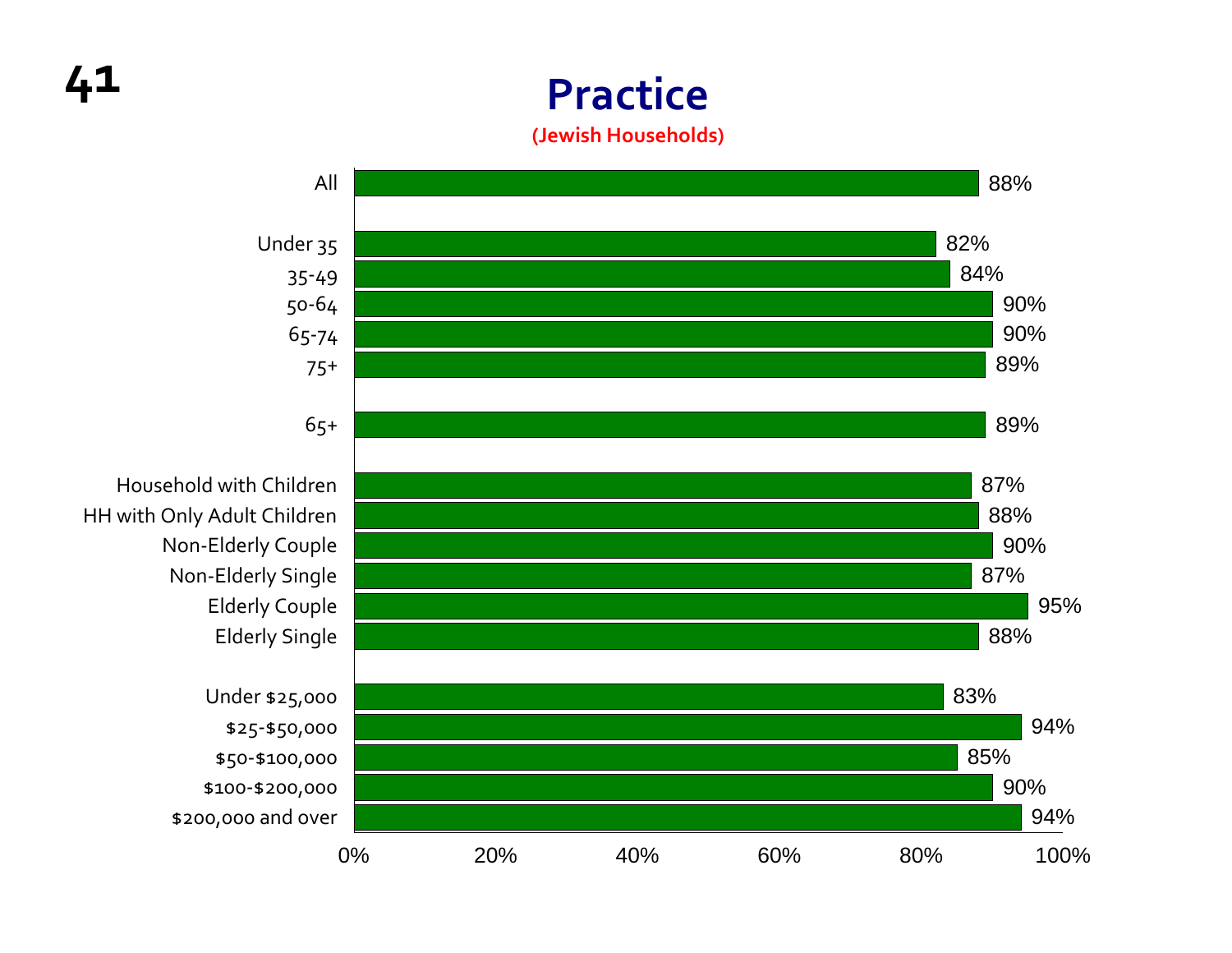**Practice (Jewish Households)**

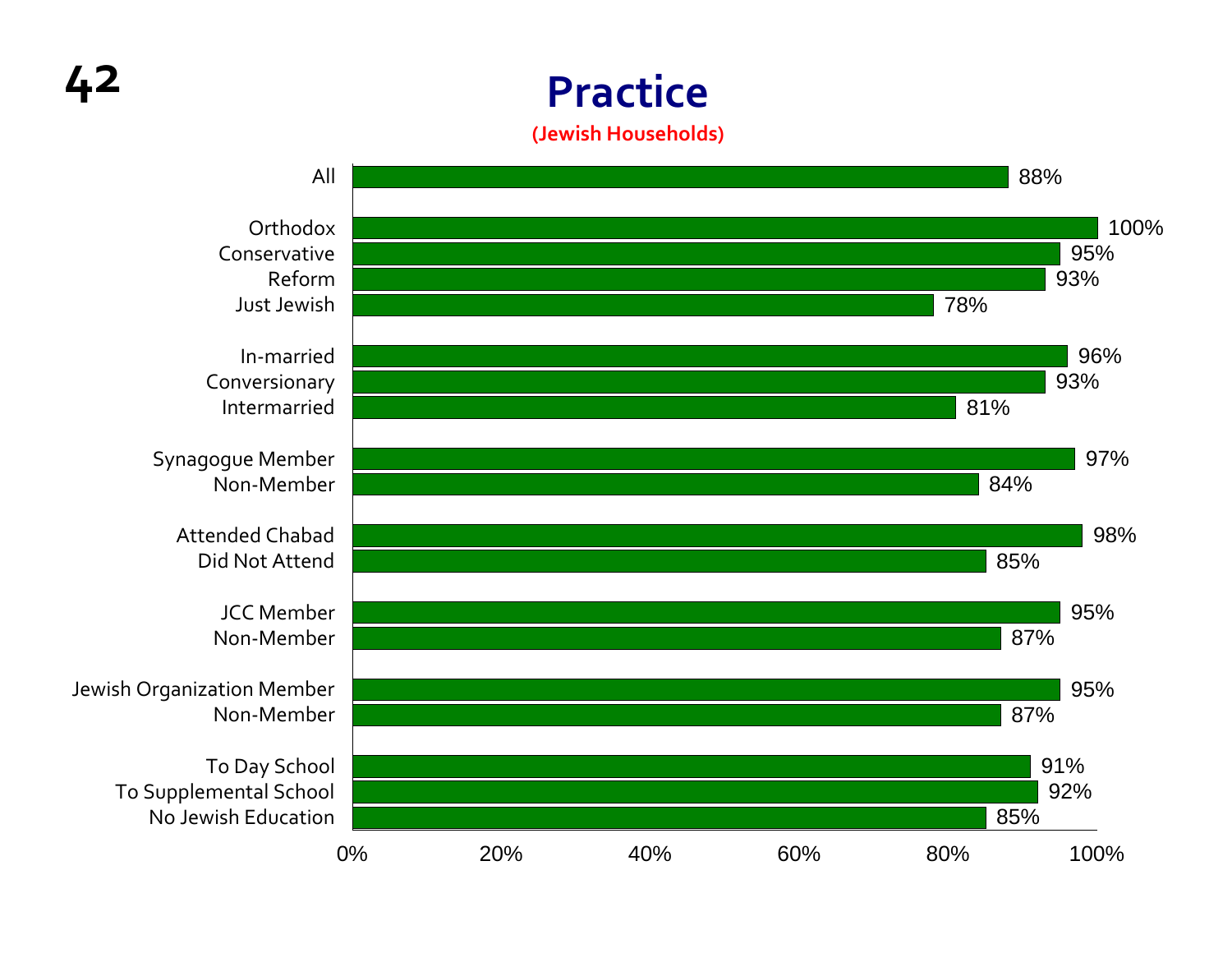#### **Practice(Jewish Households)**



To Overnight Camp Not to Overnight Camp

Youth Group Participant Not Youth Group Participant

Hillel/Chabad Participant Not Hillel/Chabad Participant

> Jewish Trip to Israel General Trip to Israel Not to Israel

Donated to Federation Asked, Did Not Donate Not Asked

Federation Non‐Donor Donated under \$100 Donated \$100‐\$500 Donated \$500‐\$1,000 Donated \$1,000+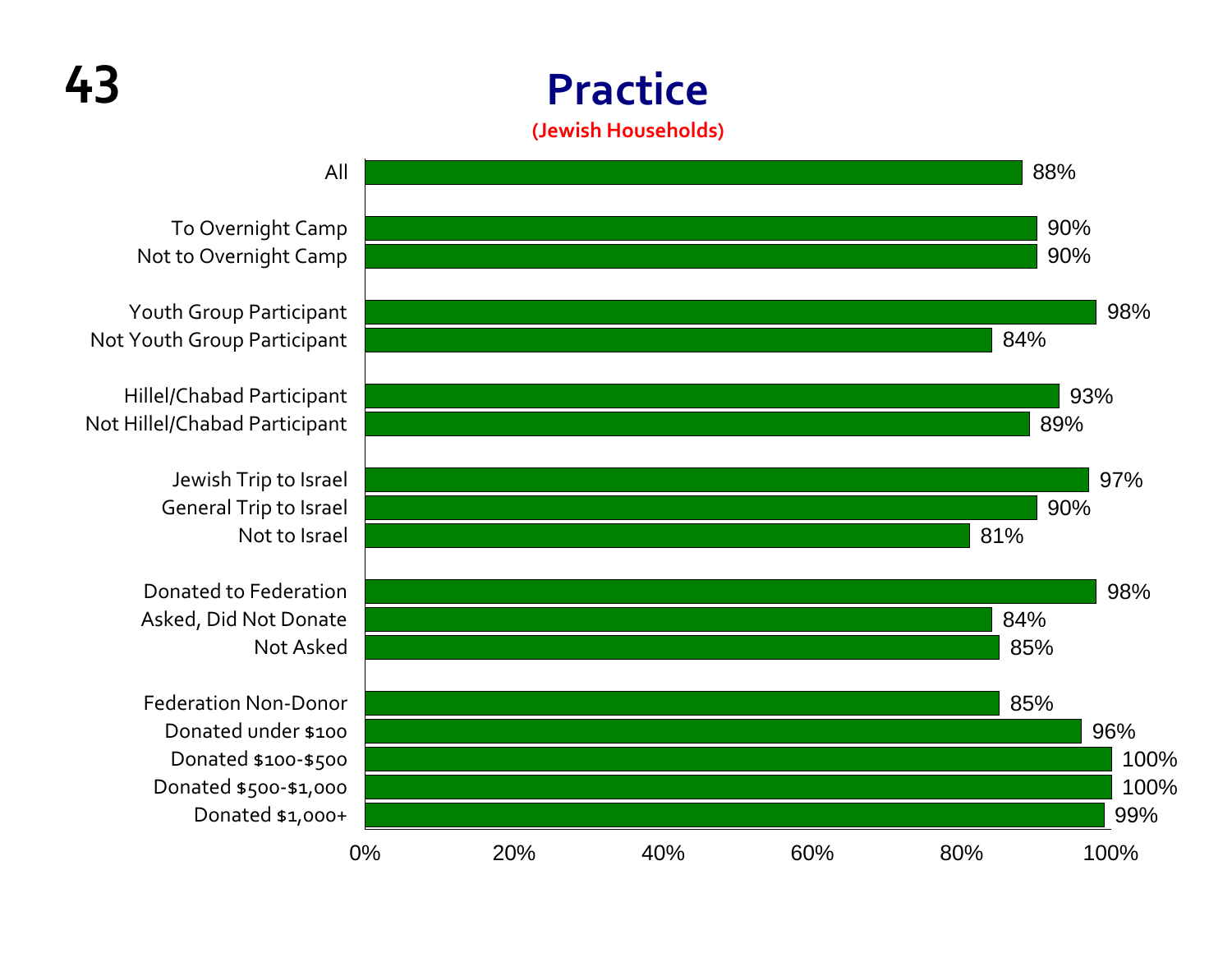### **44 Have a Mezuzah on Front Door**

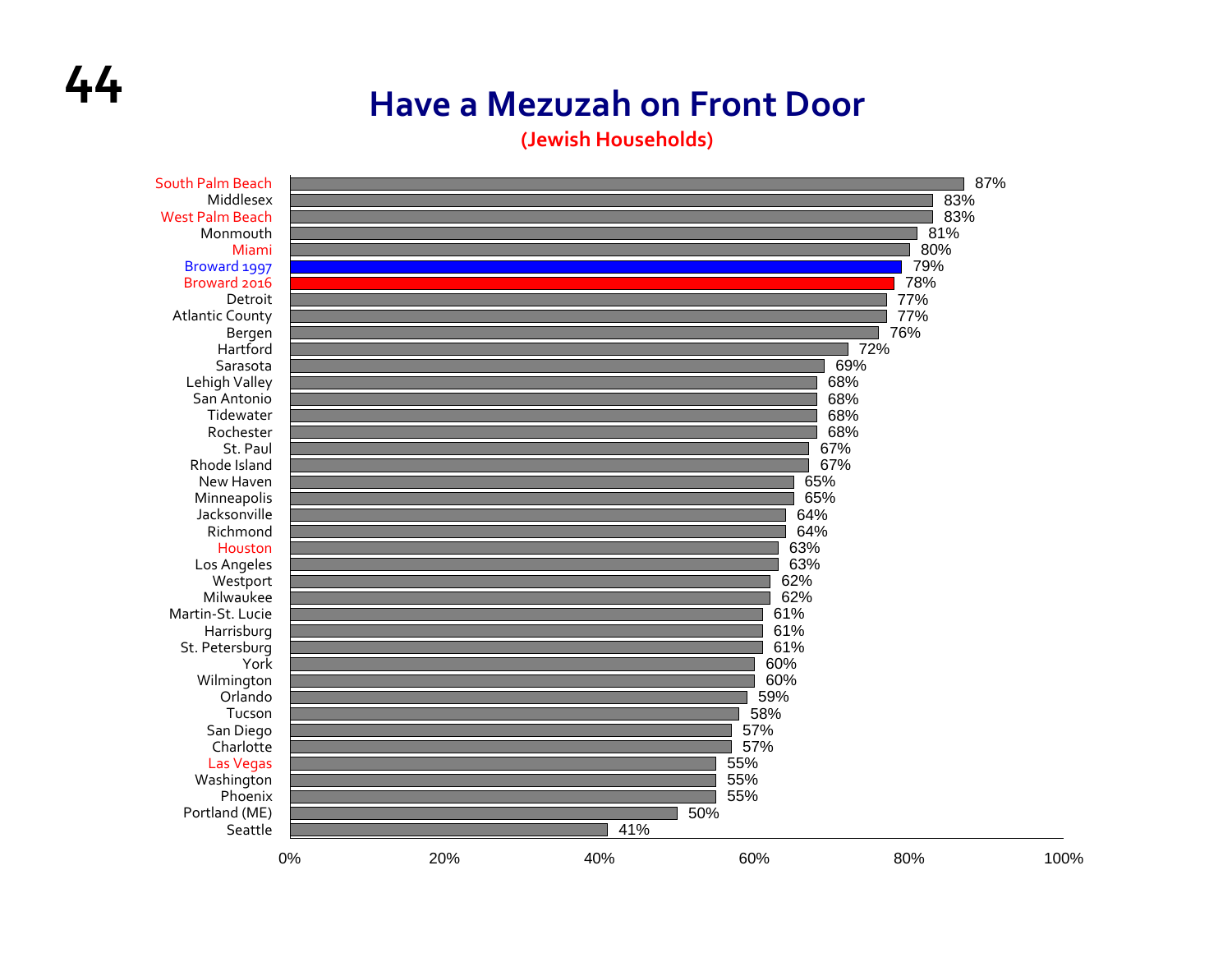### **<sup>45</sup> Always/Usually Participate in <sup>a</sup> Passover Seder**

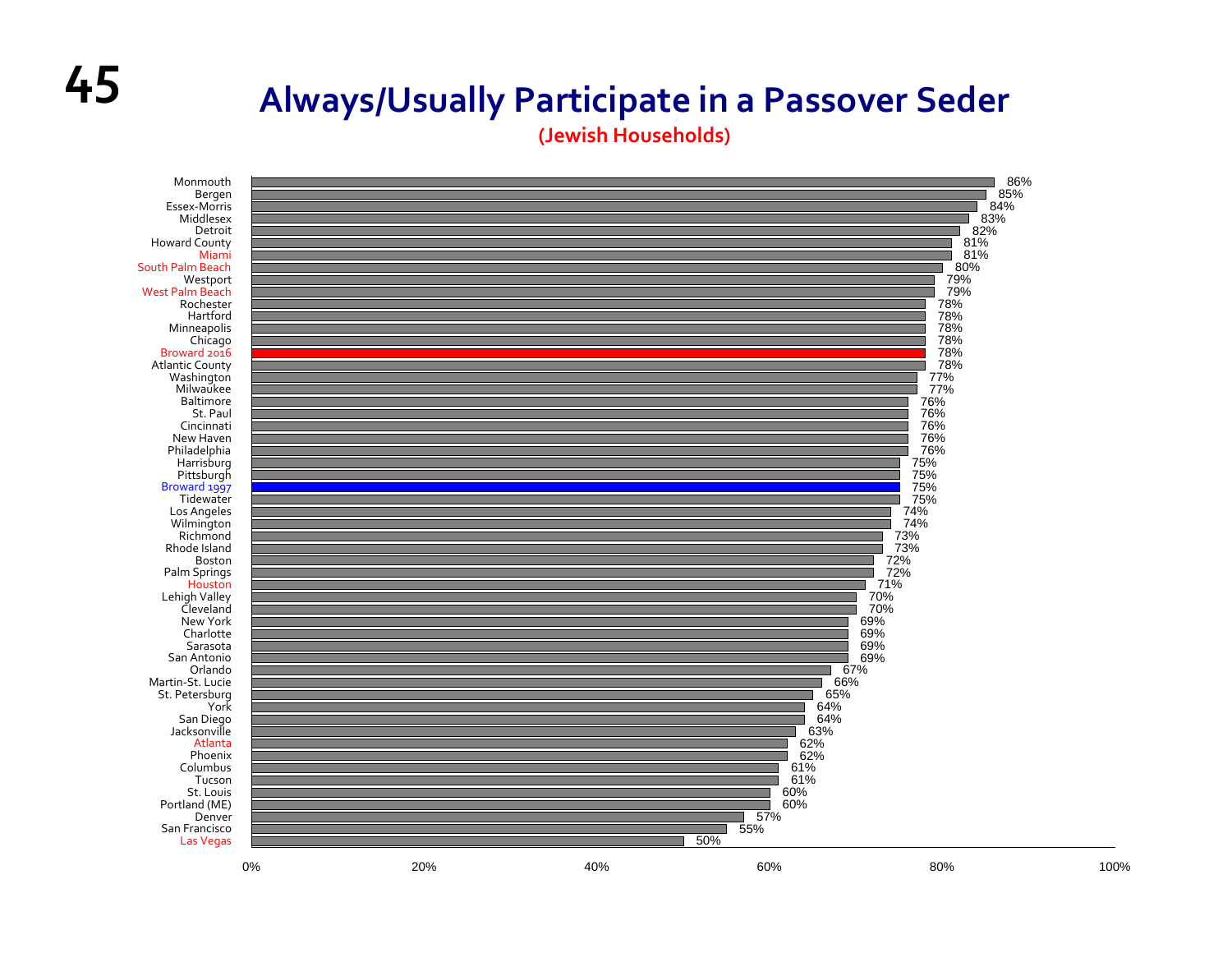## **46 Never Participate in <sup>a</sup> Passover Seder**

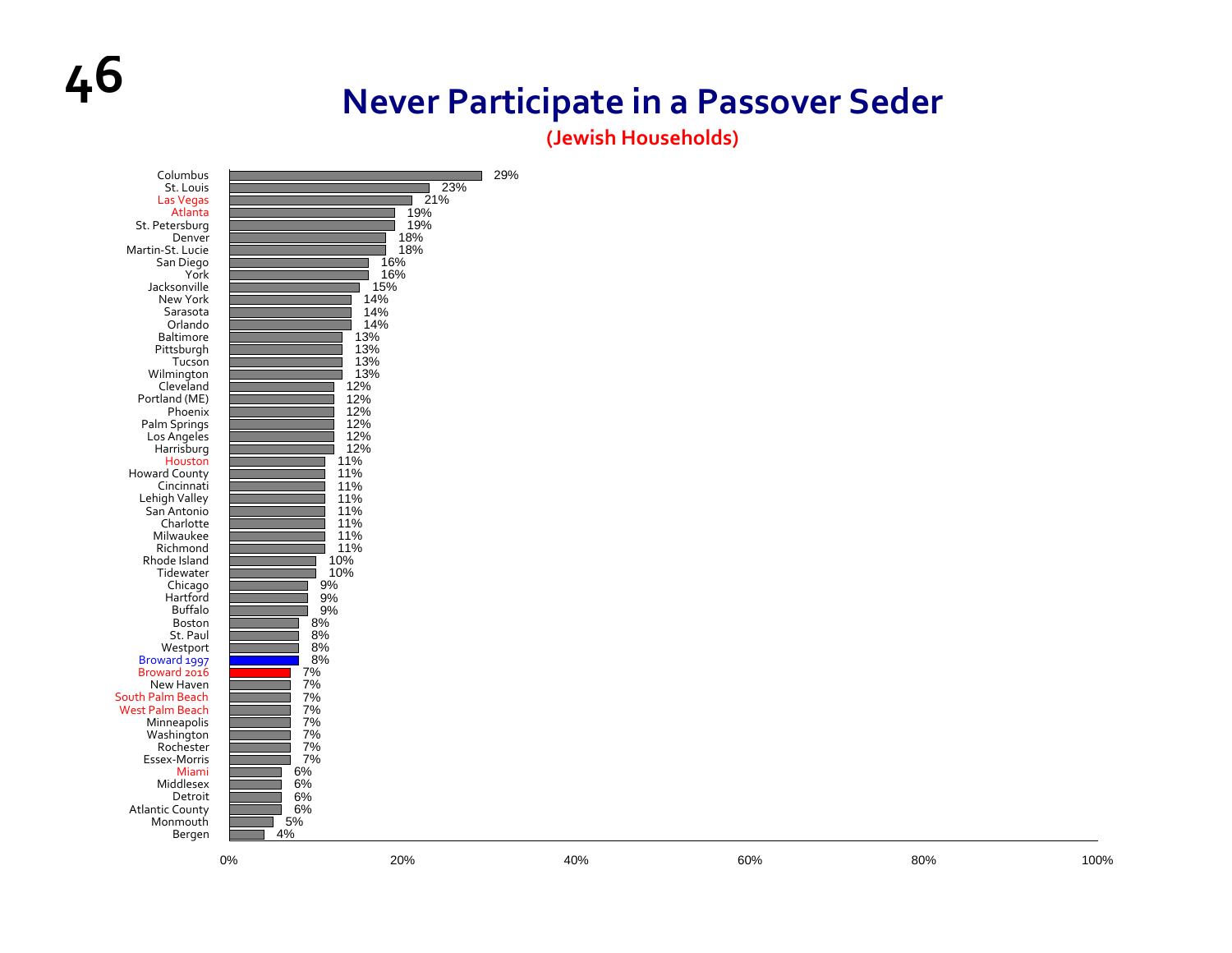#### **47 Always/Usually Light Chanukah Candles**

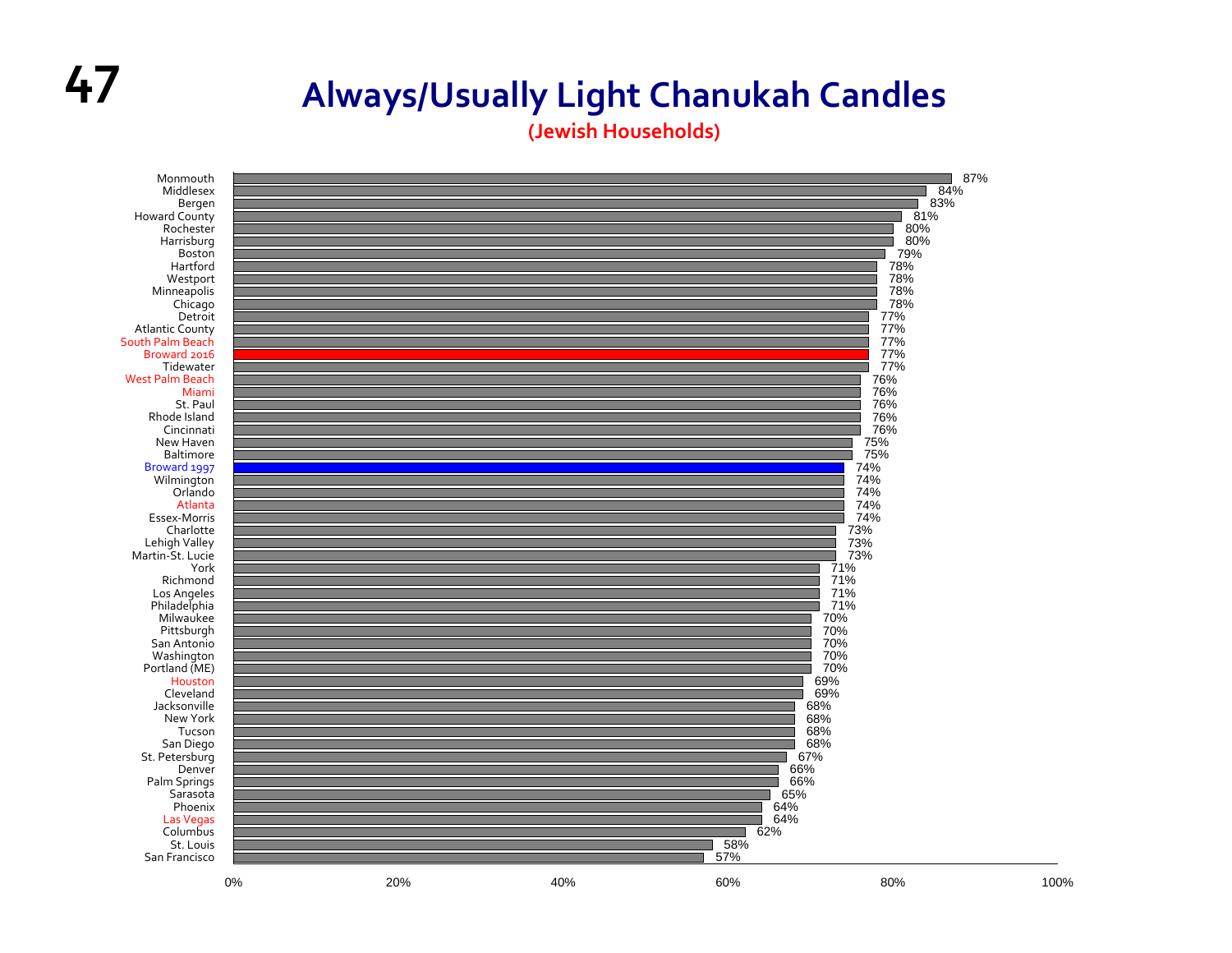### **48 Never Light Chanukah Candles**

| 10%<br>Boston<br>St. Paul<br>10%<br>9%<br>Broward 2016<br>9%<br>Bergen<br>8%<br>Minneapolis<br>Middlesex<br>7% | San Diego<br>Tucson<br>Broward 1997<br>Orlando<br>Harrisburg<br>Westport<br>Houston<br>Lehigh Valley<br>San Antonio<br>Detroit<br>South Palm Beach<br><b>West Palm Beach</b><br>Washington<br>Rhode Island<br>Tidewater<br>Hartford<br>Miami<br>Atlanta<br><b>Atlantic County</b><br><b>Howard County</b><br>New Haven<br>Rochester<br>Chicago | 10% | 16%<br>16%<br>16%<br>16%<br>16%<br>15%<br>14%<br>13%<br>13%<br>13%<br>13%<br>13%<br>13%<br>13%<br>13%<br>13%<br>13%<br>12%<br>12%<br>12%<br>11%<br>11%<br>11% |  |      |
|----------------------------------------------------------------------------------------------------------------|------------------------------------------------------------------------------------------------------------------------------------------------------------------------------------------------------------------------------------------------------------------------------------------------------------------------------------------------|-----|---------------------------------------------------------------------------------------------------------------------------------------------------------------|--|------|
|                                                                                                                | Cincinnati                                                                                                                                                                                                                                                                                                                                     | 10% |                                                                                                                                                               |  |      |
| 80%                                                                                                            | Monmouth                                                                                                                                                                                                                                                                                                                                       | 6%  |                                                                                                                                                               |  | 100% |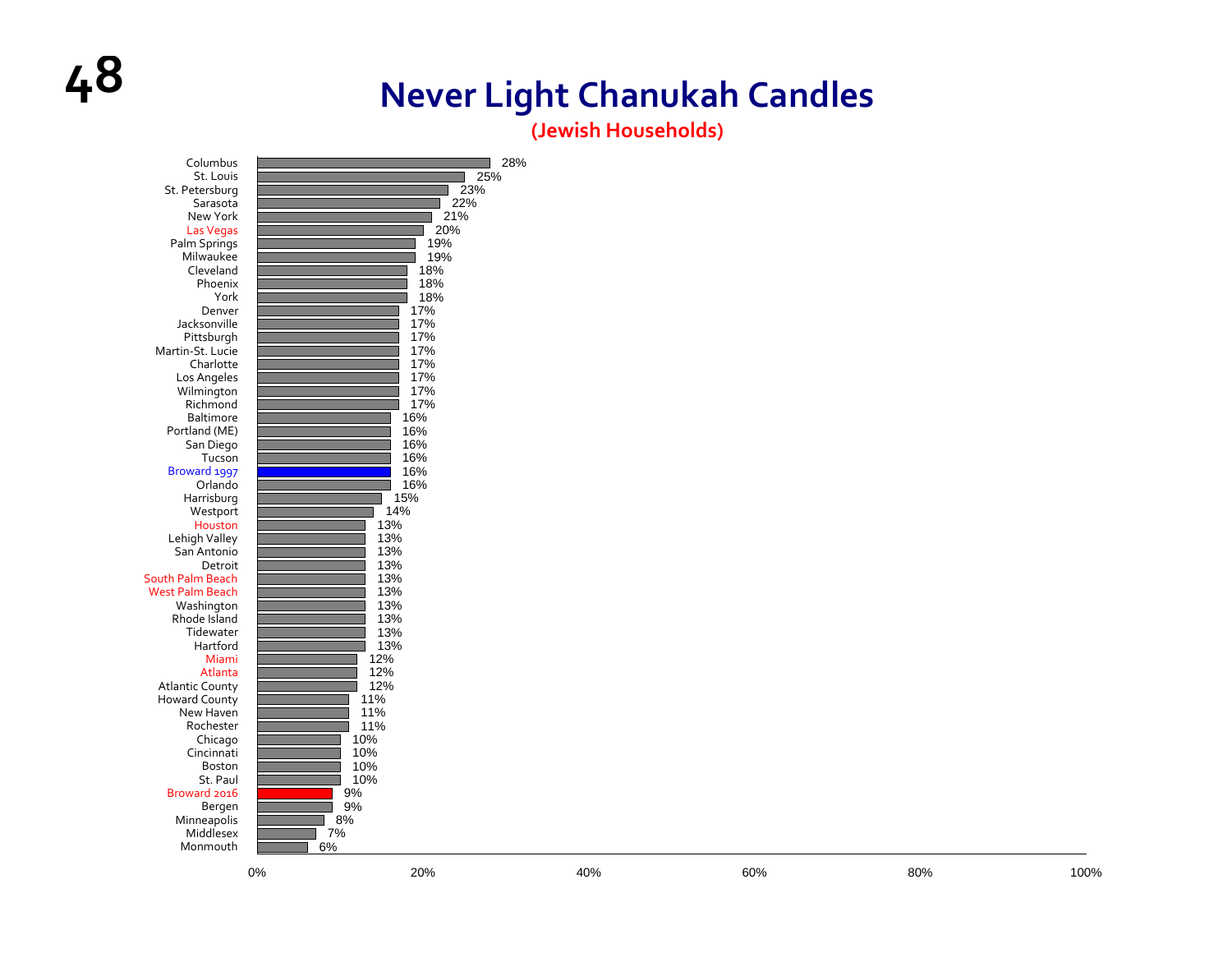### **<sup>49</sup> Always/Usually Light Sabbath Candles**

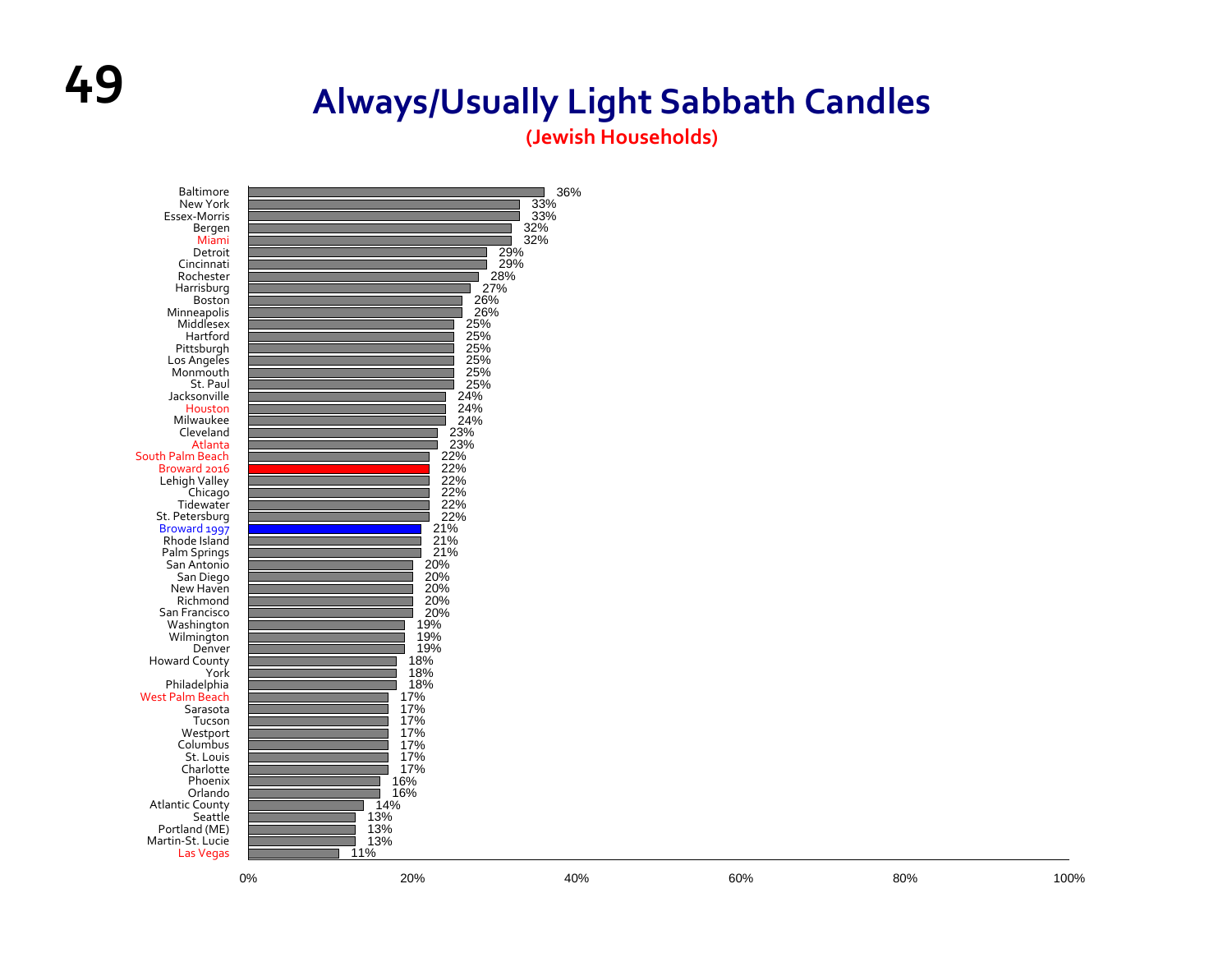### **50 Never Light Sabbath Candles**

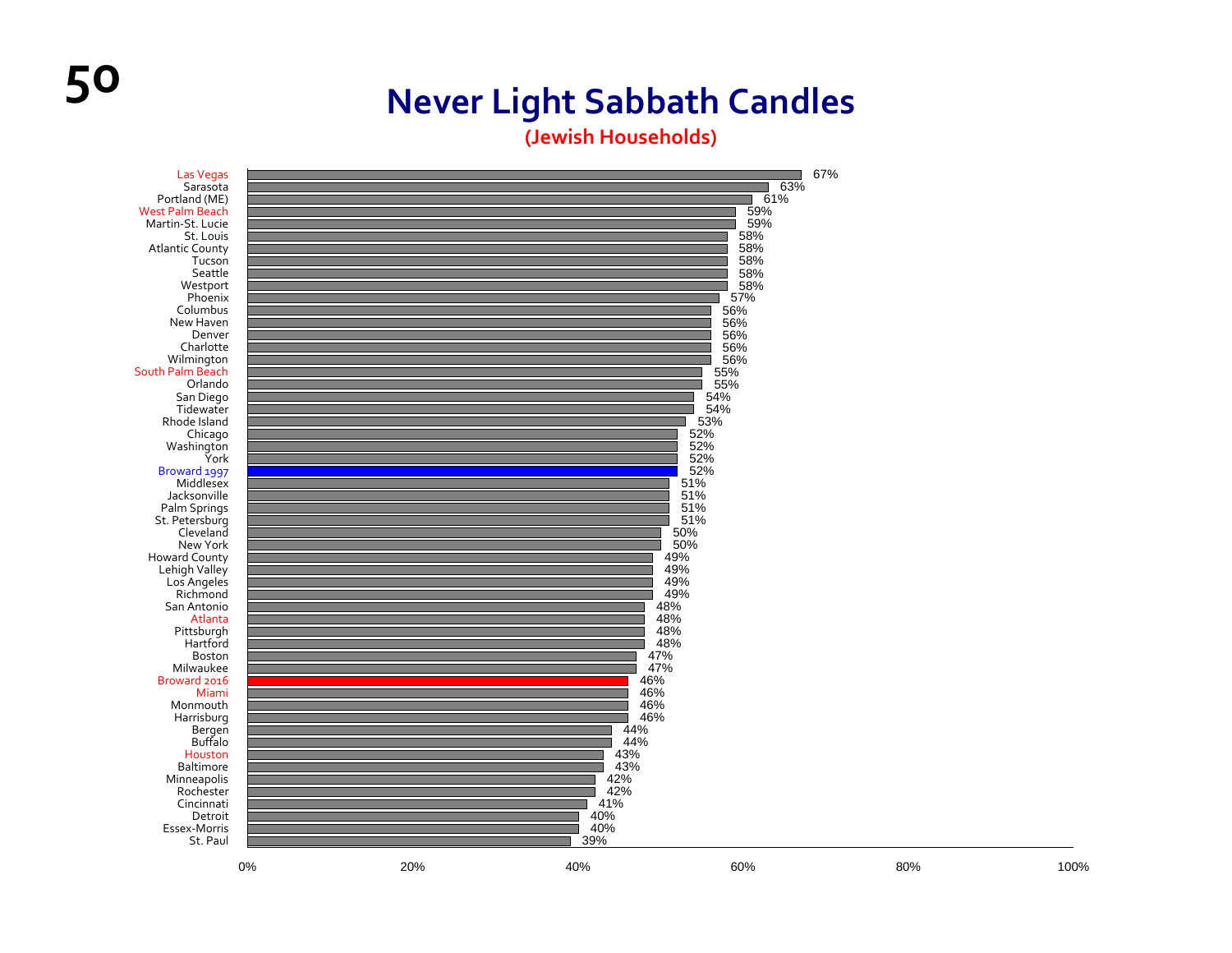#### **51 Keep <sup>a</sup> Kosher Home**

**(Respondents)**



Communities shown with white bars asked about keeping a kosher home only.

In Home Only ■In/Out of Home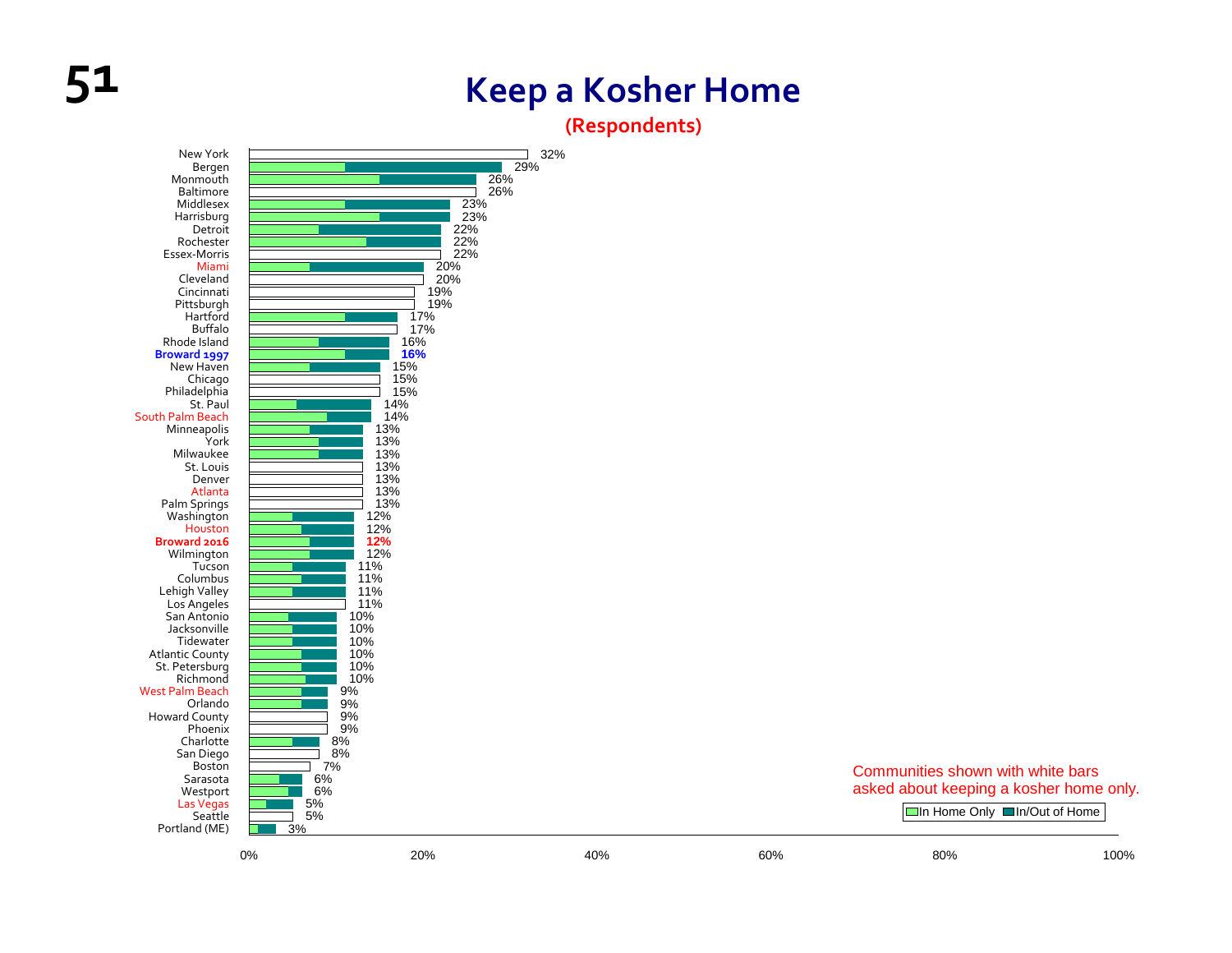### **52 Keep Kosher In and Out of Home**

**(Respondents)**

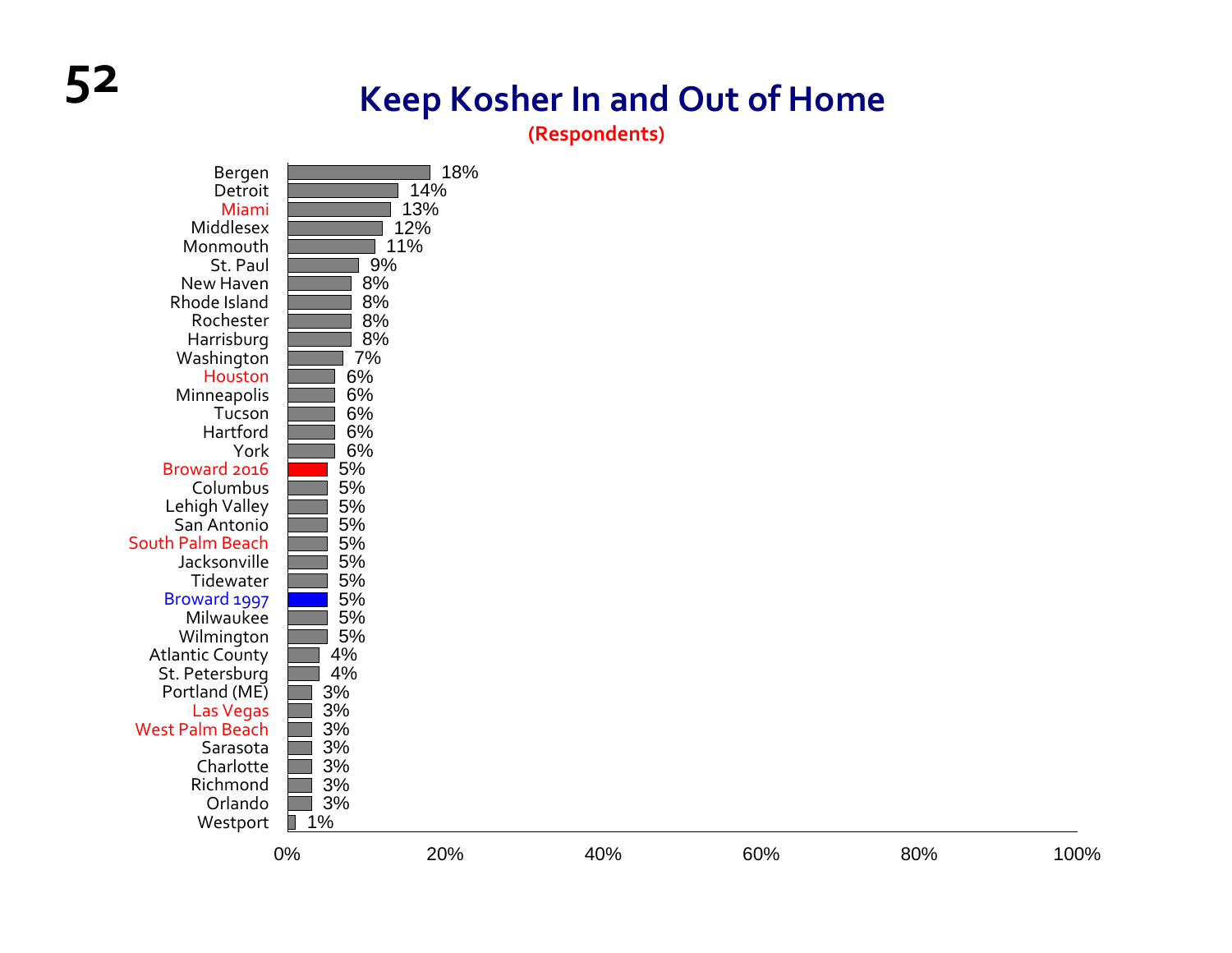#### **53 Refrain from Using Electricity on Sabbath**

**(Respondents)**

100.0%

|                         | 0.0% | 20.0% | 40.0% | 60.0% | 80.0% | 100.0% |
|-------------------------|------|-------|-------|-------|-------|--------|
| Westport                | 0.3% |       |       |       |       |        |
| York                    | 0.7% |       |       |       |       |        |
| Sarasota                | 0.8% |       |       |       |       |        |
| <b>West Palm Beach</b>  | 0.8% |       |       |       |       |        |
| <b>Atlantic County</b>  | 0.9% |       |       |       |       |        |
| Wilmington              | 1.0% |       |       |       |       |        |
| Jacksonville            | 1.1% |       |       |       |       |        |
| Charlotte               | 1.3% |       |       |       |       |        |
| Las Vegas               | 1.3% |       |       |       |       |        |
| Portland (ME)           | 1.3% |       |       |       |       |        |
| Tucson                  | 1.4% |       |       |       |       |        |
| Broward 1997            | 1.6% |       |       |       |       |        |
| Richmond                | 1.9% |       |       |       |       |        |
| Milwaukee               | 2.1% |       |       |       |       |        |
| Tidewater               | 2.1% |       |       |       |       |        |
| <b>South Palm Beach</b> | 2.1% |       |       |       |       |        |
| Lehigh Valley           | 2.1% |       |       |       |       |        |
| San Antonio             | 2.3% |       |       |       |       |        |
| St. Paul                | 2.4% |       |       |       |       |        |
| Broward 2016            | 2.4% |       |       |       |       |        |
| Minneapolis             | 2.5% |       |       |       |       |        |
| Hartford                | 2.7% |       |       |       |       |        |
| Rochester               | 2.9% |       |       |       |       |        |
| Washington              | 2.9% |       |       |       |       |        |
| Houston                 | 2.9% |       |       |       |       |        |
| New Haven               | 3.3% |       |       |       |       |        |
| Harrisburg              | 3.6% |       |       |       |       |        |
| Rhode Island            | 4.4% |       |       |       |       |        |
| Monmouth                | 5.5% |       |       |       |       |        |
| Middlesex               | 6.1% |       |       |       |       |        |
| Miami                   | 7.4% |       |       |       |       |        |
| Detroit                 |      | 9.5%  |       |       |       |        |
| Bergen                  |      | 12.1% |       |       |       |        |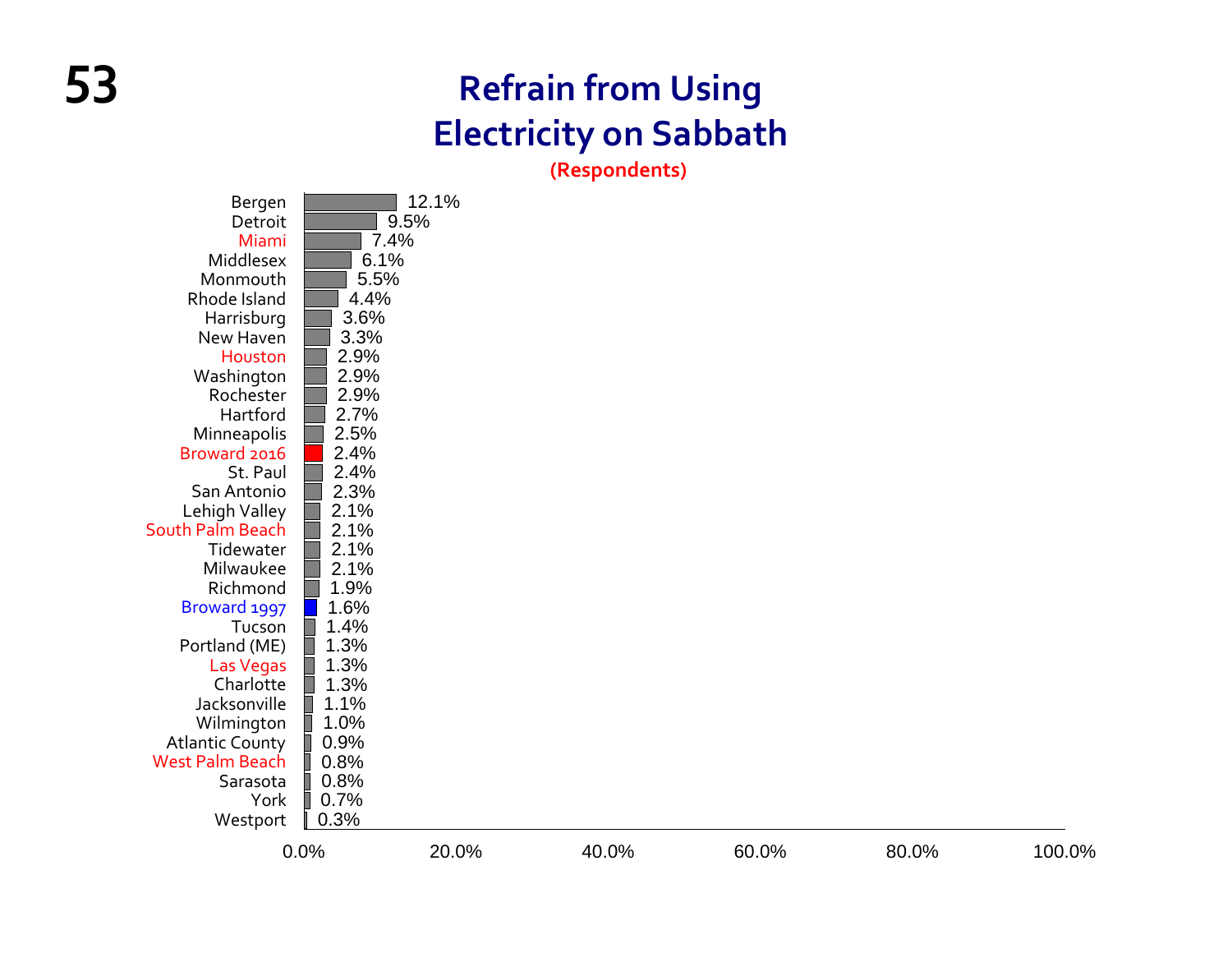#### **54 Have a Christmas Tree in Home**

#### **(Jewish Households) Always/Usually/Sometimes**

| Portland (ME)           |     |     |     | 48% |     |      |
|-------------------------|-----|-----|-----|-----|-----|------|
| Las Vegas               |     |     | 34% |     |     |      |
| York                    |     |     | 33% |     |     |      |
| Orlando                 |     |     | 32% |     |     |      |
| Charlotte               |     |     | 31% |     |     |      |
| Westport                |     |     | 31% |     |     |      |
| Harrisburg              |     |     | 30% |     |     |      |
| Tidewater               |     |     | 30% |     |     |      |
| Richmond                |     |     | 29% |     |     |      |
| Tucson                  |     |     | 28% |     |     |      |
| Washington              |     |     | 27% |     |     |      |
| Wilmington              |     | 26% |     |     |     |      |
| Rhode Island            |     | 26% |     |     |     |      |
| Lehigh Valley           |     | 26% |     |     |     |      |
| St. Petersburg          |     | 26% |     |     |     |      |
| San Antonio             |     | 26% |     |     |     |      |
| New Haven               |     | 25% |     |     |     |      |
| St. Paul                |     | 25% |     |     |     |      |
| Jacksonville            |     | 25% |     |     |     |      |
| Martin-St. Lucie        |     | 25% |     |     |     |      |
| Broward 2016            |     | 24% |     |     |     |      |
| <b>Atlantic County</b>  |     | 24% |     |     |     |      |
| Milwaukee               |     | 23% |     |     |     |      |
| Rochester               |     | 23% |     |     |     |      |
| Minneapolis             |     | 23% |     |     |     |      |
| Houston                 |     | 22% |     |     |     |      |
| Essex-Morris            |     | 21% |     |     |     |      |
| Hartford                |     | 20% |     |     |     |      |
| Los Angeles             |     | 20% |     |     |     |      |
| Bergen                  |     | 17% |     |     |     |      |
| Sarasota                |     | 17% |     |     |     |      |
| Detroit                 |     | 15% |     |     |     |      |
| Monmouth                |     | 15% |     |     |     |      |
| <b>West Palm Beach</b>  |     | 14% |     |     |     |      |
| Broward 1997            |     | 14% |     |     |     |      |
| Miami                   |     | 13% |     |     |     |      |
| Middlesex               | 10% |     |     |     |     |      |
| <b>South Palm Beach</b> | 8%  |     |     |     |     |      |
|                         | 0%  | 20% | 40% | 60% | 80% | 100% |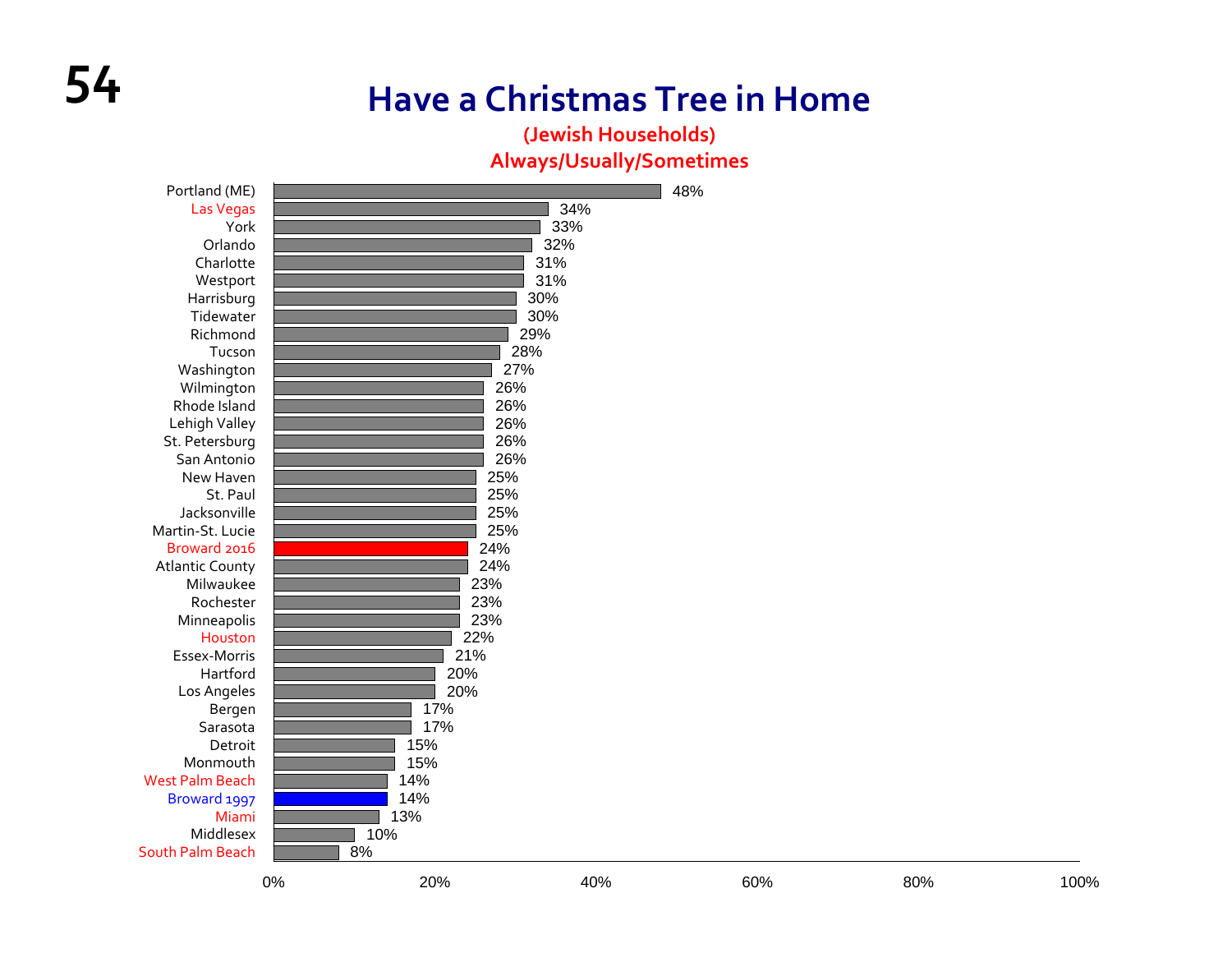### **55 Mezuzah on Front Door by Geographic Area**

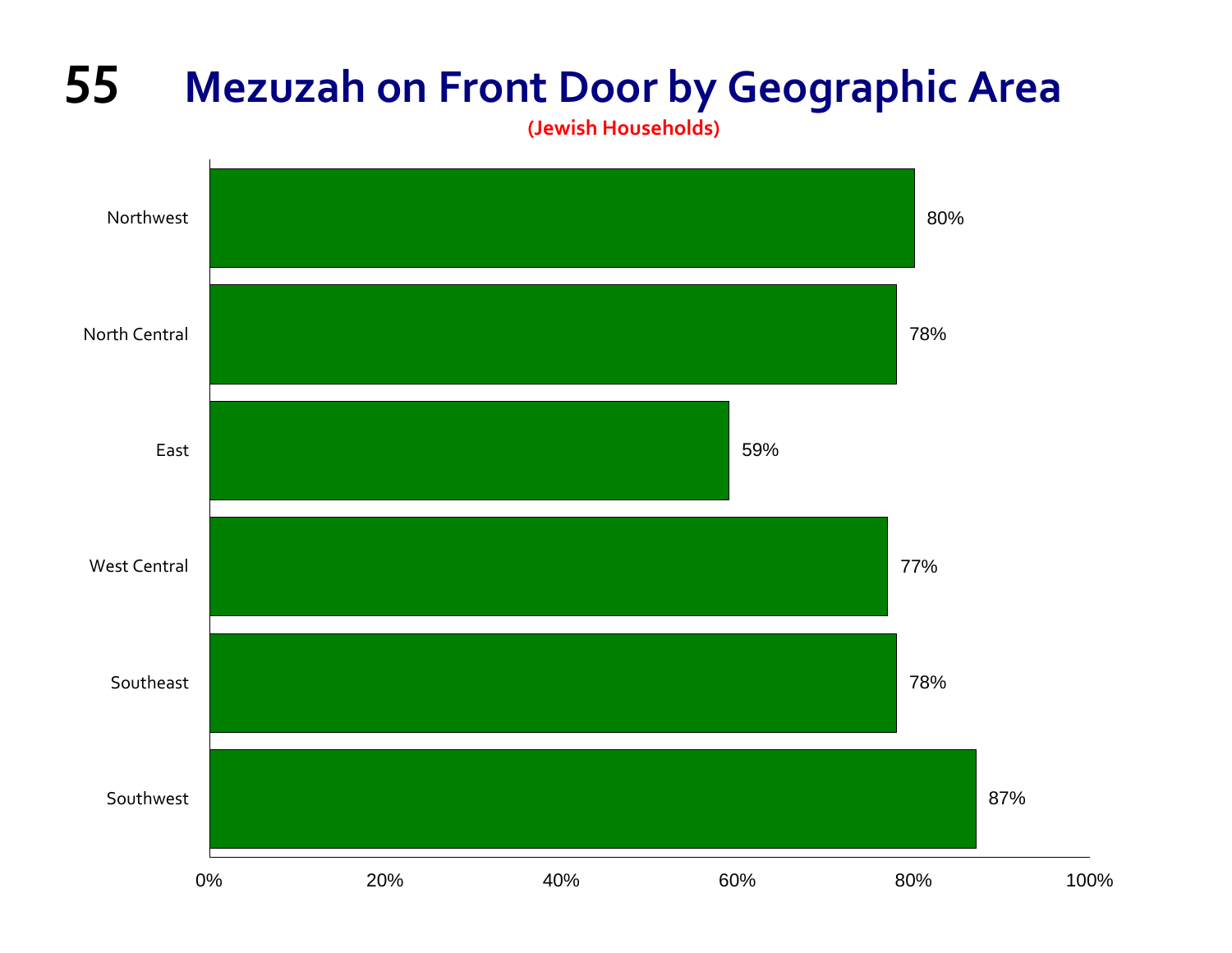#### **56 Participate in Passover Seder by Geographic Area**

**(Jewish Households) Always <sup>+</sup> Usually**

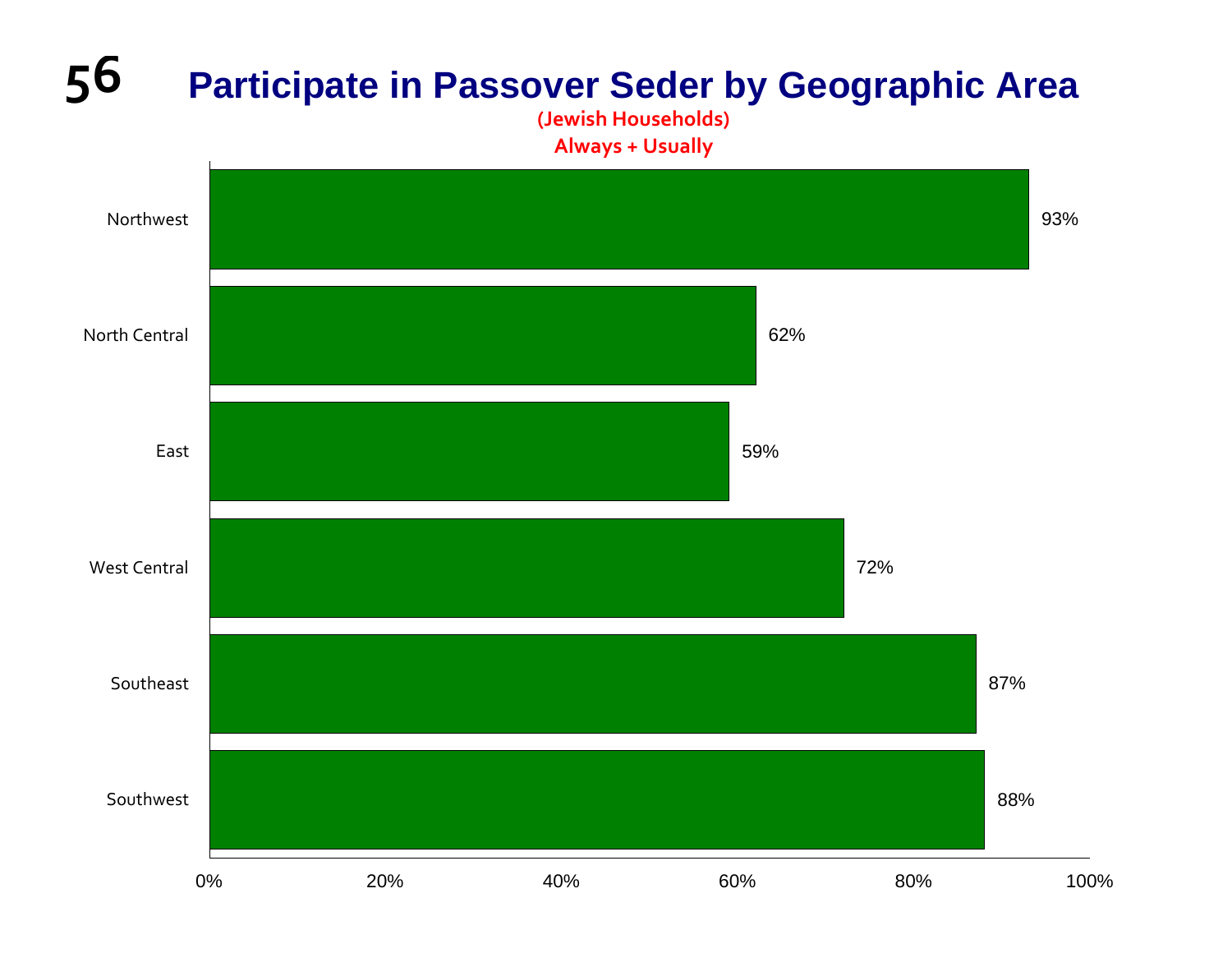#### **57 Light Chanukah Candles by Geographic Area**

**(Jewish Households) Always <sup>+</sup> Usually**

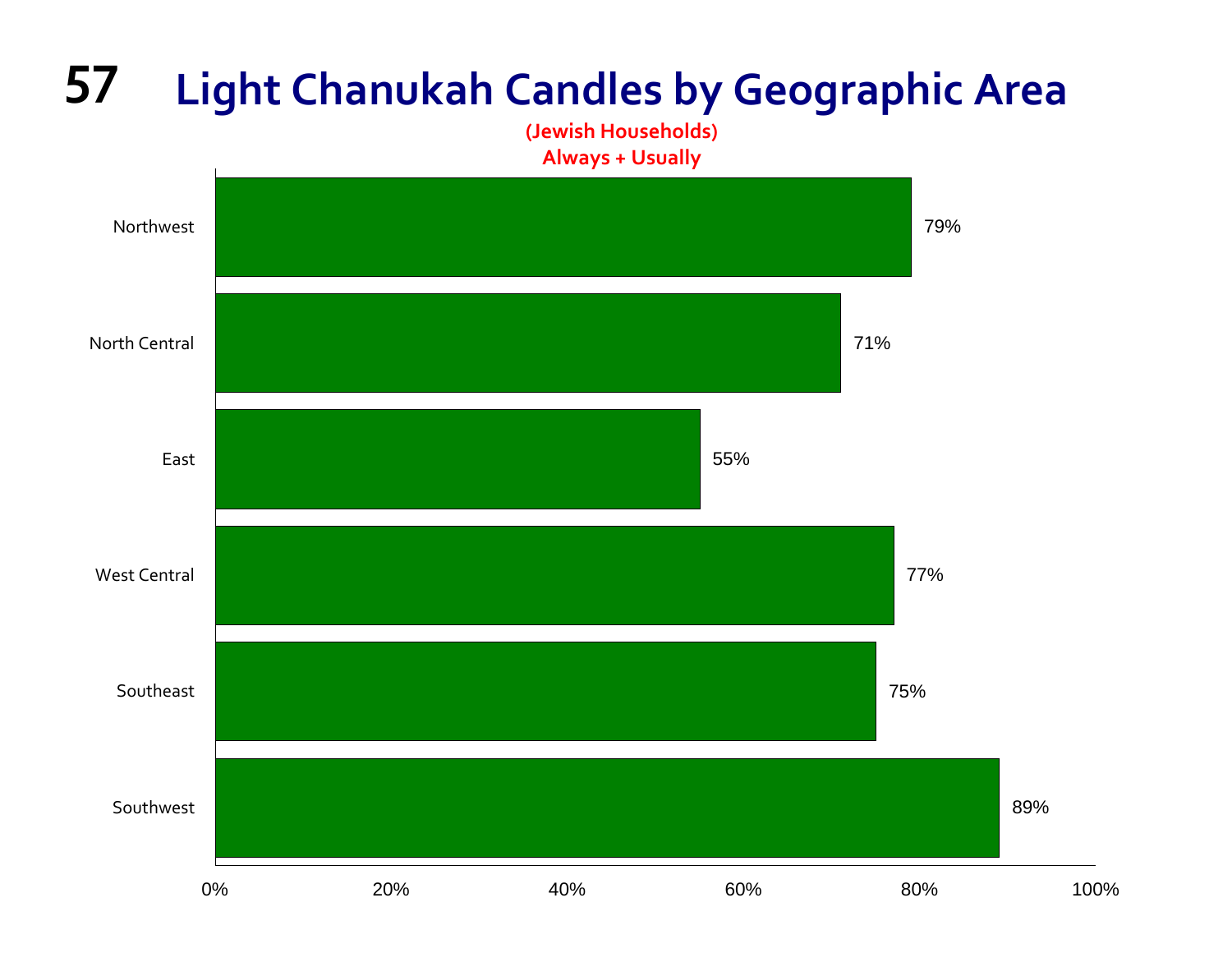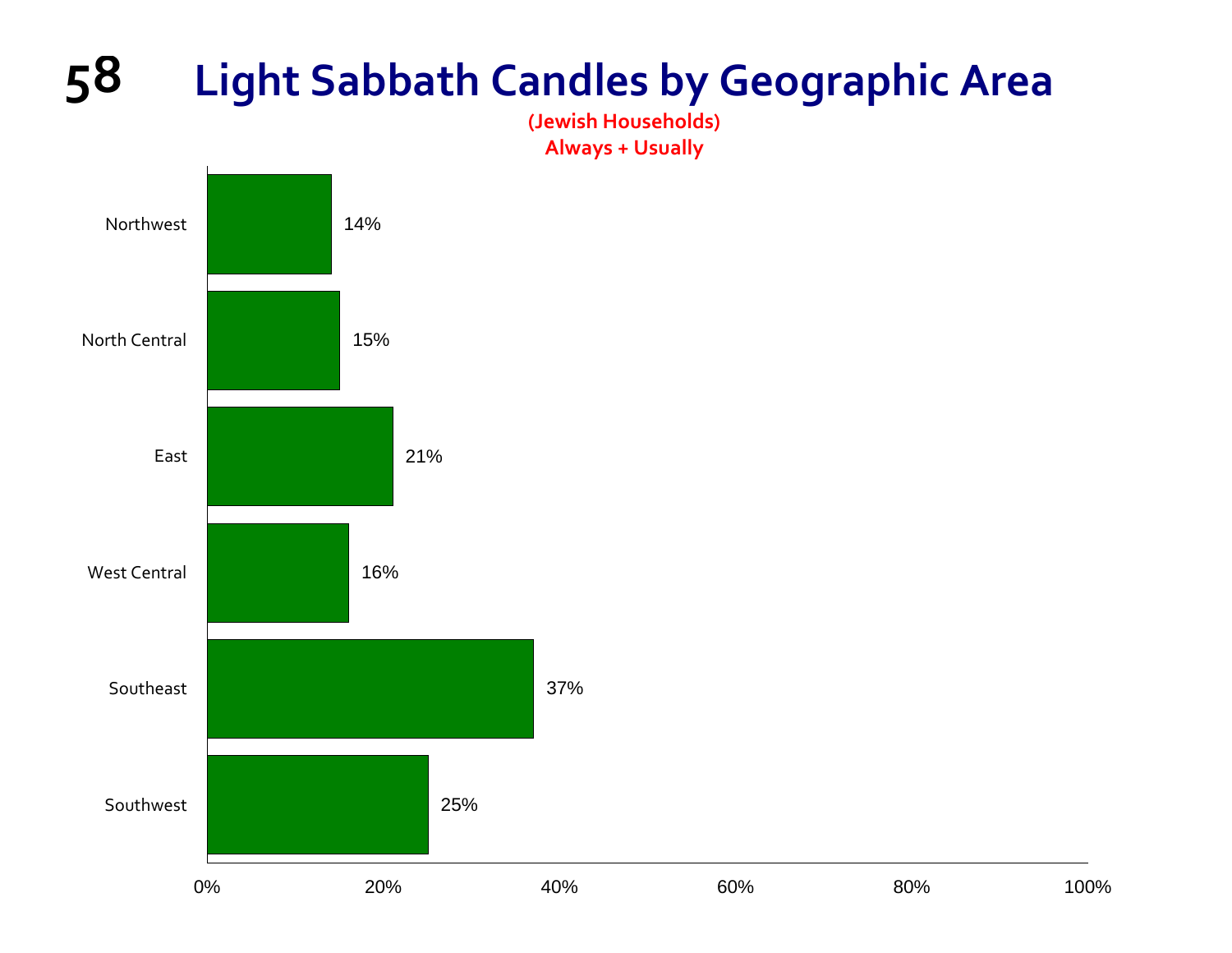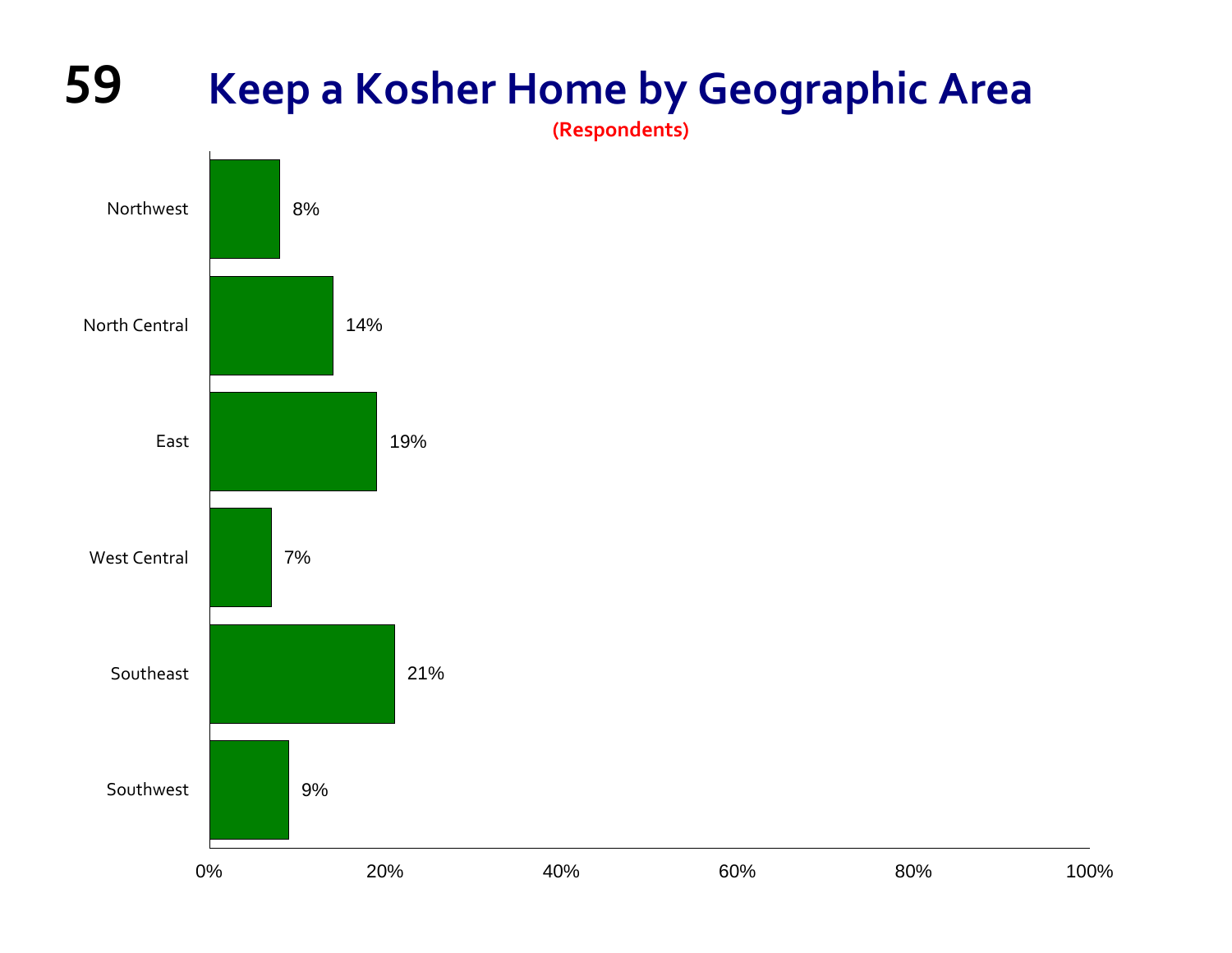#### **60 Kosher In/Out of Home by Geographic Area**

**(Respondents)**

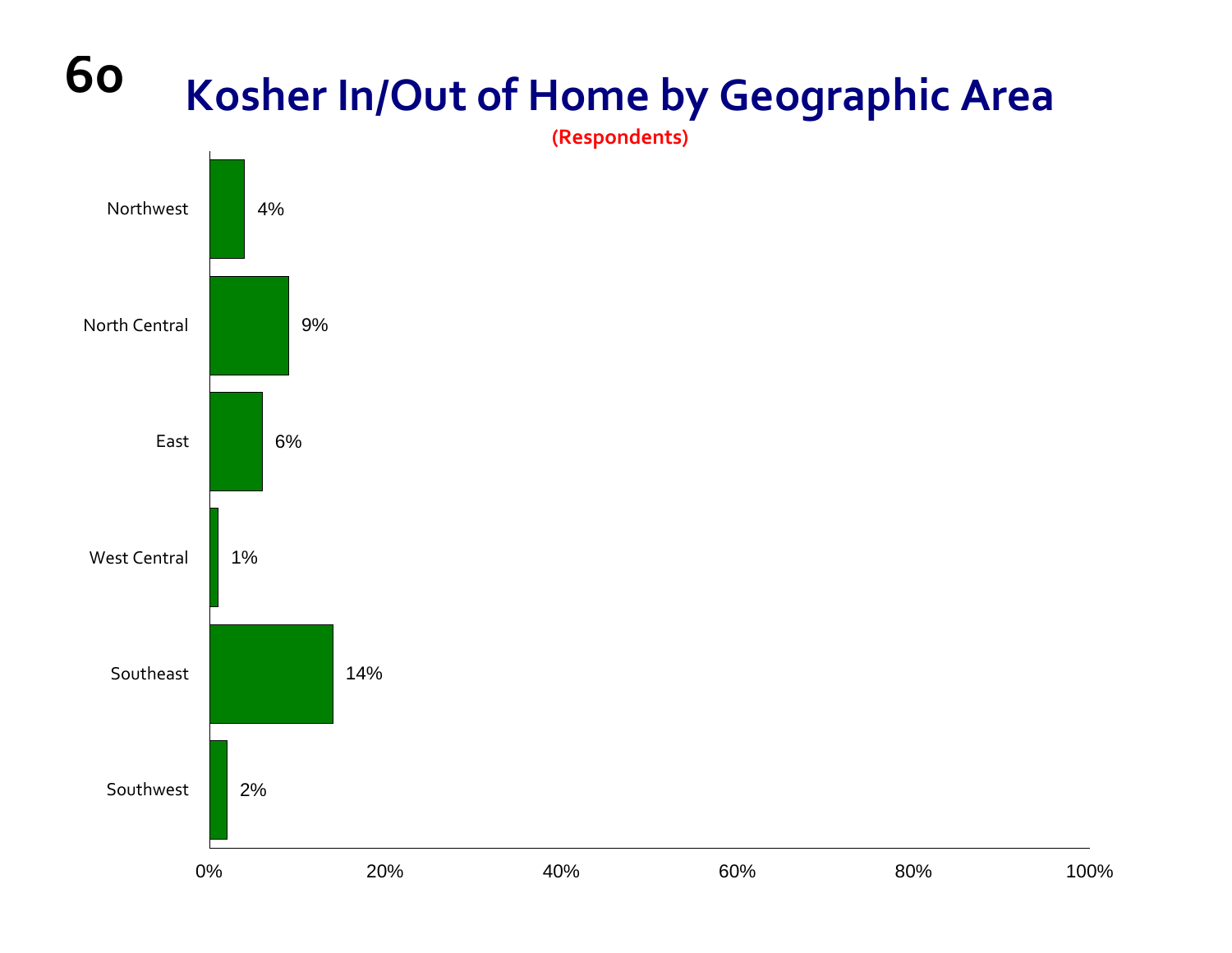#### **61Have a Christmas Tree by Geographic Area**

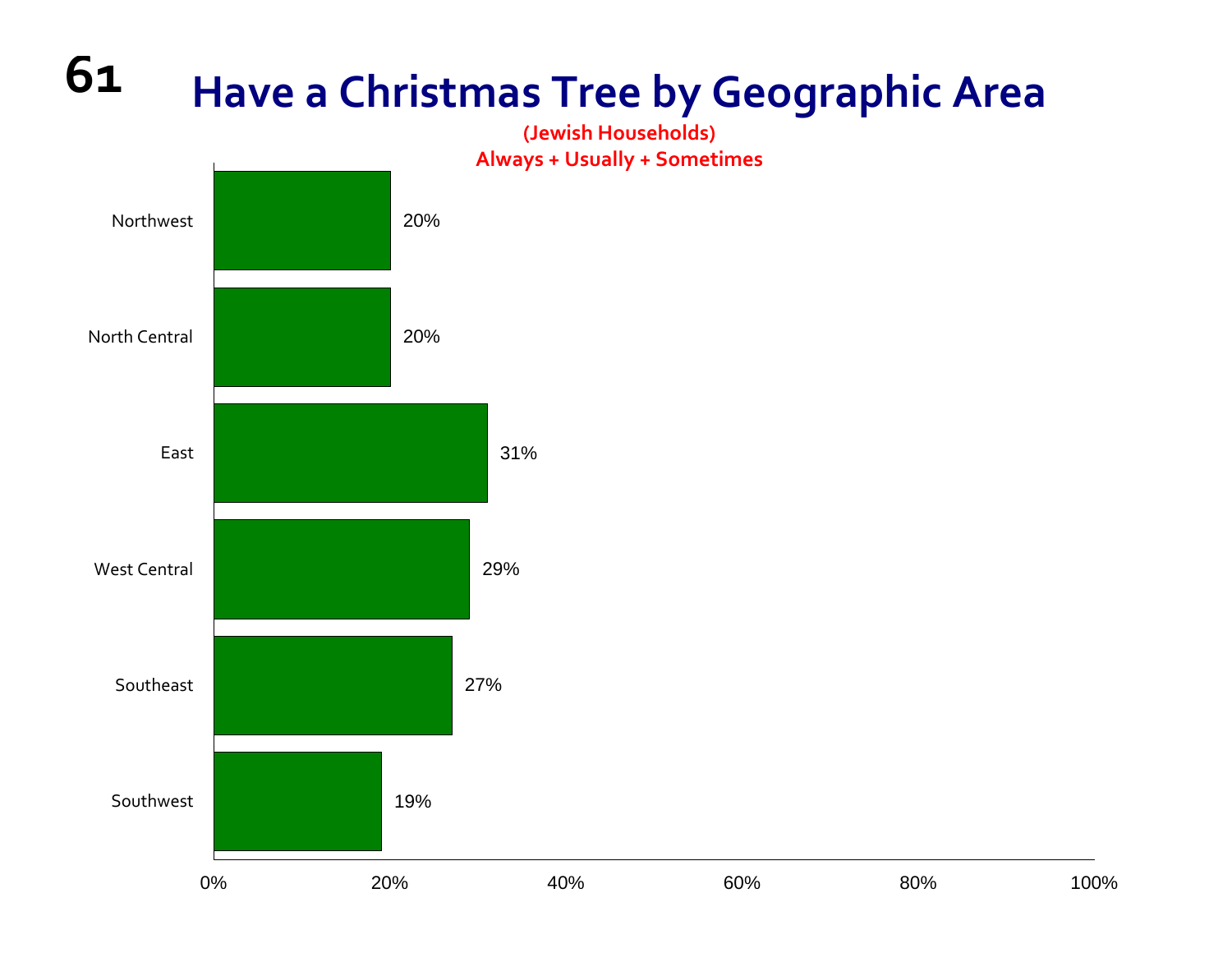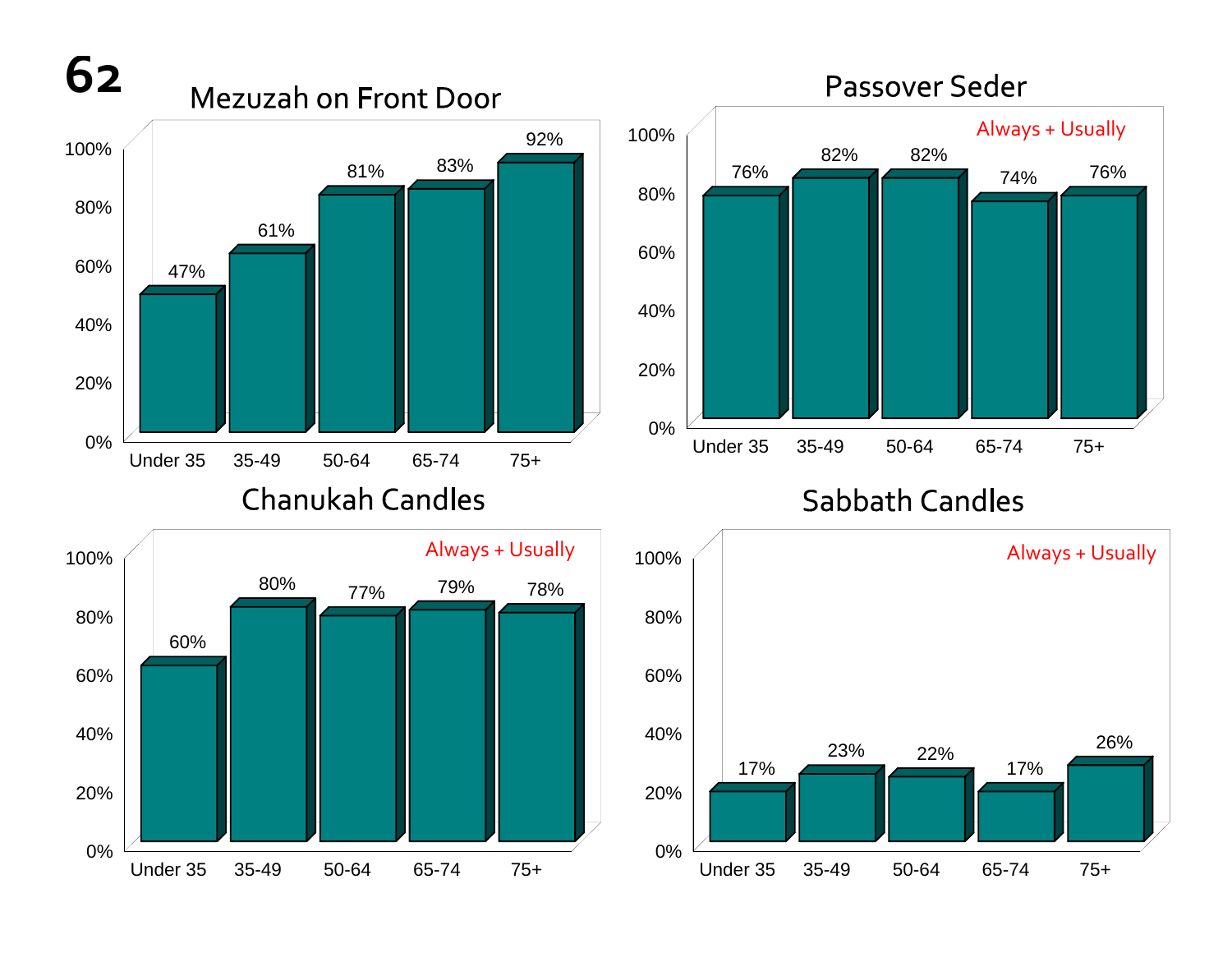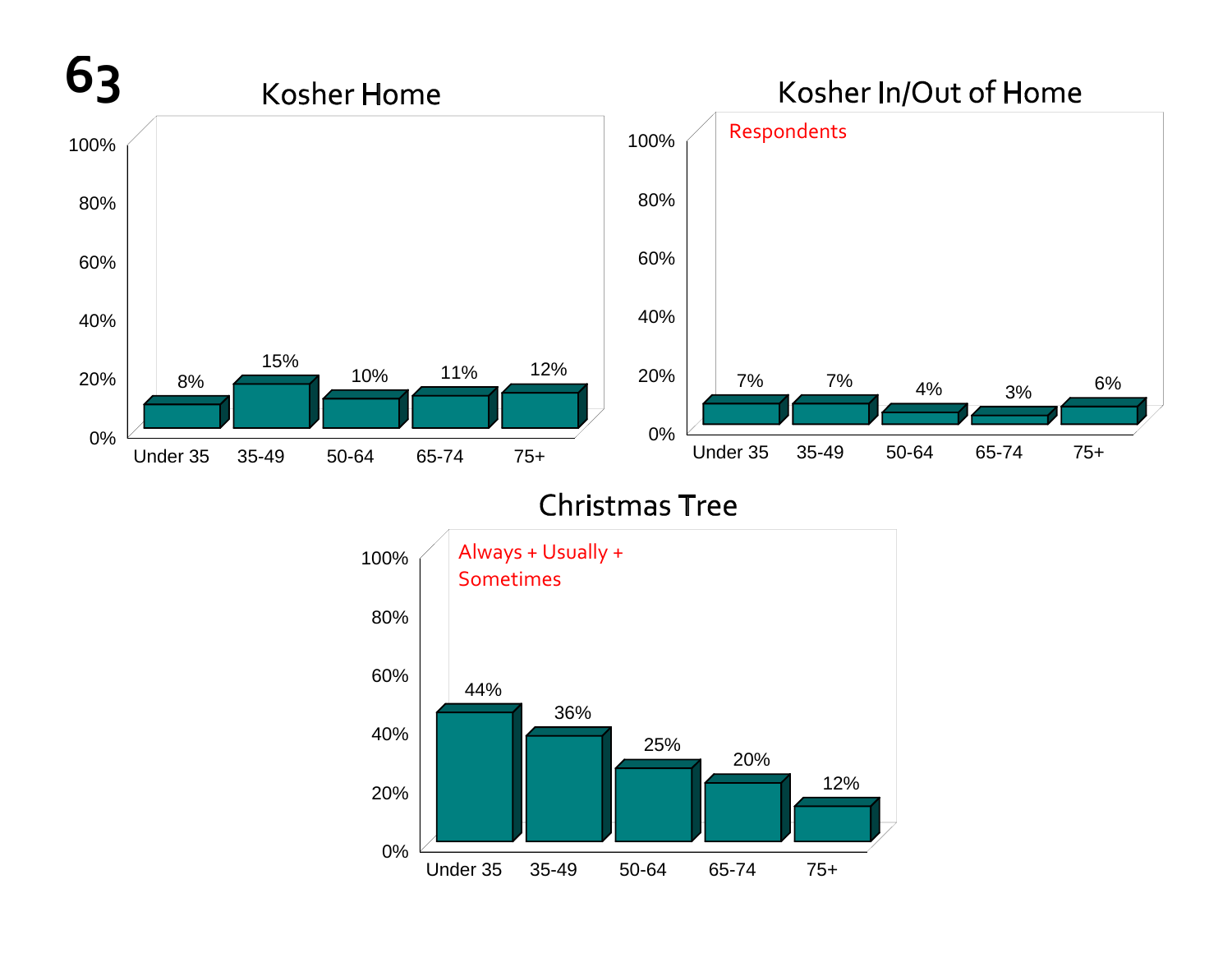# **<sup>64</sup> Religious Practices in Households with Children**

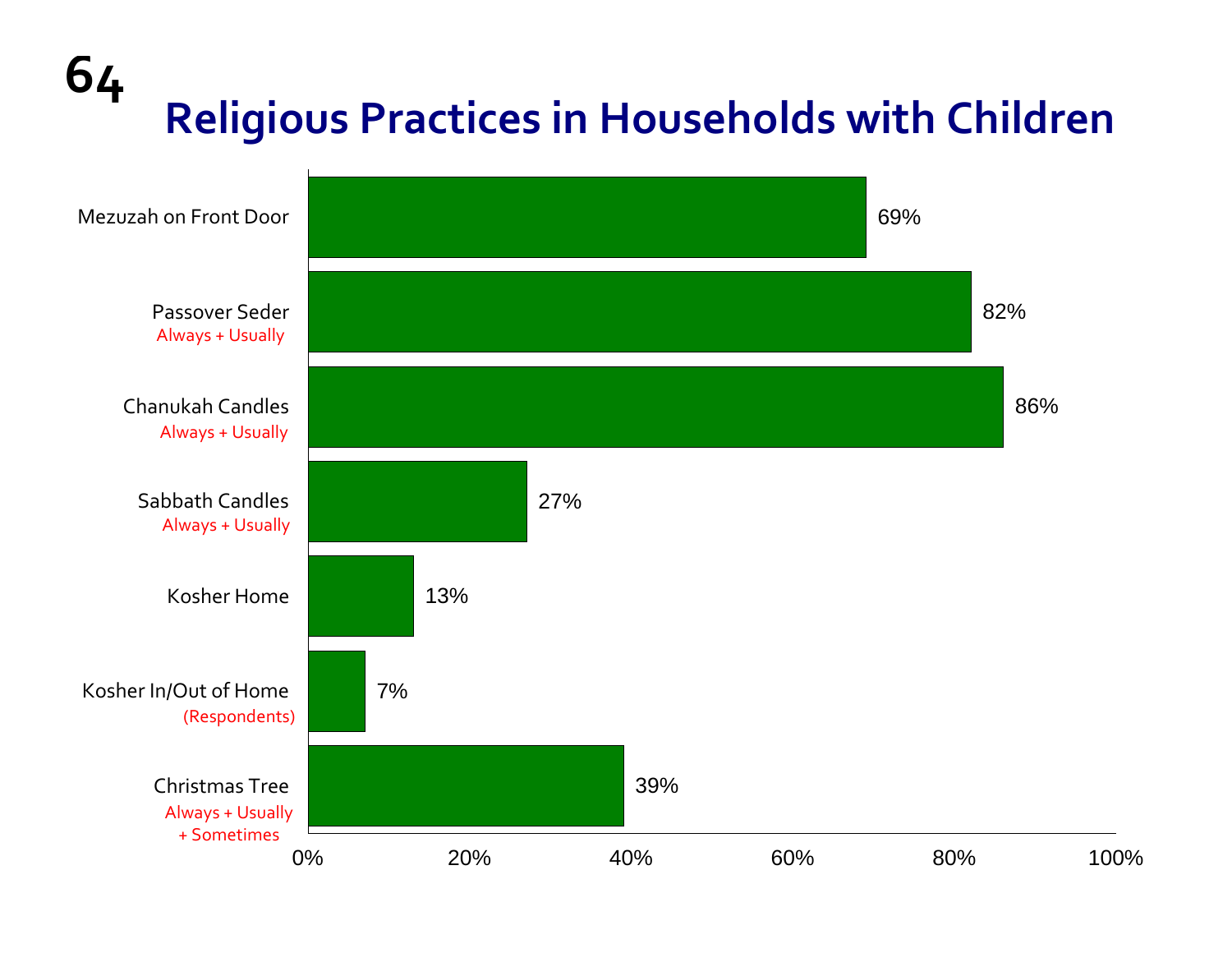# **<sup>65</sup> Religious Practices by Jewish Identification**

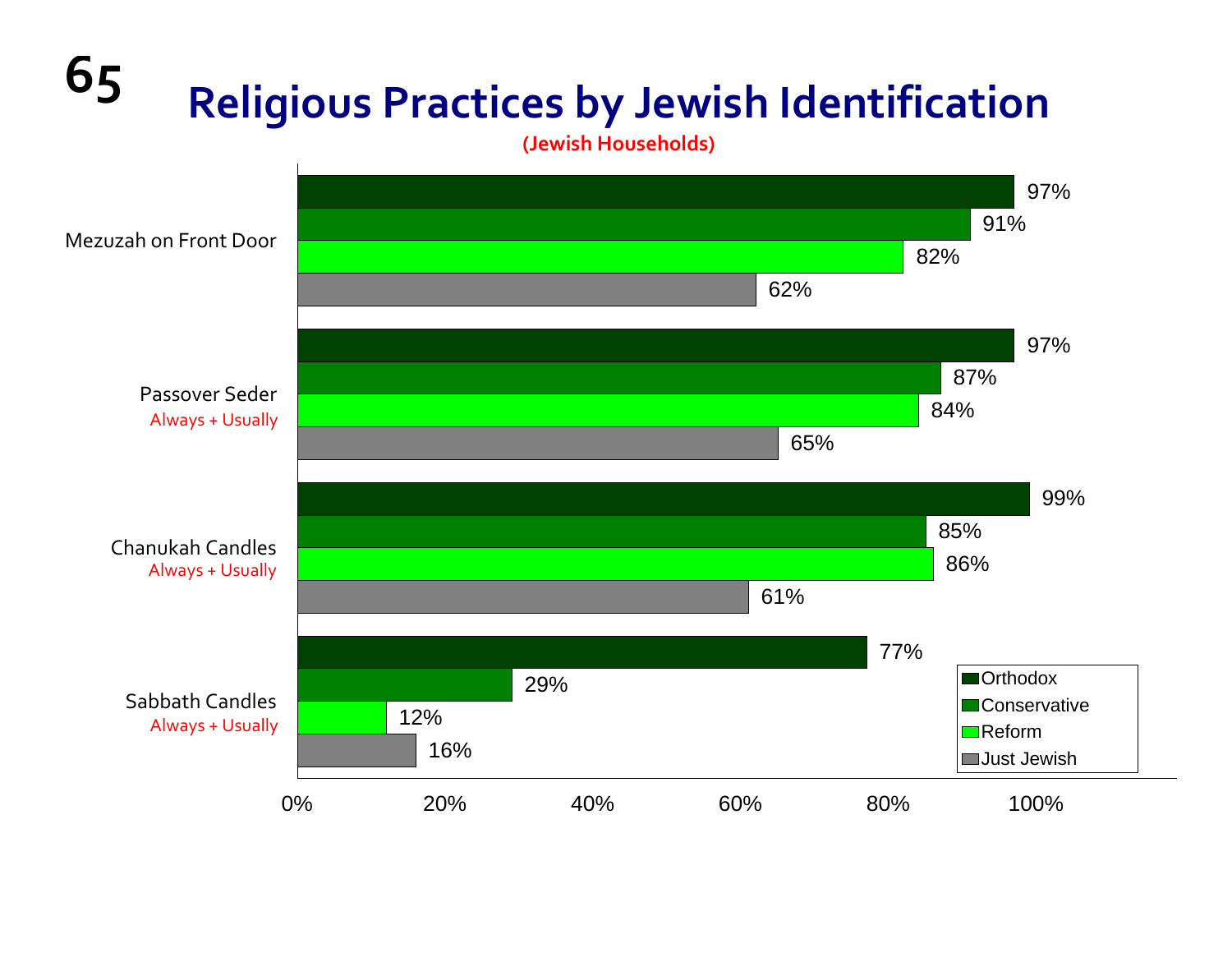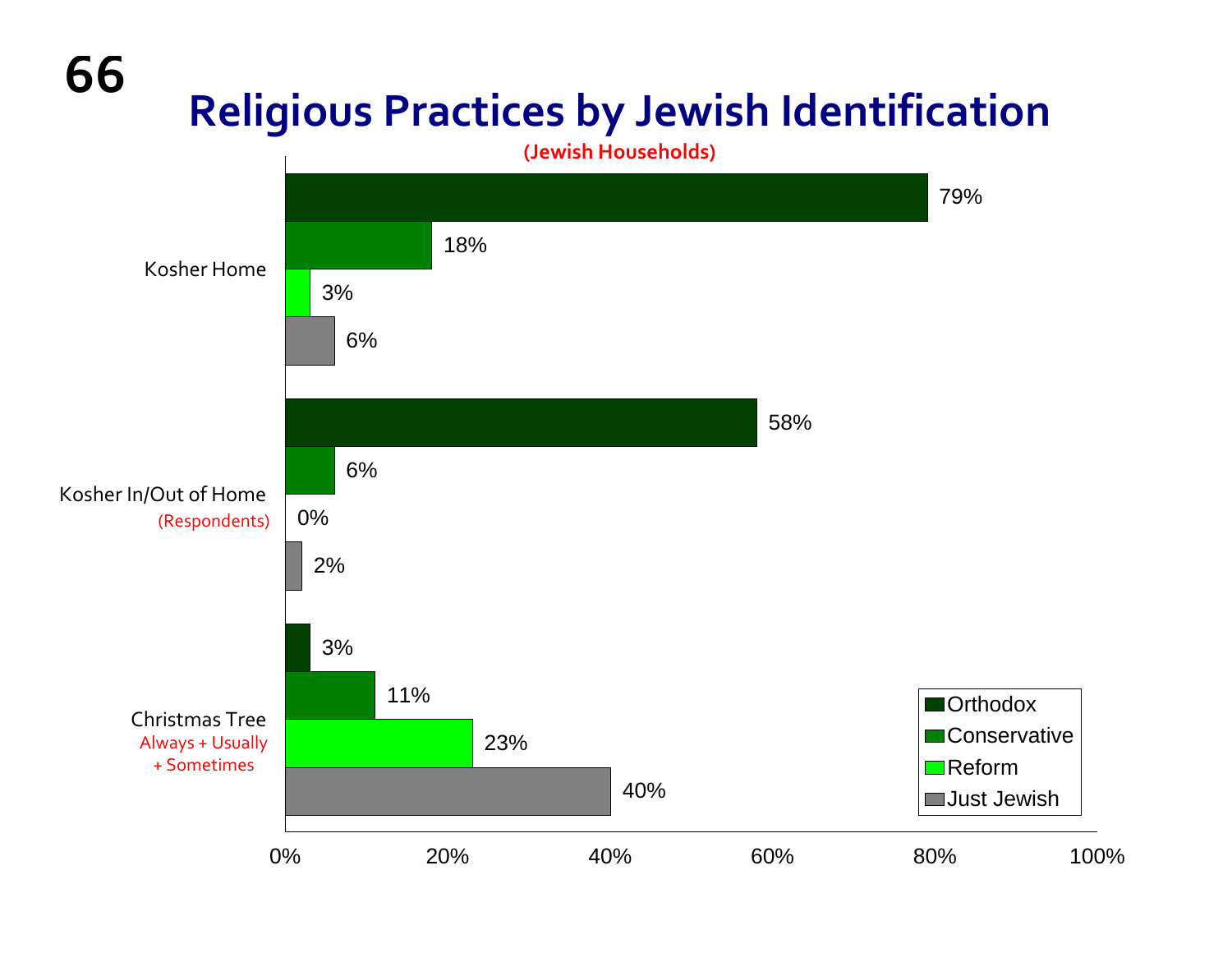### **67 Religious Practices by Type of Marriage**

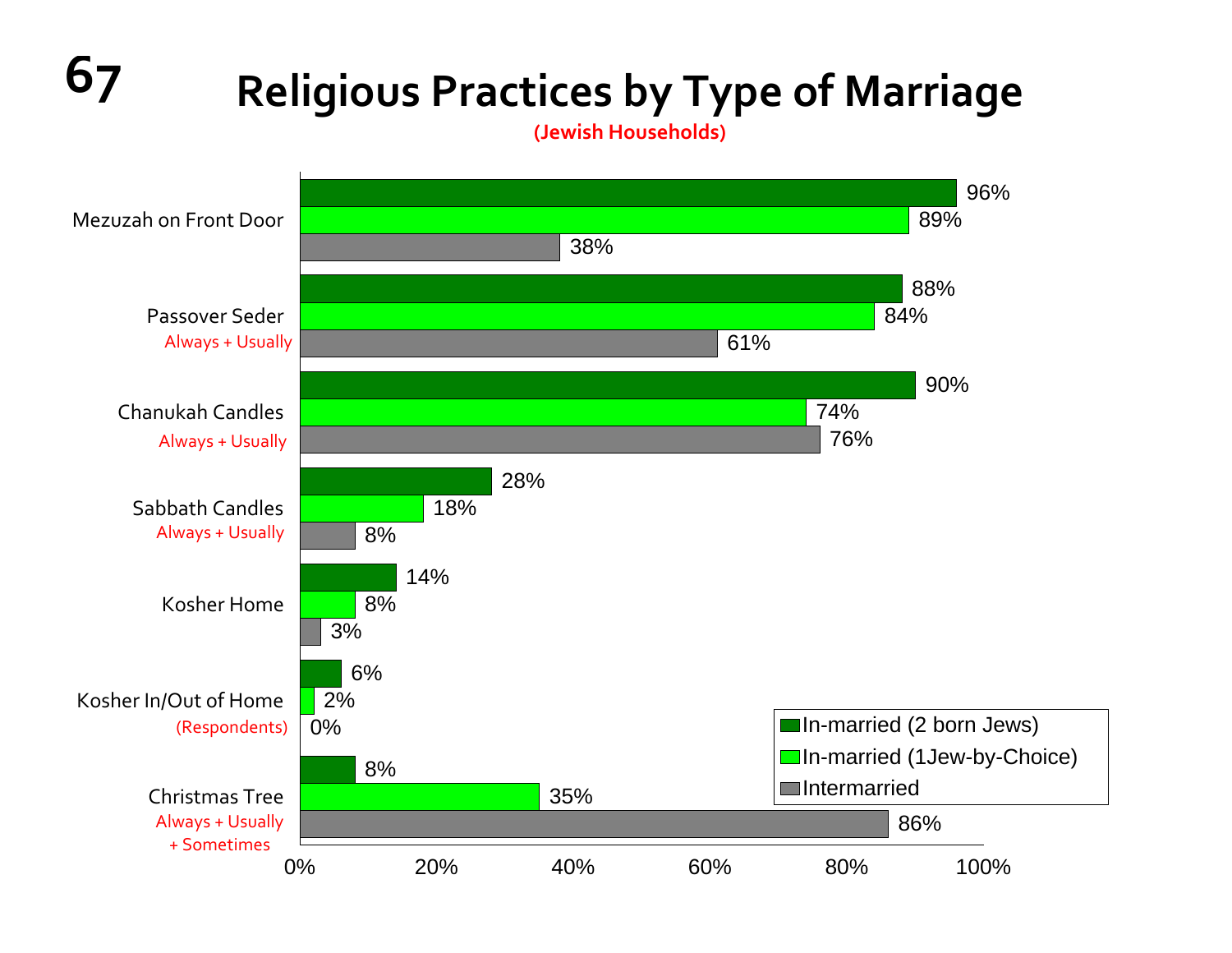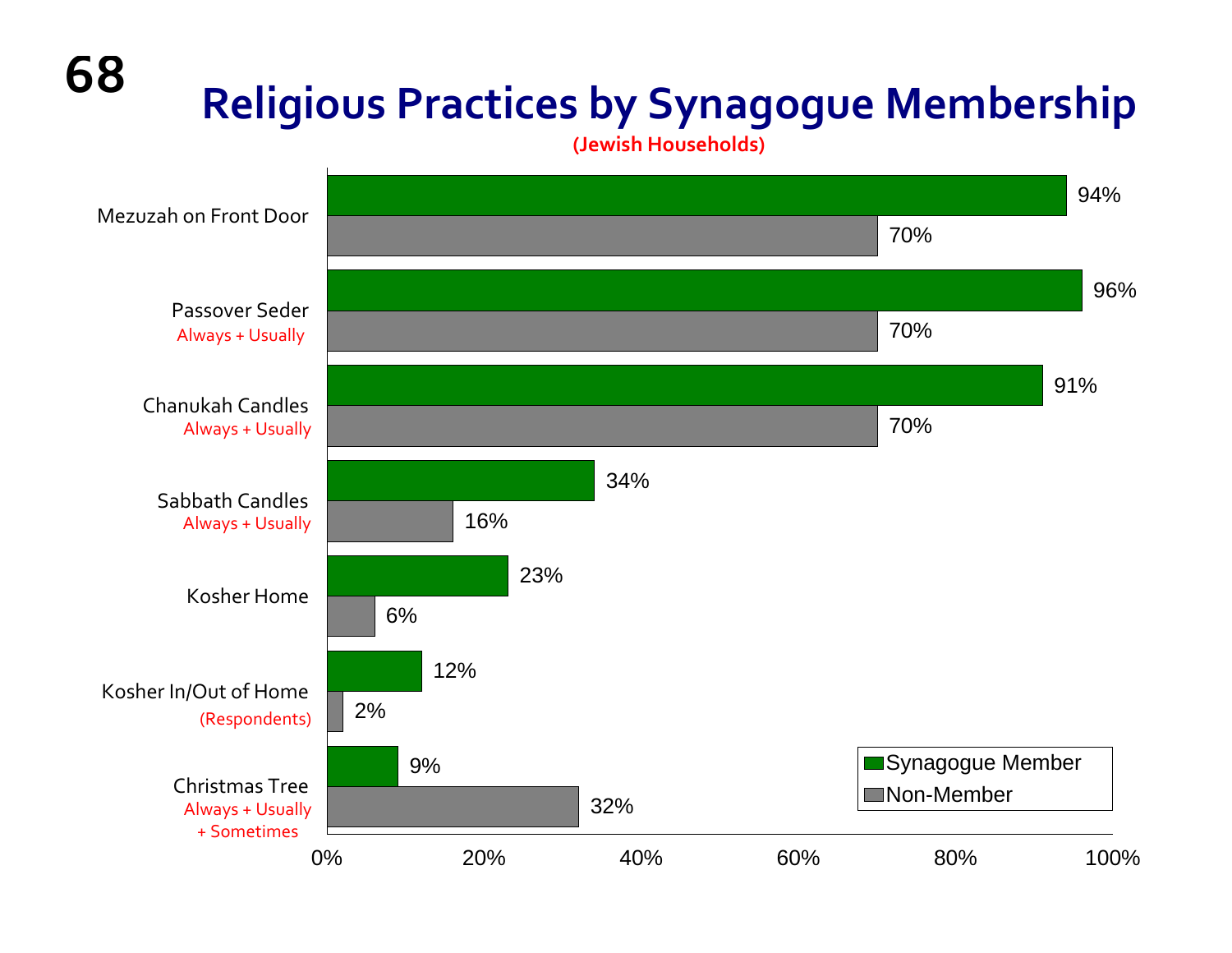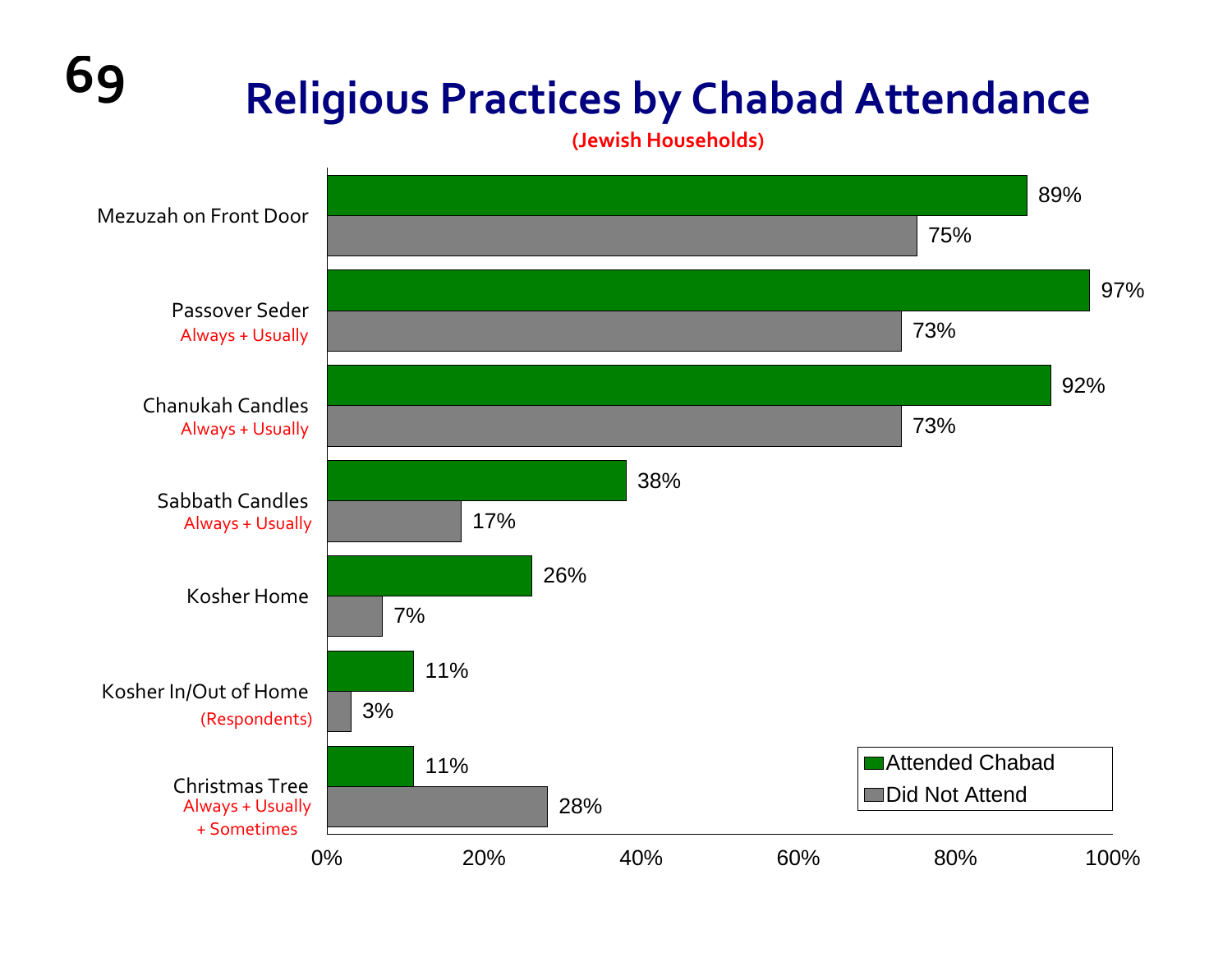## **<sup>70</sup> Religious Practices by JCC Membership**

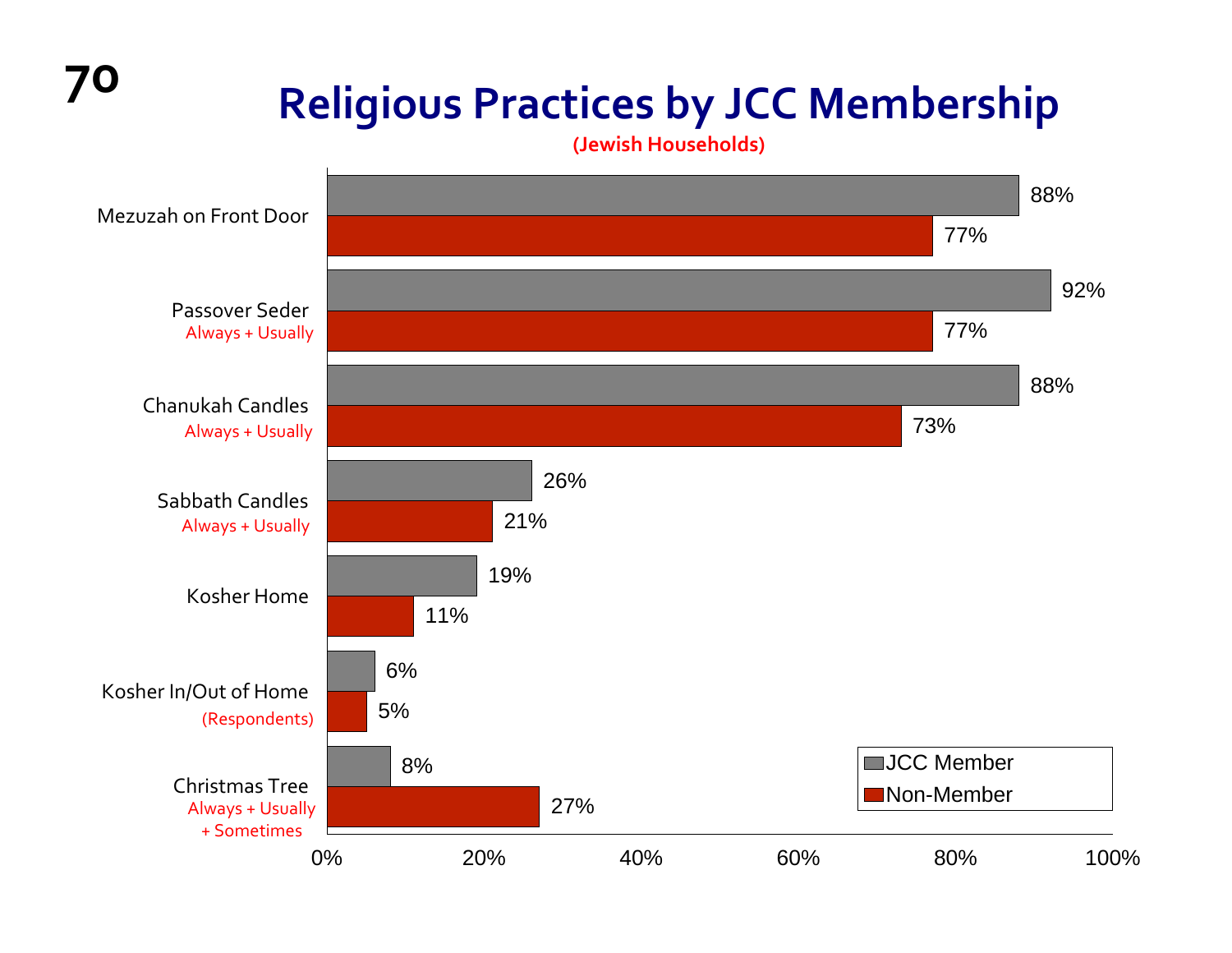#### **71 Religious Practices by Jewish Organization Membership**

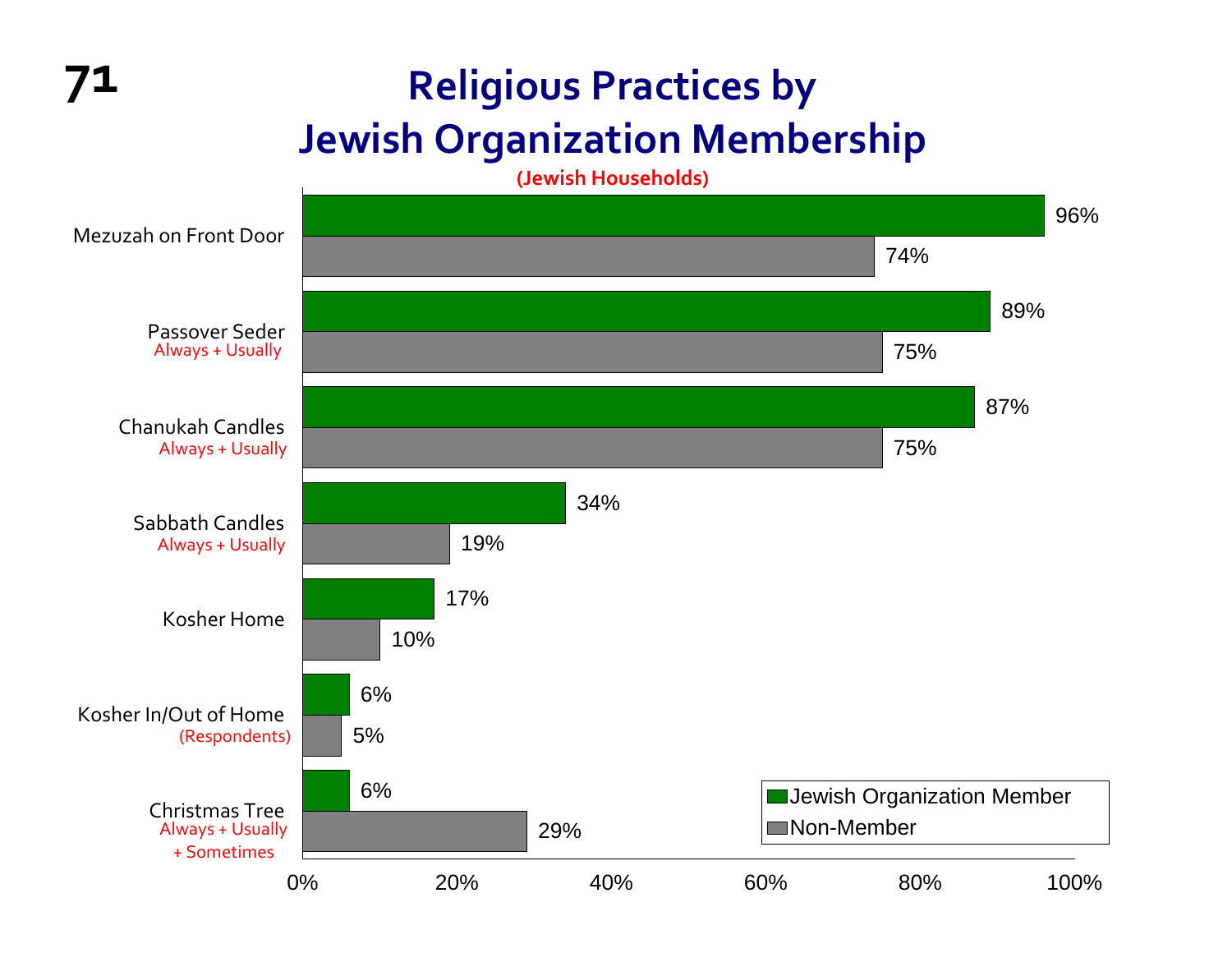#### **<sup>72</sup> Religious Practices by Trips to Israel (Jewish Households)** 88%95%88%26%20%10%9%88%83%81%30%14%5%15%63%65%67%11%5% 2%43%Mezuzah on Front Door Passover Seder Chanukah Candles Sabbath Candles Kosher HomeKosher In/Out of Home Christmas Tree0% 20% 40% 60% 80% 100%Any Adult Visited Israel on a: **Jewish Trip General Trip** No Trip to Israel Always <sup>+</sup> Usually Always <sup>+</sup> Usually Always <sup>+</sup> Usually Always <sup>+</sup> Usually + Sometimes (Respondents)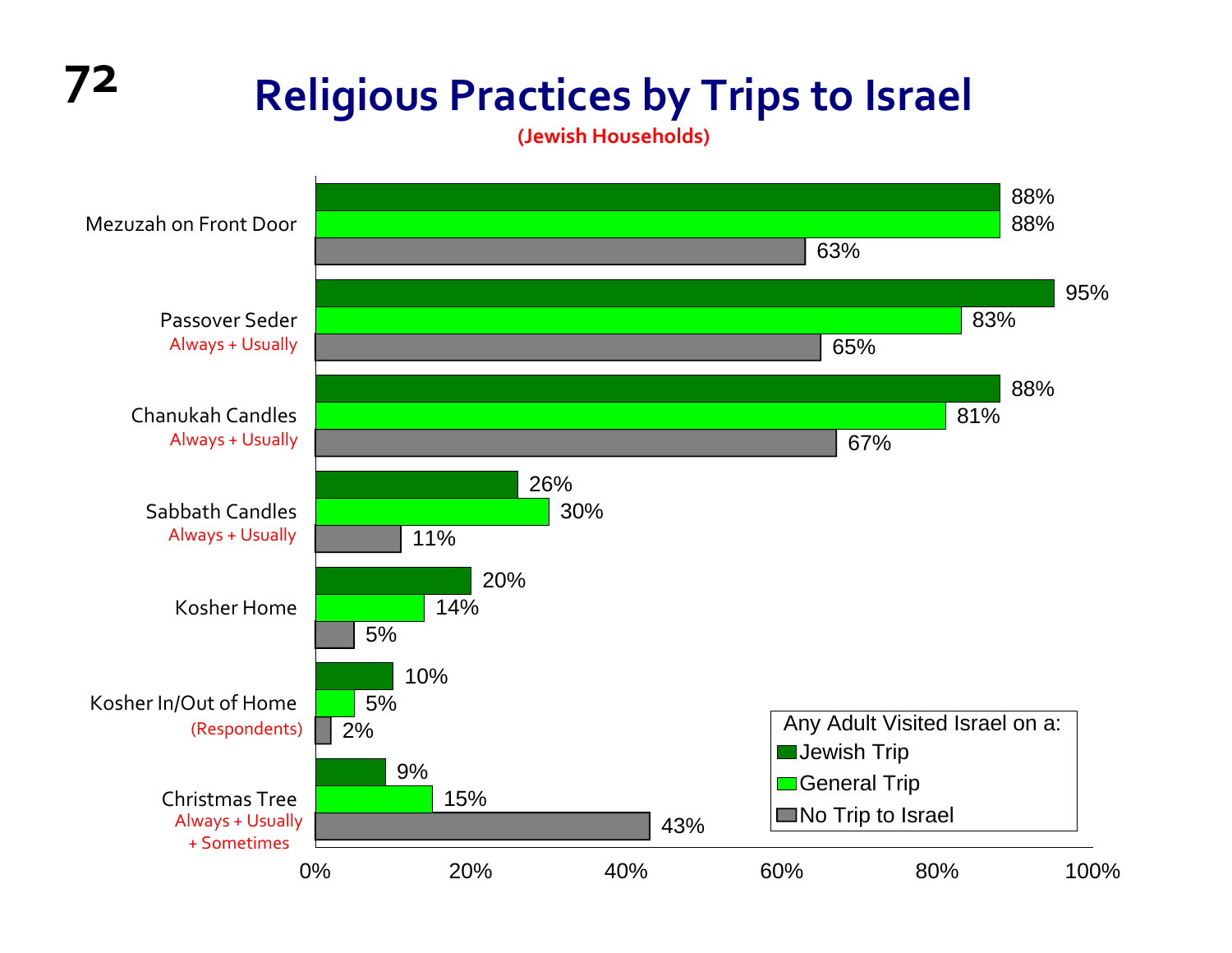**73** 73

# **Religious Profile: Synagogue Attendance**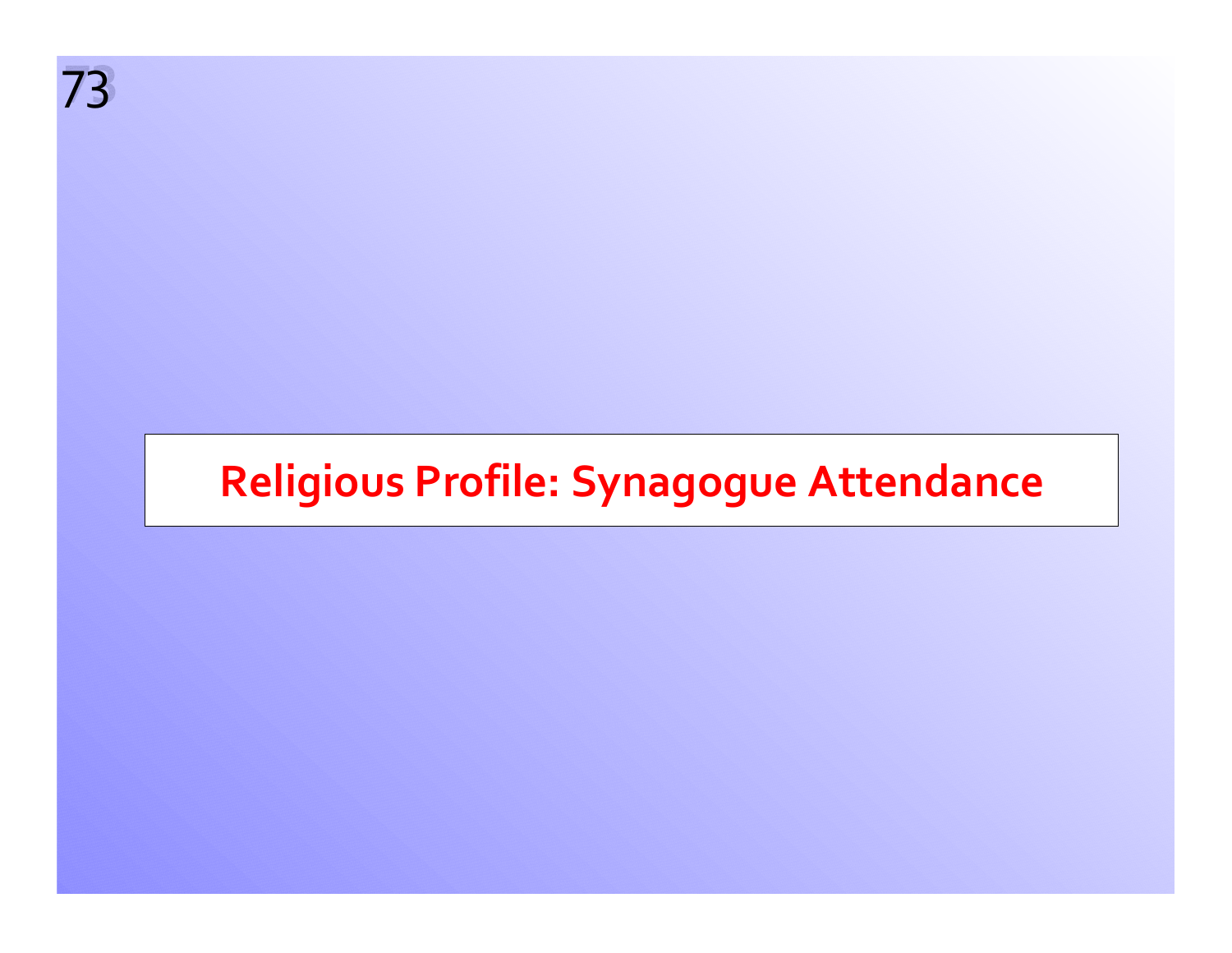# **<sup>74</sup> Synagogue Attendance**

**(Jewish Respondents)**



\* or only for weddings/b'nai mitzvah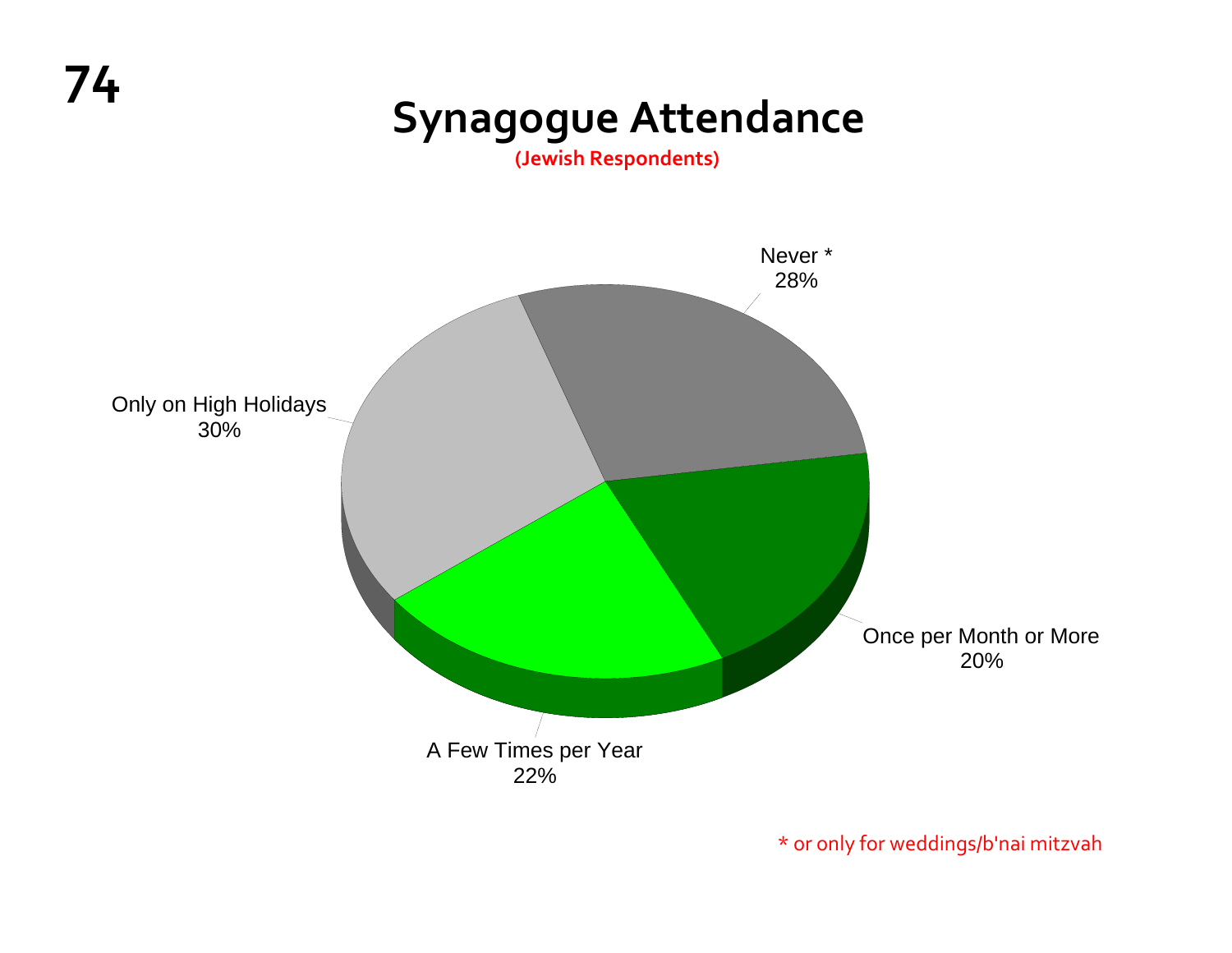**(Jewish Respondents Age 65 and Over)**



\* or only for weddings/b'nai mitzvah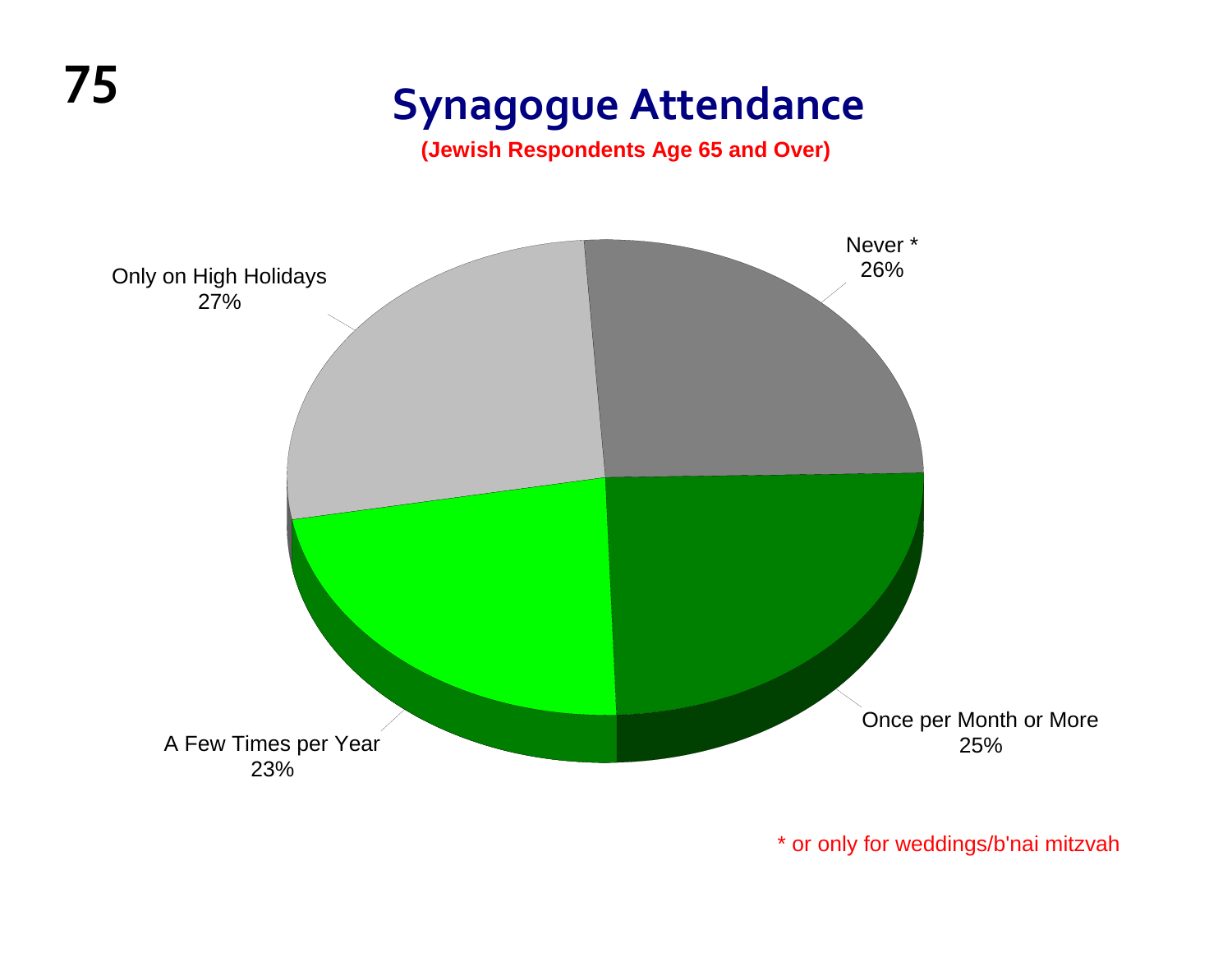|                                 |    |                                                                                                                              | peman neaponuenta)                           |     |     |      |
|---------------------------------|----|------------------------------------------------------------------------------------------------------------------------------|----------------------------------------------|-----|-----|------|
| Pittsburgh                      |    |                                                                                                                              | $33\%$<br>32%<br>31%                         |     |     |      |
| <b>Boston</b>                   |    |                                                                                                                              |                                              |     |     |      |
| Cleveland                       |    |                                                                                                                              |                                              |     |     |      |
| New York                        |    |                                                                                                                              |                                              |     |     |      |
| Harrisburg                      |    |                                                                                                                              |                                              |     |     |      |
| Bergen                          |    |                                                                                                                              |                                              |     |     |      |
| St. Louis                       |    |                                                                                                                              |                                              |     |     |      |
| Tidewater                       |    |                                                                                                                              | $\frac{29\%}{29\%}\$<br>$\frac{29\%}{29\%}\$ |     |     |      |
| Detroit                         |    |                                                                                                                              | 28%                                          |     |     |      |
| St. Paul                        |    |                                                                                                                              |                                              |     |     |      |
| St. Petersburg                  |    |                                                                                                                              |                                              |     |     |      |
| Martin-St. Lucie                |    |                                                                                                                              | 28%<br>28%<br>28%<br>27%<br>27%<br>27%       |     |     |      |
| <b>Buffalo</b>                  |    |                                                                                                                              |                                              |     |     |      |
| Hartford                        |    |                                                                                                                              |                                              |     |     |      |
| Houston                         |    |                                                                                                                              |                                              |     |     |      |
| Rochester                       |    |                                                                                                                              |                                              |     |     |      |
| Jacksonville                    |    |                                                                                                                              |                                              |     |     |      |
| San Antonio                     |    |                                                                                                                              |                                              |     |     |      |
| York                            |    | $\begin{array}{c}\n 26\% \\  26\% \\  25\% \\  25\% \\  25\% \\  \end{array}$                                                |                                              |     |     |      |
| Charlotte                       |    | 25%                                                                                                                          |                                              |     |     |      |
| Milwaukee                       |    |                                                                                                                              |                                              |     |     |      |
| Los Angeles                     |    |                                                                                                                              |                                              |     |     |      |
| Sarasota                        |    |                                                                                                                              |                                              |     |     |      |
| New Haven                       |    | 25%<br>25%<br>25%<br>24%<br>24%<br>24%                                                                                       |                                              |     |     |      |
| San Diego                       |    |                                                                                                                              |                                              |     |     |      |
| Monmouth                        |    |                                                                                                                              |                                              |     |     |      |
| Columbus                        |    | $24\%$<br>$23\%$<br>$23\%$<br>$22\%$<br>$22\%$                                                                               |                                              |     |     |      |
| Lehigh Valley<br>Westport       |    |                                                                                                                              |                                              |     |     |      |
|                                 |    |                                                                                                                              |                                              |     |     |      |
| Minneapolis                     |    |                                                                                                                              |                                              |     |     |      |
| Washington                      |    |                                                                                                                              |                                              |     |     |      |
| Richmond                        |    | 22%<br>22%                                                                                                                   |                                              |     |     |      |
| Middlesex                       |    |                                                                                                                              |                                              |     |     |      |
| Miami                           |    | $\frac{22}{6}$<br>21%                                                                                                        |                                              |     |     |      |
| Wilmington<br>Orlando           |    |                                                                                                                              |                                              |     |     |      |
|                                 |    | $\overline{2}1\%$                                                                                                            |                                              |     |     |      |
| Philadelphia                    |    |                                                                                                                              |                                              |     |     |      |
| Rhode Island                    |    | $\frac{21\%}{21\%}\ \frac{21\%}{20\%}\ \frac{20\%}{20\%}\ \frac{20\%}{19\%}\ \frac{1}{18\%}\ \frac{1}{18\%}\ \frac{1}{18\%}$ |                                              |     |     |      |
| Tucson                          |    |                                                                                                                              |                                              |     |     |      |
| Broward 2016                    |    |                                                                                                                              |                                              |     |     |      |
| South Palm Beach                |    |                                                                                                                              |                                              |     |     |      |
| Palm Springs                    |    |                                                                                                                              |                                              |     |     |      |
| East Bay                        |    |                                                                                                                              |                                              |     |     |      |
| Atlantic County                 |    |                                                                                                                              |                                              |     |     |      |
| Phoenix                         |    | 18%                                                                                                                          |                                              |     |     |      |
| Broward 1997<br>West Palm Beach |    | 18%                                                                                                                          |                                              |     |     |      |
|                                 |    | 16%                                                                                                                          |                                              |     |     |      |
| Portland (ME)                   |    | 15%                                                                                                                          |                                              |     |     |      |
| Las Vegas                       |    | 13%                                                                                                                          |                                              |     |     |      |
|                                 |    |                                                                                                                              |                                              |     |     | 100% |
|                                 | 0% | 20%                                                                                                                          | 40%                                          | 60% | 80% |      |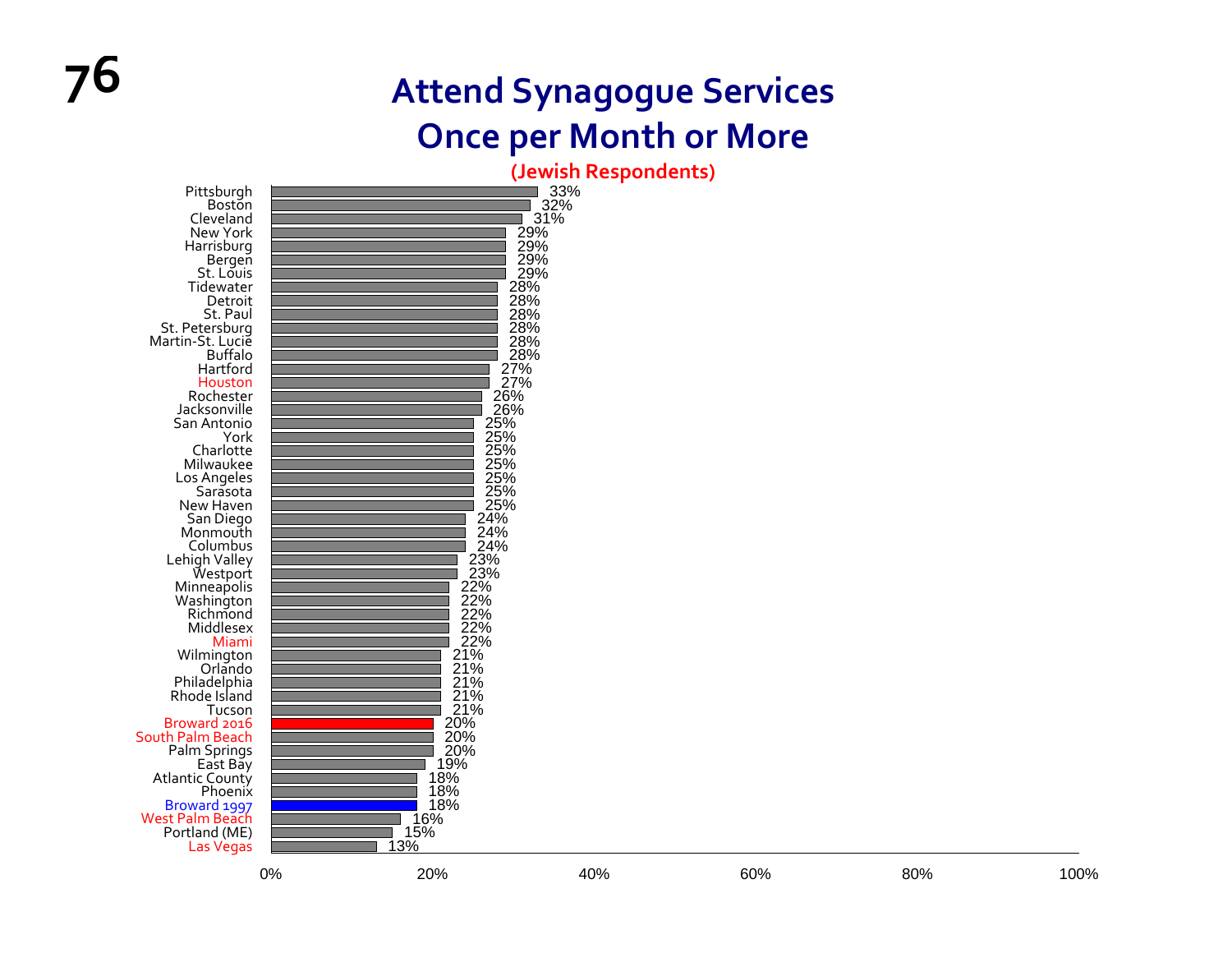# **77 Never Attend Synagogue Services**

**(or only for weddings/b'nai mitzvah)**

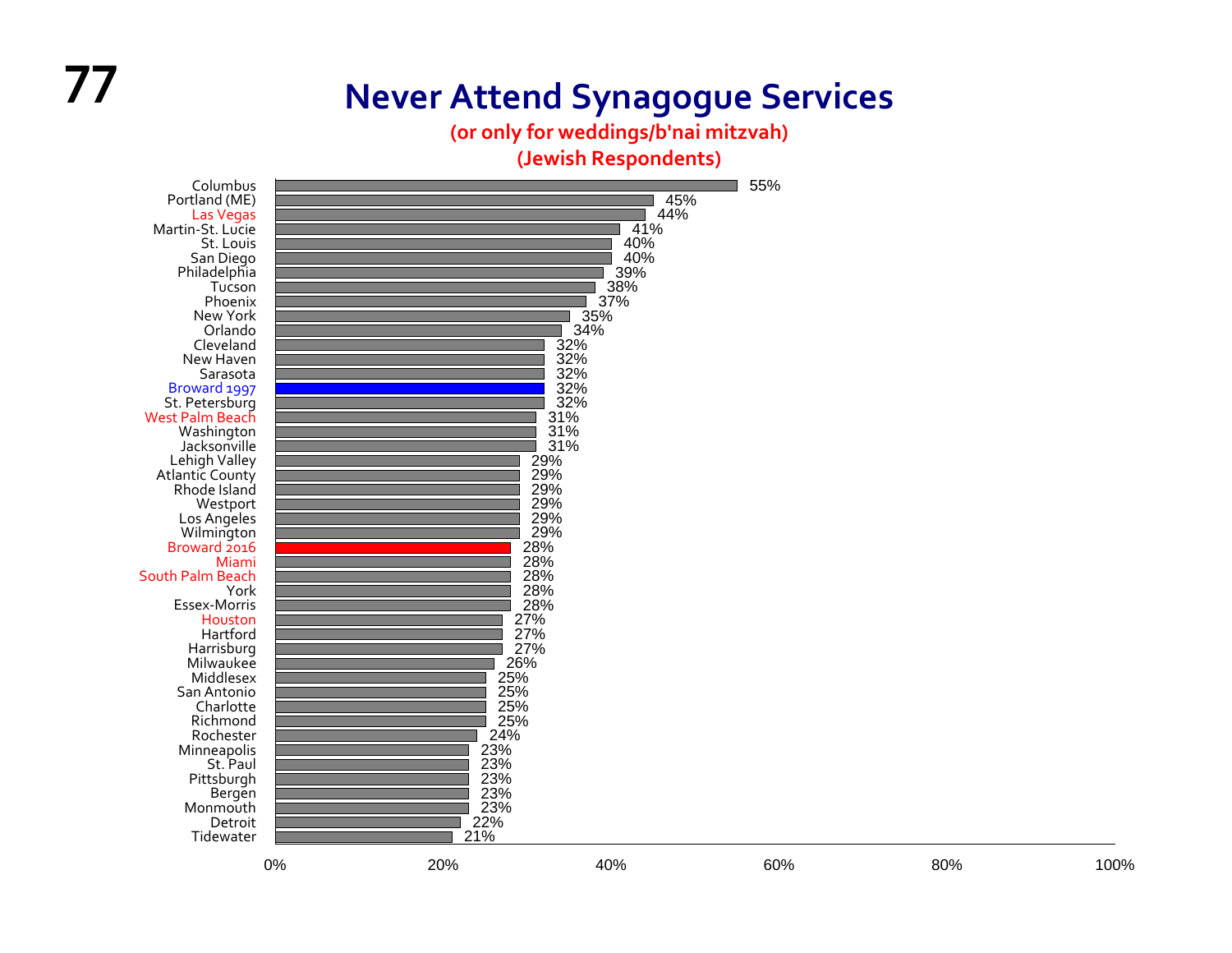# **78 Synagogue Attendance by Age**

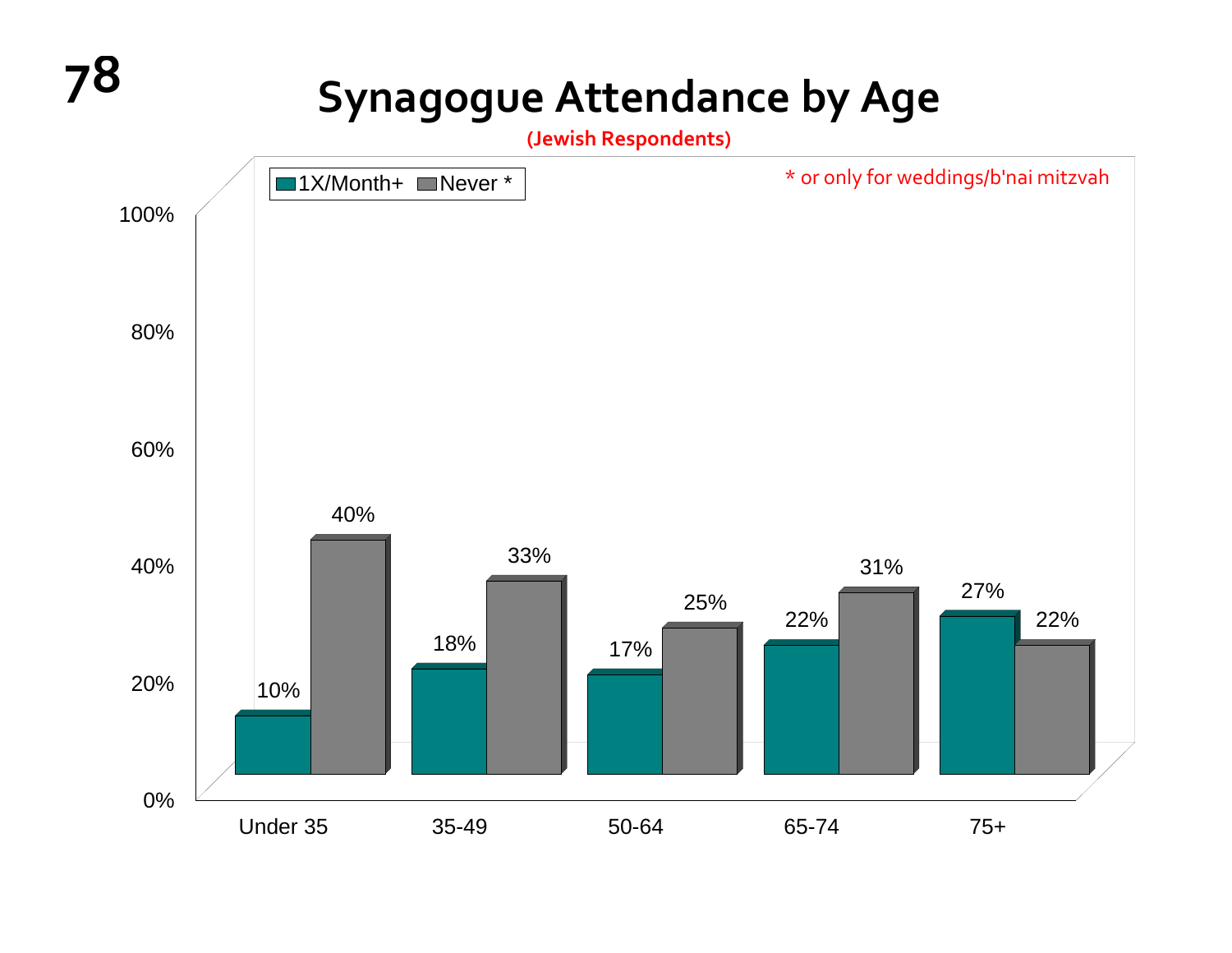#### **Respondent Under Age 35**

| Cleveland                |          |            | 43%        |     |                                                 |      |
|--------------------------|----------|------------|------------|-----|-------------------------------------------------|------|
| Detroit                  |          |            | 43%        |     |                                                 |      |
| New York<br>Houston      |          |            | 41%<br>36% |     |                                                 |      |
| Middlesex                |          |            | 35%        |     |                                                 |      |
| Bergen                   |          |            | 35%        |     |                                                 |      |
| Lehigh Valley            |          | 28%        |            |     |                                                 |      |
| Miami                    |          | 27%        |            |     |                                                 |      |
| New Haven                |          | 27%        |            |     |                                                 |      |
| Columbus                 |          | 25%        |            |     |                                                 |      |
| St. Petersburg           |          | 25%        |            |     |                                                 |      |
| St. Louis                |          | 24%        |            |     |                                                 |      |
| San Antonio              |          | 24%        |            |     |                                                 |      |
| Pittsburgh               |          | 23%        |            |     |                                                 |      |
| Rhode Island             |          | 23%        |            |     |                                                 |      |
| York                     |          | 23%        |            |     |                                                 |      |
| East Bay                 |          | 22%        |            |     |                                                 |      |
| Rochester                |          | 22%        |            |     |                                                 |      |
| South Palm Beach         |          | 20%        |            |     |                                                 |      |
| Monmouth                 |          | 19%        |            |     |                                                 |      |
| San Diego                |          | 18%        |            |     |                                                 |      |
| Harrisburg               |          | 18%        |            |     |                                                 |      |
| Tucson                   |          | 16%        |            |     |                                                 |      |
| Tidewater                |          | 16%        |            |     |                                                 |      |
| Hartford                 |          | 16%<br>16% |            |     |                                                 |      |
| Westport<br>Broward 1997 |          | 16%        |            |     |                                                 |      |
| Charlotte                |          | 15%        |            |     |                                                 |      |
| Milwaukee                |          | 15%        |            |     |                                                 |      |
| Wilmington               |          | 15%        |            |     |                                                 |      |
| Las Vegas                |          | 13%        |            |     |                                                 |      |
| St. Paul                 |          | 12%        |            |     |                                                 |      |
| Washington               |          | 12%        |            |     |                                                 |      |
| Jacksonville             |          | 12%        |            |     |                                                 |      |
| Richmond                 |          | 12%        |            |     |                                                 |      |
| Orlando                  |          | 12%        |            |     |                                                 |      |
| Broward 2016             | 10%      |            |            |     |                                                 |      |
| <b>West Palm Beach</b>   | 9%       |            |            |     |                                                 |      |
| Minneapolis              | 8%<br>4% |            |            |     | Based on small sample sizes in some communities |      |
| Phoenix                  |          |            |            |     |                                                 |      |
|                          | 0%       | 20%        | 40%        | 60% | 80%                                             | 100% |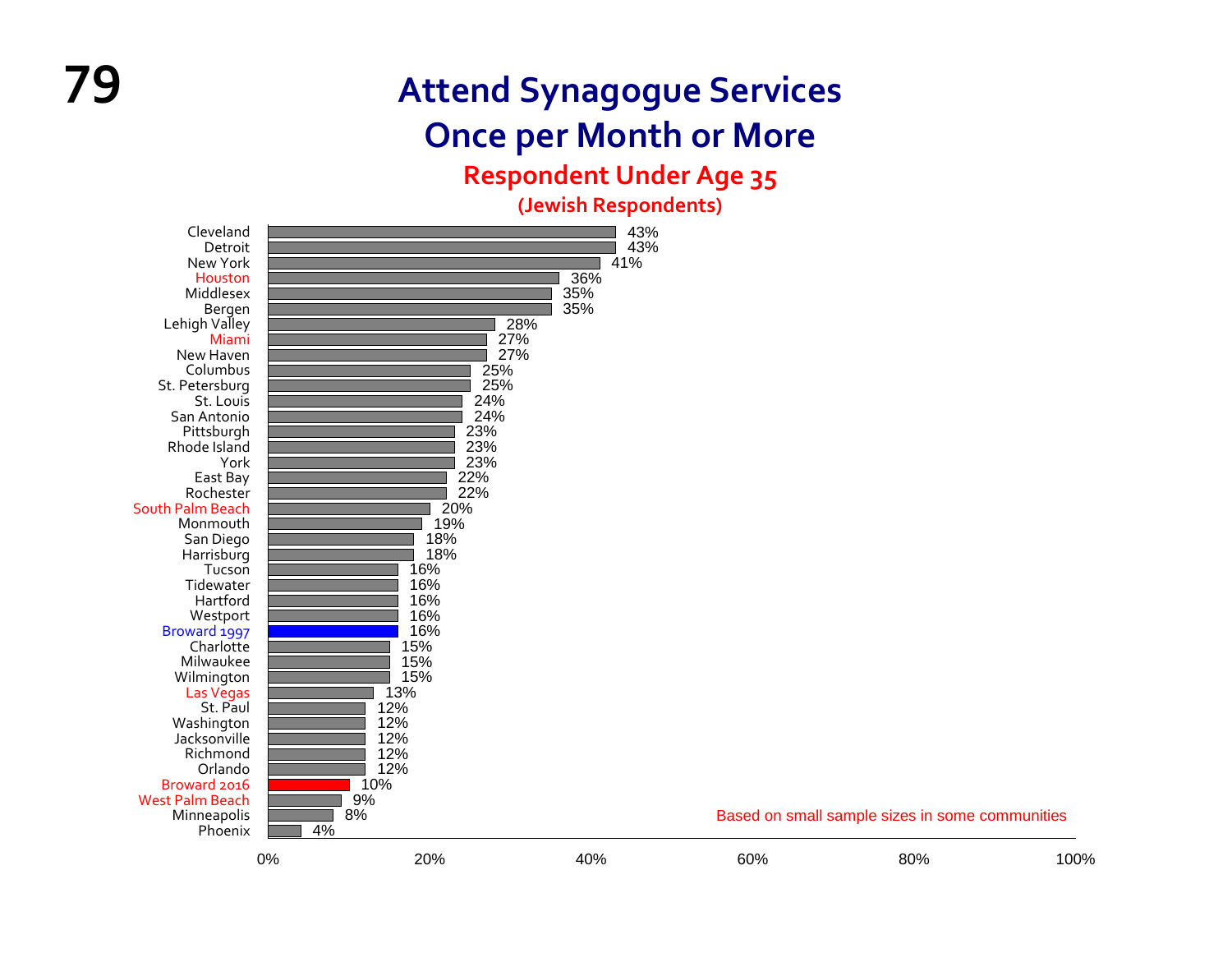#### **Respondent Age 35‐49**

| Hartford<br>Martin-St. Lucie<br>Pittsburgh<br>Jacksonville<br>New York | 36%<br>36%<br>34%<br>34%<br>33% |
|------------------------------------------------------------------------|---------------------------------|
| Detroit                                                                | 33%                             |
| Bergen                                                                 | 33%                             |
| Tidewater                                                              | 33%                             |
| San Antonio                                                            | 32%                             |
| York                                                                   | 30%                             |
| New Haven                                                              | 29%                             |
| San Diego                                                              | 29%                             |
| Harrisburg                                                             | 29%                             |
| Houston                                                                | 28%                             |
| St. Petersburg                                                         | 28%                             |
| Monmouth                                                               | 28%                             |
| Westport<br>Charlotte                                                  | 28%<br>28%                      |
| St. Paul                                                               | 28%                             |
| Washington                                                             | 28%                             |
| Miami                                                                  | 27%                             |
| <b>Atlantic County</b>                                                 | 27%                             |
| Cleveland                                                              | 26%                             |
| Rochester                                                              | 26%                             |
| Orlando                                                                | 26%                             |
| Middlesex                                                              | 25%                             |
| Richmond                                                               | 25%                             |
| Lehigh Valley<br>Columbus                                              | 24%<br>24%                      |
| St. Louis                                                              | 24%                             |
| South Palm Beach                                                       | 24%                             |
| Tucson                                                                 | 24%                             |
| Milwaukee                                                              | 24%                             |
| Phoenix                                                                | 24%                             |
| Rhode Island                                                           | 23%                             |
| East Bay                                                               | 23%                             |
| Broward 1997                                                           | 23%                             |
| Minneapolis                                                            | 22%                             |
| Wilmington<br>Portland (ME)                                            | 21%<br>21%                      |
| Broward 2016                                                           | 18%                             |
| Sarasota                                                               | 18%                             |
| <b>West Palm Beach</b>                                                 | 16%                             |
| Las Vegas                                                              | 11%                             |
|                                                                        |                                 |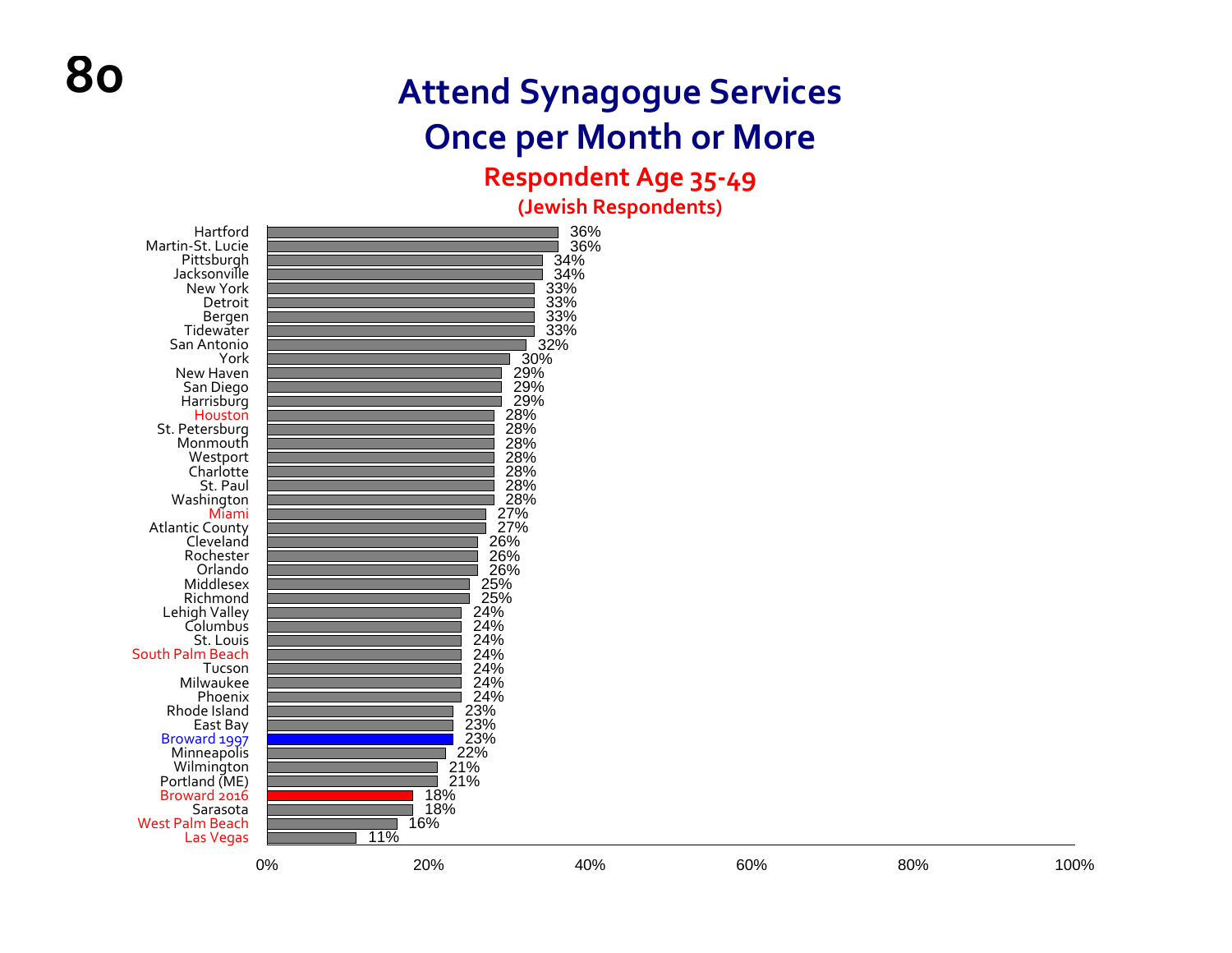#### **Respondent Age 50‐64**

| 32%<br>Cleveland<br>29%<br>St. Louis<br>29%<br>New York<br>29%<br>Richmond<br>27%<br>Detroit<br>27%<br>Rochester<br>26%<br>Hartford<br>26%<br>Charlotte<br>25%<br>San Antonio<br>25%<br>Sarasota<br>25%<br>Tidewater<br>24%<br>York<br>24%<br>St. Petersburg<br>23%<br>Houston<br>23%<br>New Haven<br>23%<br>Washington<br>23%<br>Bergen<br>22%<br>Miami<br>Columbus<br>22%<br>22%<br>Lehigh Valley<br>22%<br>Milwaukee<br>21%<br>Jacksonville<br>21%<br>Westport<br>21%<br>Martin-St. Lucie<br>21%<br>Wilmington<br>20%<br>Middlesex<br>20%<br>Monmouth<br>19%<br>Minneapolis<br>18%<br>Rhode Island<br>18%<br>Tucson<br>17%<br>Broward 2016<br>17%<br>East Bay<br>17%<br>Phoenix<br>15%<br>South Palm Beach<br>15%<br><b>West Palm Beach</b><br>15%<br>Broward 1997<br>14%<br>Portland (ME)<br>13%<br>San Diego<br>12%<br>Orlando<br>11%<br><b>Las Vegas</b><br>10%<br>Atlantic County |
|------------------------------------------------------------------------------------------------------------------------------------------------------------------------------------------------------------------------------------------------------------------------------------------------------------------------------------------------------------------------------------------------------------------------------------------------------------------------------------------------------------------------------------------------------------------------------------------------------------------------------------------------------------------------------------------------------------------------------------------------------------------------------------------------------------------------------------------------------------------------------------------|
|------------------------------------------------------------------------------------------------------------------------------------------------------------------------------------------------------------------------------------------------------------------------------------------------------------------------------------------------------------------------------------------------------------------------------------------------------------------------------------------------------------------------------------------------------------------------------------------------------------------------------------------------------------------------------------------------------------------------------------------------------------------------------------------------------------------------------------------------------------------------------------------|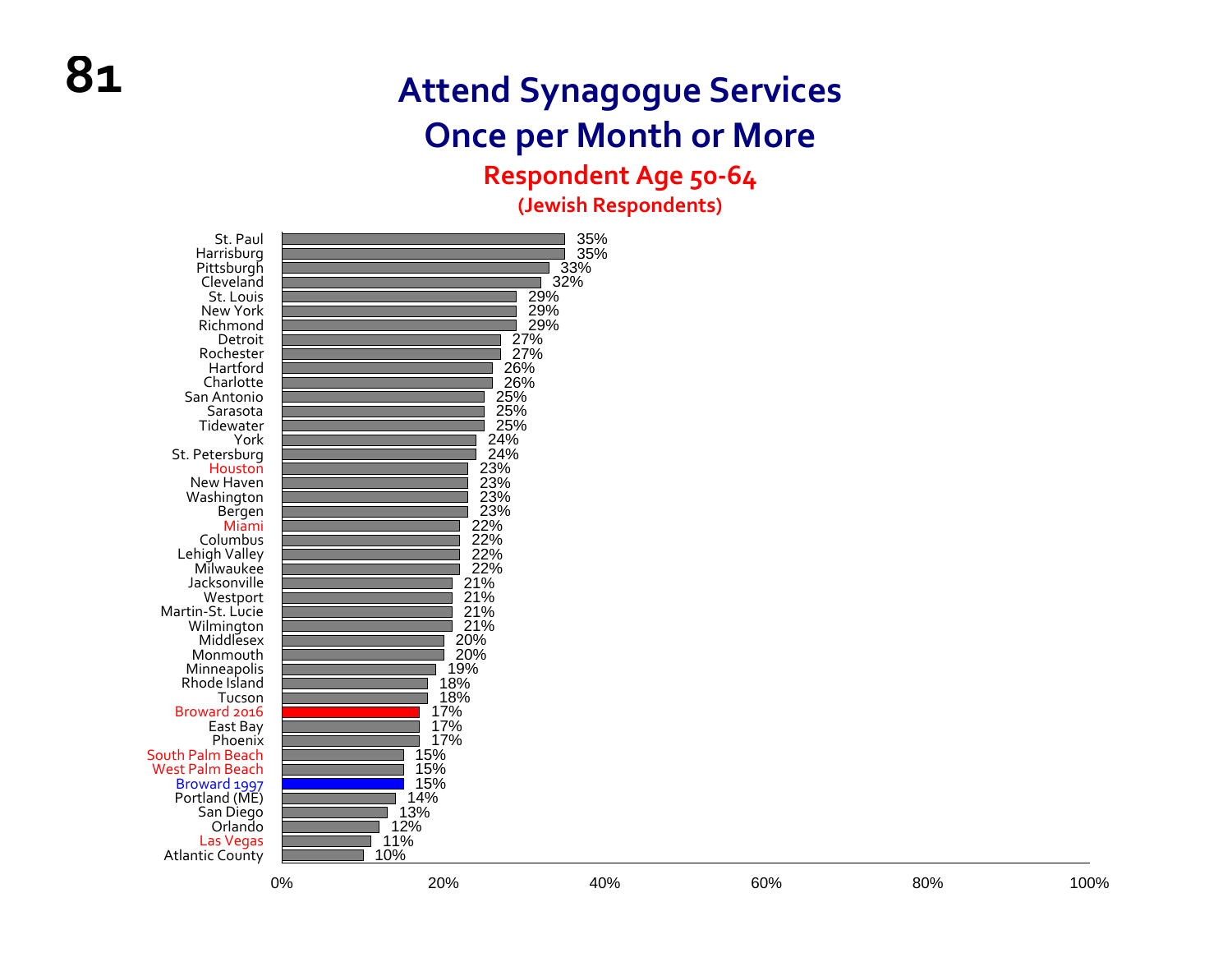#### **Respondent Age 65‐<sup>74</sup>**

| $21\%$<br>$21\%$<br>$21\%$<br>$21\%$<br>New York<br>New Haven<br>San Antonio<br>$\frac{21\%}{20\%}$<br>Rhode Island<br>Miami<br>19%<br>Wilmington<br>Middlesex<br>18%<br>18%<br>18%<br>Portland (ME)<br>South Palm Beach<br>18%<br>18%<br>San Diego<br>York<br>18%<br>Broward 1997<br>West Palm Beach<br>16%<br>16%<br><b>Atlantic County</b><br>15%<br>East Bay |
|------------------------------------------------------------------------------------------------------------------------------------------------------------------------------------------------------------------------------------------------------------------------------------------------------------------------------------------------------------------|
| 14%<br>Las Vegas<br>12%<br>Westport<br>0%<br>20%<br>40%<br>60%<br>80%                                                                                                                                                                                                                                                                                            |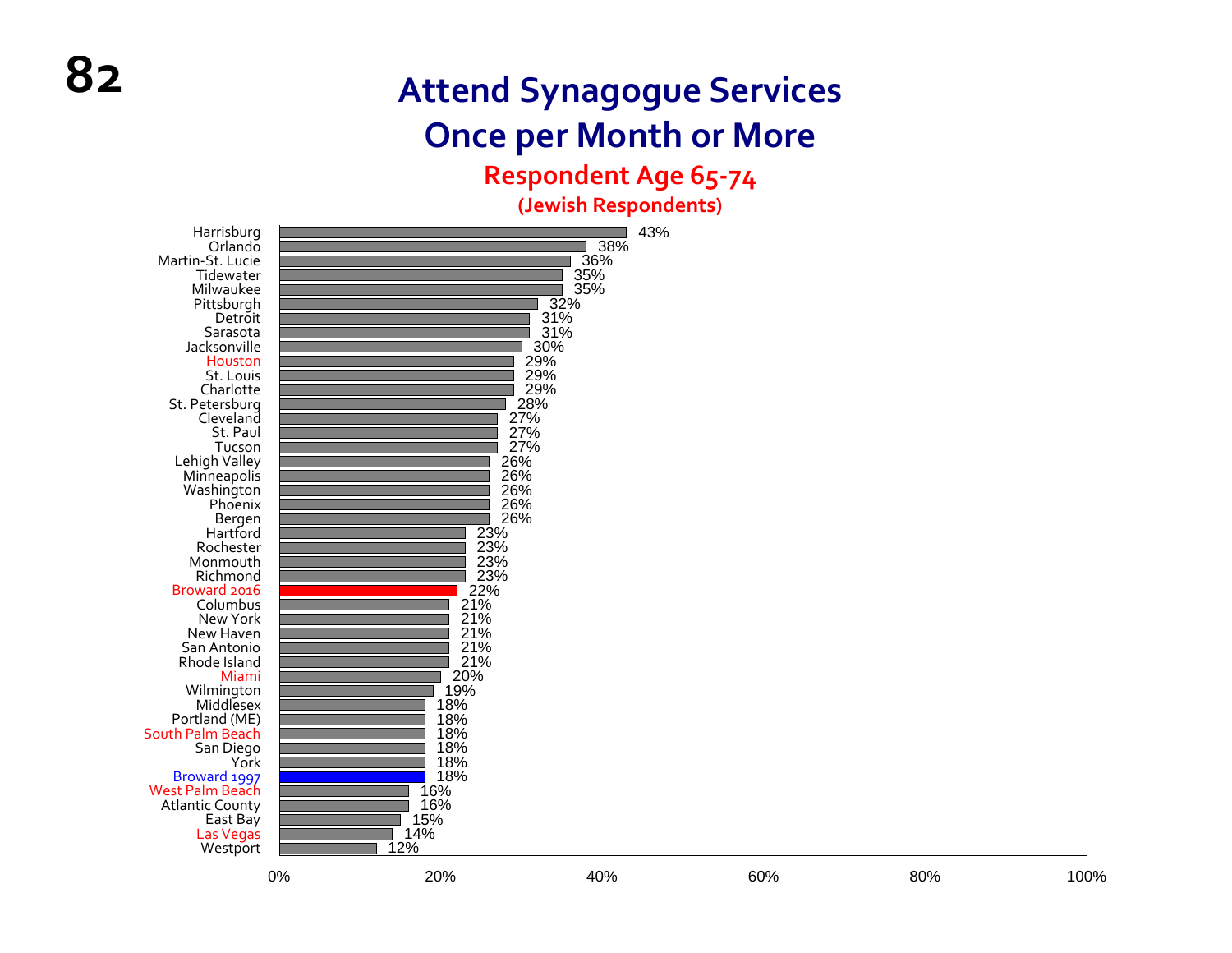#### **Respondent Age 75 and Over**

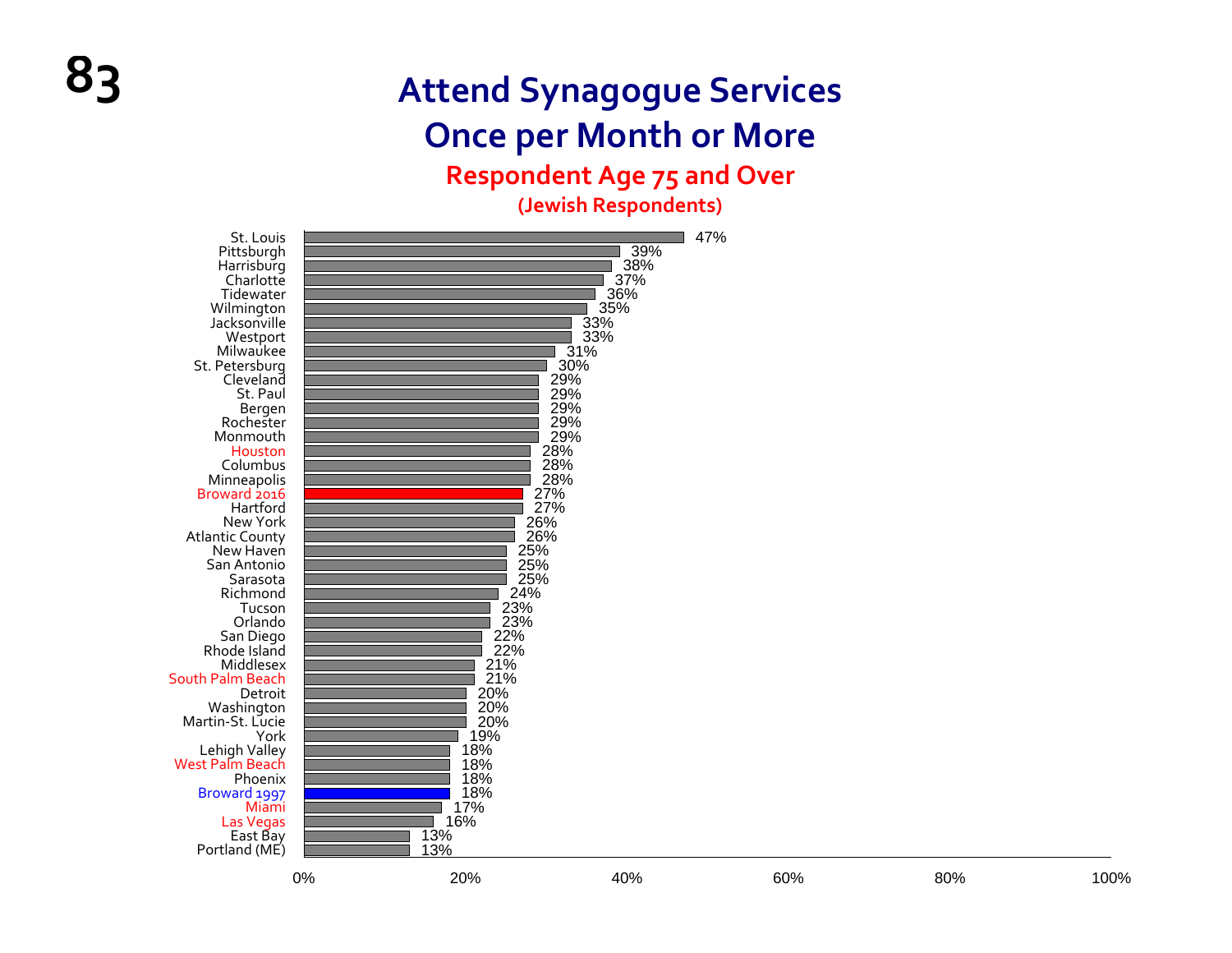#### **Respondent Age 65 and Over**

| Harrisburg<br>St. Louis<br>Pittsburgh<br>Tidewater<br>Charlotte<br>Milwaukee<br>Orlando<br>Jacksonville<br>Martin-St. Lucie<br>St. Paul<br>St. Petersburg<br>Houston<br>Cleveland<br>Minneapolis<br>Bergen<br>Sarasota<br>Rochester<br>Wilmington<br>Broward 2016<br>Hartford<br>Monmouth<br>Columbus<br>New York<br>Detroit<br>Tucson<br>New Haven<br>San Antonio<br>Richmond<br>Washington<br>Lehigh Valley<br>Atlantic County<br>Phoenix<br>Rhode Island<br>Westport<br>Middlesex<br>South Palm Beach<br>San Diego<br>Miami<br>York<br>Broward 1997<br>West Palm Beach<br>East Bay<br>Portland (ME) |    | 33%<br>33%<br>33%<br>32%<br>30%<br>29%<br>29%<br>28%<br>28%<br>28%<br>27%<br>27%<br>$\frac{26}{6}$<br>26%<br>25%<br>25%<br>25%<br>24%<br>24%<br>24%<br>24%<br>23%<br>23%<br>23%<br>22%<br>$21\%$<br>21%<br>21%<br>21%<br>21%<br>20%<br>20%<br>20%<br>18%<br>18%<br>18%<br>17%<br>15%<br>15% | 41%<br>38%<br>36%<br>36% |     |     |      |
|--------------------------------------------------------------------------------------------------------------------------------------------------------------------------------------------------------------------------------------------------------------------------------------------------------------------------------------------------------------------------------------------------------------------------------------------------------------------------------------------------------------------------------------------------------------------------------------------------------|----|---------------------------------------------------------------------------------------------------------------------------------------------------------------------------------------------------------------------------------------------------------------------------------------------|--------------------------|-----|-----|------|
| Las Vegas                                                                                                                                                                                                                                                                                                                                                                                                                                                                                                                                                                                              | 0% | 15%<br>20%                                                                                                                                                                                                                                                                                  | 40%                      | 60% | 80% | 100% |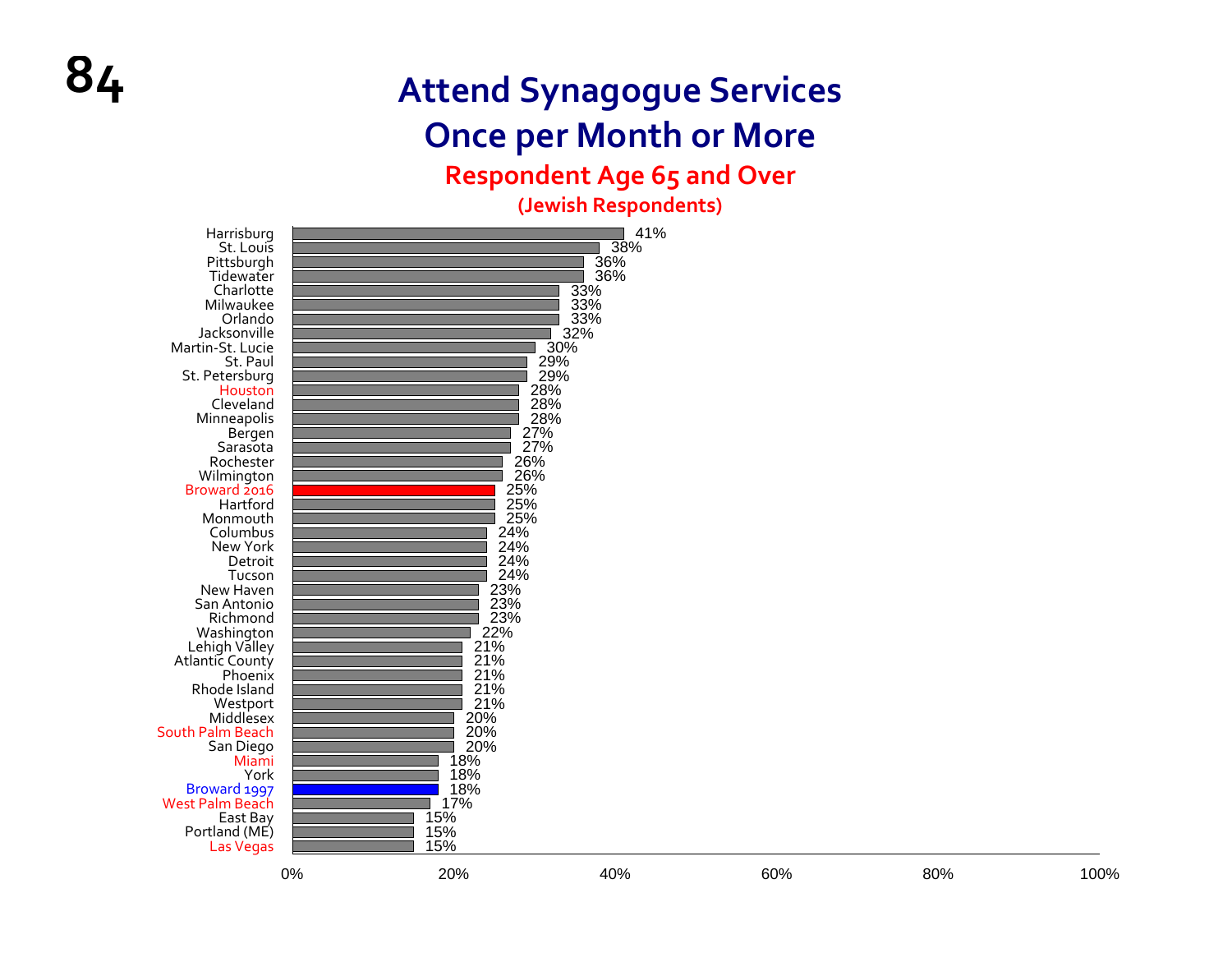# **85 Attend Services Once per Month or More**

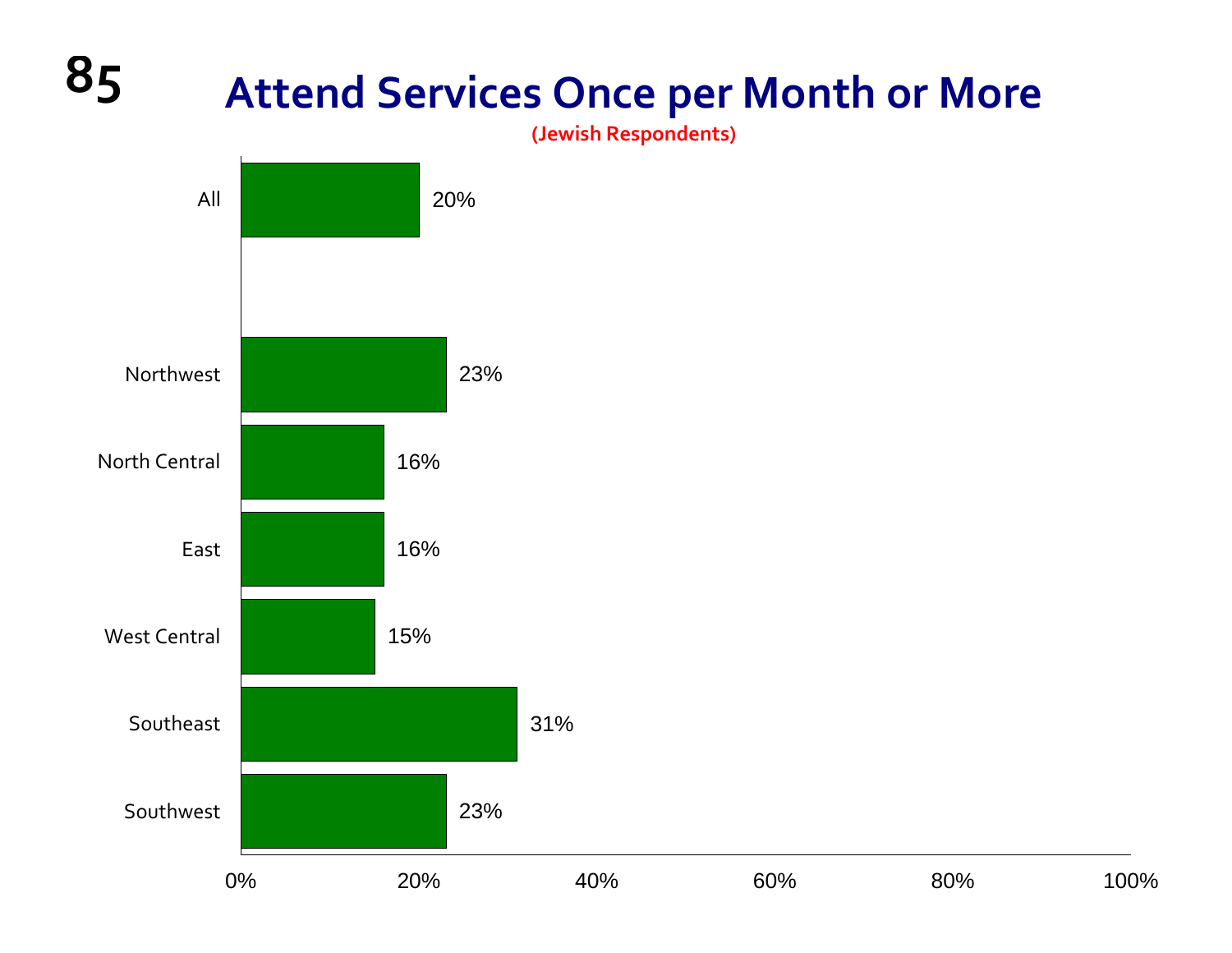# **Attend Services Once per Month or More**

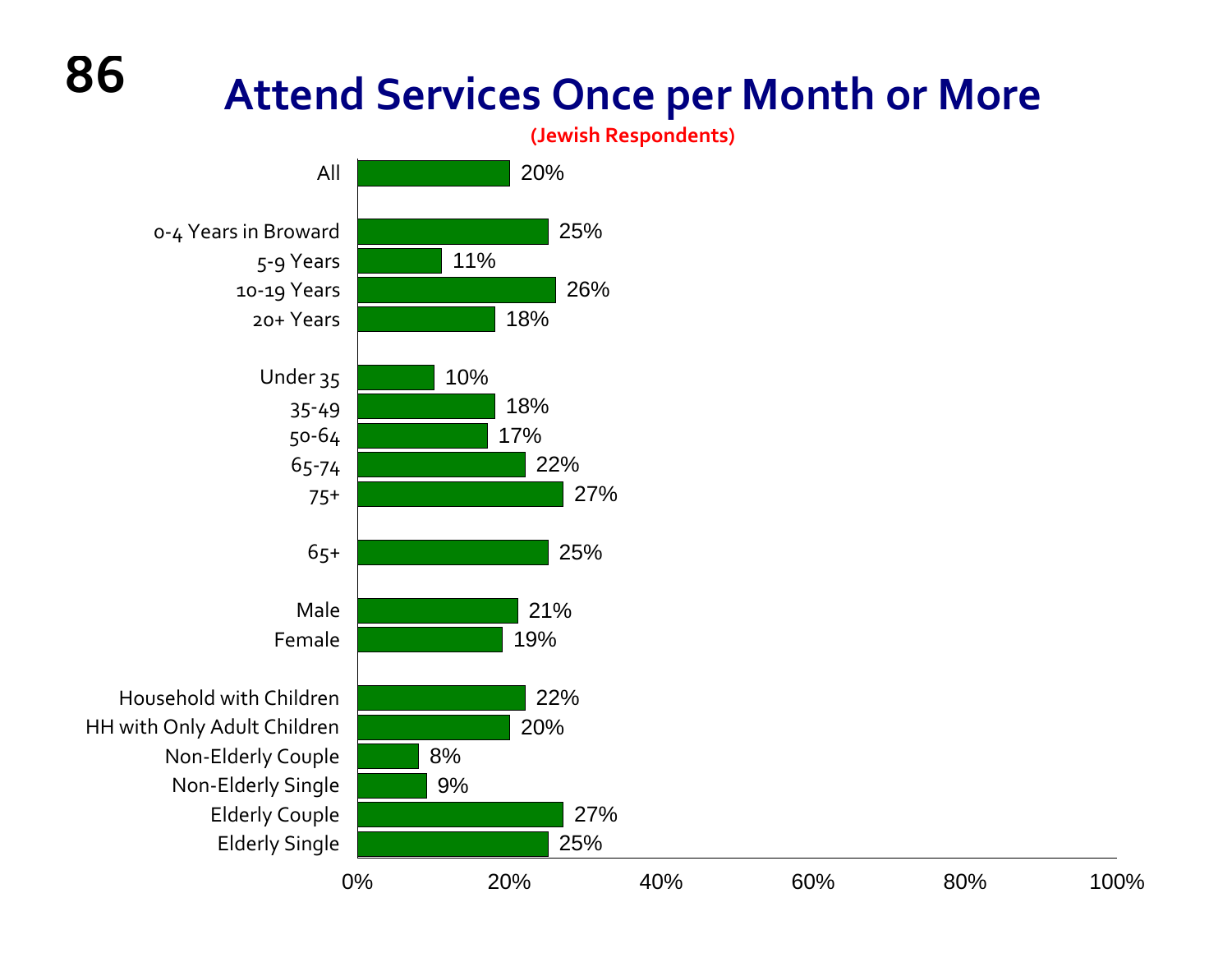#### **87 Attend Services Once per Month or More (Jewish Respondents)** 20% 18%22%17%25% 24%64%30%20% 5%AllUnder \$25,000 \$25‐\$50,000 \$50‐\$100,000 \$100‐\$200,000 \$200,000 and over **Orthodox** ConservativeReformJust Jewish

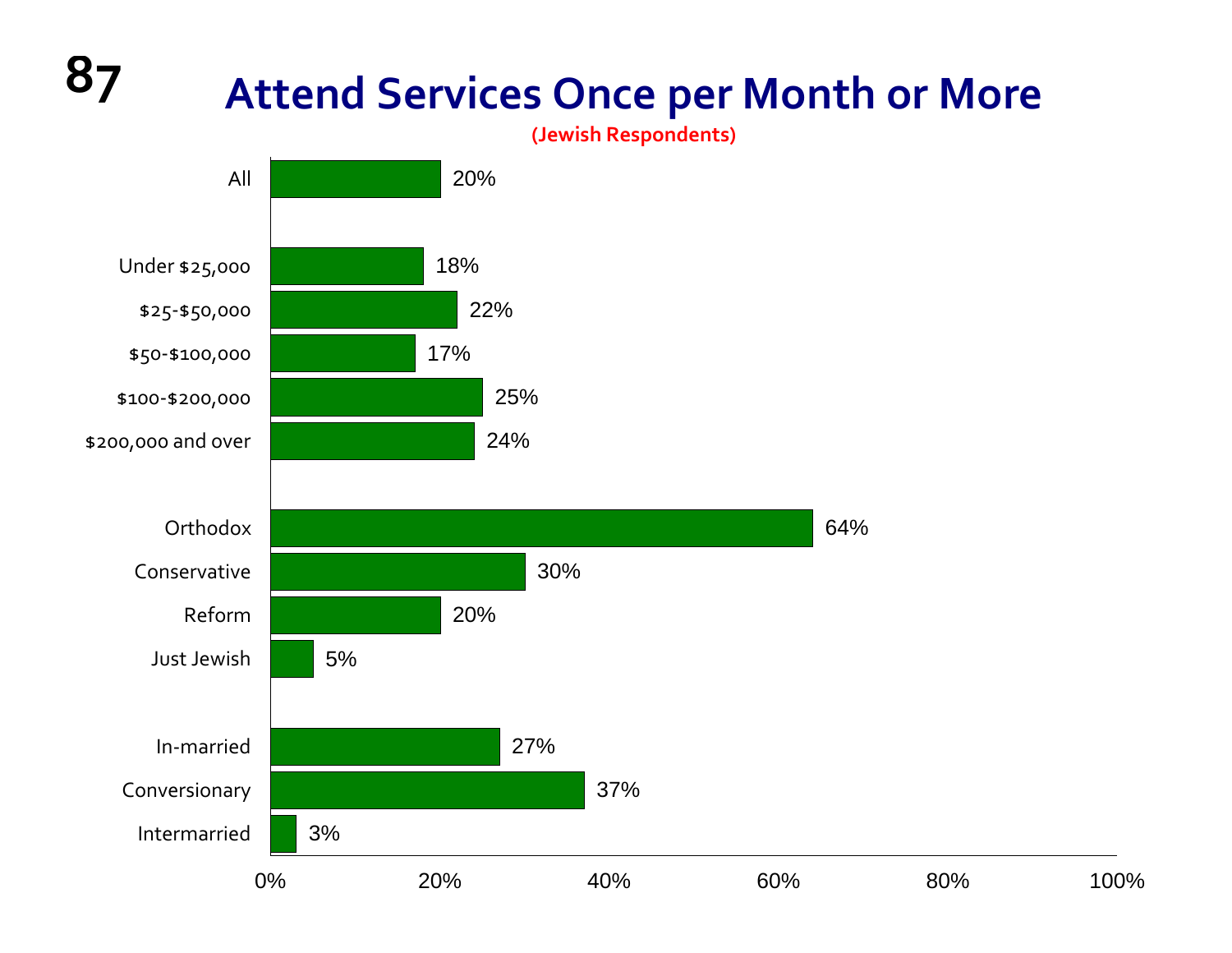# **88**

## **Attend Services Once per Month or More**

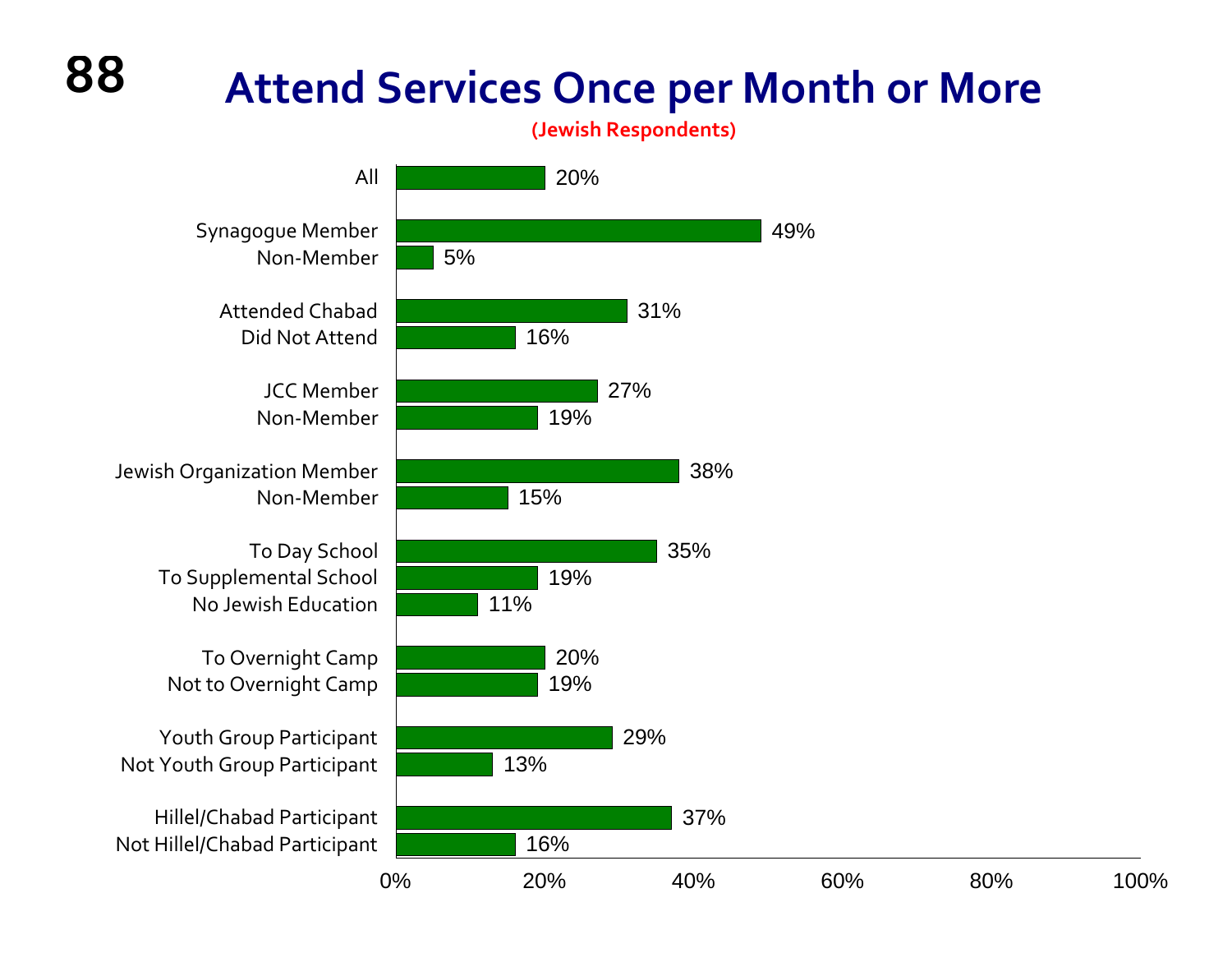# **89 Attend Services Once per Month or More**

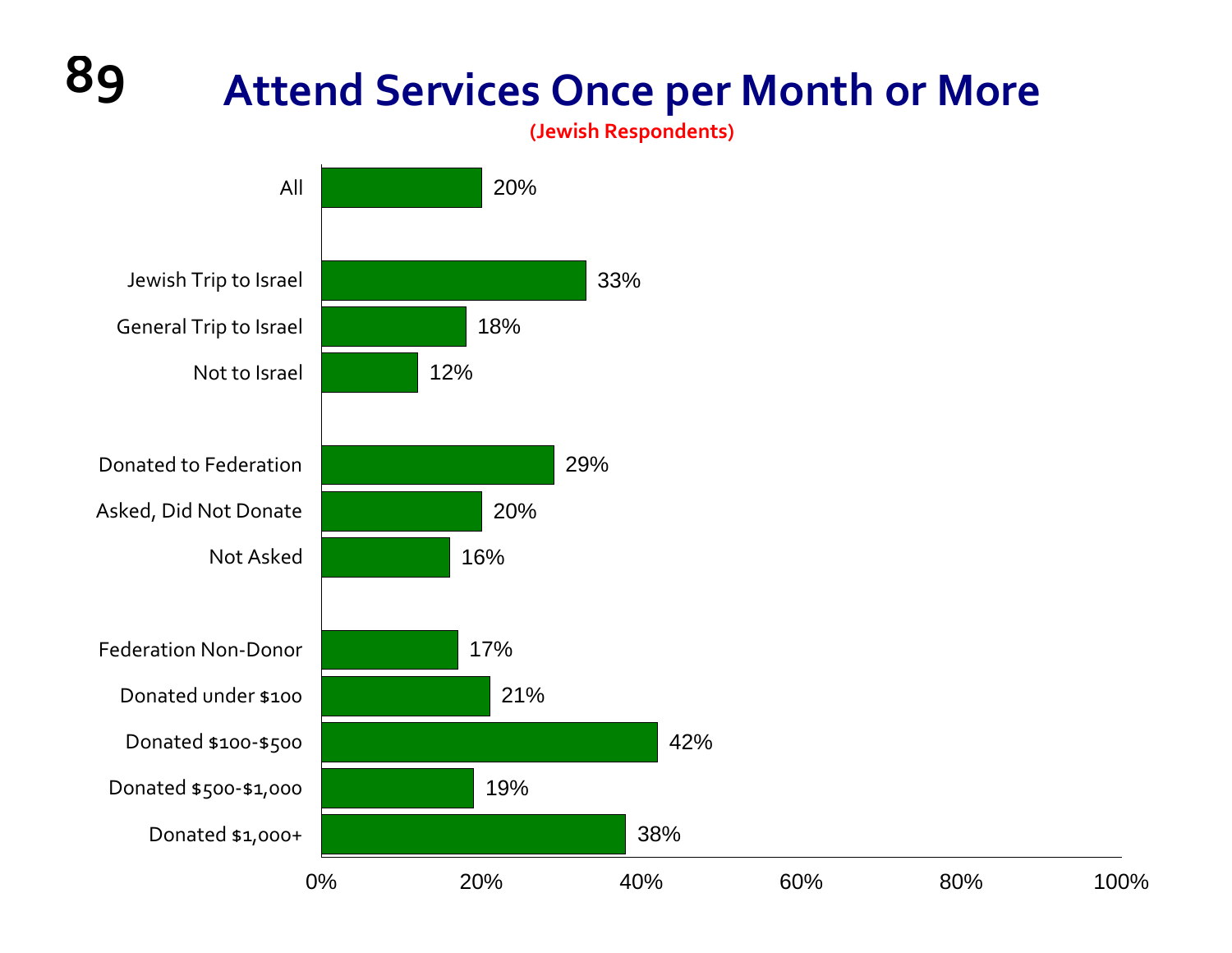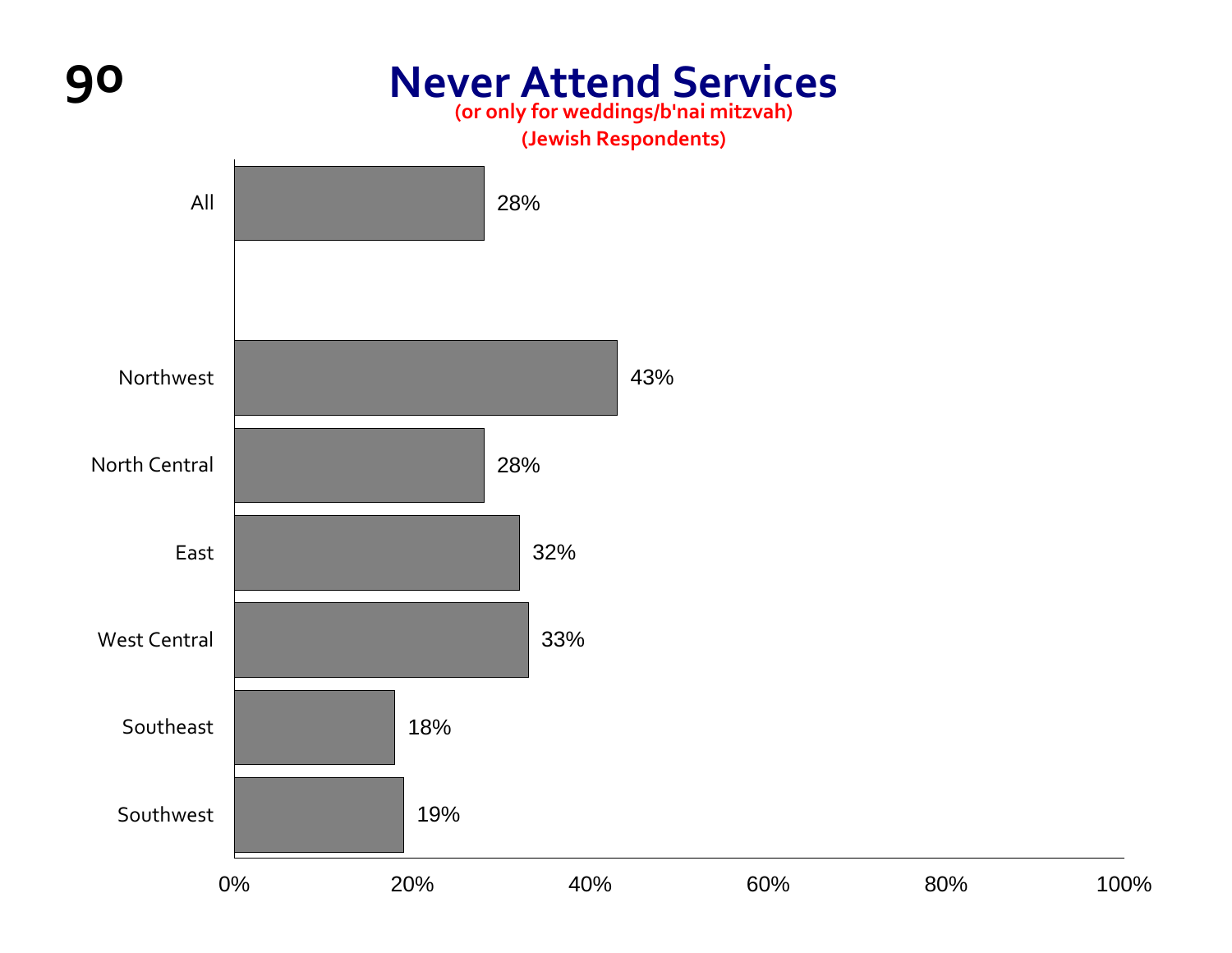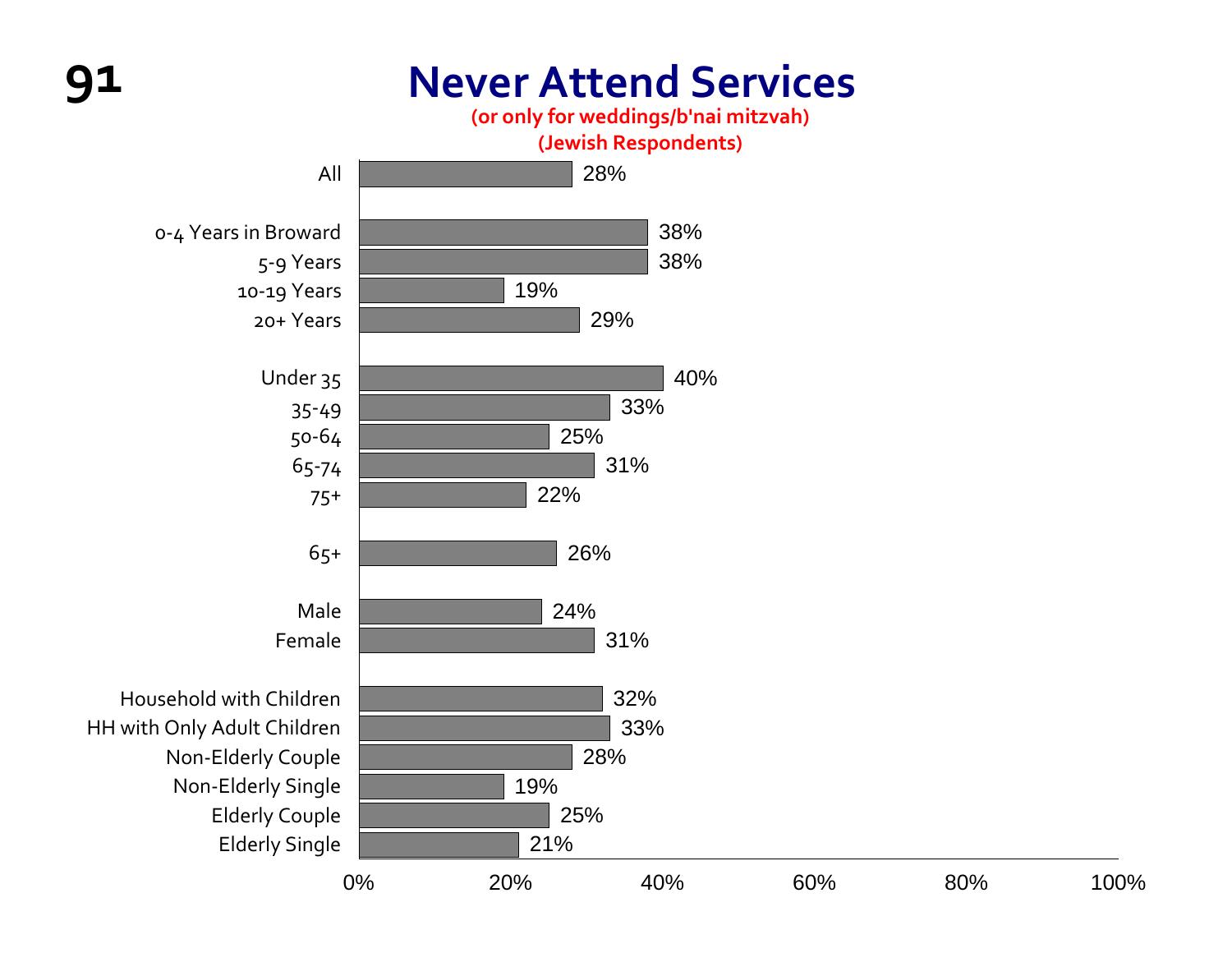## **92 Never Attend Services**





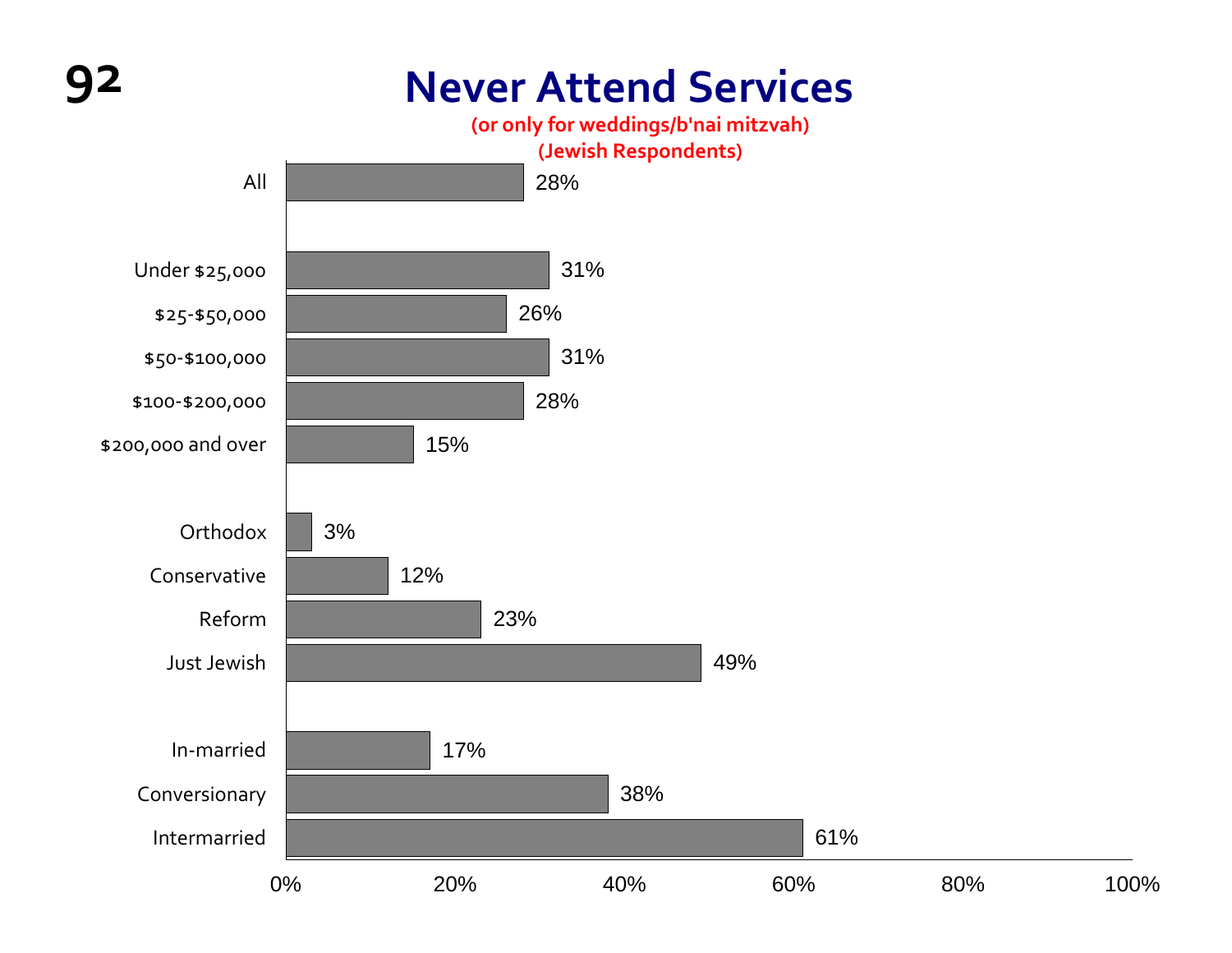## **93 Never Attend Services**

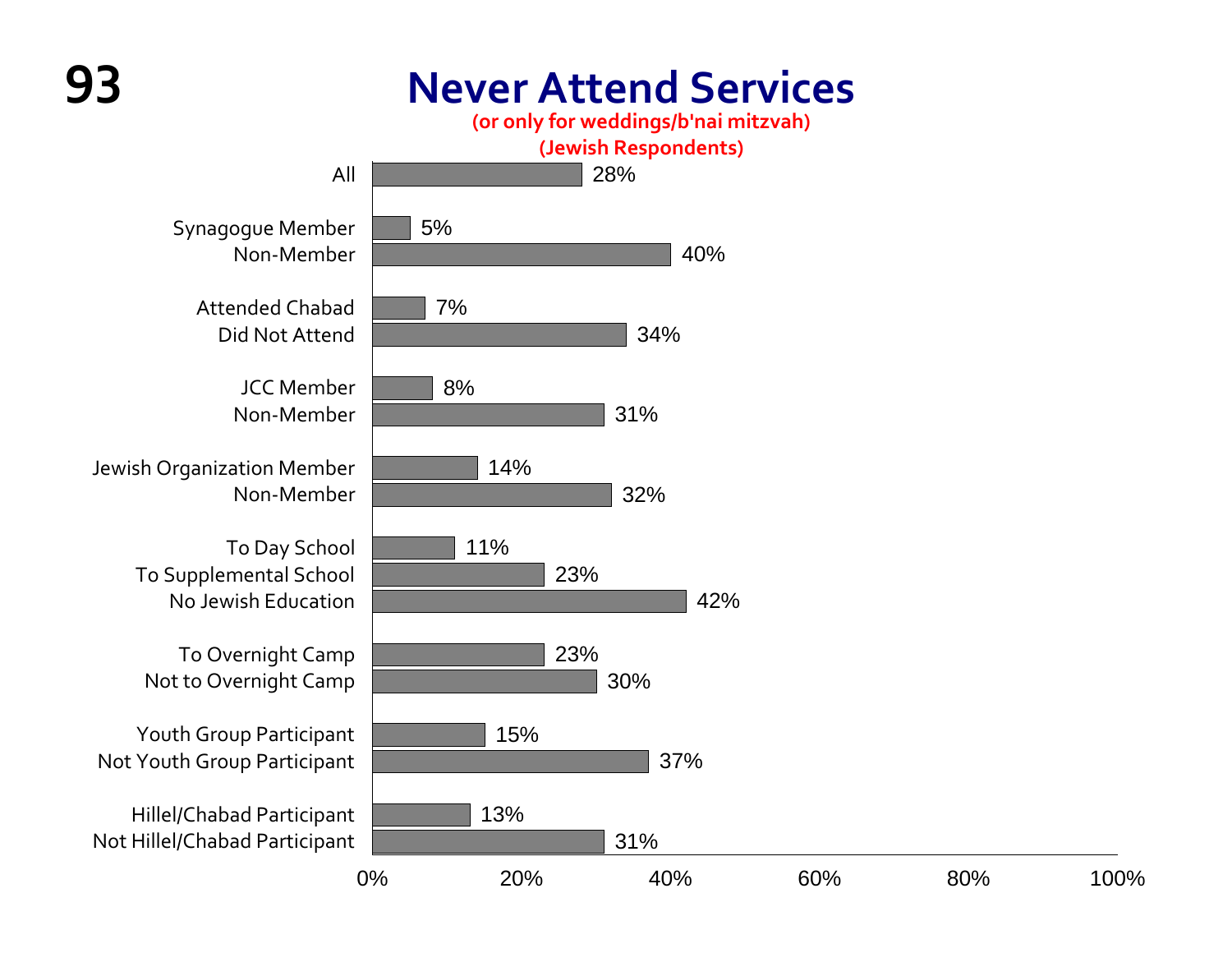

## **94 Never Attend Services**

**(or only for weddings/b'nai mitzvah)**

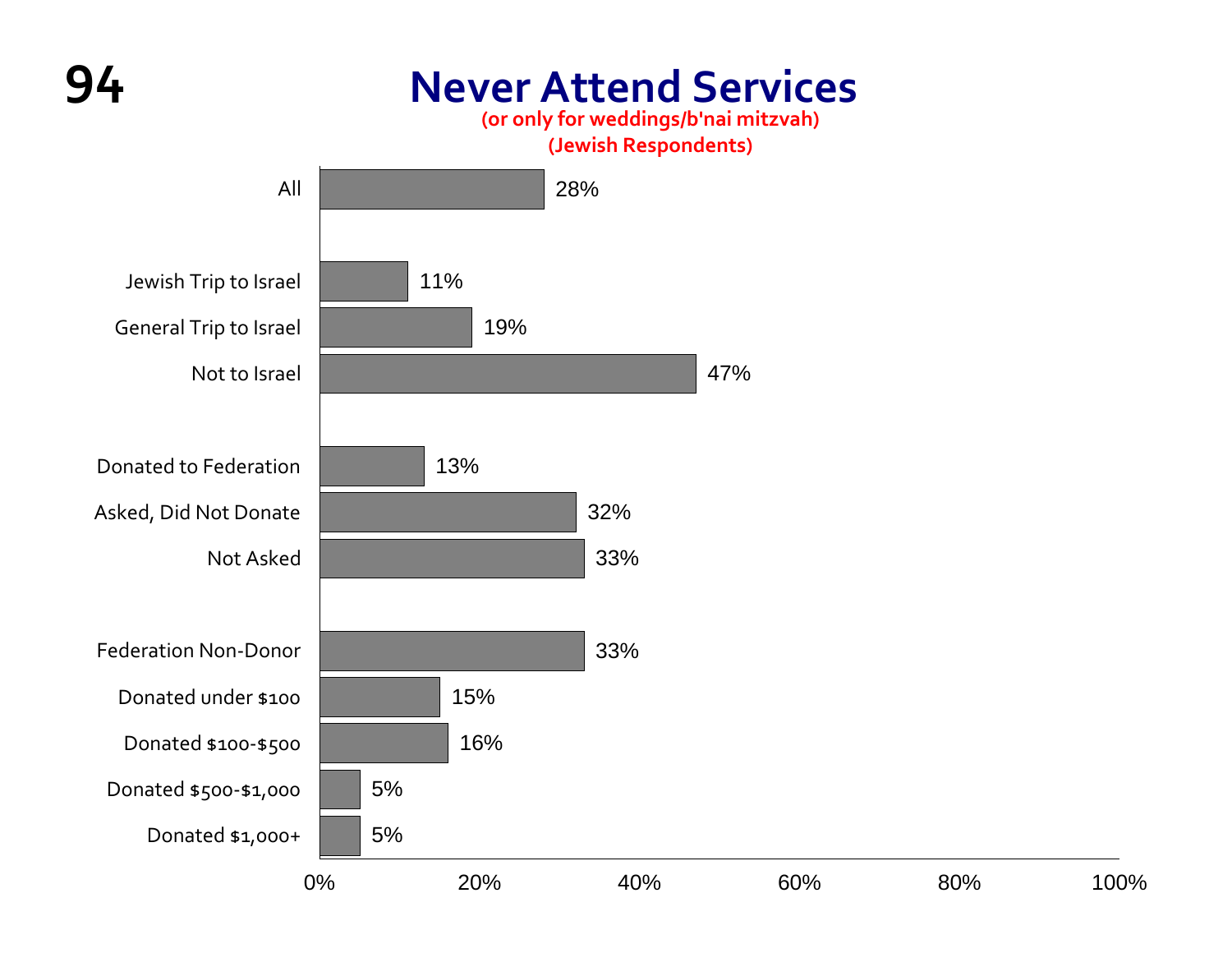

# **Types of Marriage**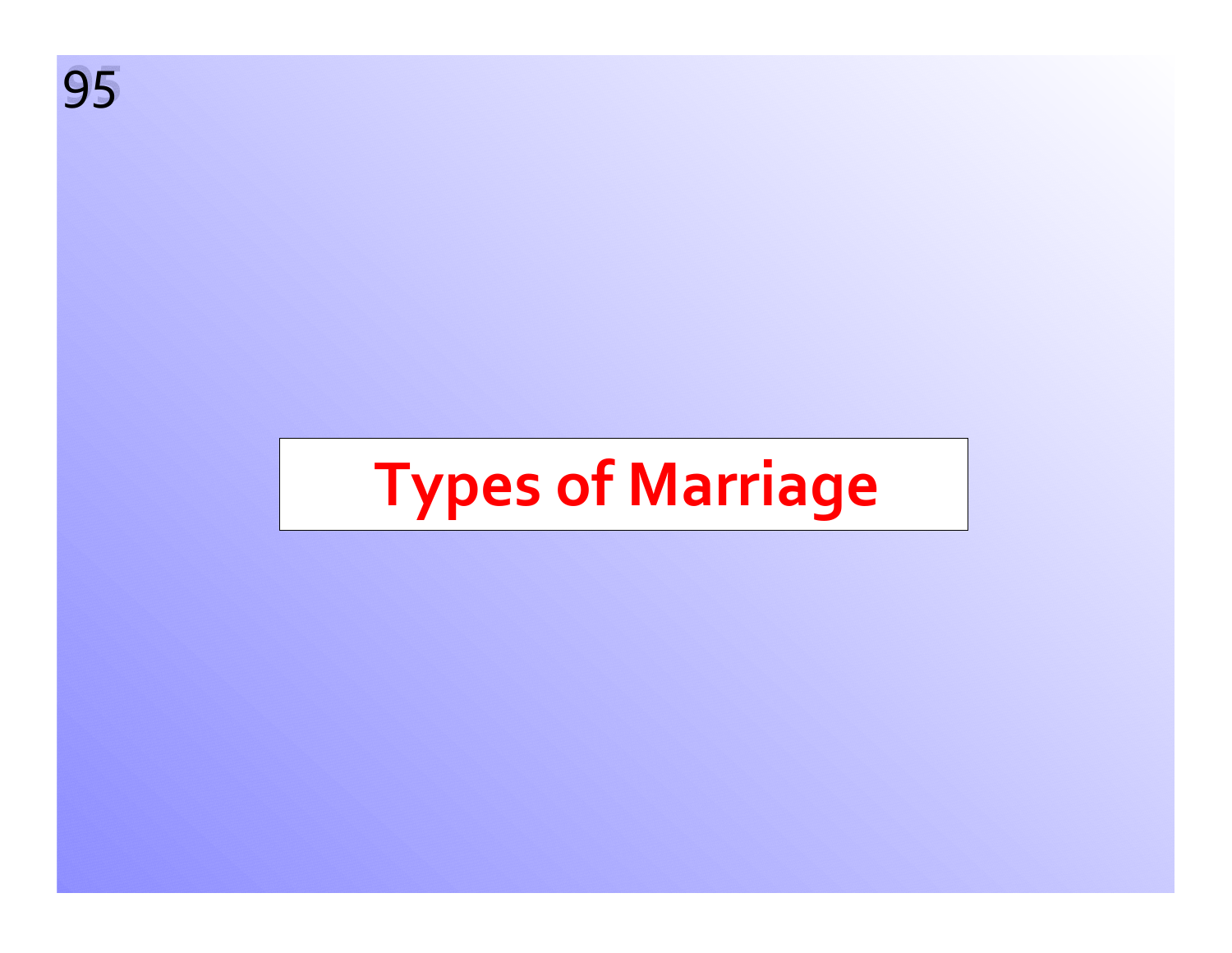# **<sup>96</sup> Types of Marriage**

**(Married Couples in Jewish Households)**

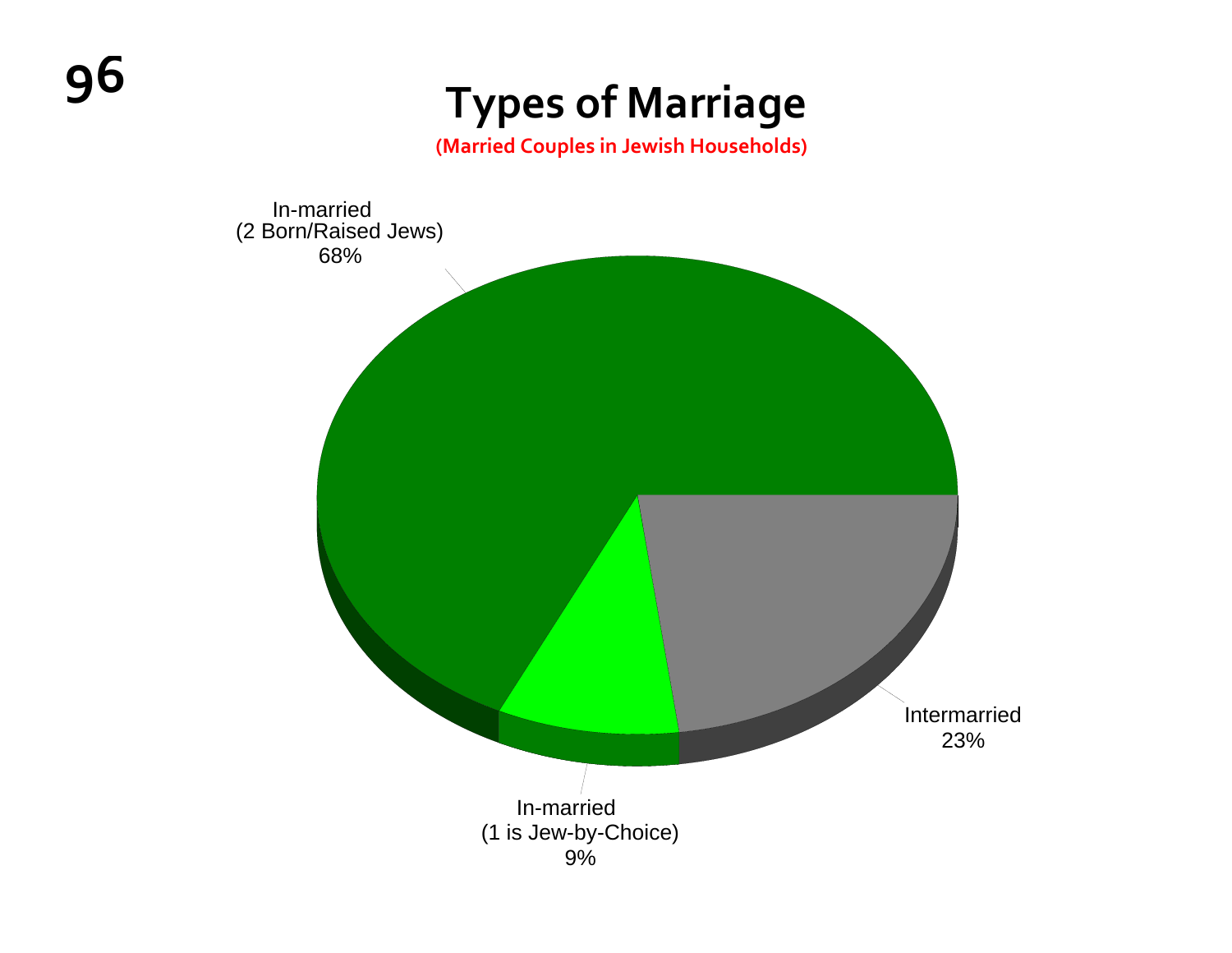# **<sup>97</sup> Types of Marriage**

**(Married Couples Age 65 and Over)**

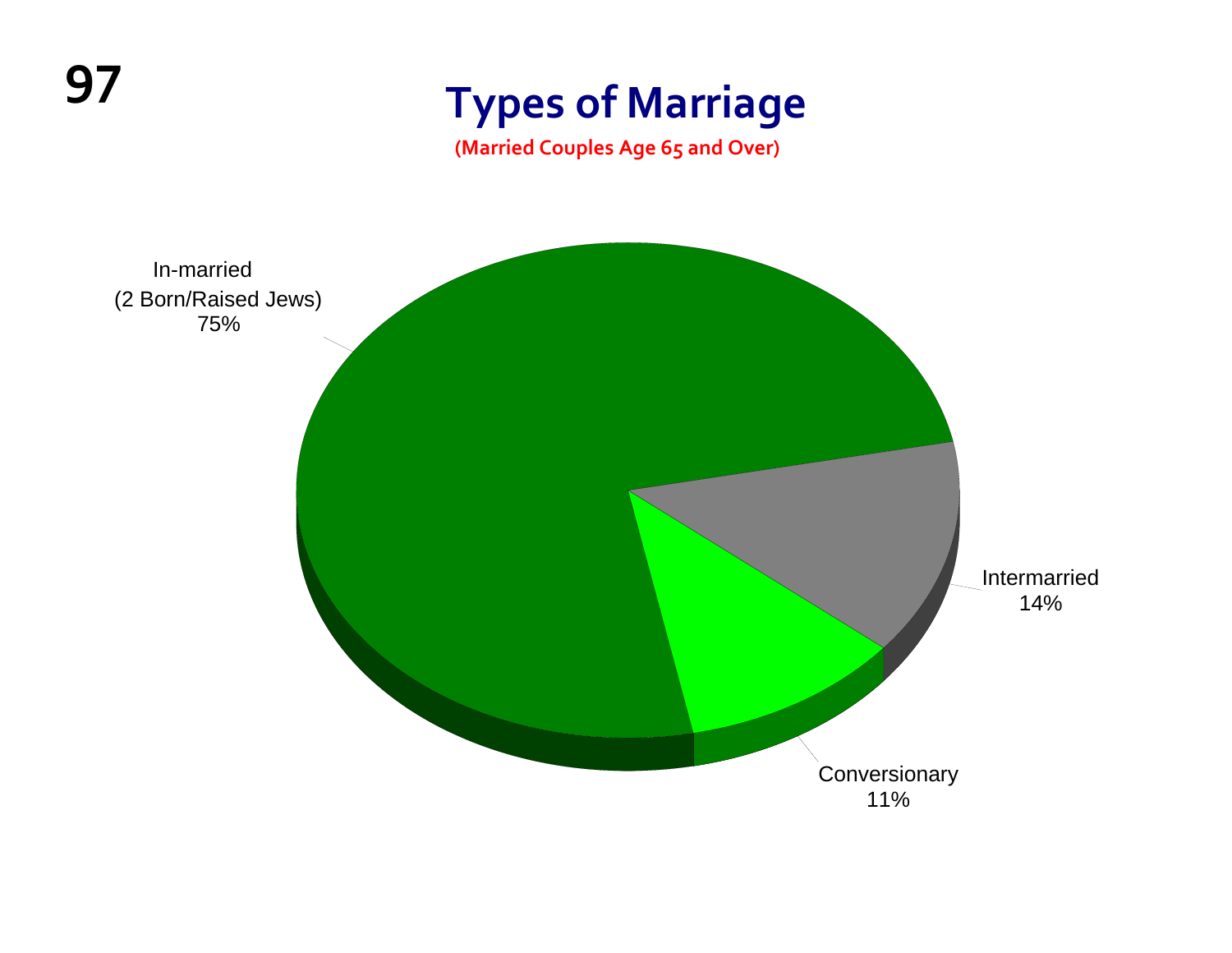## **98 Types of Marriage by Synagogue Membership**

**(Married Couples)**

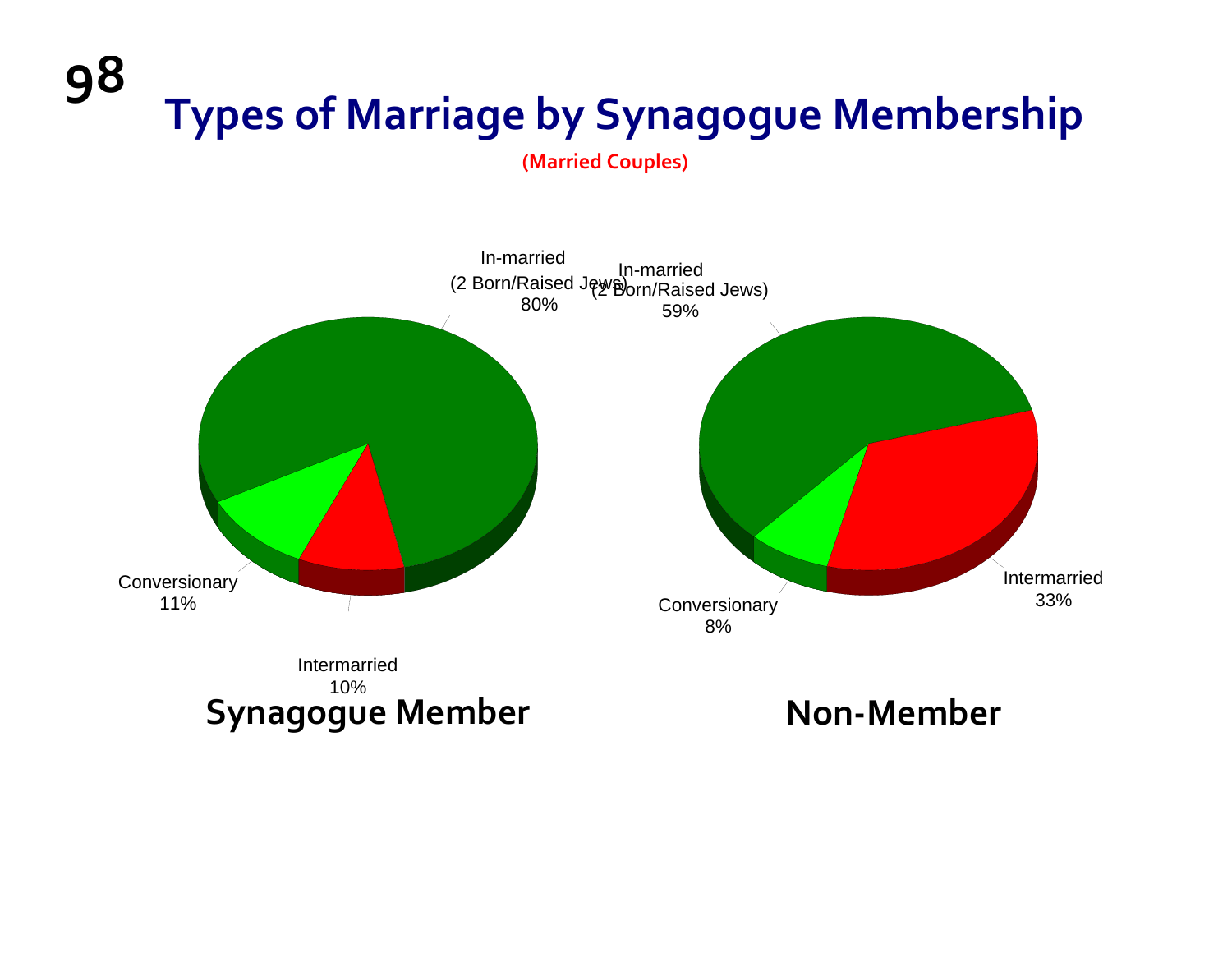**Types of Marriage by Chabad Attendance**

**(Married Couples)**



**Attended Chabad Did**

**99**

**Did Not Attend**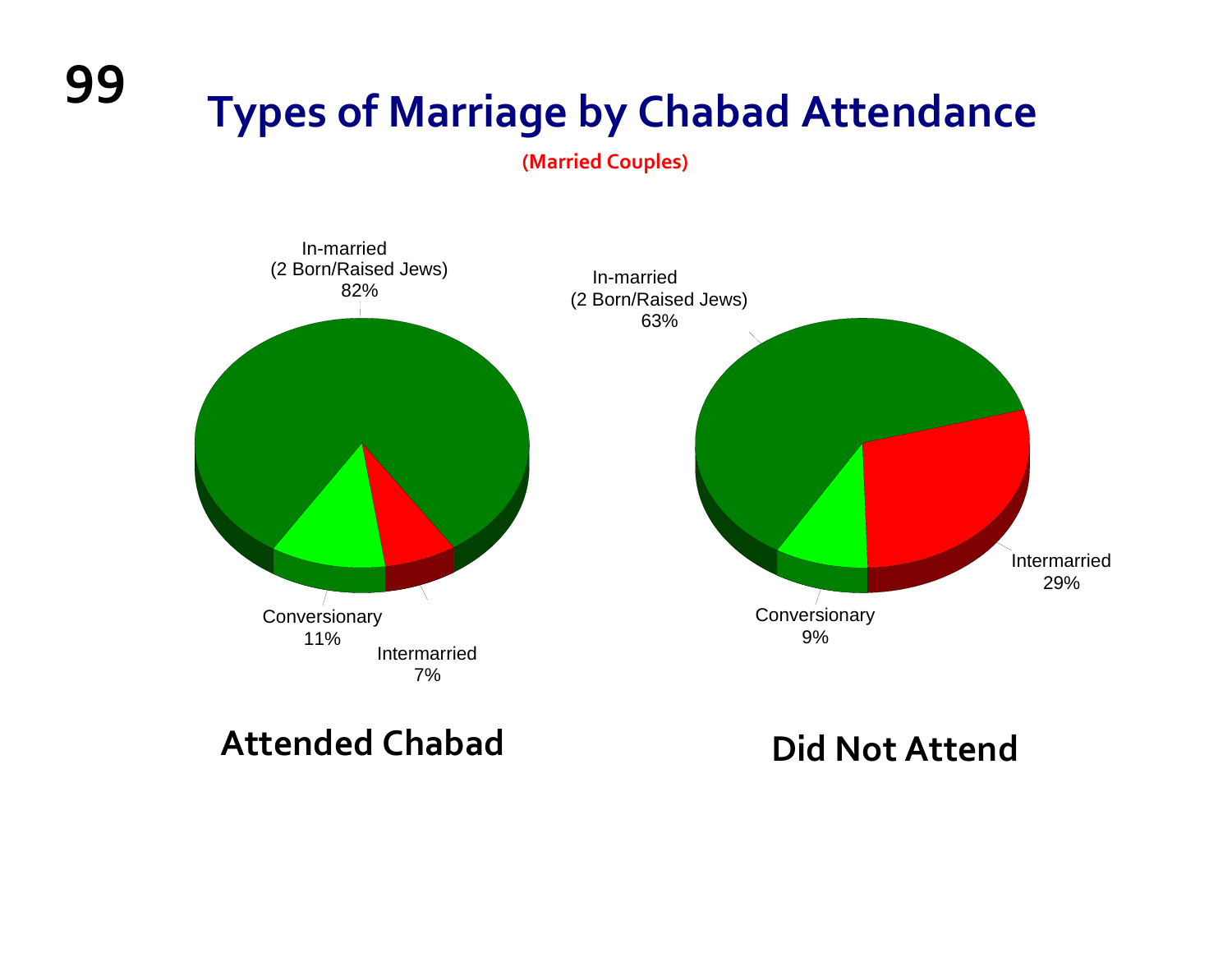**100**

# **Types of Marriage by JCC Membership**

**(Married Couples)**

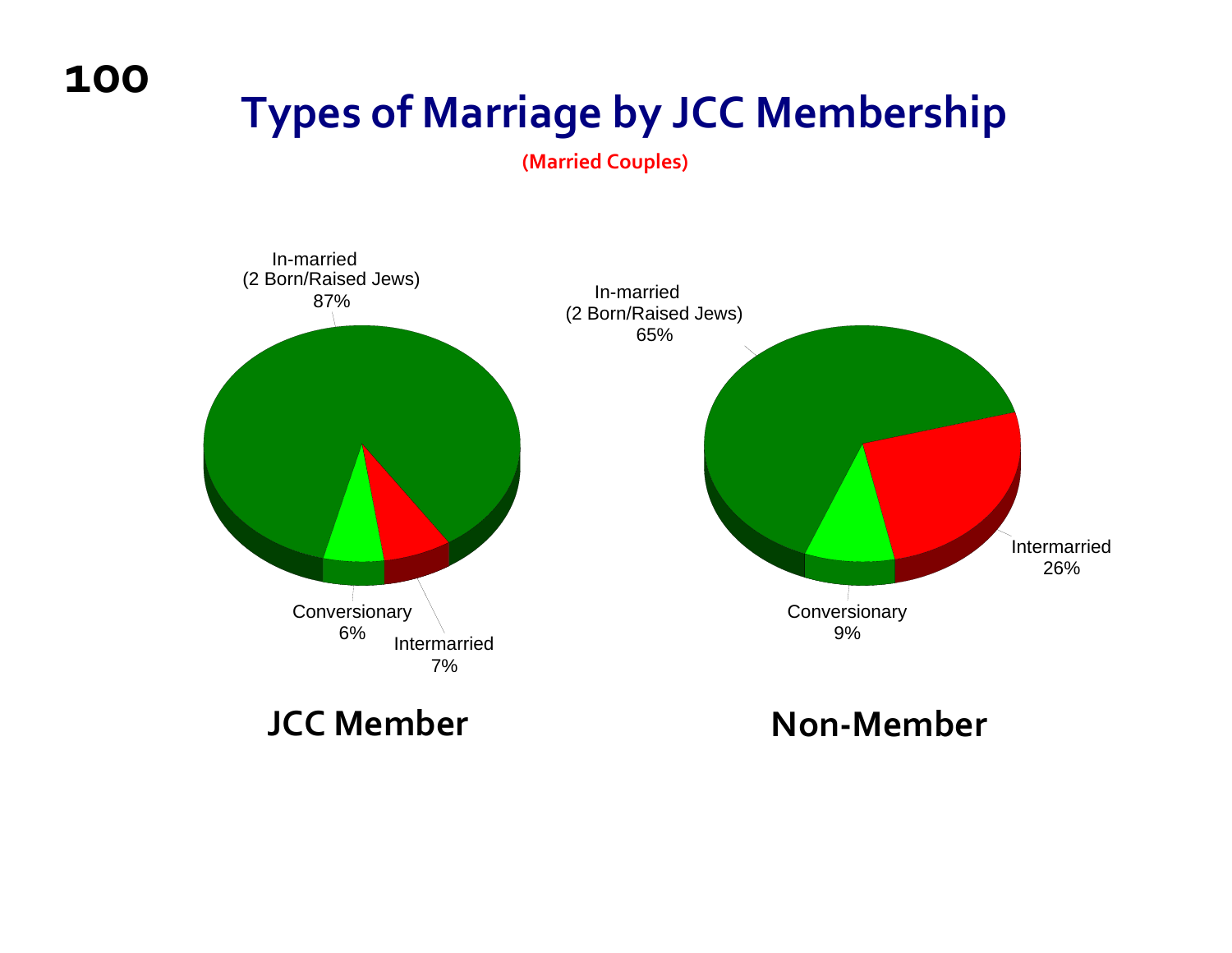# **Types of Marriage by Jewish Organization Membership**

**(Married Couples)**

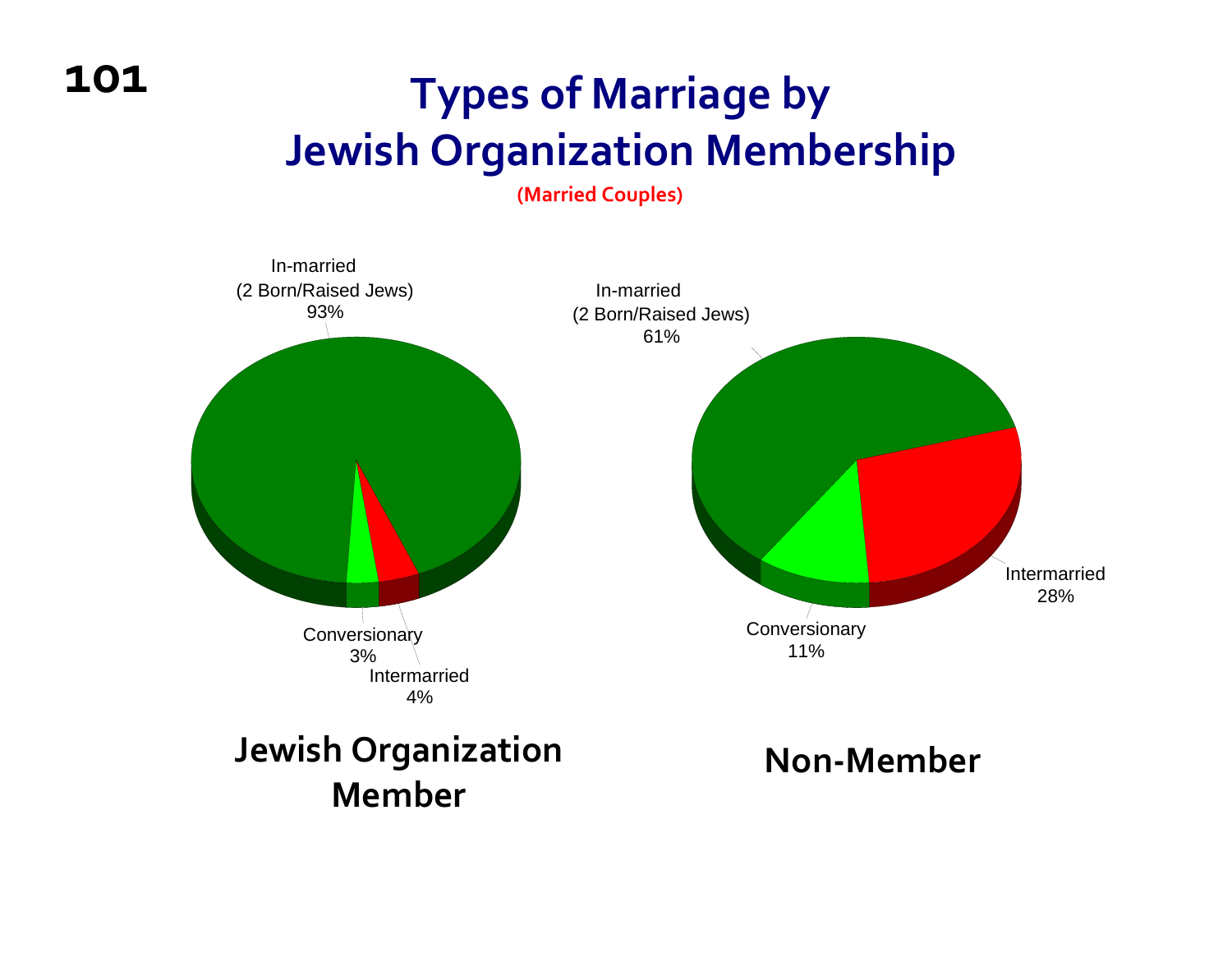#### **Intermarriage (Couples Intermarriage Rate)**

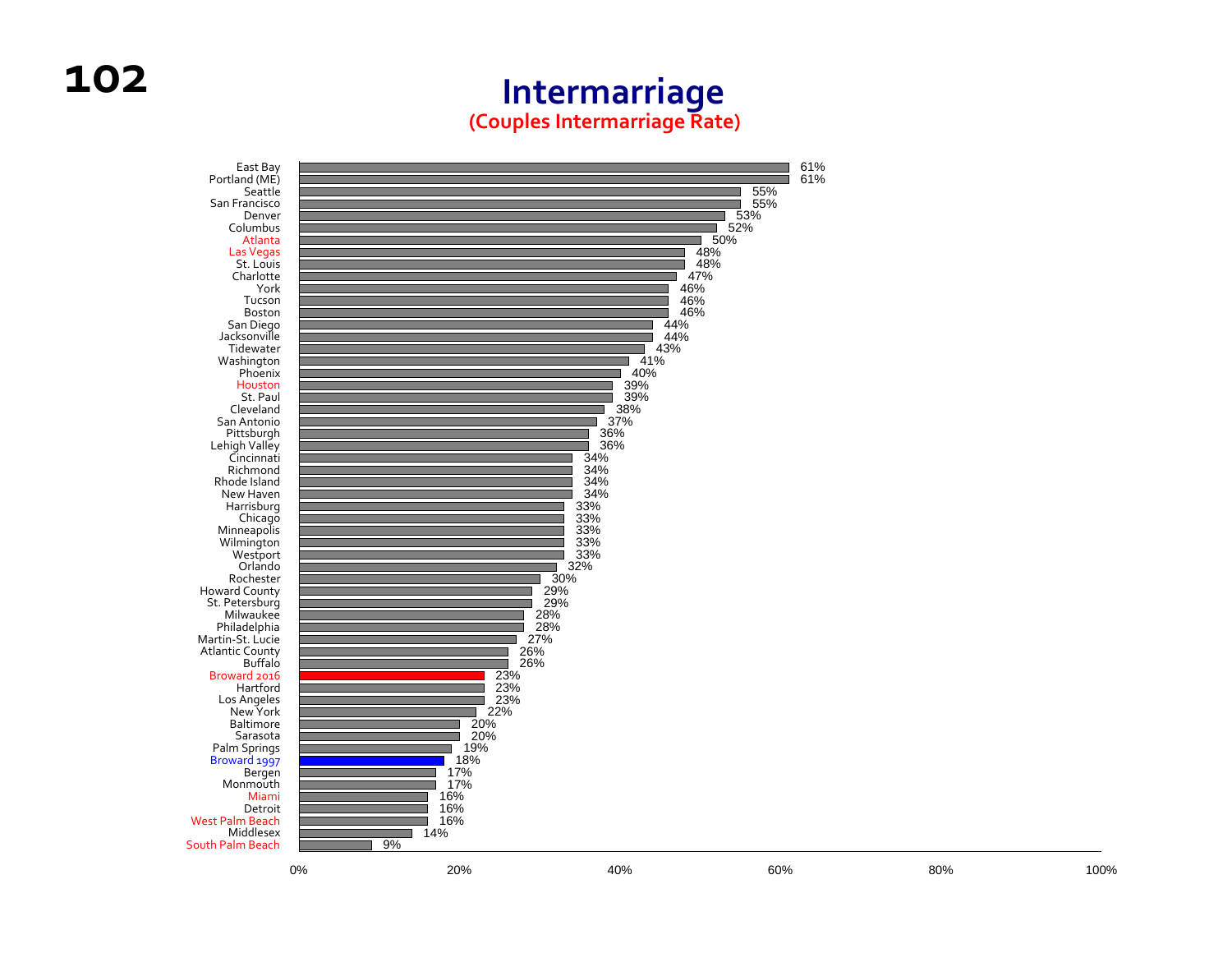# **103 Couples Conversion Rate**

**(Married Couples)**

| <b>Howard County</b><br>Miami<br>Detroit                        |    |                                                                                        | 40%<br>37%                  |     |     |      |
|-----------------------------------------------------------------|----|----------------------------------------------------------------------------------------|-----------------------------|-----|-----|------|
| St. Petersburg<br>Baltimore<br>Martin-St. Lucie<br>Broward 2016 |    |                                                                                        | $33\%$<br>32%<br>31%<br>30% |     |     |      |
| Cincinnati<br>Pittsburgh<br>Hartford                            |    | 27%<br>27%                                                                             | 28%                         |     |     |      |
| Harrisburg<br>San Antonio<br>South Palm Beach                   |    | $\frac{27}{6}$<br>25%<br>24%                                                           |                             |     |     |      |
| St. Paul<br>York<br>New York                                    |    | 24%                                                                                    |                             |     |     |      |
| Chicago<br>Bergen<br>Richmond                                   |    |                                                                                        |                             |     |     |      |
| <b>West Palm Beach</b><br>Tidewater<br>Rochester                |    | $24\%$<br>$23\%$<br>$23\%$<br>$23\%$<br>$22\%$<br>$22\%$<br>$22\%$<br>$24\%$<br>$22\%$ |                             |     |     |      |
| Orlando<br>Denver<br>Lehigh Valley                              |    | 21%<br>21%                                                                             |                             |     |     |      |
| Houston<br>Minneapolis<br>San Diego<br>Jacksonville             |    | 20%<br>20%<br>20%                                                                      |                             |     |     |      |
| Los Angeles<br><b>Atlantic County</b>                           |    | $20\%$<br>$20\%$<br>$19\%$<br>$19\%$<br>$18\%$<br>$18\%$                               |                             |     |     |      |
| Broward 1997<br>Phoenix<br>Rhode Island<br>Charlotte            |    | 18%<br>18%                                                                             |                             |     |     |      |
| Wilmington<br>Atlanta<br>Sarasota                               |    | 18%<br>17%<br>17%                                                                      |                             |     |     |      |
| New Haven<br>Westport<br>Tucson<br>Seattle                      |    | 16%<br>16%<br>15%                                                                      |                             |     |     |      |
| Monmouth<br>Middlesex<br>Washington                             |    | 15%<br>15%<br>– 14%<br>13%                                                             |                             |     |     |      |
| Las Vegas<br>Milwaukee<br><b>Buffalo</b>                        |    | 13, 12%<br>12%<br>10%<br>9%<br>0%                                                      |                             |     |     |      |
| Portland (ME)<br>Boston<br>San Francisco                        |    | 9%<br>8%                                                                               |                             |     |     |      |
|                                                                 | 0% | 20%                                                                                    | 40%                         | 60% | 80% | 100% |

100%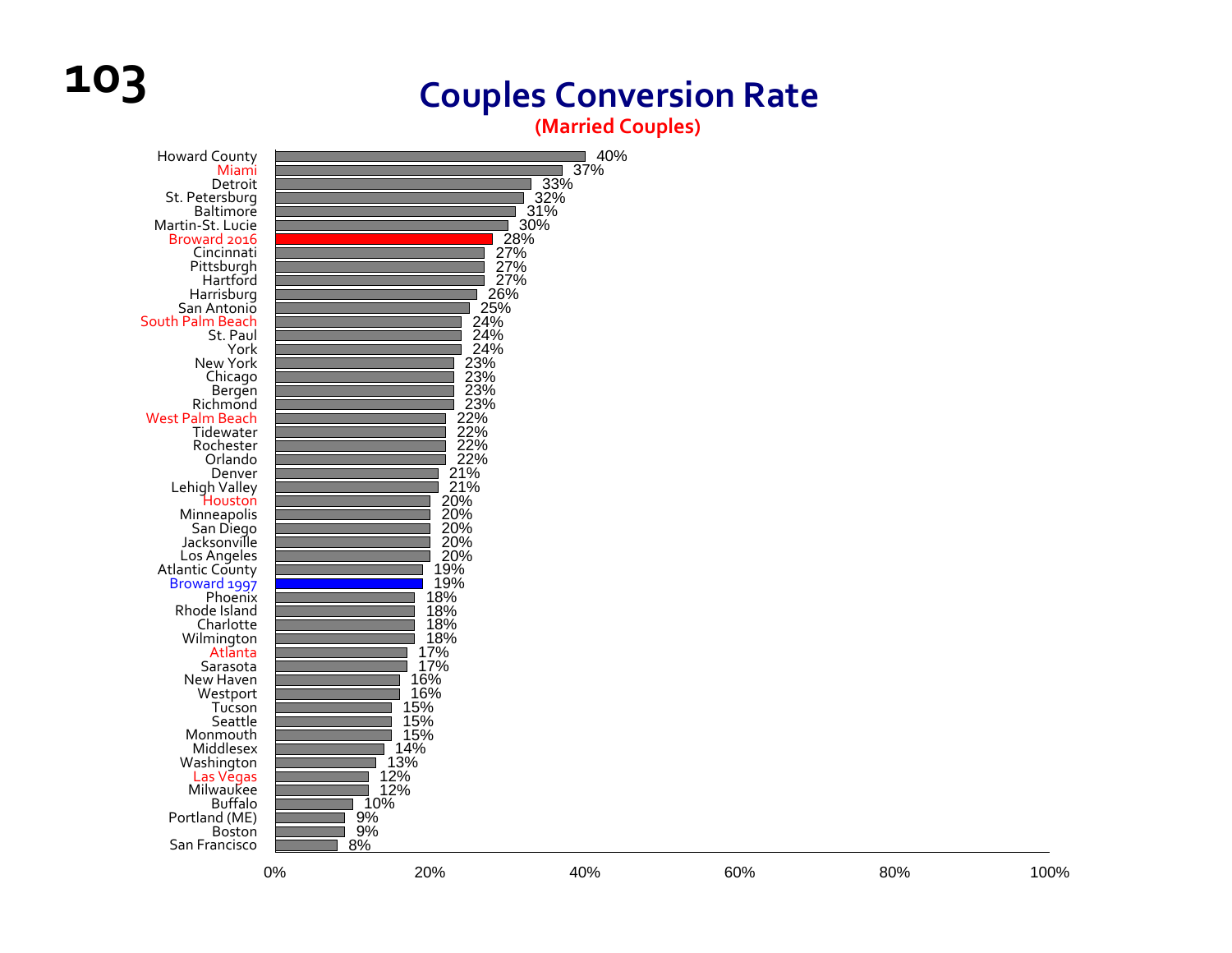# **<sup>104</sup> Types of Marriage by Age of Head of Household**

**(Married Couples)**

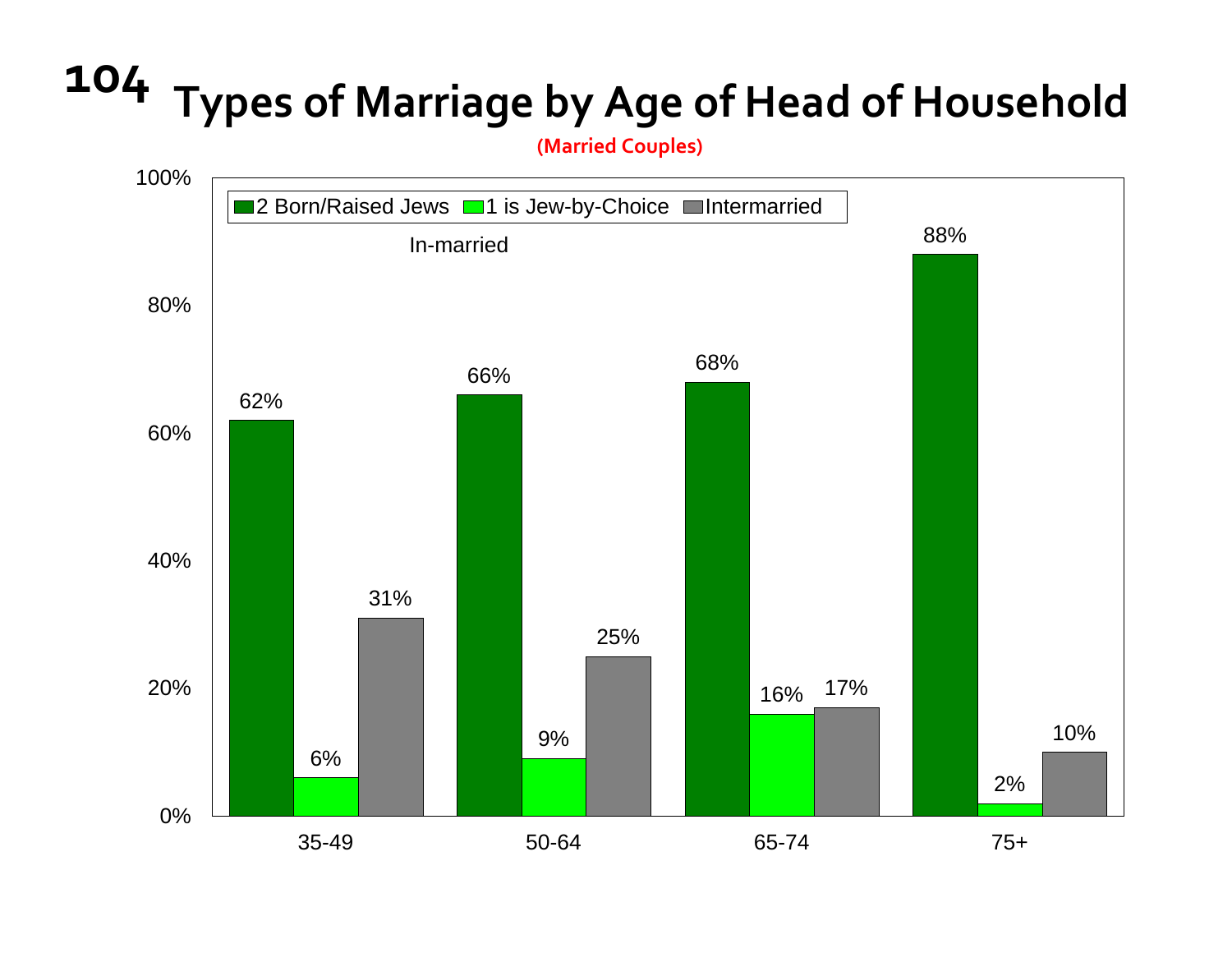# **<sup>105</sup> Intermarriage**

**Head of Household Age 35‐49**

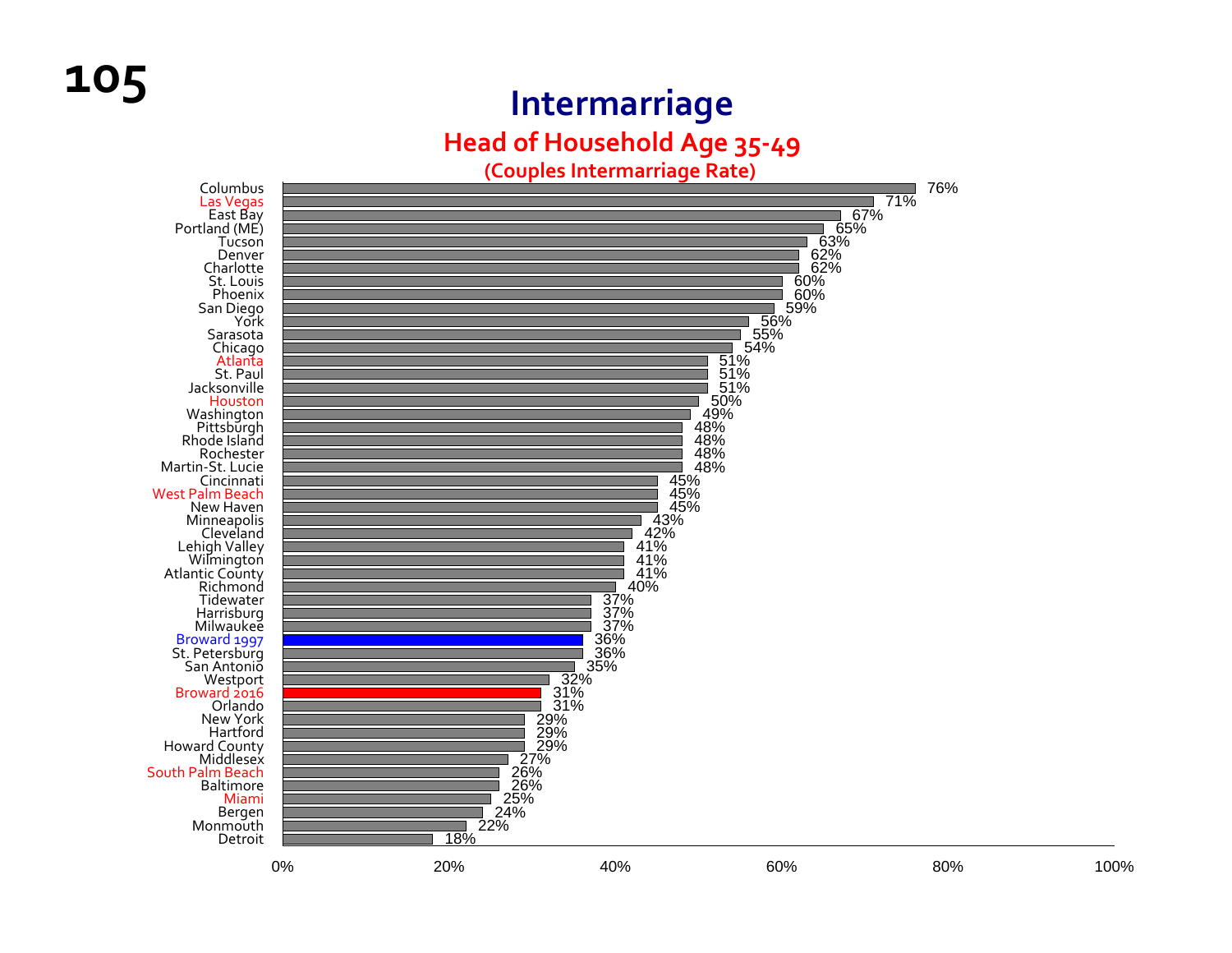#### **Intermarriage**

#### **Head of Household Age 50‐64**

**(Couples Intermarriage Rate)**



64%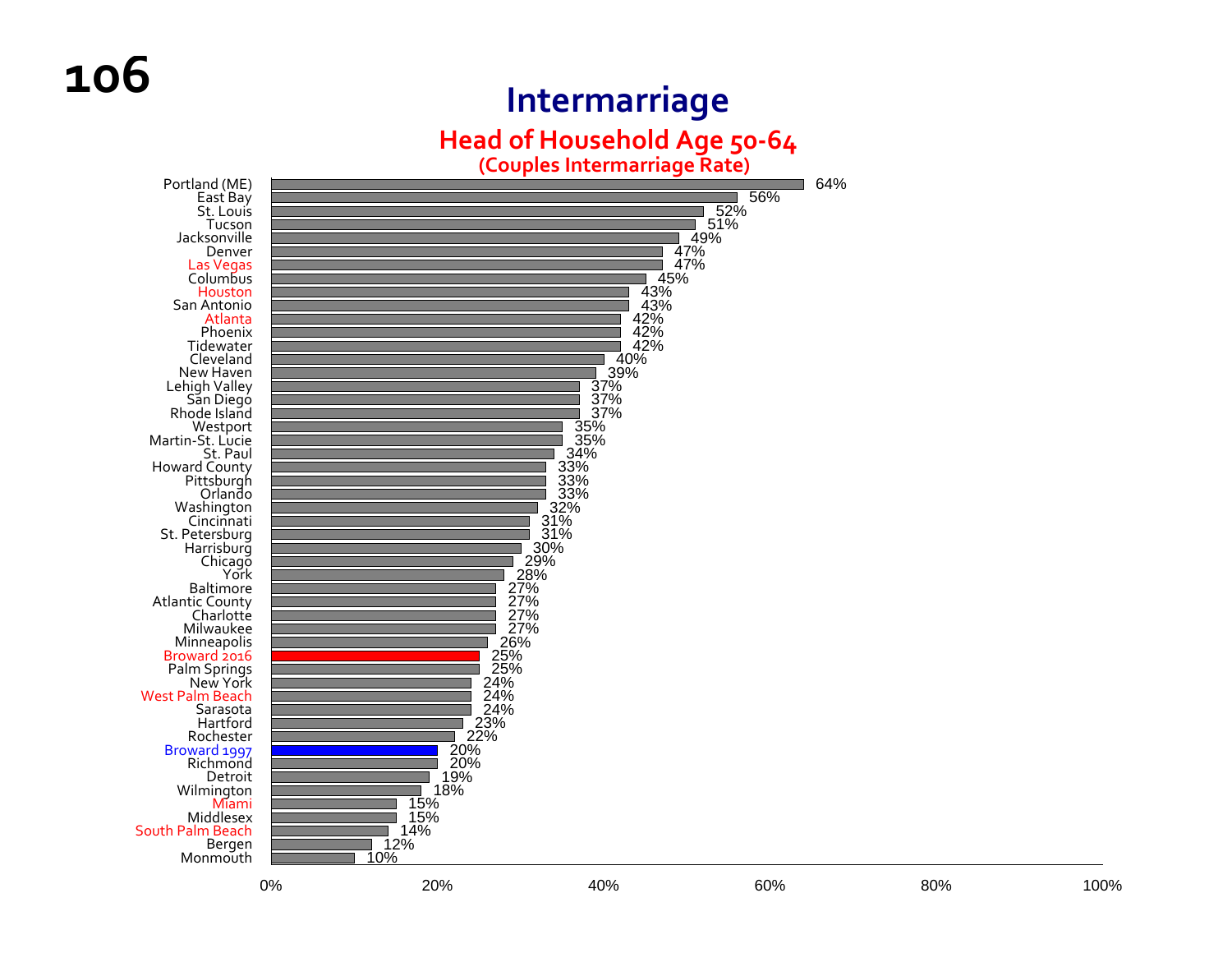### **<sup>107</sup> Intermarriage Head of Household Age 65‐<sup>74</sup>**

**(Couples Intermarriage Rate)**

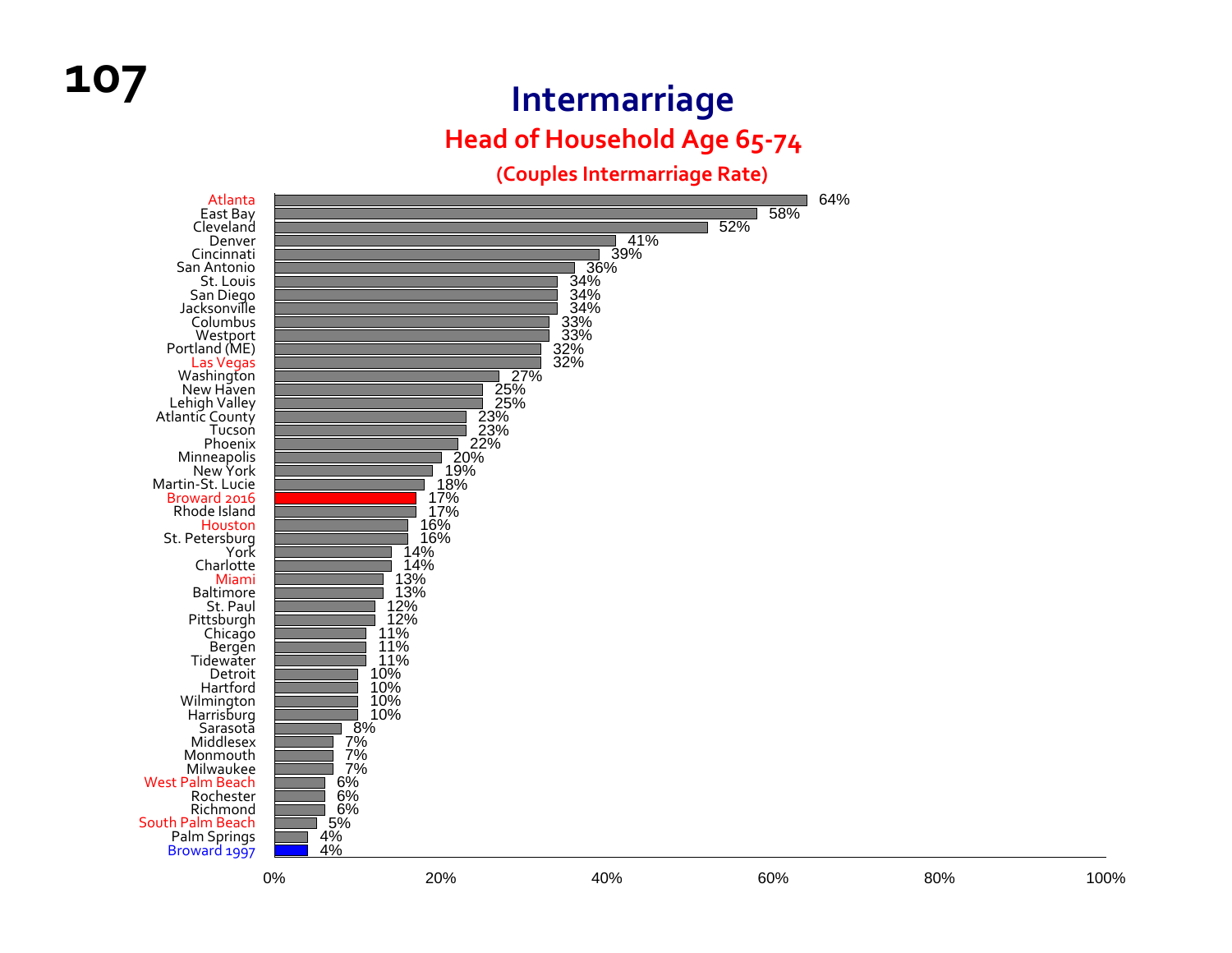#### **Intermarriage**

#### **Head of Household Age 75 and Over**

#### **(Couples Intermarriage Rate)**

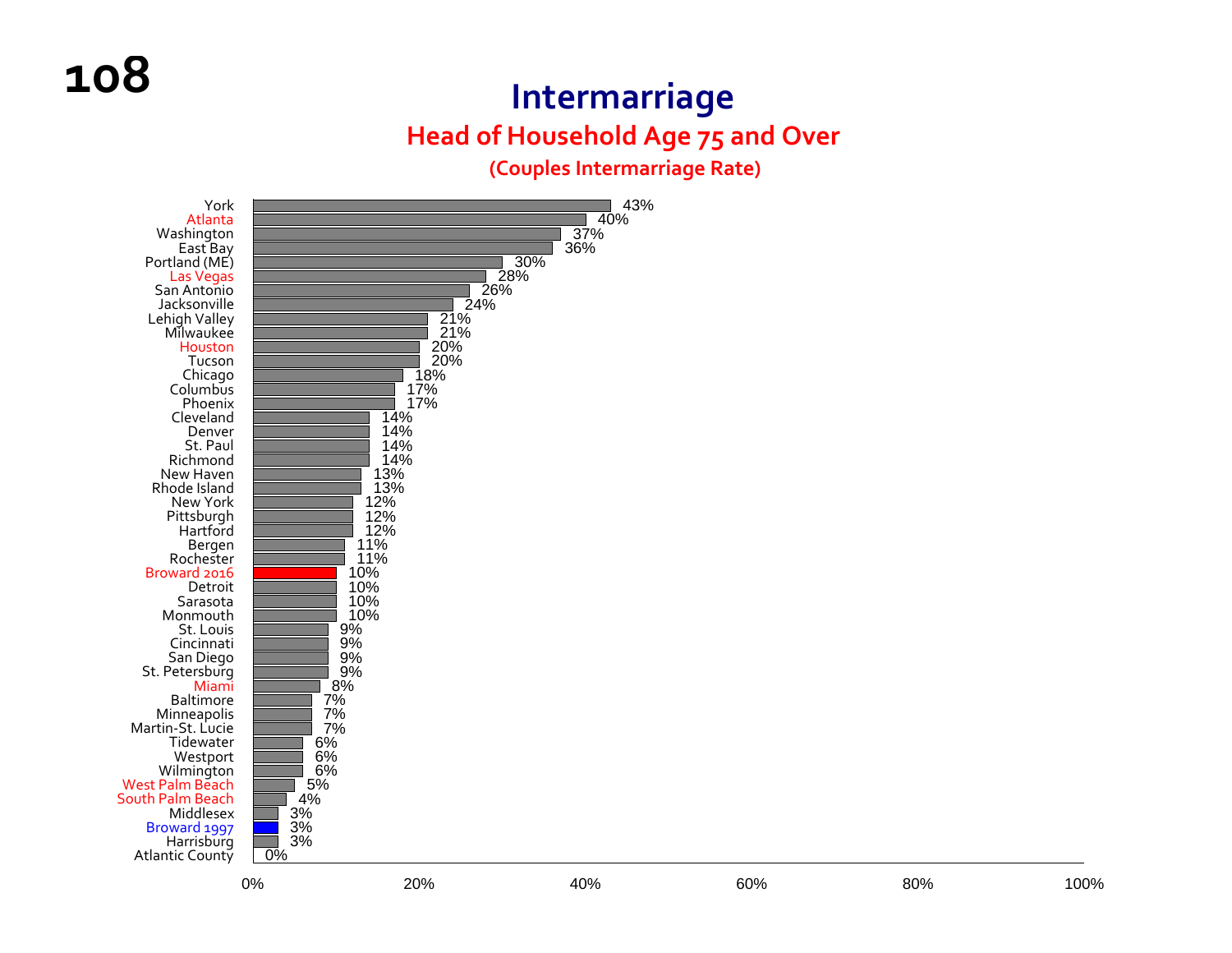## **109 Intermarriage**

#### **Head of Household Age 65 and Over**

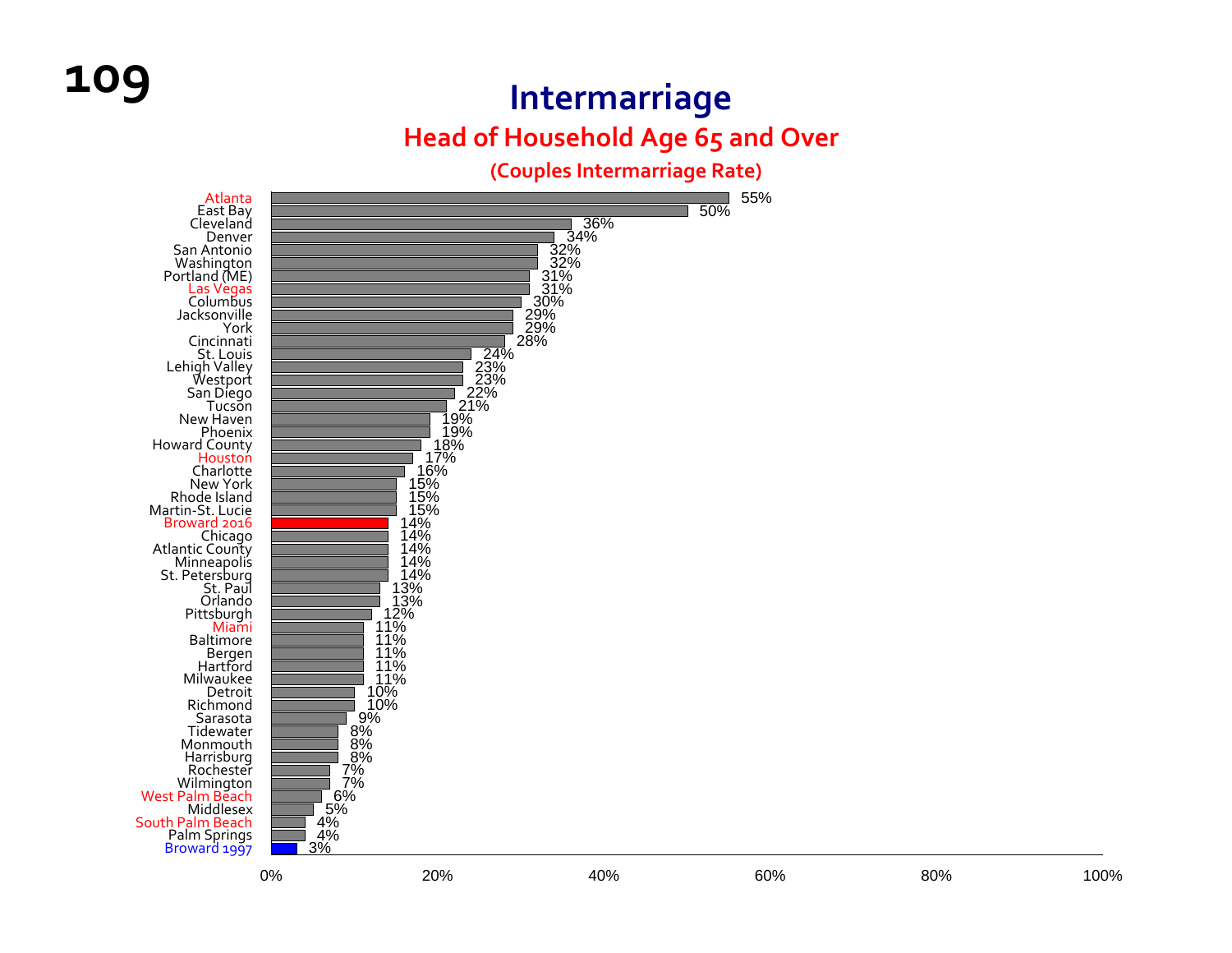## **Intermarried Households**

**110**

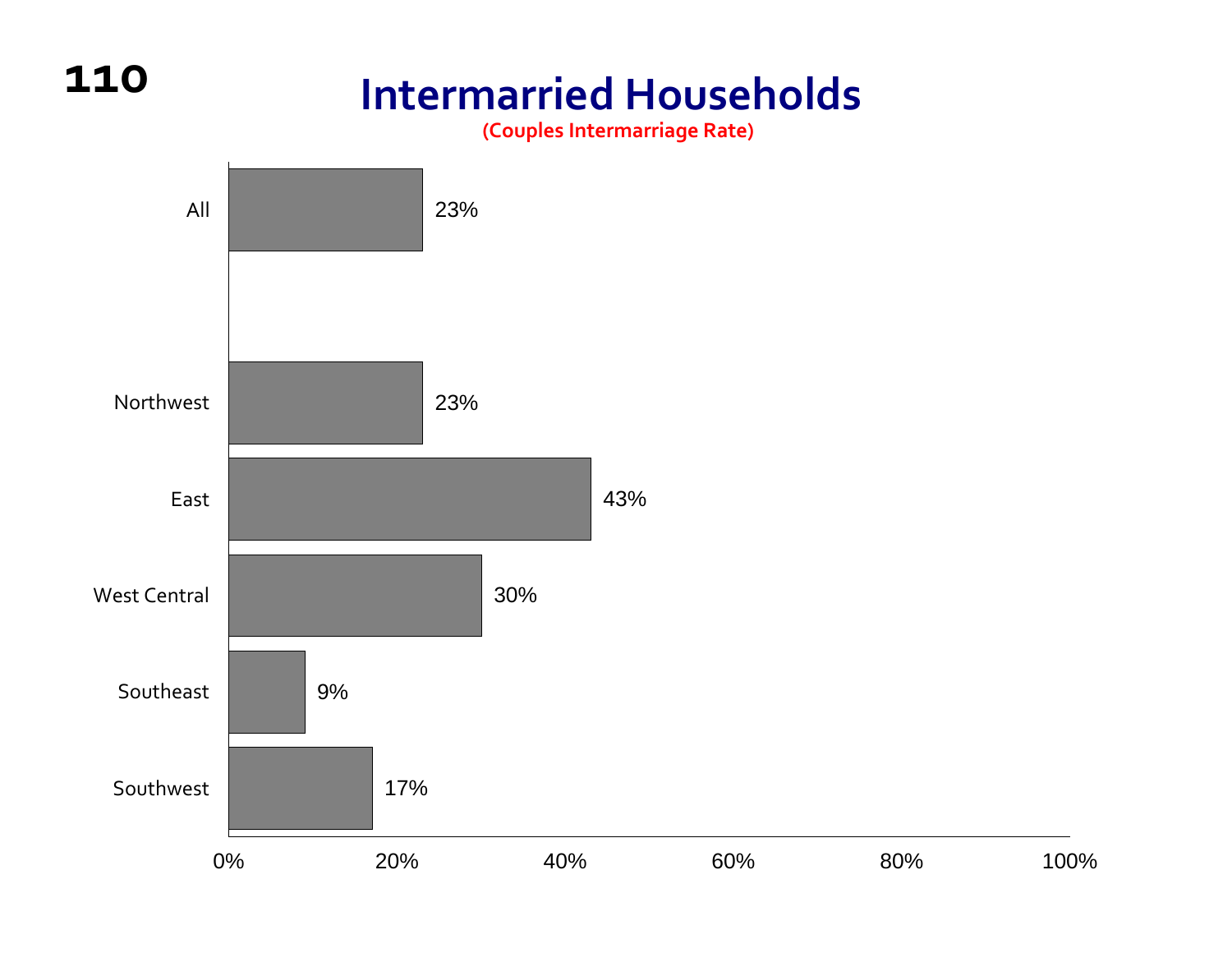### **111**

## **Intermarried Households**

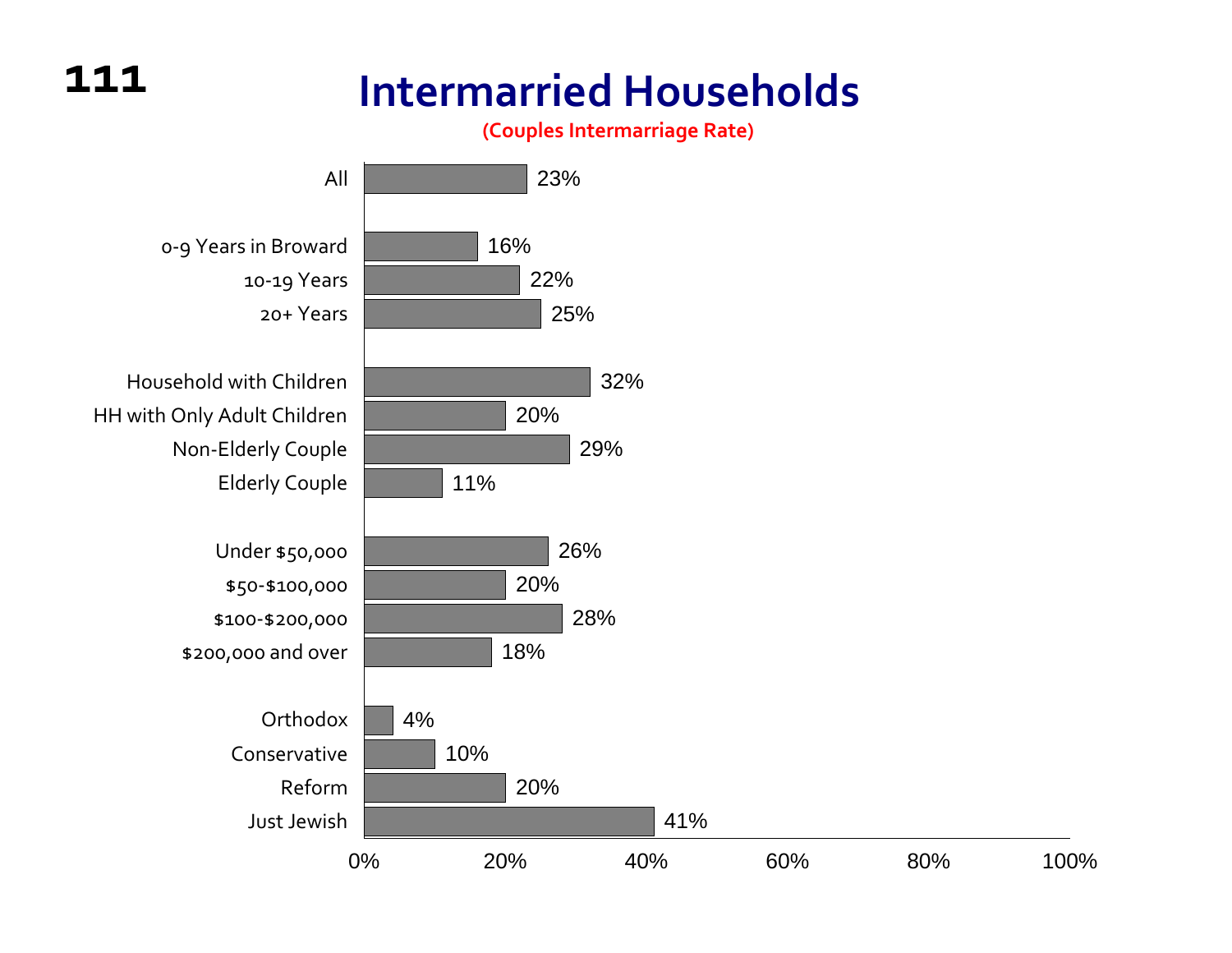# **Intermarried Households**

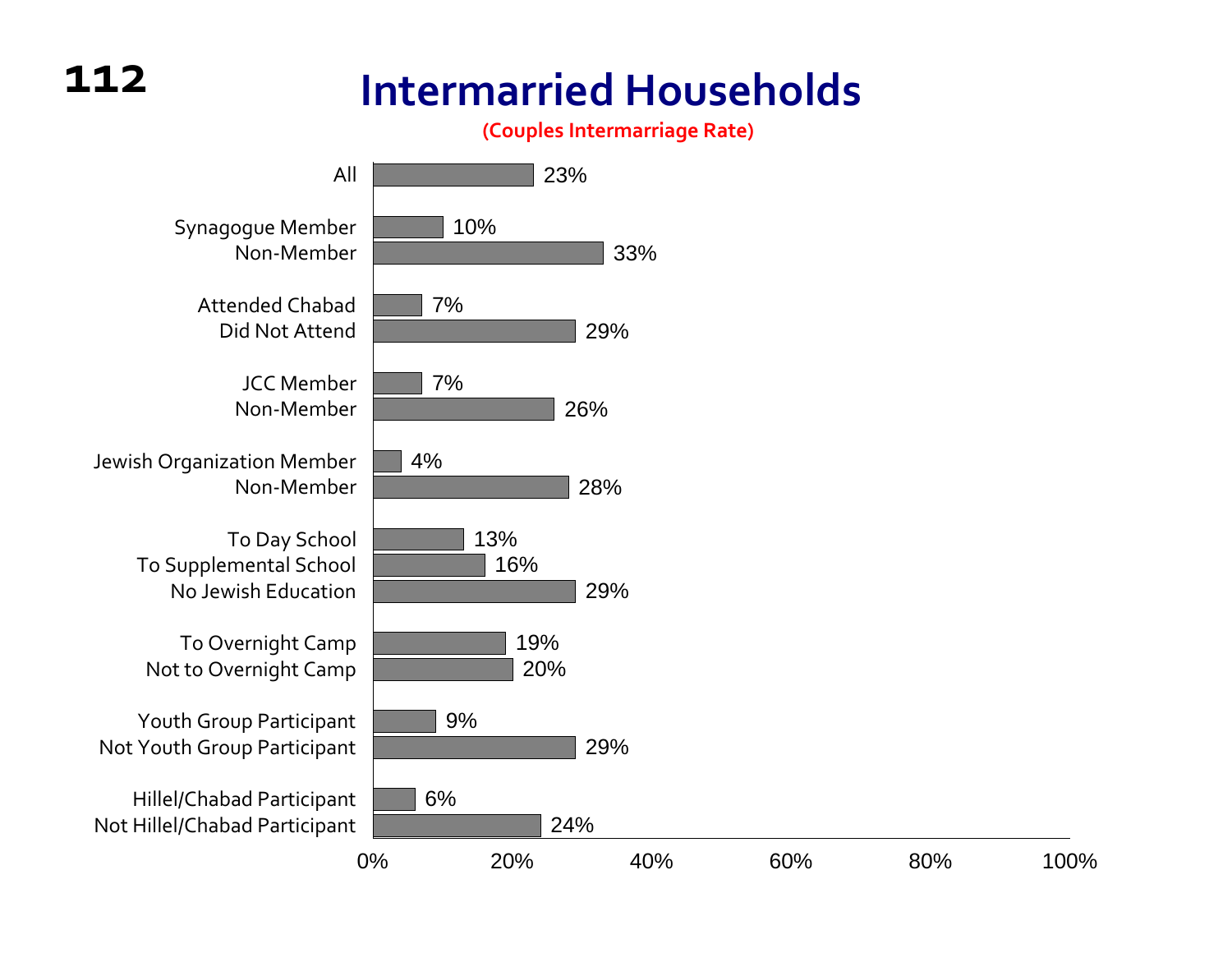# **113 Intermarried Households**

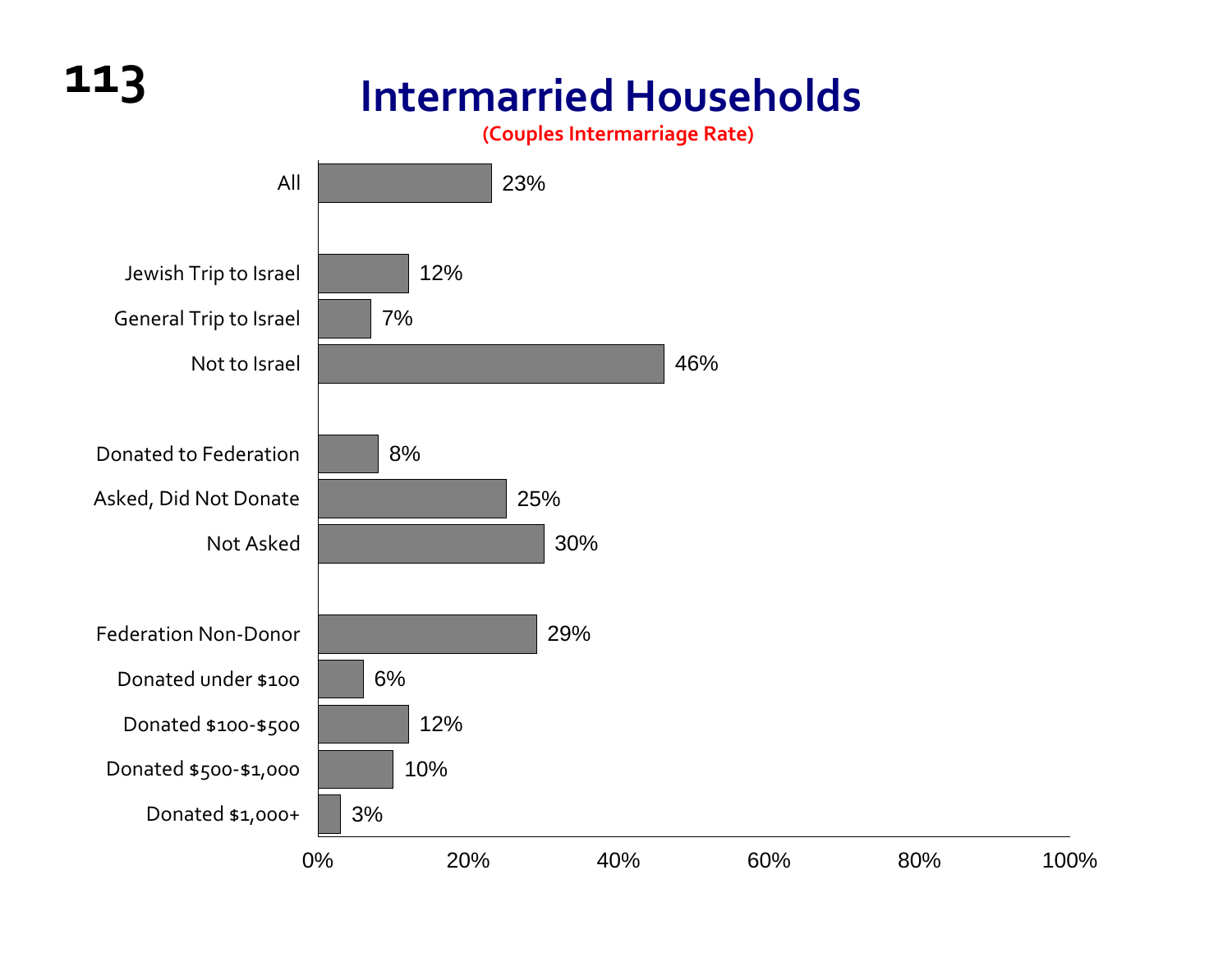**114 114**



## **What Is the Intermarriage Rate?**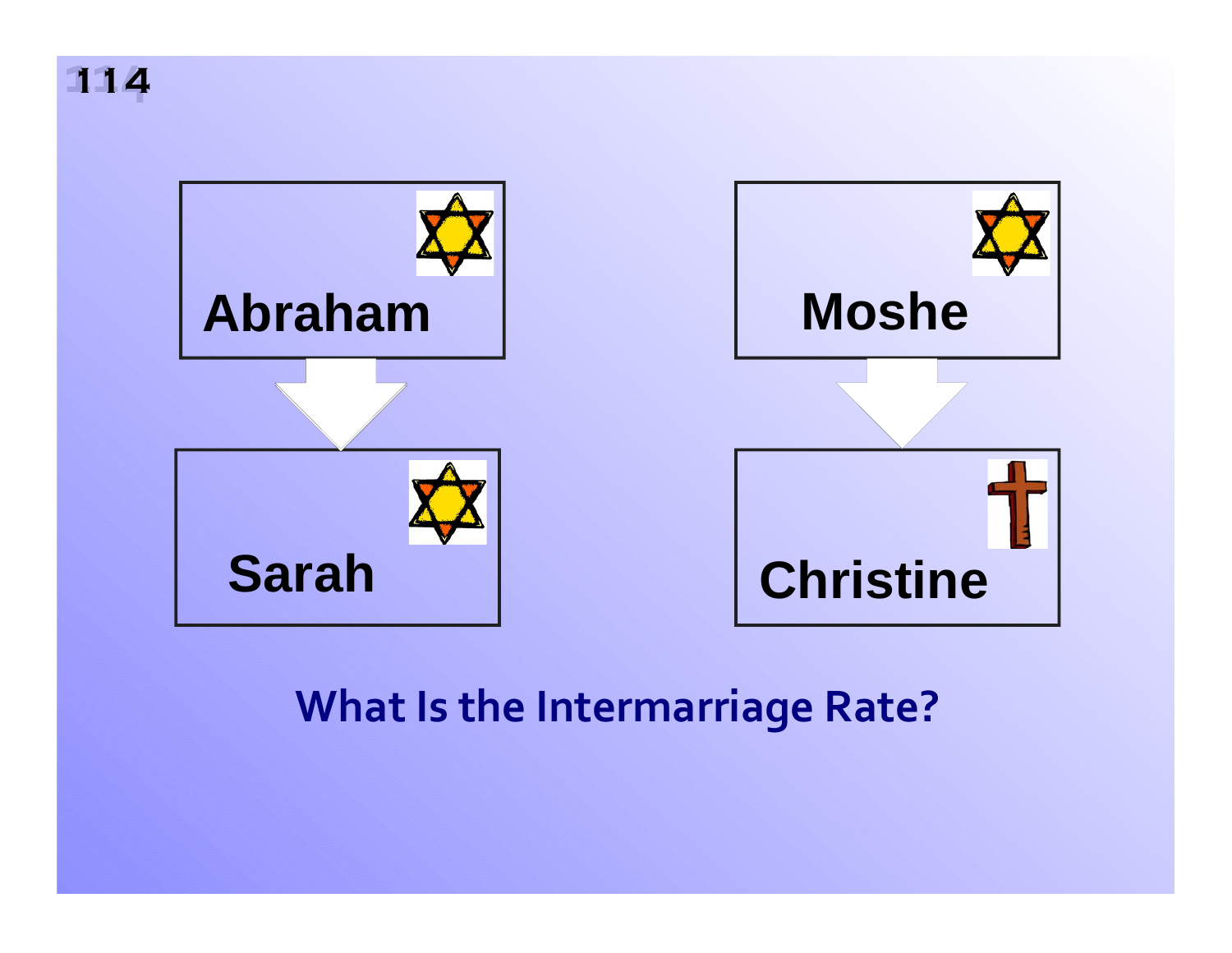

## **What Is the Intermarriage Rate?**



## 50% of married couples Are Intermarried 33% of married Jews Are Intermarried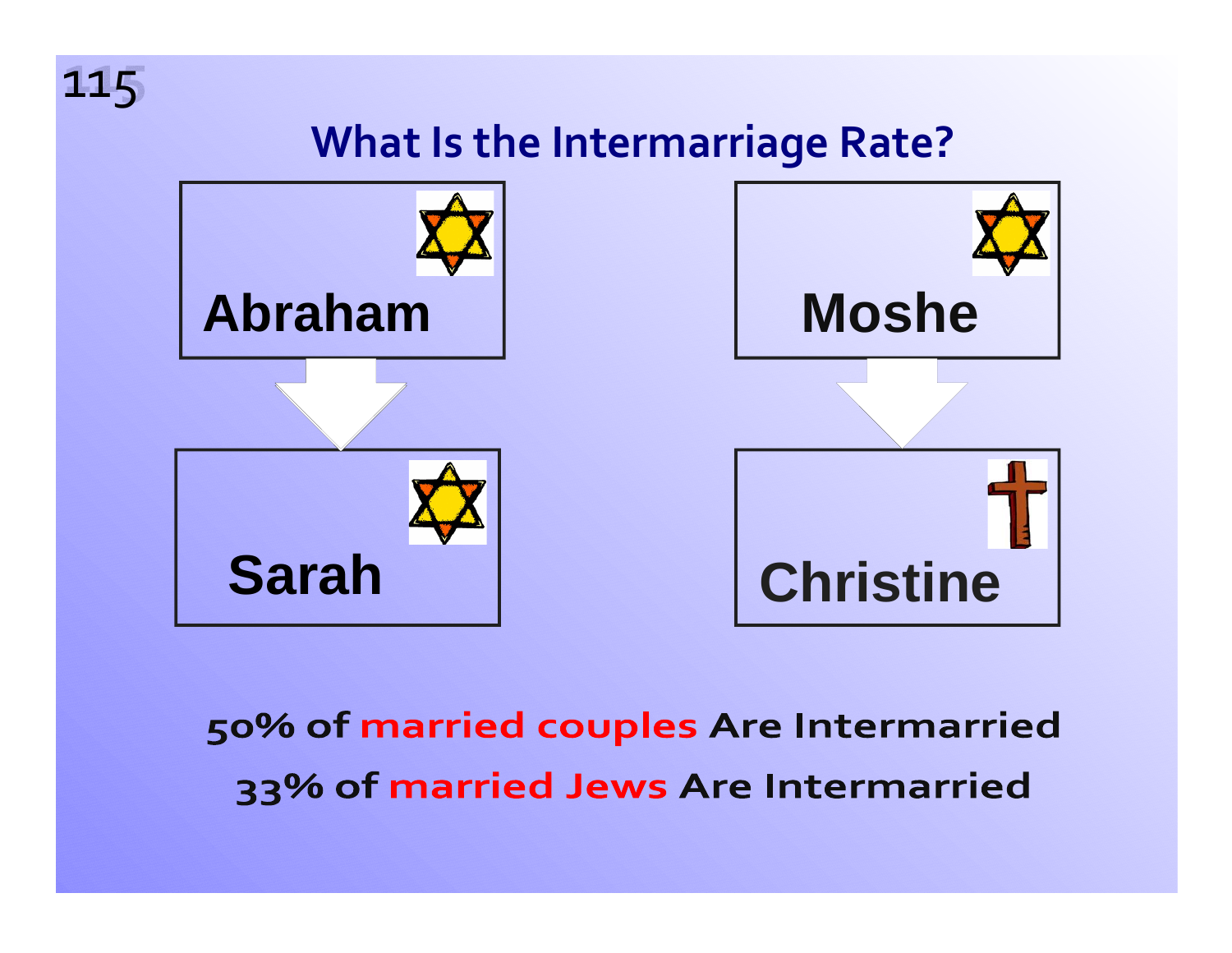

## **Rates of Intermarriage**

23% Couples Intermarriage Rate

translates to

13% Individual Intermarriage Rate

translates to

7% of all Jewish adults (both married and single) are intermarried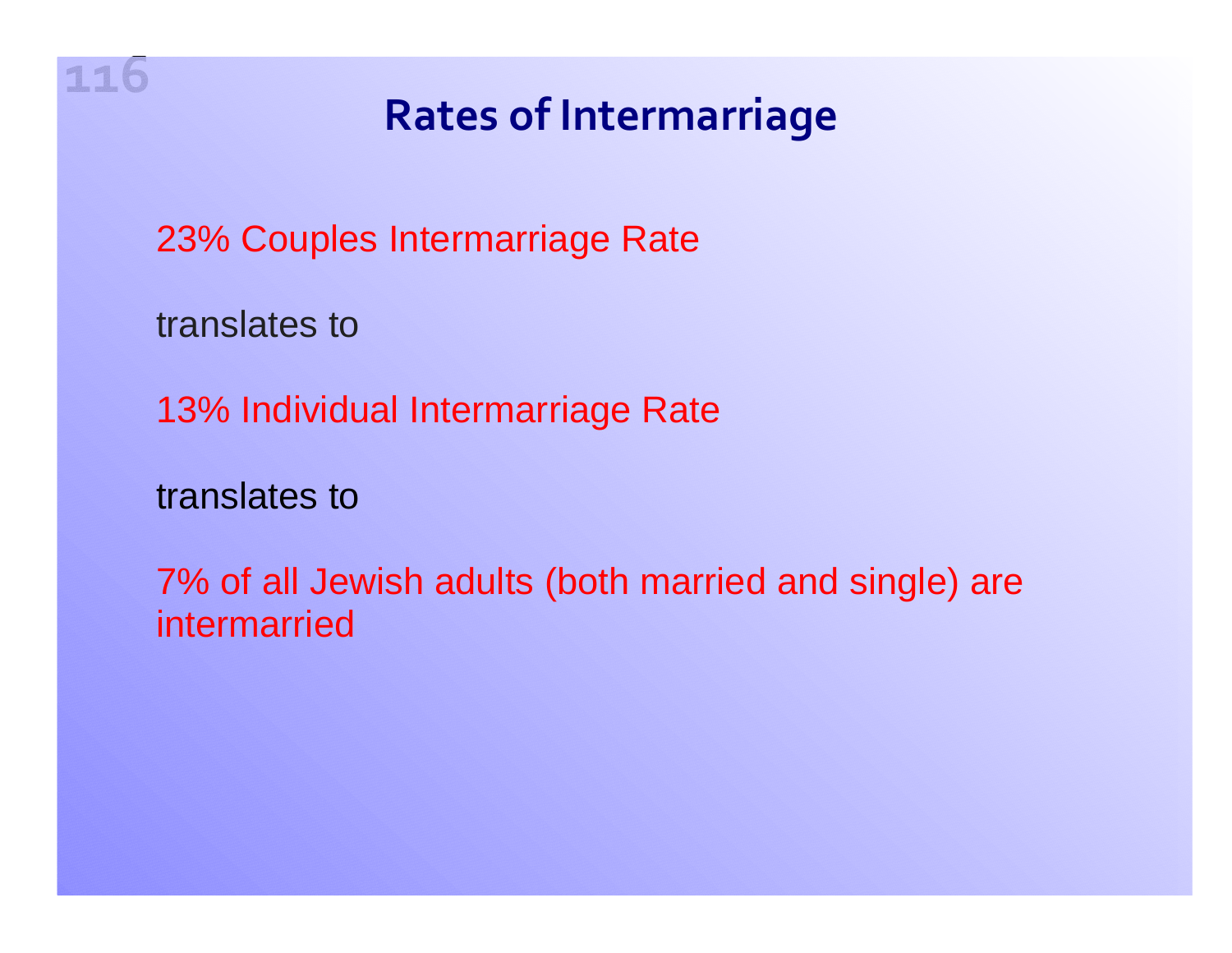# **<sup>117</sup> Percentage of Married Jewish Persons Who Are Married to Non‐Jews by Age**

**(Individual Intermarriage Rate)**

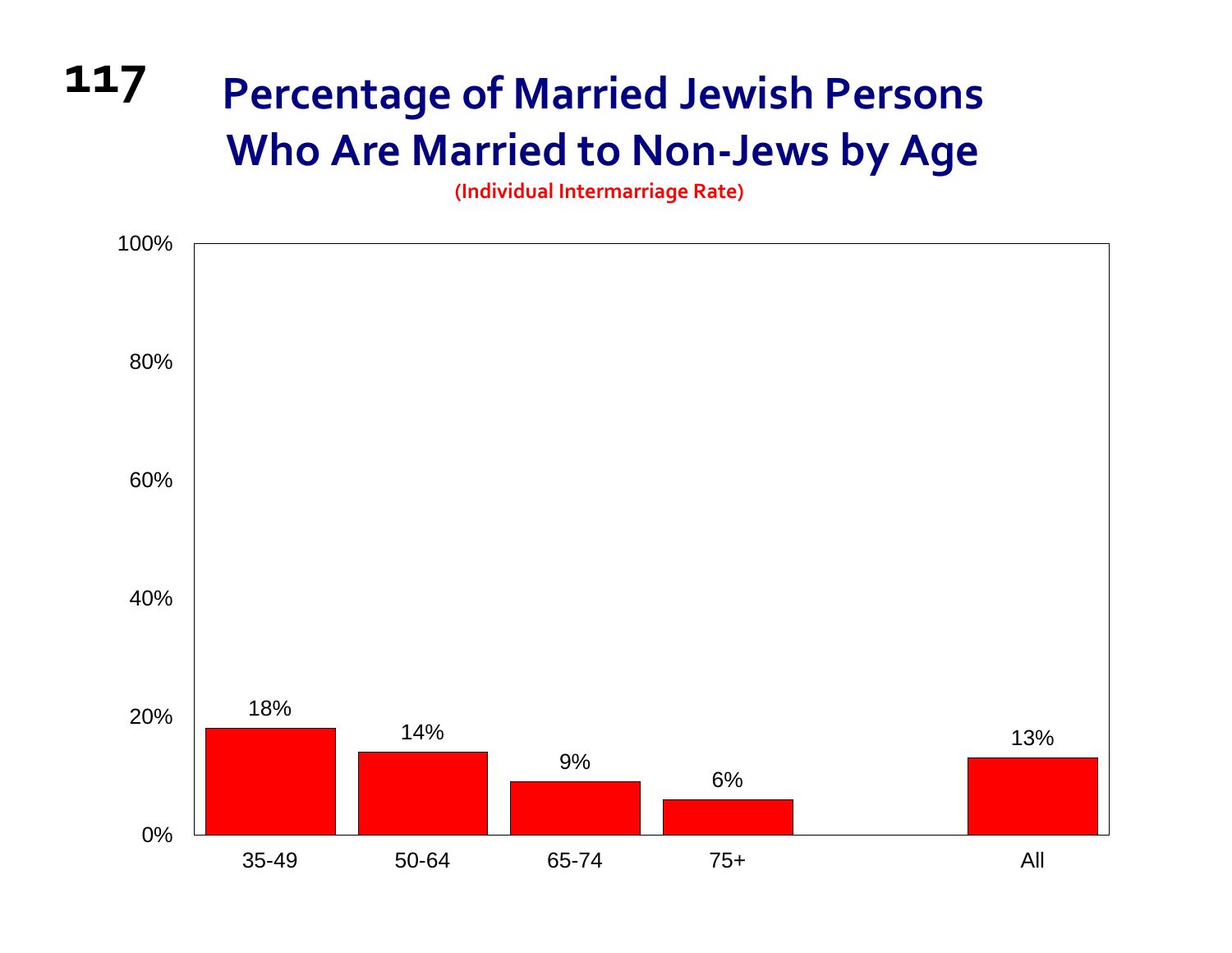**118**

## **Current Religion of Children in Intermarried Households**

Jewish 46%Not Jewish33%Part Jewish21%**(Children Age <sup>0</sup>‐<sup>17</sup> in Intermarried Jewish Households)**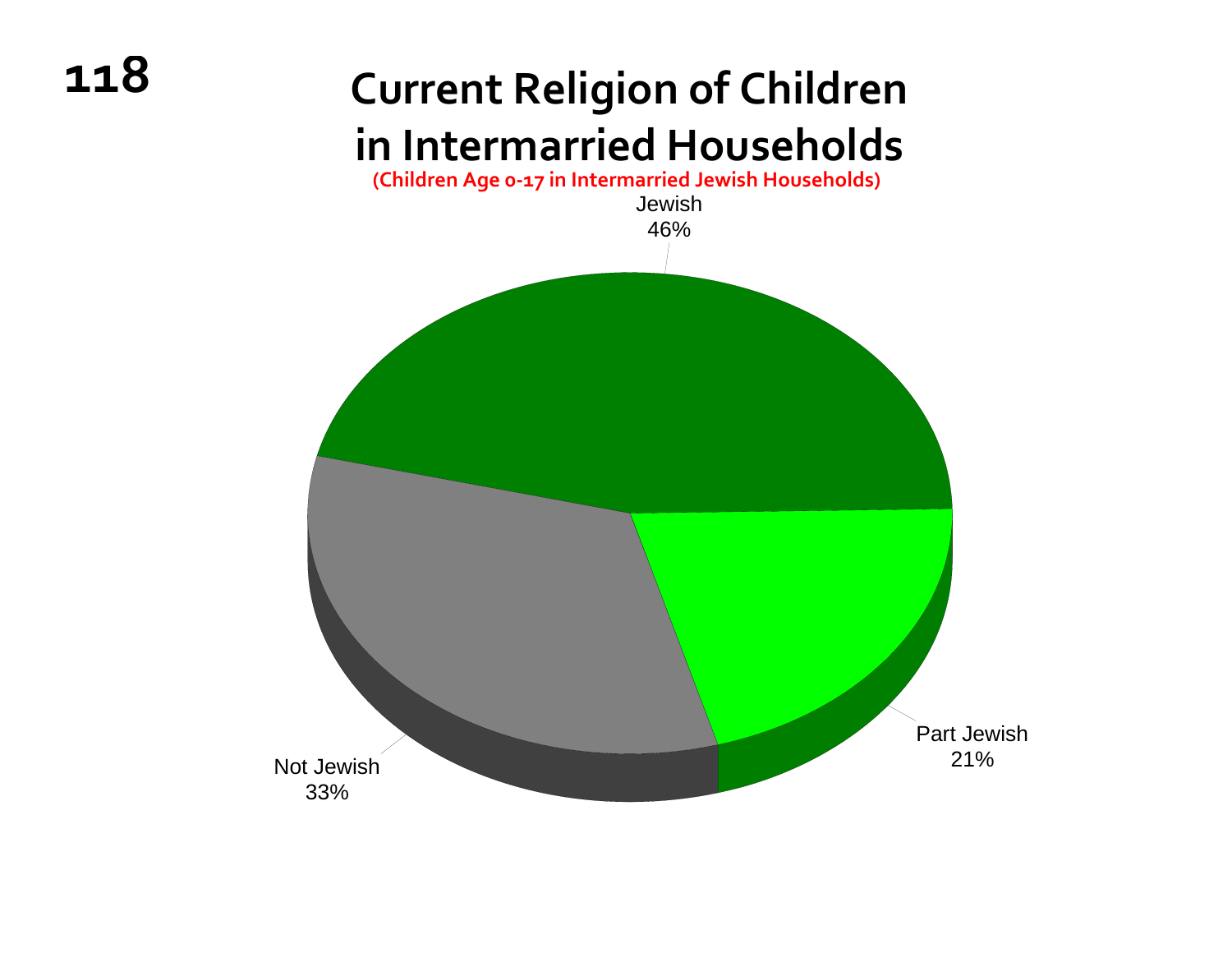#### **119 Children Being Raised Jewish in Intermarried Households**

**(Children Age <sup>0</sup>‐17 in Intermarried Jewish Households)**

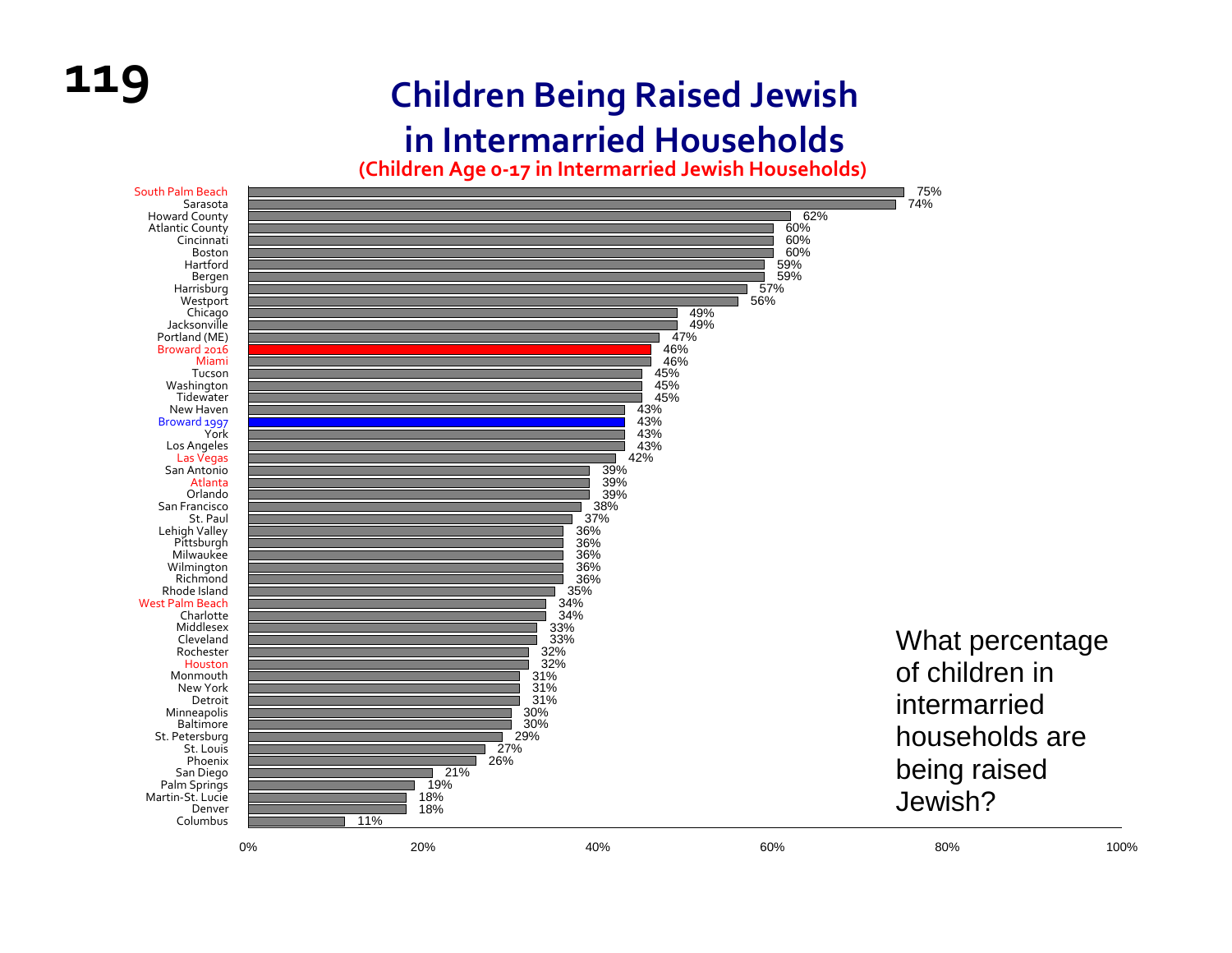#### **Jewish Children Who Are Being Raised**

#### **in Intermarried Households**

**(Jewish Children Age <sup>0</sup>‐17 in Married Households)**

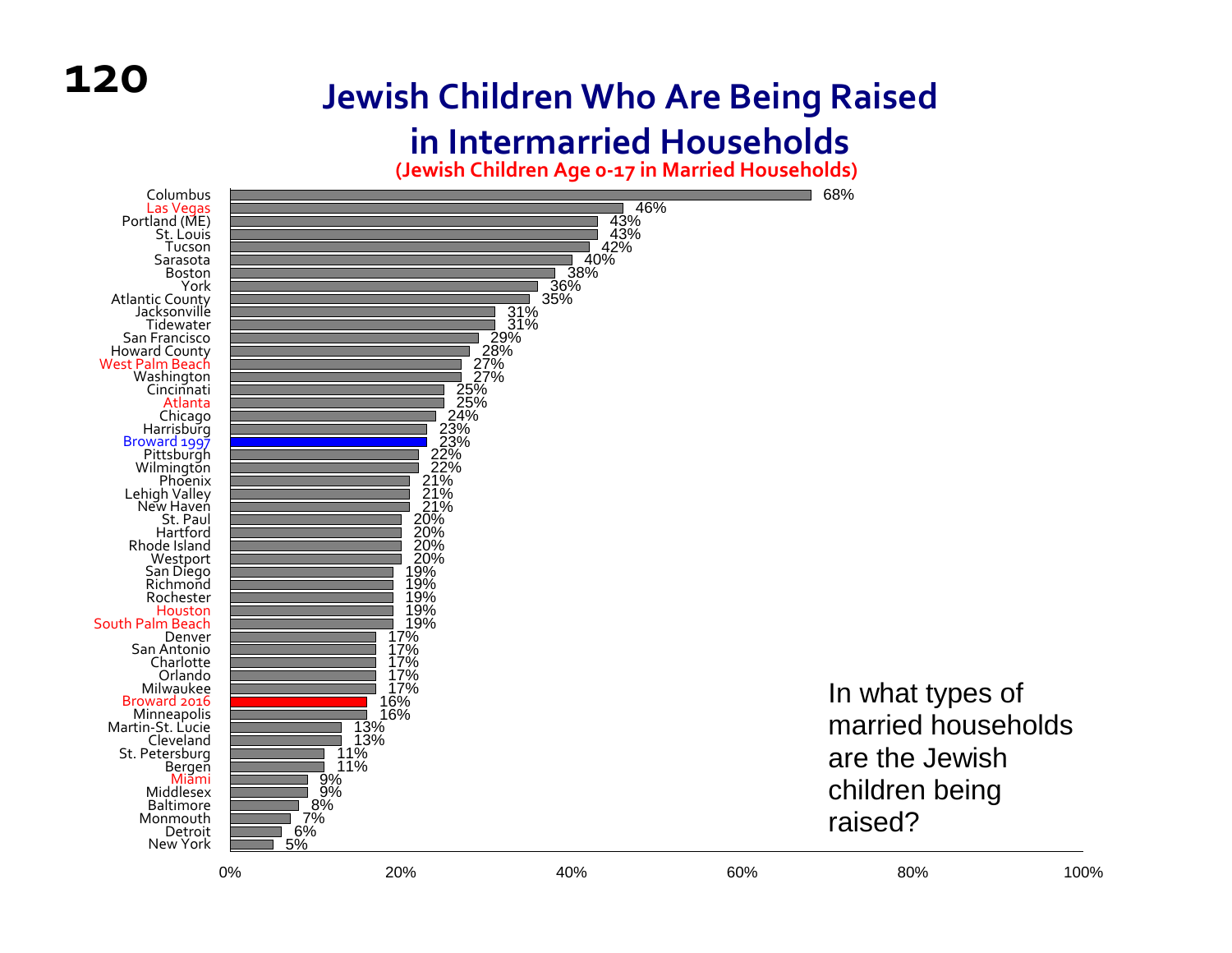#### **Jewish Children Who Are Being Raised in Conversionary In ‐married Households**

**(Jewish Children Age <sup>0</sup>‐17 in Married Households)**

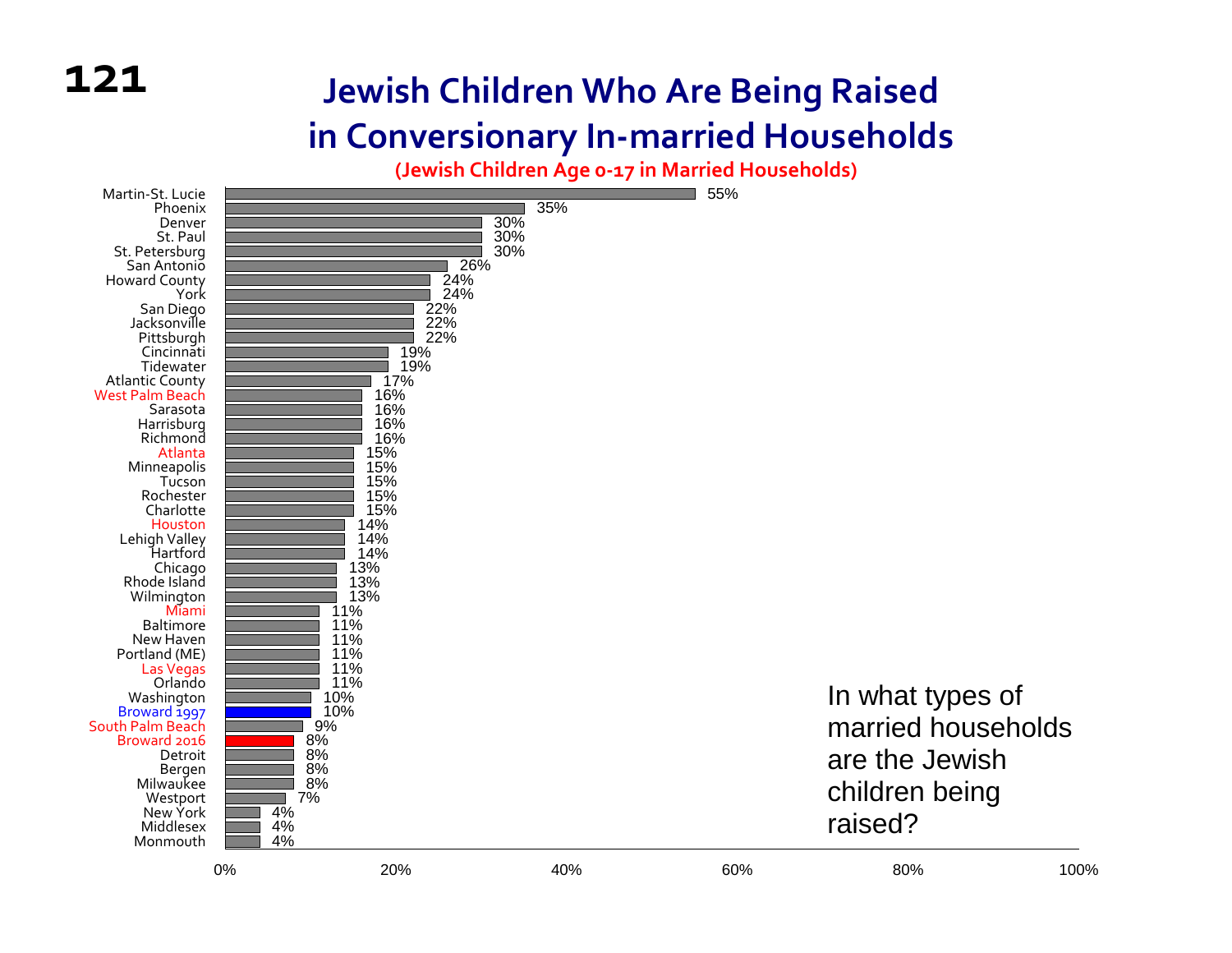#### **Percentage of Children Age 0 ‐17 in Jewish Households Who Are Jewish**

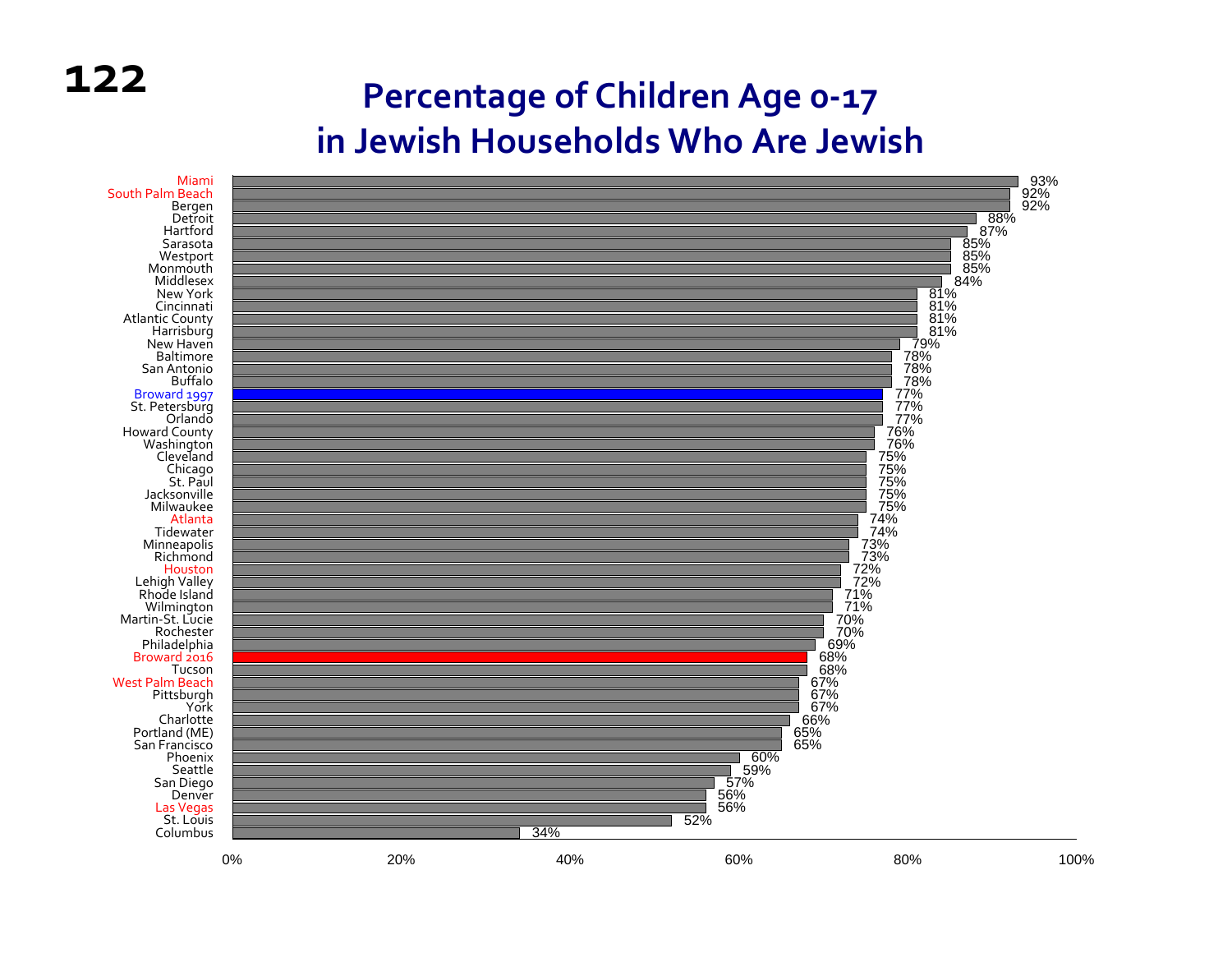### **123 Persons in Jewish Households Who Are Jewish**